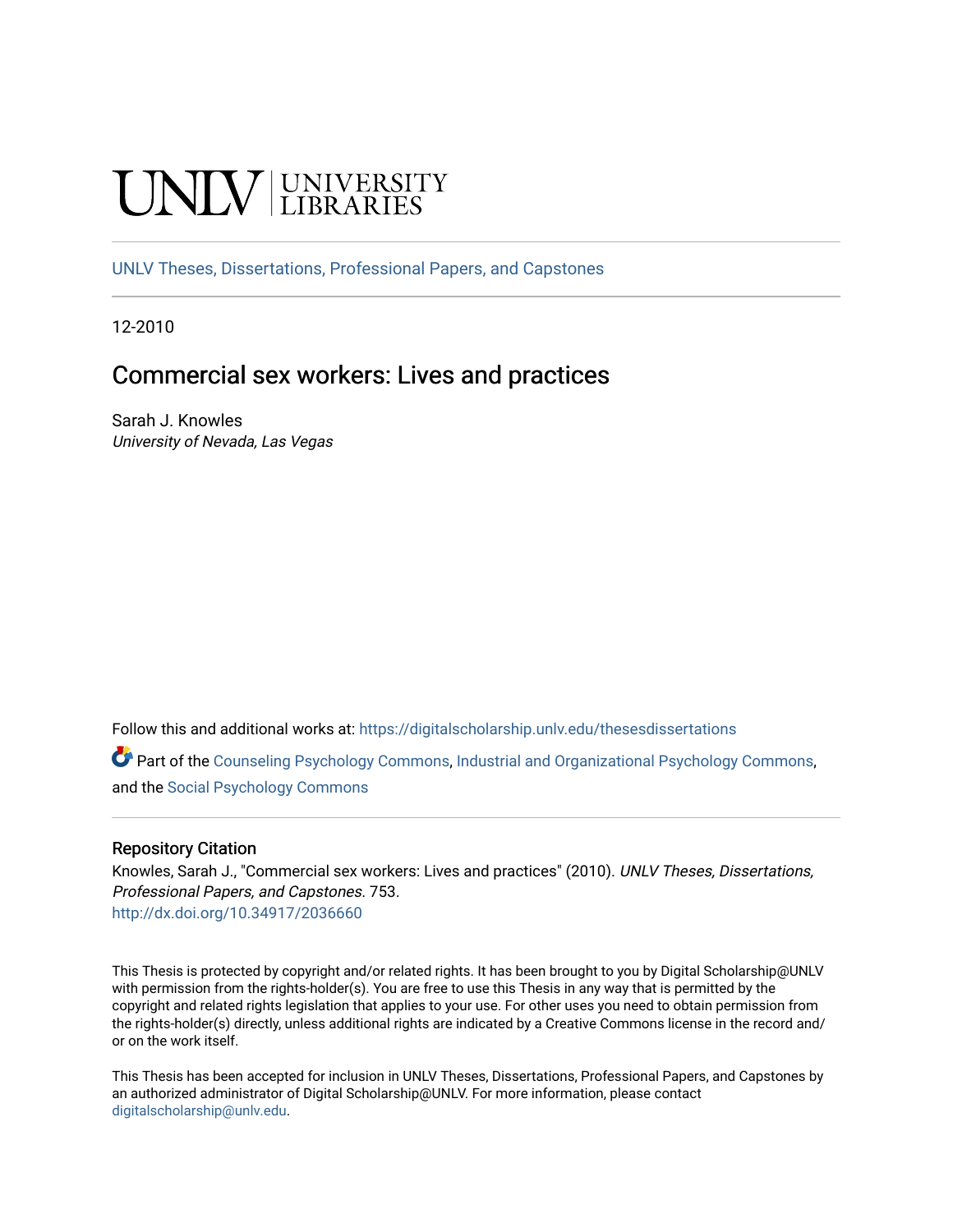#### COMMERCIAL SEX WORKERS:

## LIVES AND PRACTICES

by

Sarah Jessica Knowles

Bachelor of Science University of Georgia 2007

A thesis submitted in partial fulfillment of the requirements for the

# Master of Science in Marriage and Family Therapy Department of Marriage and Family Therapy Greenspun College of Urban Affairs

Graduate College University of Nevada, Las Vegas December 2010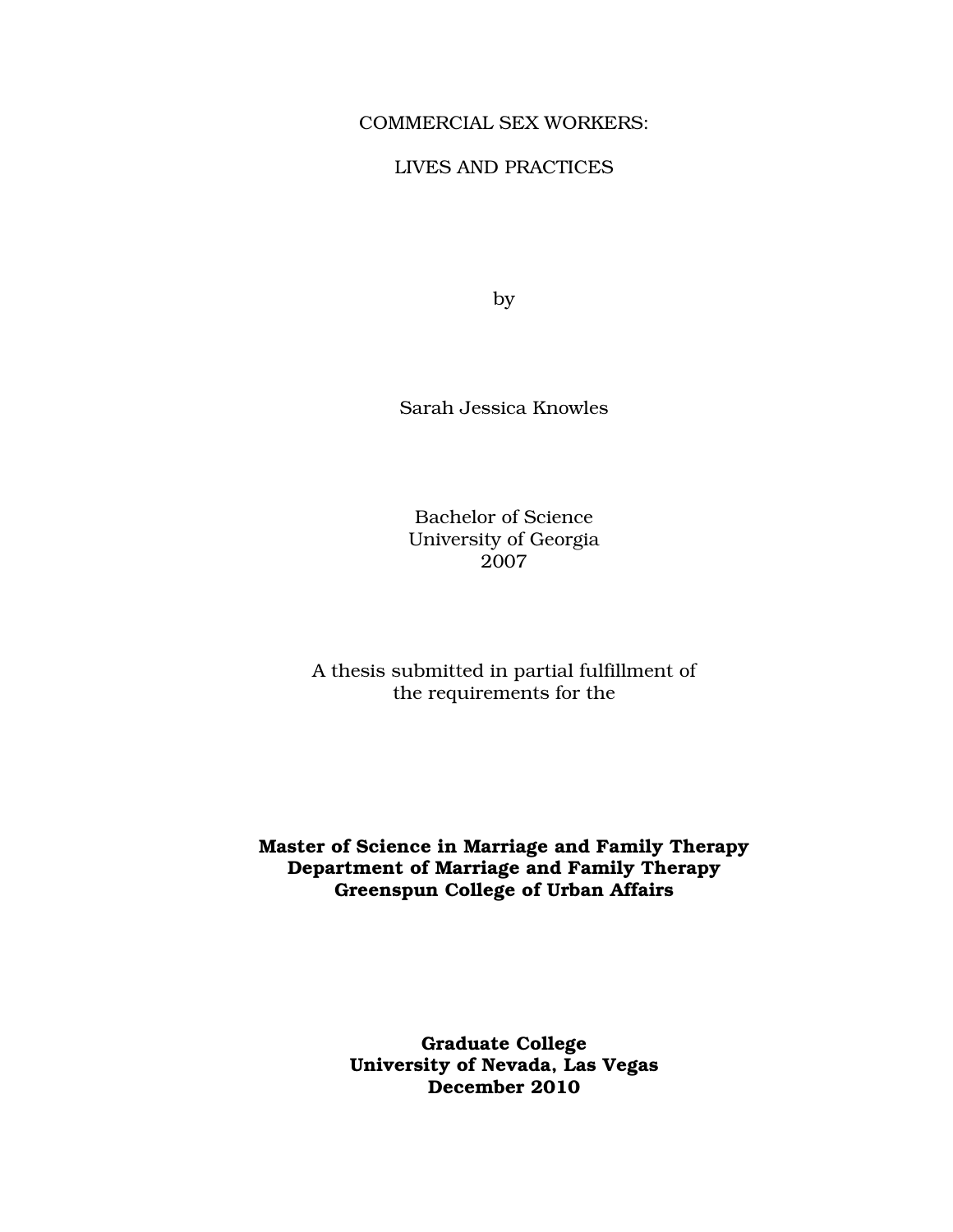Copyright by Sarah Knowles 2011 All Rights Reserved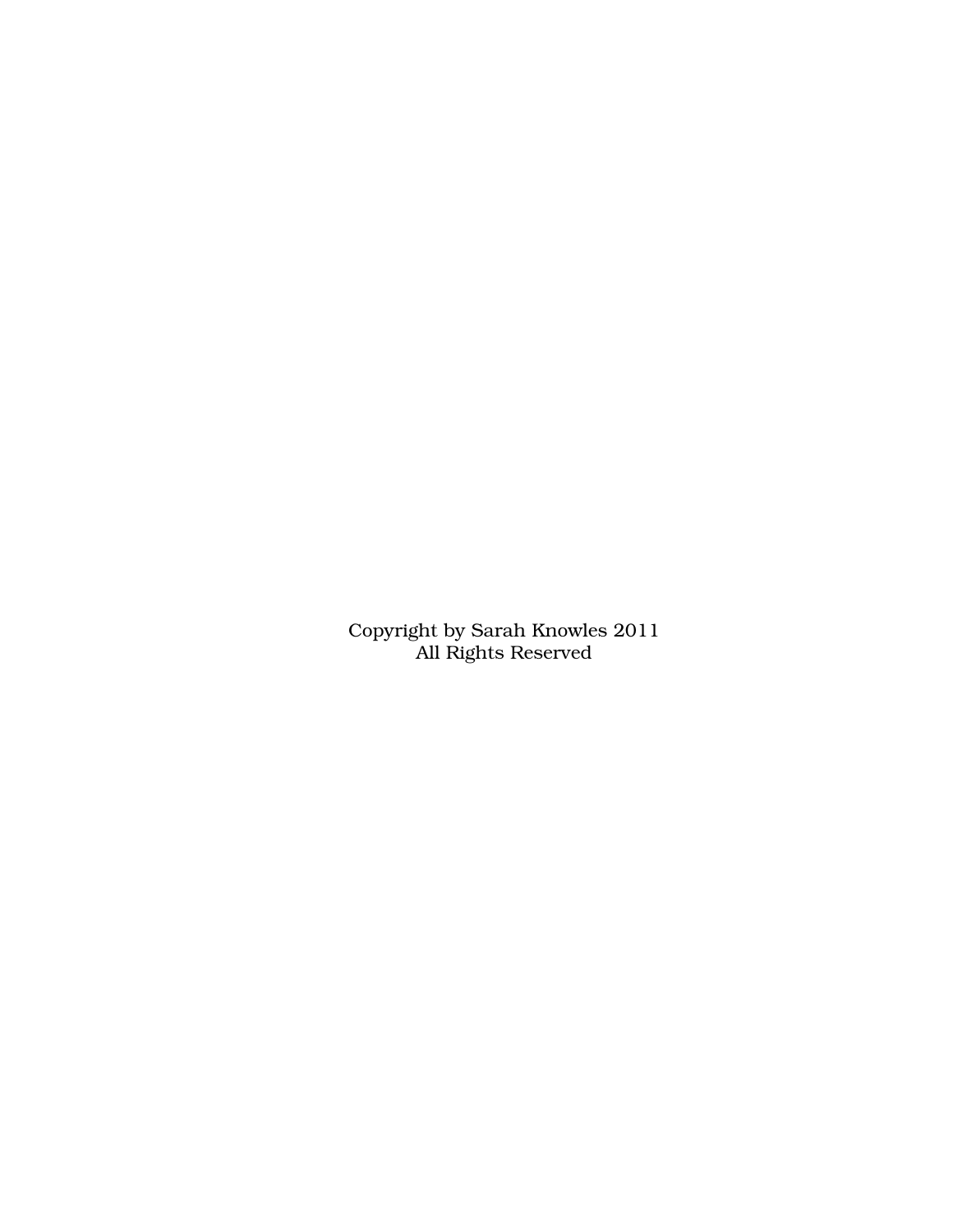

## THE GRADUATE COLLEGE

We recommend the thesis prepared under our supervision by

# **Sarah Jessica Knowles**

entitled

# **Commercial Sex Workers: Lives and Practices**

be accepted in partial fulfillment of the requirements for the degree of

# **Master of Science in Marriage and Family Therapy**

Katherine Hertlein, Committee Chair

Gerald Weeks, Committee Member

Markie Blumer, Committee Member

Alexis Kennedy, Committee Member

Larry Ashley, Graduate Faculty Representative

Ronald Smith, Ph. D., Vice President for Research and Graduate Studies and Dean of the Graduate College

**December 2010**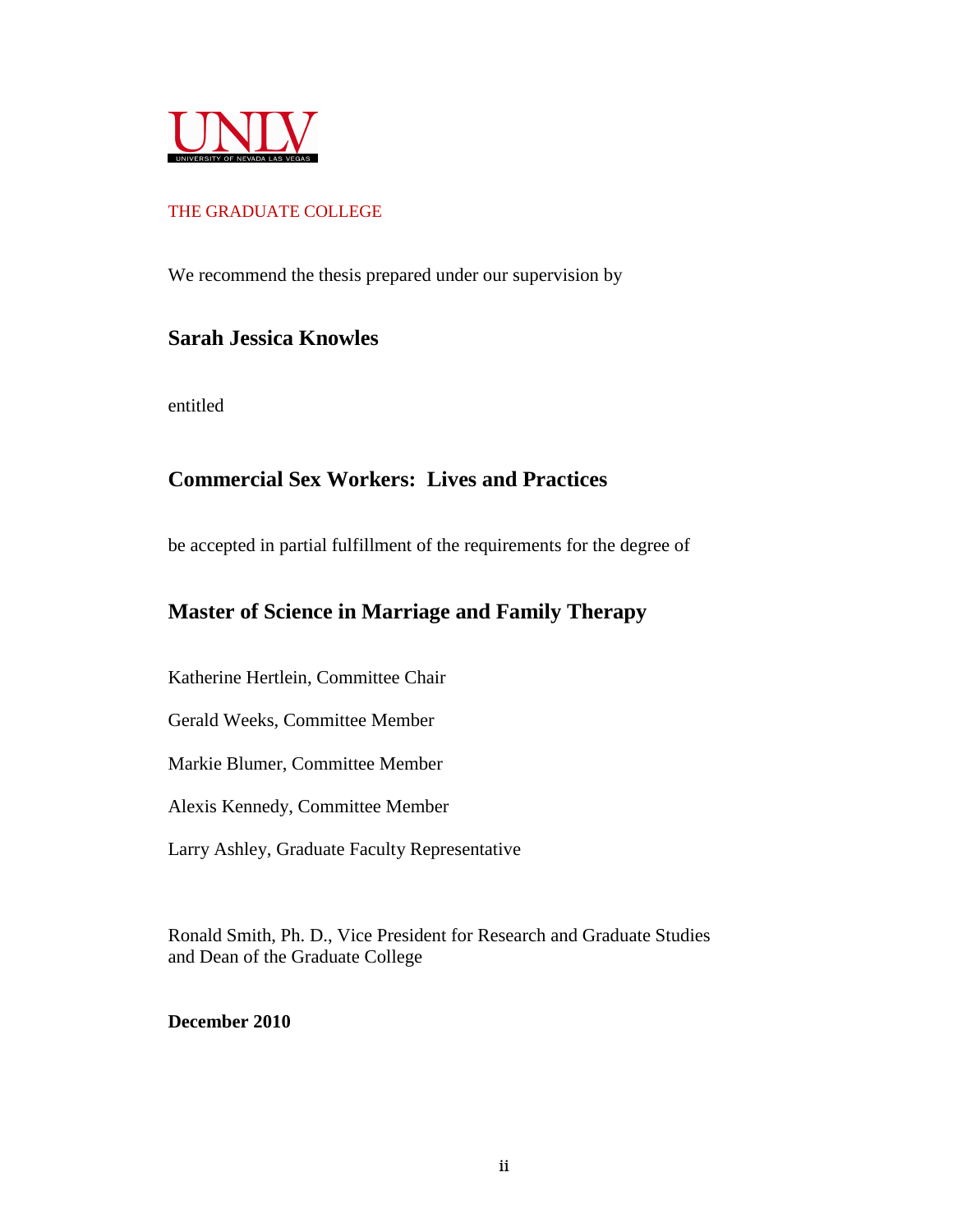#### ABSTRACT

## Commercial Sex Workers: Lives and Practices

by

Sarah Jessica Knowles

Dr. Katherine Hertlein, Examination Committee Chair Associate Professor of Marriage and Family Therapy University of Nevada, Las Vegas

Commercial sex workers epitomize a population who is both stigmatized and underrepresented in marriage and family therapy research. Through this research I hope to gain understanding about the gains of being a commercial sex worker, which many people may overlook due to their moral opposition to the occupation. I will also be exploring some of the challenges that commercial sex workers face that are unique to their line of work, especially in regards to their relationships, as many aspects of this may have been generalized or disregarded. Finally, I plan to address any implications for therapists who work with commercial sex workers, to help therapists understand barriers which may exist, or special considerations for the commercial sex worker population.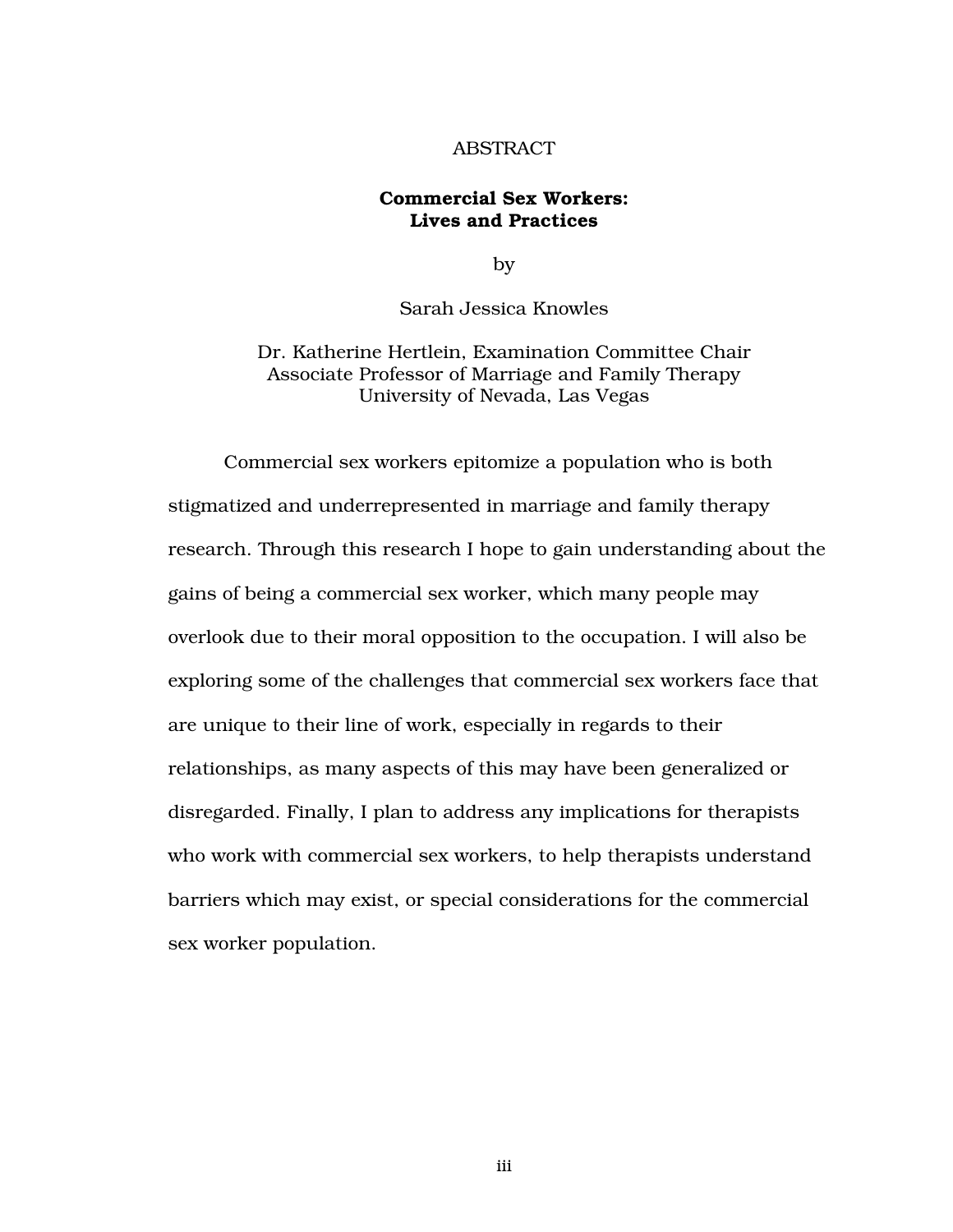#### ACKNOWLEDGEMENTS

Writing my thesis has been a strenuous, yet exciting task. I am extremely grateful to my committee members, Dr. Katherine Hertlein, Dr. Alexis Kennedy, Dr. Gerald Weeks, Dr. Markie Blumer, and Professor Larry Ashley. As my committee chair, Dr. Katherine Hertlein has been helpful and patient through this process, providing enthusiasm and support at times when I felt uncertain. Her guidance while developing and implementing this study has helped me grow as a student and a researcher, and has motivated me in my academic journey. Dr. Alexis Kennedy has provided expert insight on this topic area, and has generously shared resources and knowledge, which were invaluable in executing this thesis. Dr. Weeks kept me focused on the systemic aspect of this topic, and his comprehensive experience with systems theory helped me define my research questions. Dr. Markie Blumer has shared a wealth of knowledge regarding research with diverse populations, and has helped me make the connections between feminism, research, and couples and family therapy. Professor Ashley has generously given me many opportunities to associate with multiple organizations within the community. These connections have been integral with my networking and participant recruitment. The participants who took my survey and the people who took the time to respond to my survey requests provided me with so much information- I am thankful for their willingness to share intimate aspects of their lives in this survey, through emails, and

iv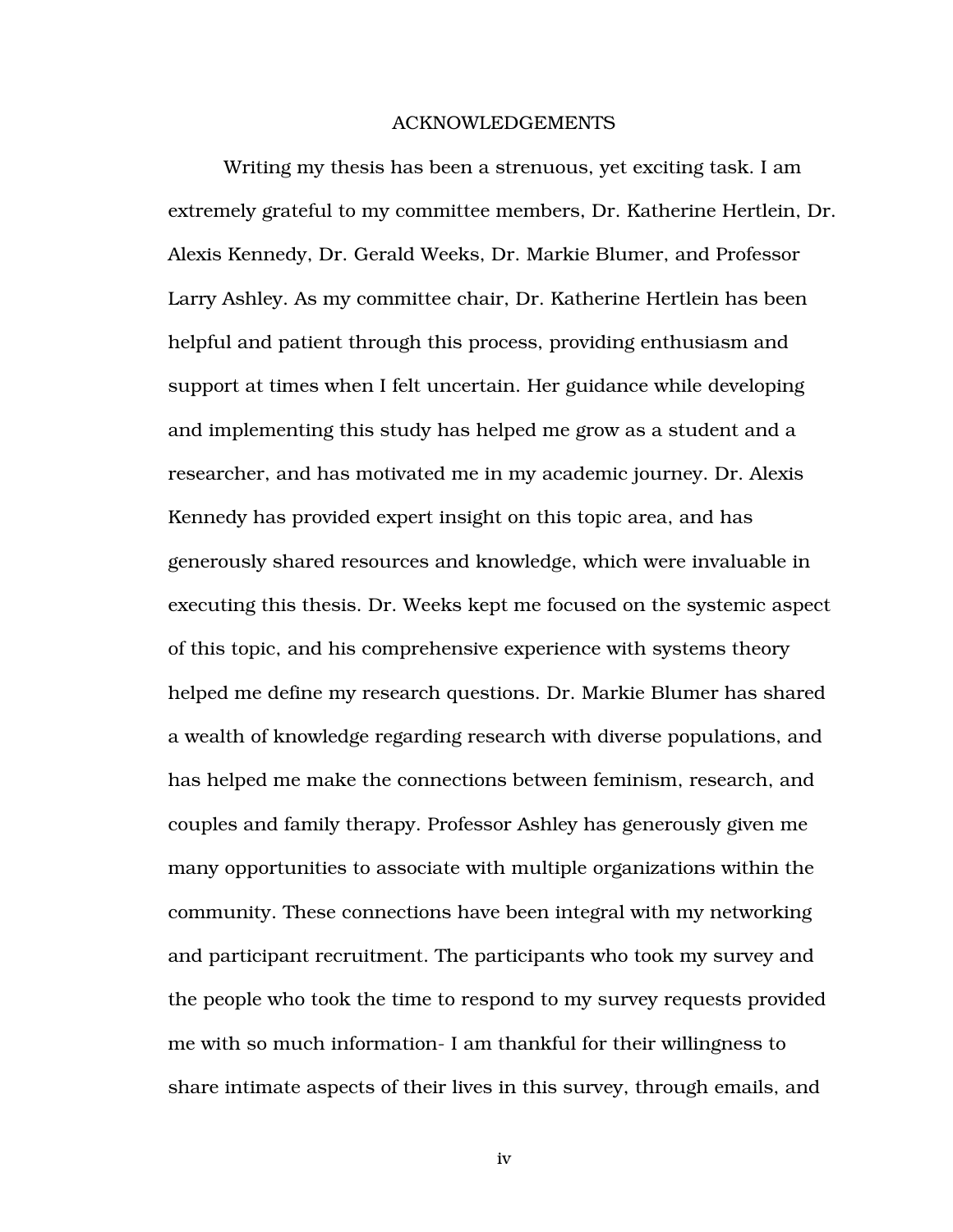through conversations. My parents, sister, friends, and cohort have kept me laughing through these last few weeks, which must have been challenging at times. I am incredibly privileged to have their consistent faith in me. Finally, my fiancé, Bill, has supported me in so many ways. With his knowledge of grammar, his patience with formatting questions, and his constant positive feedback, he has influenced this project as well, and I am fortunate to have him in this process.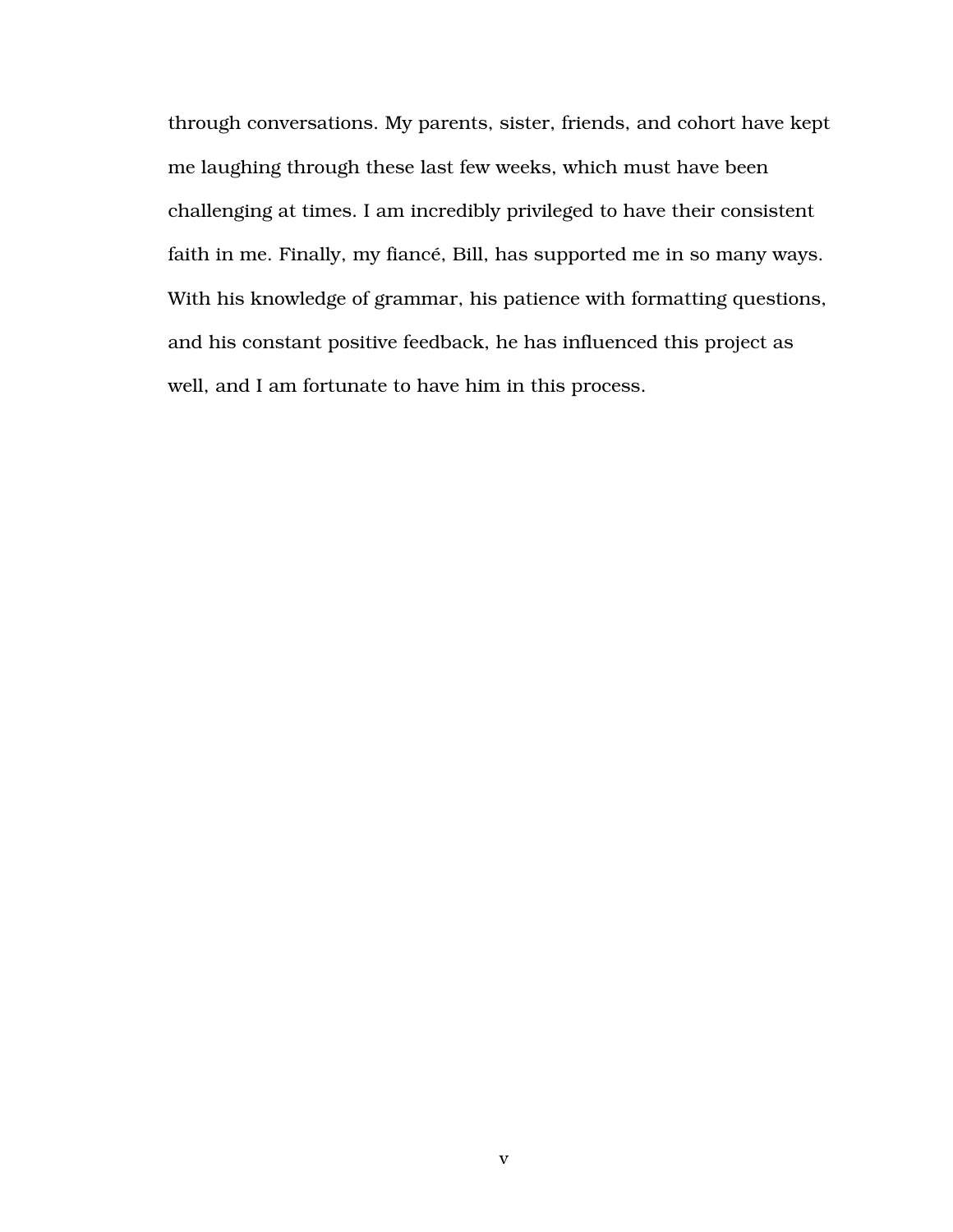| <b>APPENDIX 1</b> |                                              |  |
|-------------------|----------------------------------------------|--|
| <b>APPENDIX 2</b> |                                              |  |
| <b>APPENDIX 3</b> | WEBSITES UTILIZED TO RECRUIT PARTICIPANTS 81 |  |
| <b>APPENDIX 4</b> | PARTICIPANT REQ. AS DESCRIBED VIA EMAIL 82   |  |

# TABLE OF CONTENTS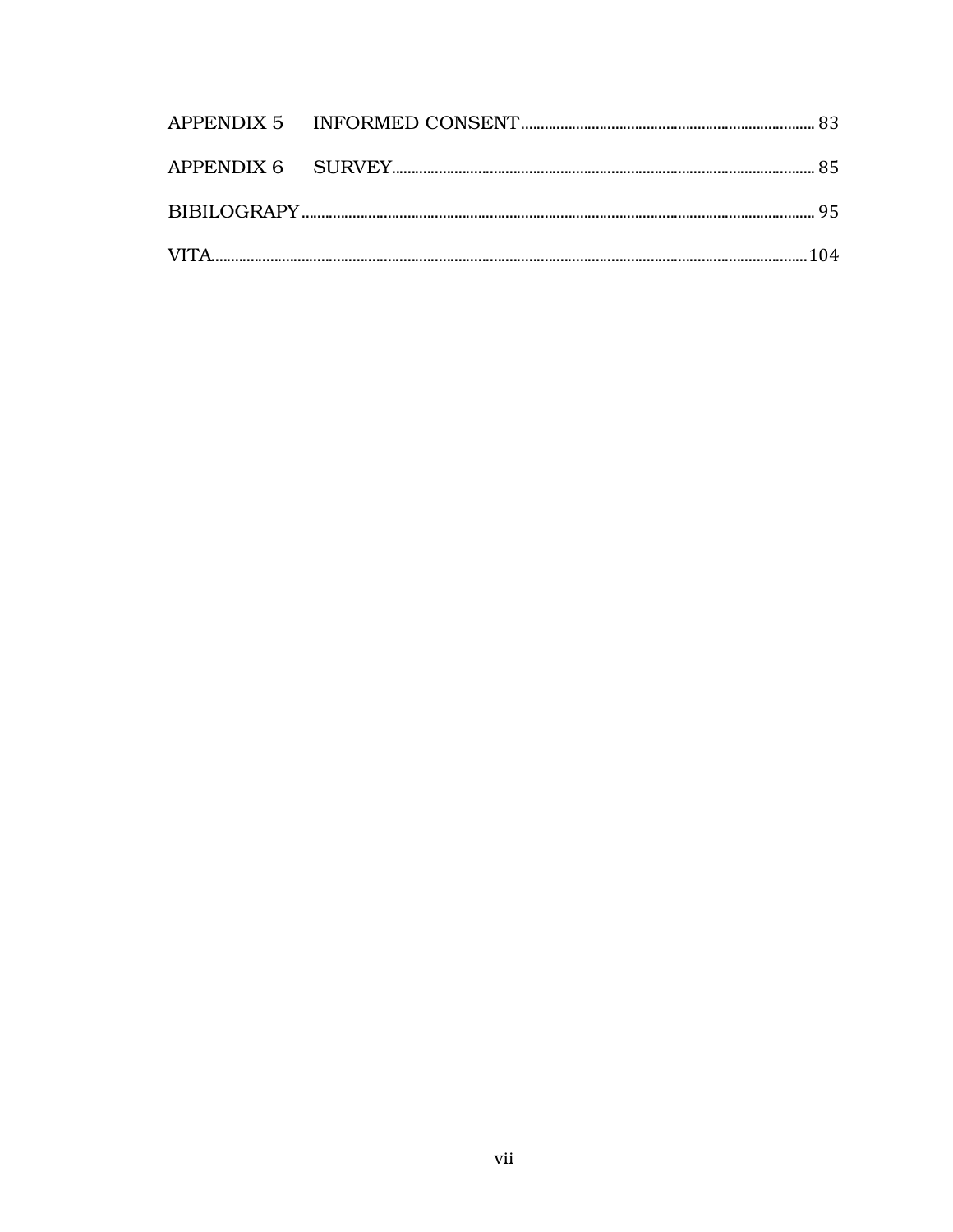# LIST OF TABLES

| Table 1  |                                                              |  |
|----------|--------------------------------------------------------------|--|
| Table 2  | Participant Identified Sex and Partner Identified Sex 29     |  |
| Table 3  |                                                              |  |
| Table 4  | Multiple Commercial Sex Work Occupations 32                  |  |
| Table 5  |                                                              |  |
| Table 6  |                                                              |  |
| Table 7  | Coworker Relationships Within Commercial Sex Work 36         |  |
| Table 8  | Supervisor Relationships Within Commercial Sex Work 37       |  |
| Table 9  | Social Acceptance and Commercial Sex Work Disclosure  39     |  |
| Table 10 | Disclosure to Children About Commercial Sex Work 40          |  |
| Table 11 | Disclosure to Significant Other About Commercial Sex Work 42 |  |
| Table 12 |                                                              |  |
| Table 13 |                                                              |  |
| Table 14 |                                                              |  |
| Table 15 |                                                              |  |
| Table 16 |                                                              |  |
| Table 17 |                                                              |  |
| Table 18 | Rank of Dichotomous Commercial Sex Work  53                  |  |
| Table 19 |                                                              |  |
| Table 20 |                                                              |  |
| Table 21 |                                                              |  |
| Table 22 |                                                              |  |
| Table 23 |                                                              |  |
| Table 24 |                                                              |  |
| Table 25 |                                                              |  |
| Table 26 |                                                              |  |
| Table 27 |                                                              |  |
| Table 28 |                                                              |  |
| Table 29 |                                                              |  |
| Table 30 |                                                              |  |
| Table 31 |                                                              |  |
| Table 32 |                                                              |  |
| Table 33 |                                                              |  |
|          |                                                              |  |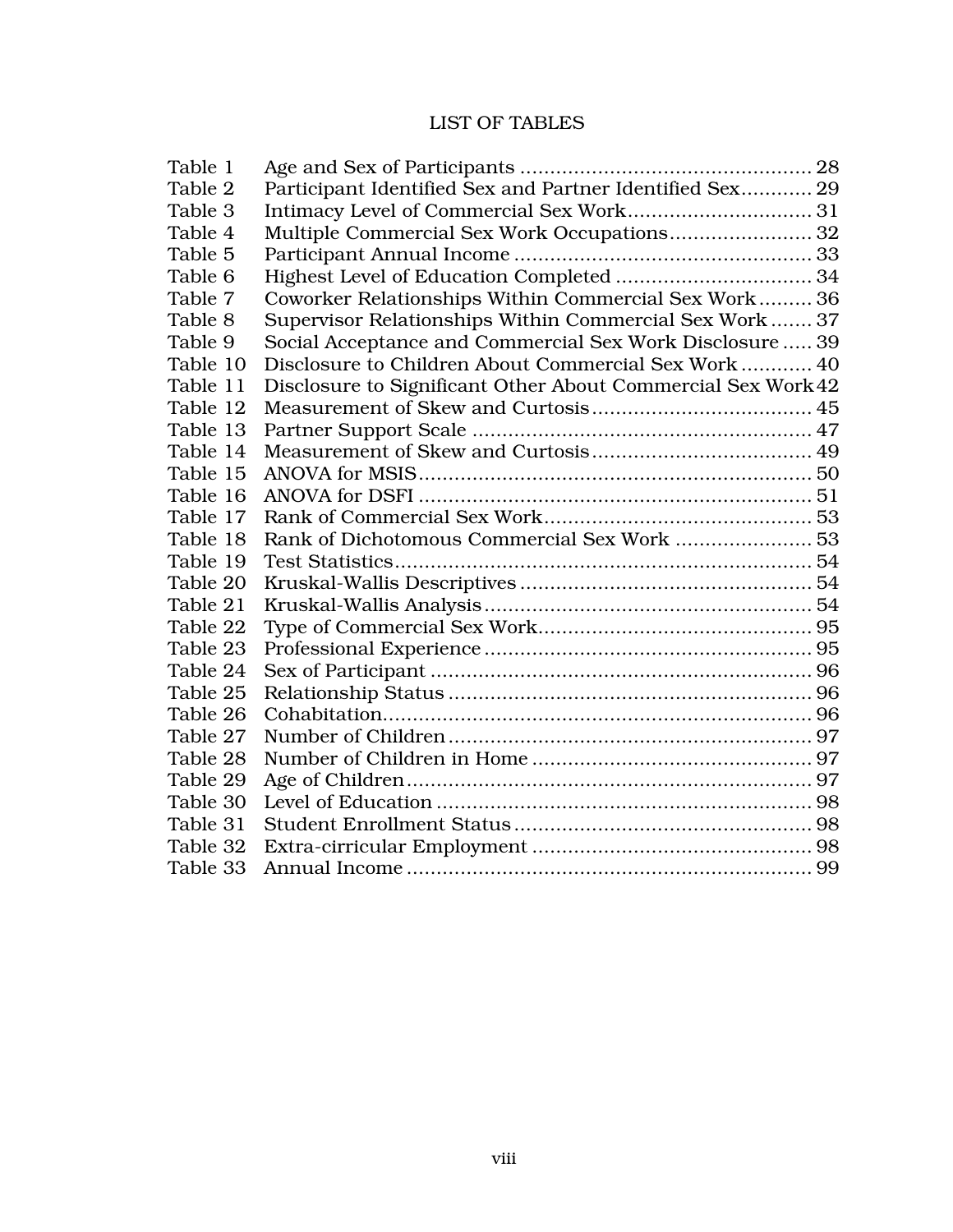#### CHAPTER 1

#### INTRODUCTION

#### Statement of the Problem

"The oldest profession in the world" is a common quotation used to describe commercial sex work. Throughout history there has been stigma and scandal surrounding the exchange of sex for material things. Currently, commercial sex work is illegal in every state except Nevada, yet the Kinsey Institute estimates 15.3% of men have solicited sex in their lifetime (2010). Because the majority of commercial sex work is illegal, it is considered high risk sexual behavior, with one notable risk being the spread of infectious diseases. According to the Center for Disease Control and Prevention, rates of sexually transmitted diseases such as syphilis, gonorrhea, and HIV have increased in the past 10 years, with high risk sexual behavior as a major cause of transmittal (Center for Disease Control and Prevention, 2009).

A study by Alexander found that an average prostitution arrest was comprised of 70% female prostitutes, 20% male prostitutes, and 10% customers (1987). This suggests that law enforcement is eradicating commercial sex work by focusing arrests more on the men and women soliciting sex, than the customers purchasing sex. There are programs throughout the country to assist commercial sex workers who have been arrested for solicitation, such as Las Vegas, Nevada's Women in Need (WIN) program, which is a program that addresses the addiction and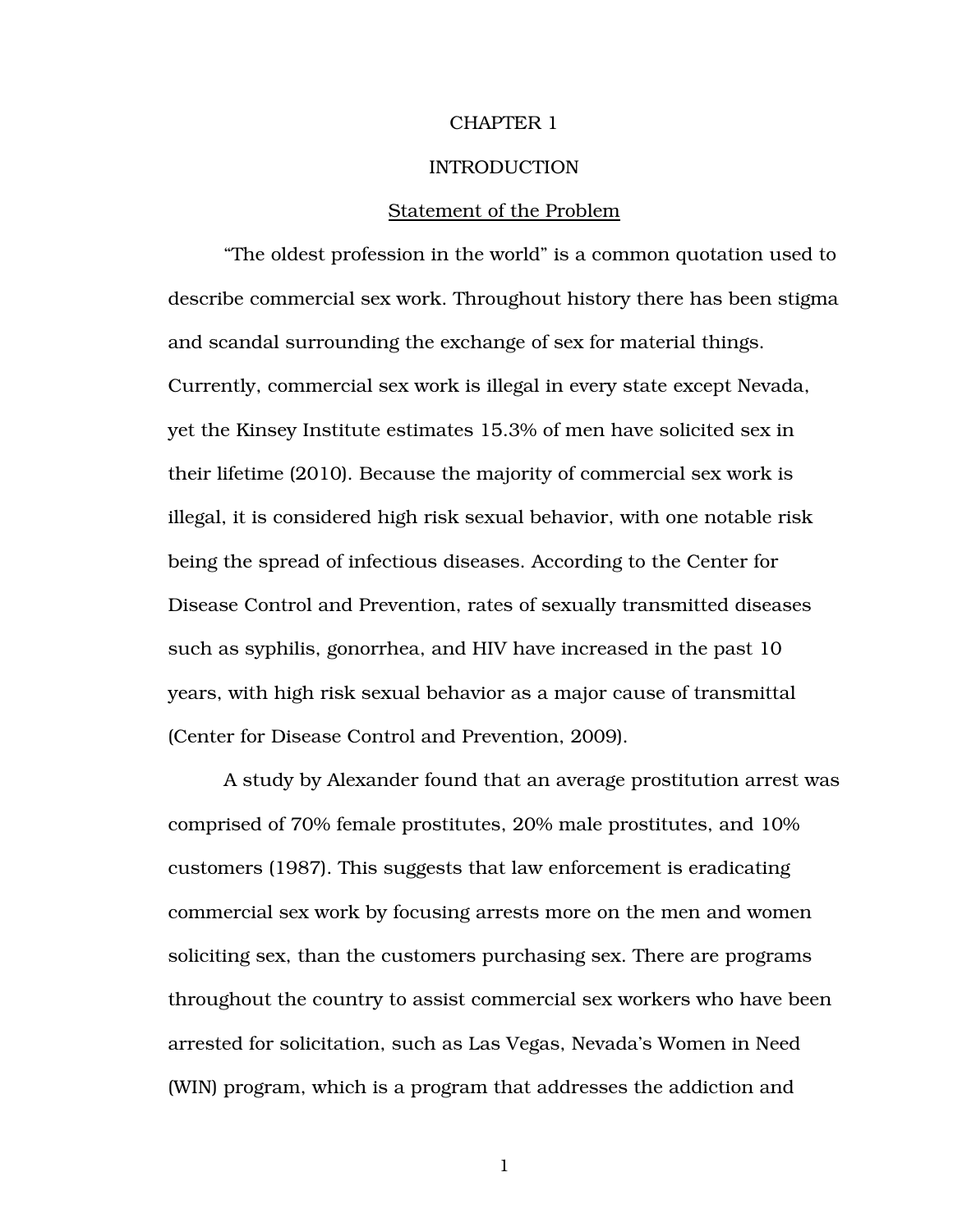homelessness aspects of commercial sex work. These programs work with individual commercial sex workers in the context of their sex work and their recovery (Paul, 2008).

This information suggests that despite the taboo or stigmatized nature of commercial sex work, it is a relevant topic in our society. While the efforts discussed above focus solely on the commercial sex worker as an individual, gained knowledge about the relational lives of commercial sex workers can provide important information regarding common relational themes and circumstances. This understanding of these relational patterns may assist law enforcement, help with harm reduction program designs, and reduce the spread of disease. This knowledge may provide important insight to the lives of men and women in the commercial sex industry, helping professionals become better equipped to work with this population and their unique circumstances.

The purpose of this research was to gain understanding about the relational gains of being a commercial sex worker, which may be overlooked due to societal moral opposition to the occupation. Some of the challenges that commercial sex workers may face that are unique to their line of work are also explored, especially in regards to their relationships, as many aspects of their extra occupational relational lives may have been generalized. Commercial sex workers may not have adequate support networks, depending on which people are present in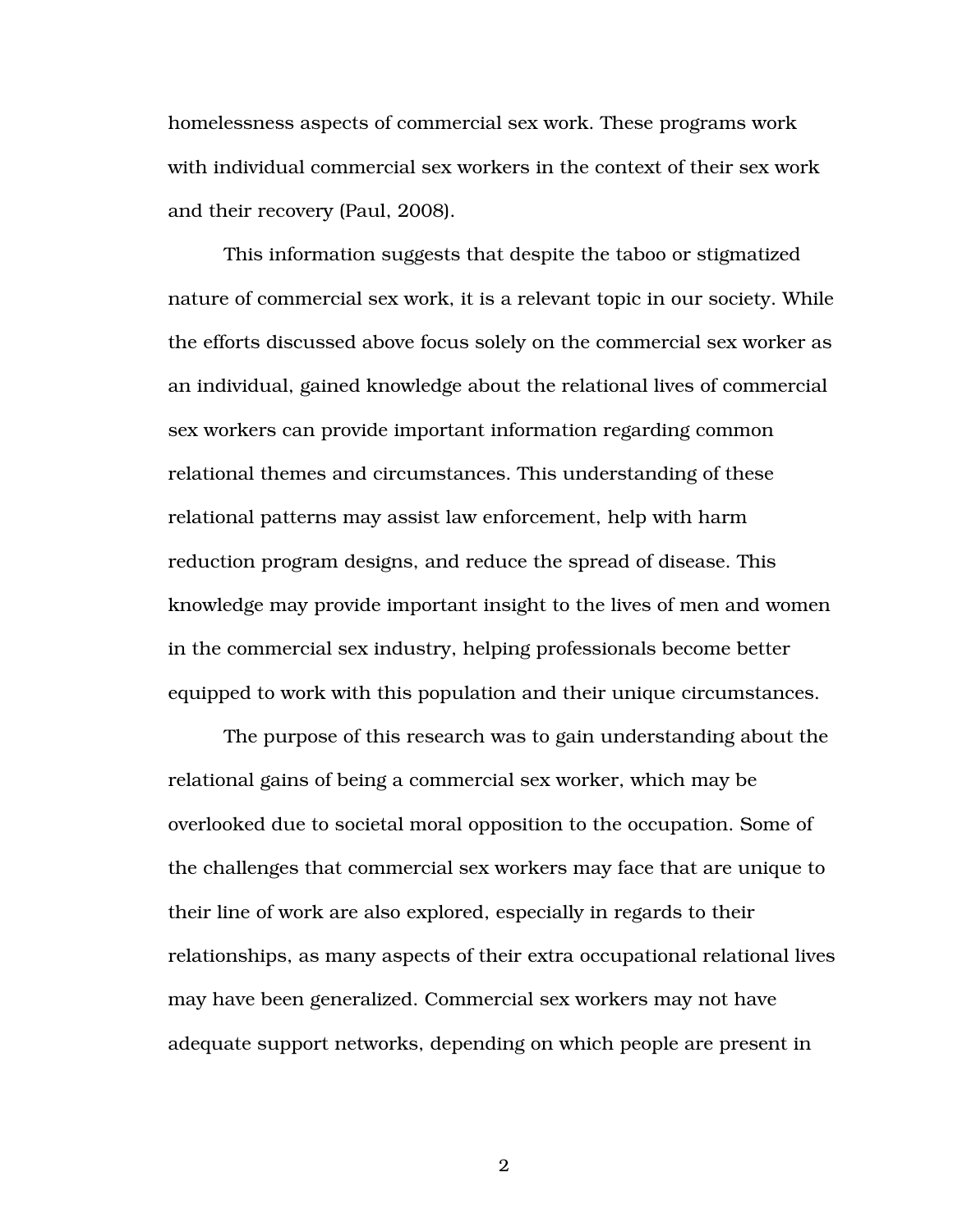their support systems, and how much information regarding the commercial sex work they are able to disclose.

The purpose of this study is threefold: a) to examine the levels of intimacy in commercial sex workers' extra occupational relationships, b) to explore the level of sexual satisfaction commercial sex workers experience with their significant other outside of their occupation, and c) to determine the level of support commercial sex workers receive.

#### Significance of the problem

 The problem that I address in my thesis is the lack of information regarding commercial sex work and the impact that it has on the extra occupational relationships of the people in that industry. The significance of this topic is that without research which speaks to the systemic aspects of the relationships of commercial sex workers, Marriage and family therapists may not be as effective as they could be at working with this population. I am not suggesting that occupational status and outcomes must be researched to work with couples and families in all professions, but within commercial sex work, there are many unique and relevant impacts for commercial sex workers and their partners and families.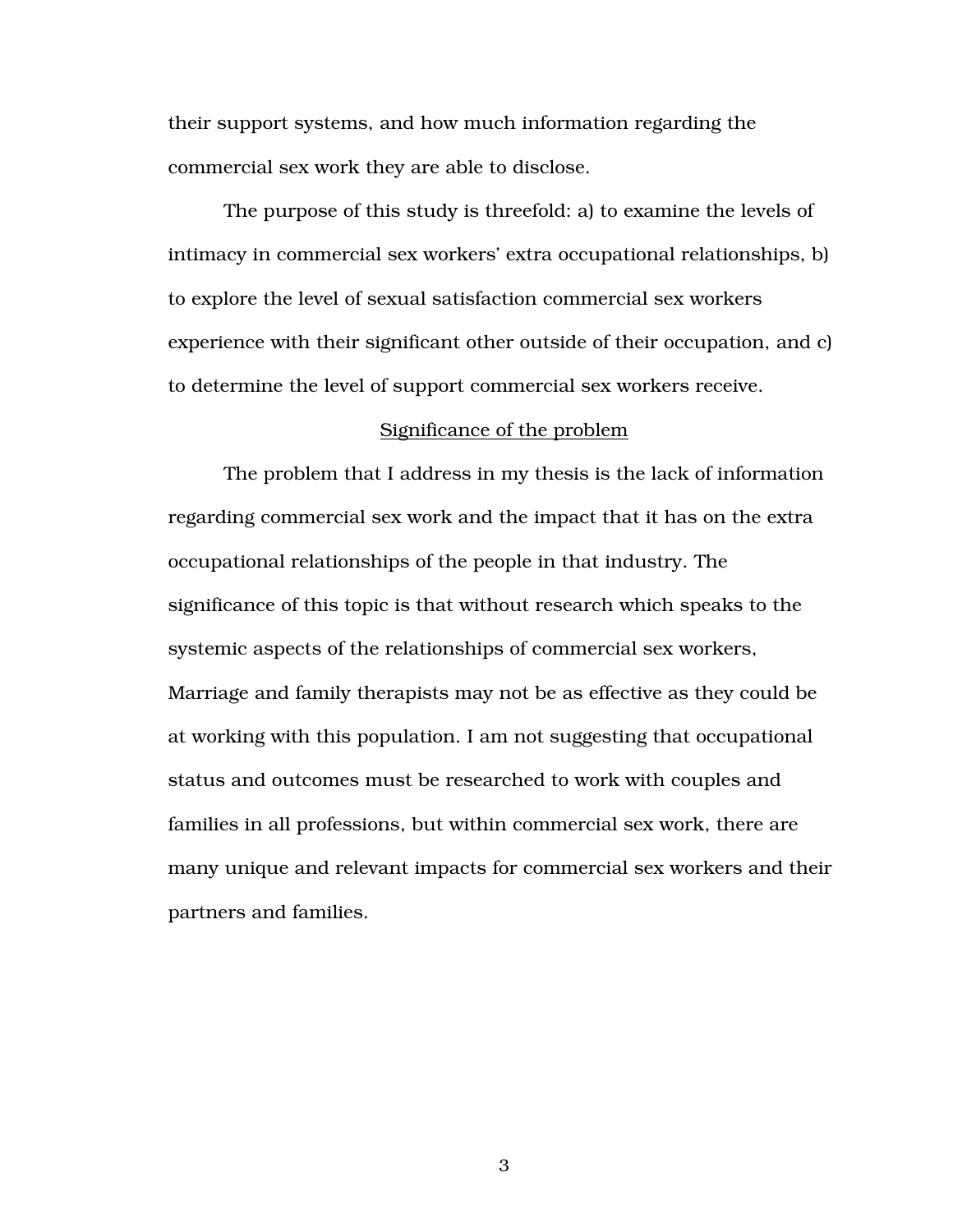#### CHAPTER 2

#### LITERATURE REVIEW

#### Definitions and Variations of Commercial Sex Work

Commercial sex workers are persons who exchange sexual activities for material possessions, which may take on a variety of forms (Casas, 2009). These may include, but are not limited to persons performing sexual acts for money, persons selling a visual or audio production of themselves in a sexual manner, or persons working a live event or show in a sexual nature.

Commercial sex workers performing sexual acts for money include prostitutes, call girls, escorts, and dominatricies. Prostitutes are also commonly known as streetwalkers, and are considered to be the lowest rung of sex workers by the other members of the industry. These men and women are literally on the street propositioning potential customers, "dates," or "johns." Because of the work on the street, the lack of screening of customers, and the variability of location of the sexual act, streetwalking prostitutes face the most danger of this group (Ngo, Ratliff, McCurdy, Ross, Markham, & Pham, 2007). Call girls and escorts provide sexual services to a regular client base in another business, such as a massage parlor, hotel, or dance club. These men and women generally work with clients who have been screened and perform acts on site, which increases safety (Ngo, Ratliff, McCurdy, Ross, Markham, & Pham, 2007). Dominatricies provide specialized sexual acts to men and women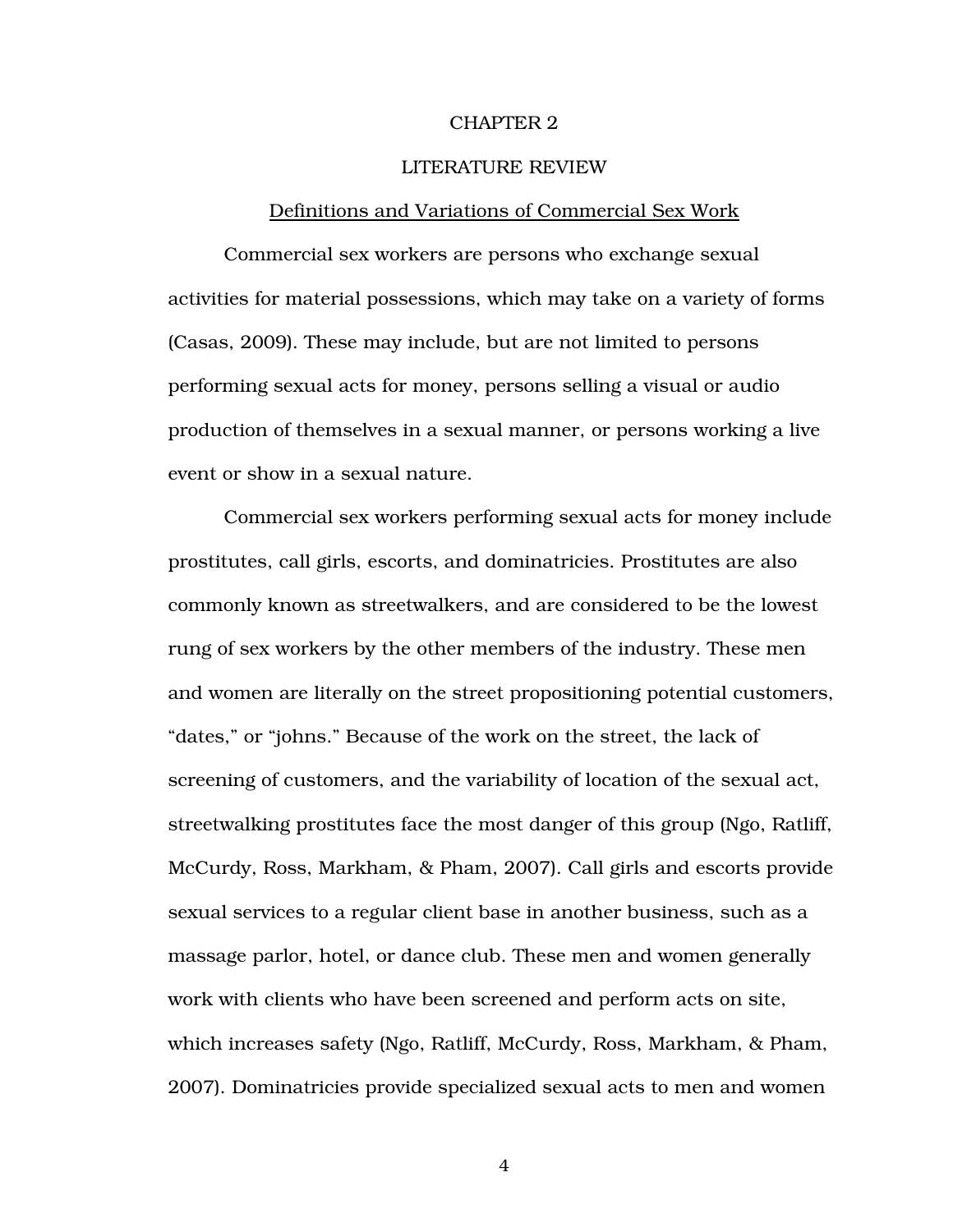within the Bondage Domination Sado Masochism (BDSM) community. They may fall into any of the above categories.

Commercial sex workers selling audio or visual representations of themselves include pornography actors and actresses as well as erotic models. Many of the companies producing these films have regulations for their employees, ensuring they are of legal age to consent to sex and mandating STI tests (Brawn & Roe-Sepowitz, 2008). This may also include phone sex workers and persons operating web cams to sell live feed of themselves engaged in sexual acts over the Internet. This form of Internet pornography creates a unique setting for the sexual experience, as both participants have a high level of anonymity and accessibility (Hertlein & Piercy, 2005).

Commercial sex workers working a live sexual event or show is the group which includes individuals who may work at one or more predetermined locations providing sexual entertainment for an audience in the same location. This group of commercial sex workers includes strippers or exotic dancers, burlesque show performers, and peep show actors and actresses (Brawn & Roe-Sepowitz, 2008). Although there is perceived distance for these commercial sex workers from the people consuming their services, it does not mean that these positions are completely safe. Many of these women and men suffer harassment from their agents and management, have frequent stalkers, and are violated by unruly or intoxicated patrons (Brawn & Roe-Sepowitz, 2008).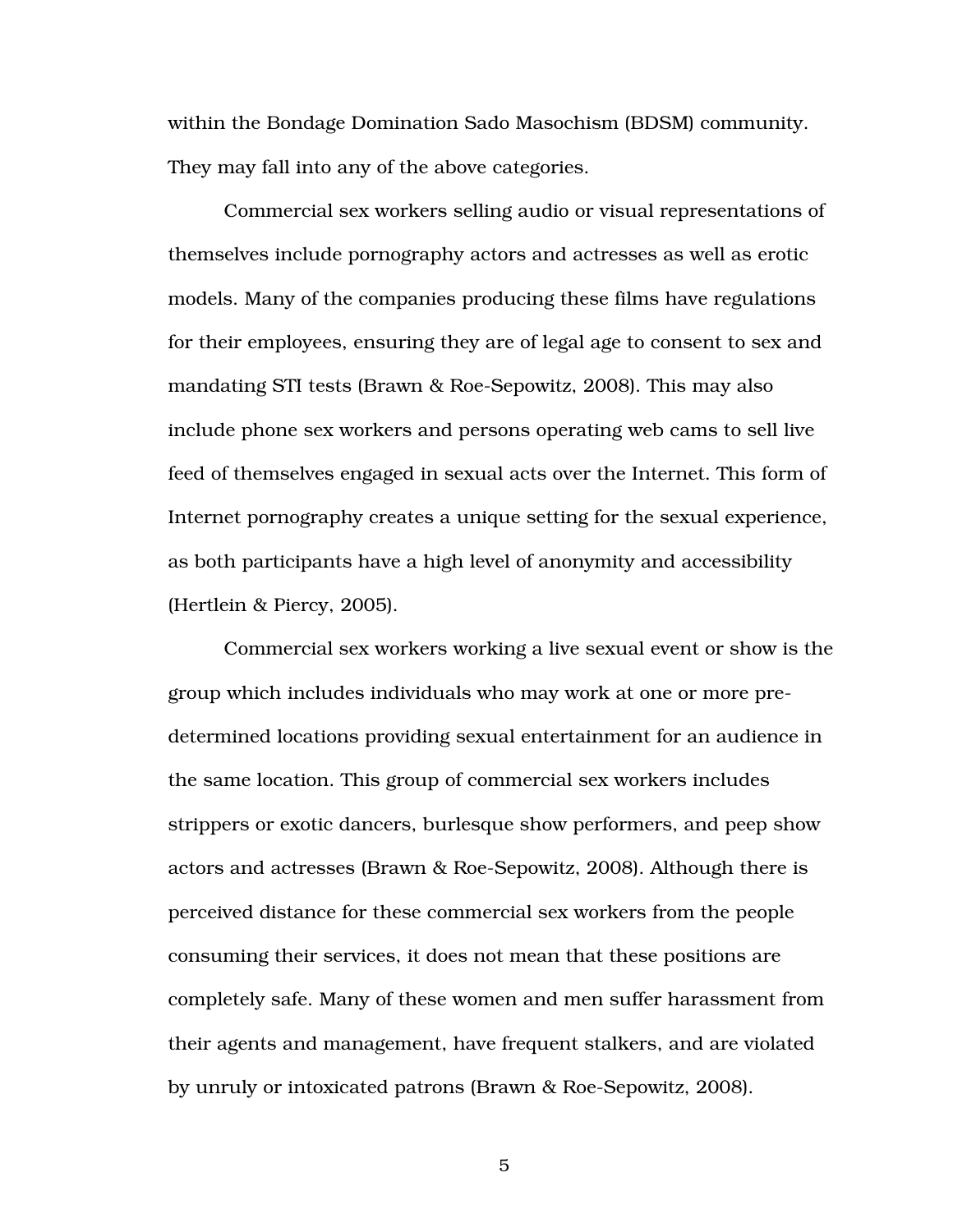# Mental Health Conditions of Commercial Sex Workers *Diagnostic and Statistical Manual of Mental Disorders* Diagnoses

 Commercial sex workers often have endured extreme trauma in their lives before, during, and after their work in the sex industry and frequently show signs of depression, anxiety, and post traumatic stress disorder (Shoham, et al., 1983). The symptoms of these diagnoses may have specific implications to commercial sex workers. For example, according to the *DSM-IV-TR* (American Psychiatric Association, 2000), insomnia or hypersomnia, feelings of worthlessness or excessive inappropriate guilt, diminished ability to think or concentrate, and recurrent thoughts of death and suicidal ideation are all symptoms of depression (Shoham, et al., 1983). While these symptoms could be dangerous for any individual, they may pose a significant threat to the welfare of a commercial sex worker who often has to make critical decisions to keep him or herself safe while they are working (Shoham, et al., 1983). A person diagnosed with a generalized anxiety disorder has extreme anxiety that often gets generalized into several facets of their being and can make life in general seem frightening or overwhelming (Shoham, et al., 1983). The anxiety that commercial sex workers may experience due to the danger and stress in their profession may transfer into other important areas of their lives and prove hazardous to their ability to function (Shoham, et al., 1983). Post traumatic stress disorder (PTSD) occurs when the trauma of an event prevents a person from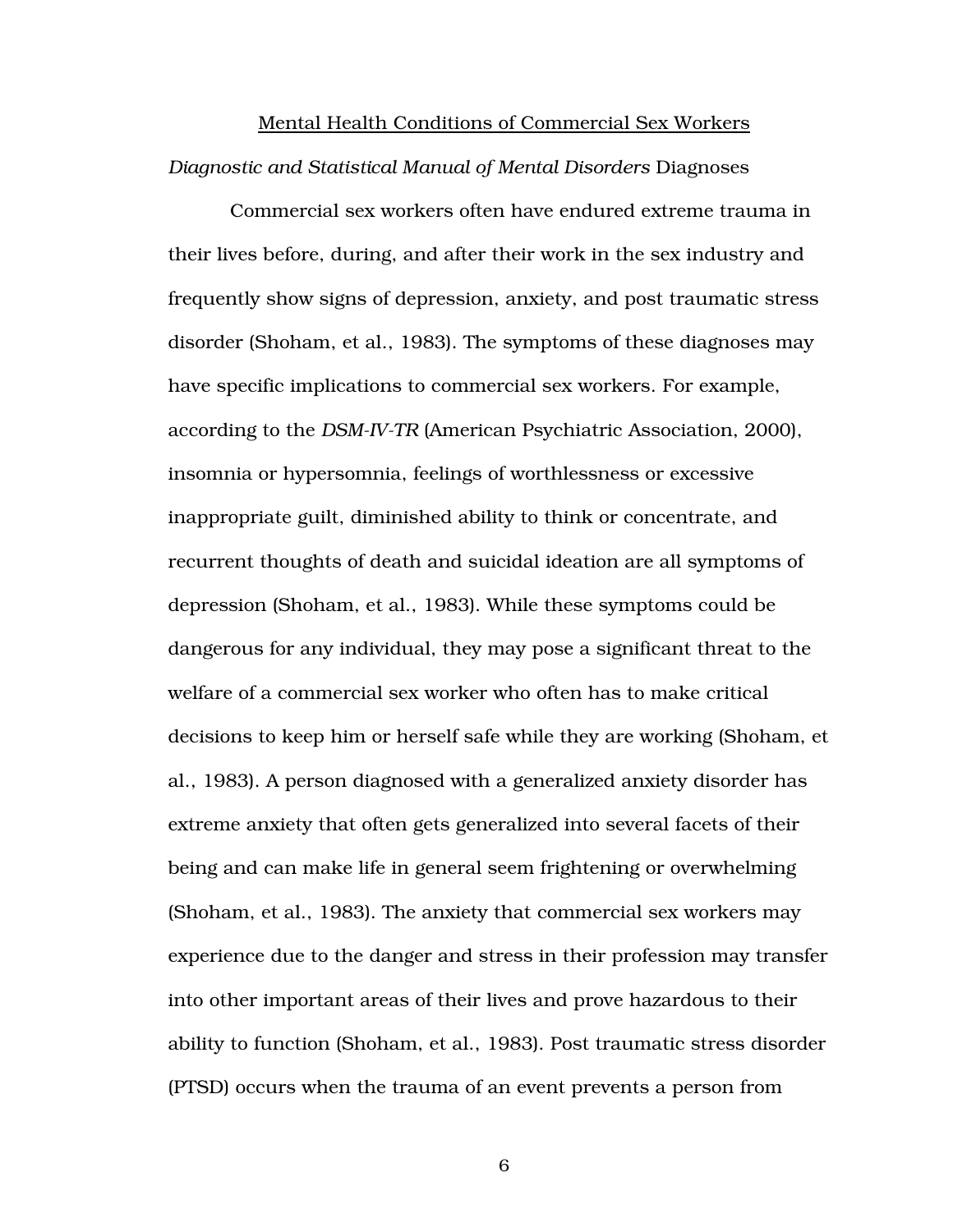returning to their normal level or functioning after a catastrophe (Shoham, et al., 1983). Often nightmares, flashbacks, hypervigilence, fearfulness, numbness, and an inability to connect to others are symptoms experienced by people with PTSD. Many commercial sex workers, especially prostitutes, are assaulted while working (Shoham, et al., 1983). Commercial sex workers may be less inclined to report assault and consquently there is an increased probability that they may not receive care or counseling after the trauma and, because of the dangers, could be retraumatized by returning to work (Dalla, 2001). These disorders, coupled with a lack of resources (real or perceived), and frequent substance abuse offer minimal opportunities for these men and women to receive psychiatric evaluations, counseling, or therapy (Dalla, 2001).

These diagnoses also have a direct impact on the people who surround the diagnosed commercial sex worker. A depressed commercial sex worker who is also a mother may become disinterested in her children, and choose to stop caring for them appropriately. A commercial sex worker who is riddled by an anxiety disorder may struggle to connect to his or her partner because the worry they feel is so intense and overwhelming. For a commercial sex worker suffering from PTSD, the danger for themselves as well as their customers may increase, as a flashback or inappropriate perception of danger could trigger violence. Dissociation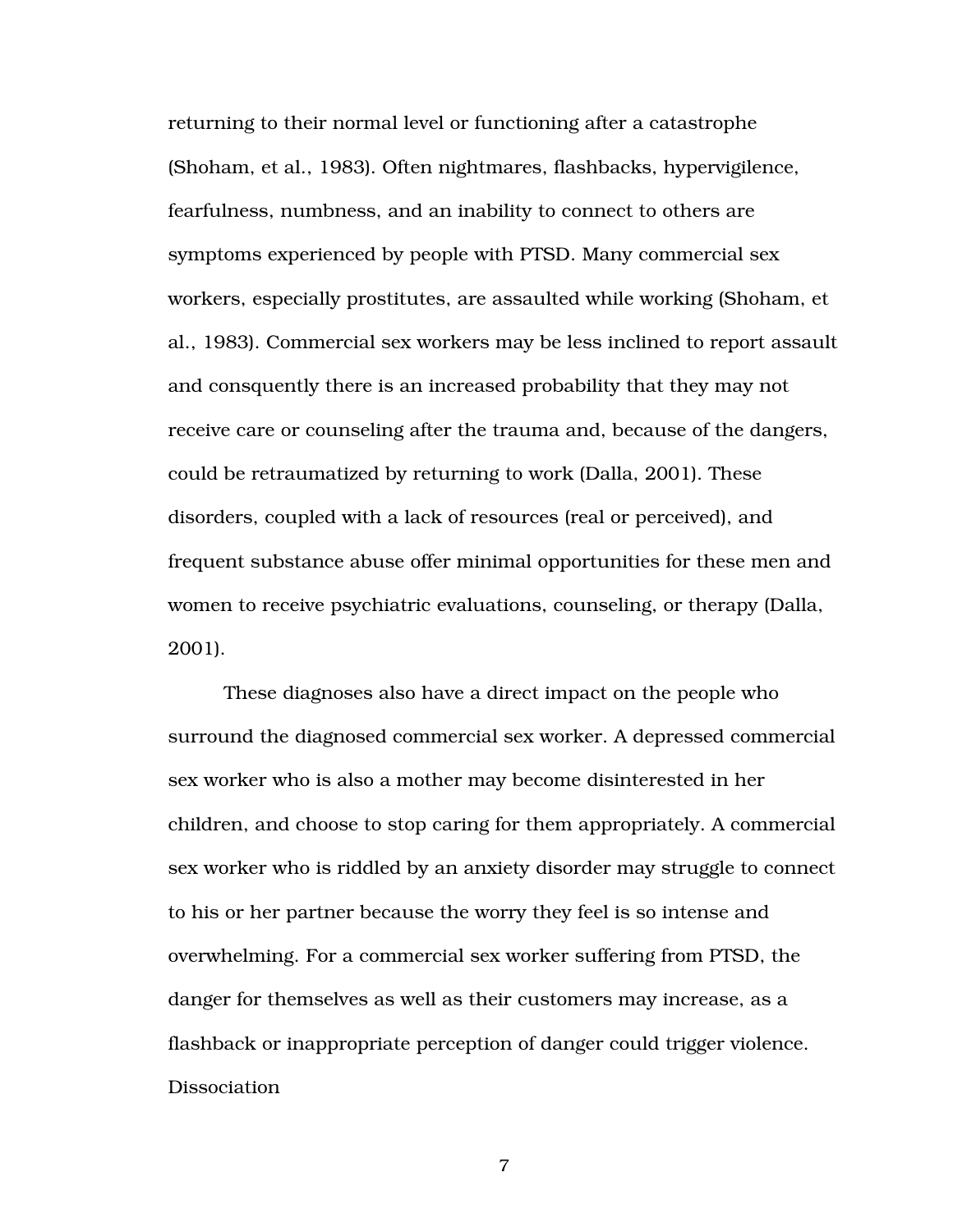In Cooper, Kennedy, and Yuille's study of prostitutes in British Columbia, they were unable to find evidence that prostitutes dissociate as a means to endure their occupations (2001). It was postulated that some of the women had endured such abuse that the trauma they encountered as they worked as commercial sex workers did not seem significant to them, as many did not know life without abuse (Cooper, Yuille, & Kennedy, 2002). Contrary to the findings above regarding commercial sex workers in North America; Kuntay's study of commercial sex workers in Istanbul, Turkey had a high rate of self mutilation (2003). When the participants were asked about the self mutilating behavior, they described dissociative processes in which it occurred (Kuntay, 2003).

#### Substance Abuse

All of the articles consulted for this literature review acknowledged what a significant role substance abuse played in the lives of the majority of sex workers. Many of the sex workers were runaways who had been turned on to drugs by pimps or other sex workers (Kennedy, Klein, Bristowe, Cooper, & Yuille, 2007). Others began working as an economic means to acquire drugs for themselves or their significant others (Dalla, 2001). Also, many commercial sex workers may utilize illegal substances as a means to cope with common mental illnesses experienced in the field, or as a manner to dissociate from the experiences as they work (Dalla, 2001).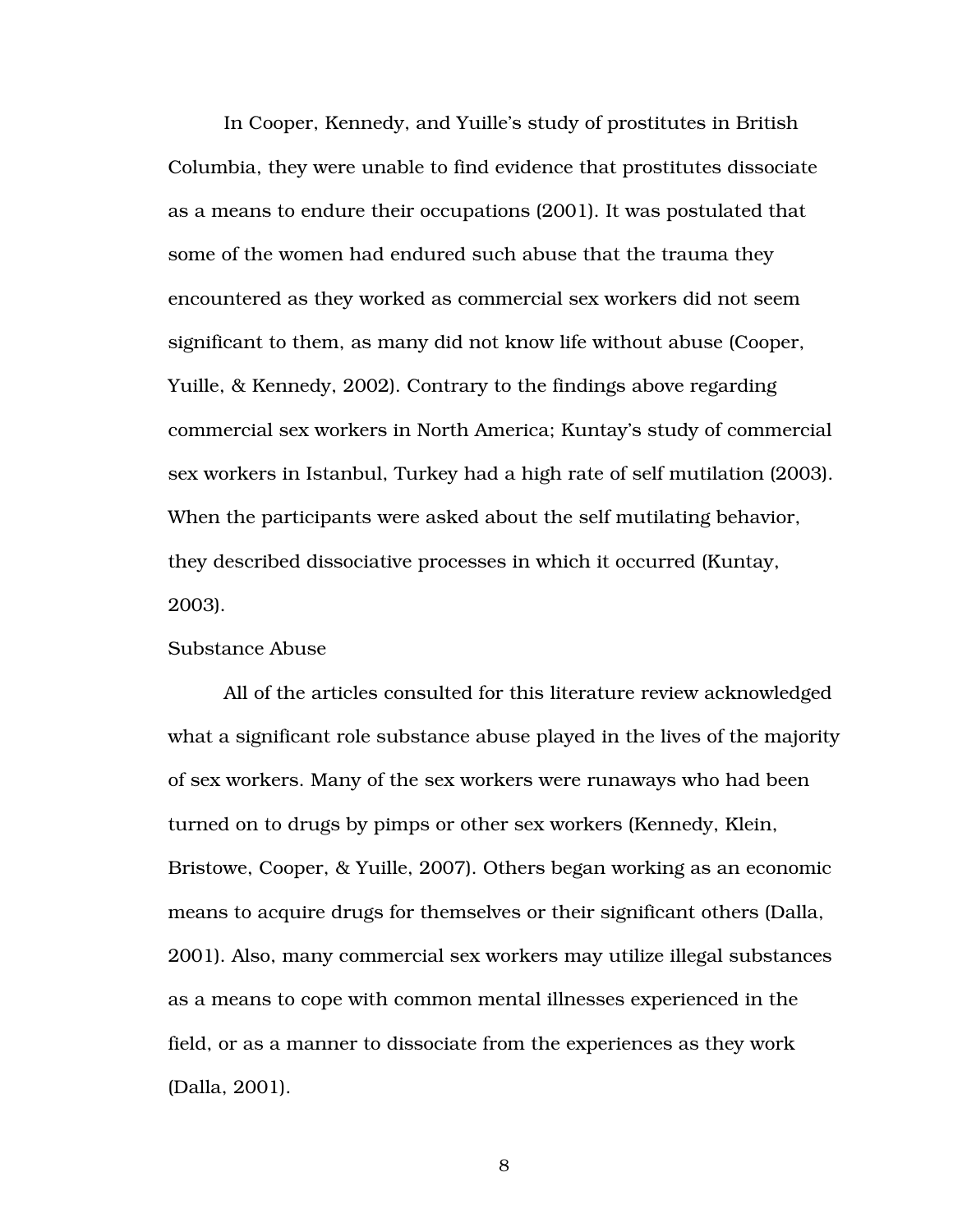#### Commercial Sex Workers and Their Families

There was huge variability among the responses of the prostitutes in the studies used in this literature review. Very few of the commercial sex workers reported positive interactions with their families, while an equal number reported distant relationships and abusive relationships. Distant Relationships

Many of the workers in Dalla's study reported distance from their families of origin, particularly their mothers as their most significant family experience (2001). This included abandonment, severe substance dependence, mothers giving children to another family member, or mother choosing boyfriend or step father over their children. These commercial sex workers discussed difficulty feeling connected to anyone or anything, which, several of them suggested, made their jobs easier (Dalla, 2001).

#### Abusive Relationships

The participants in studies in this literature review who discussed abusive relationships described them in a variety of forms. The commercial sex workers were often emotionally, physically, and sexually abused. The abusers ranged from their parents, to their siblings, to step or foster parents. Shoham et al.'s study of commercial sex workers was unique in that it compared the various forms of abuse between commercial sex workers and a control group that was specifically selected to have very similar demographics (1983). When these two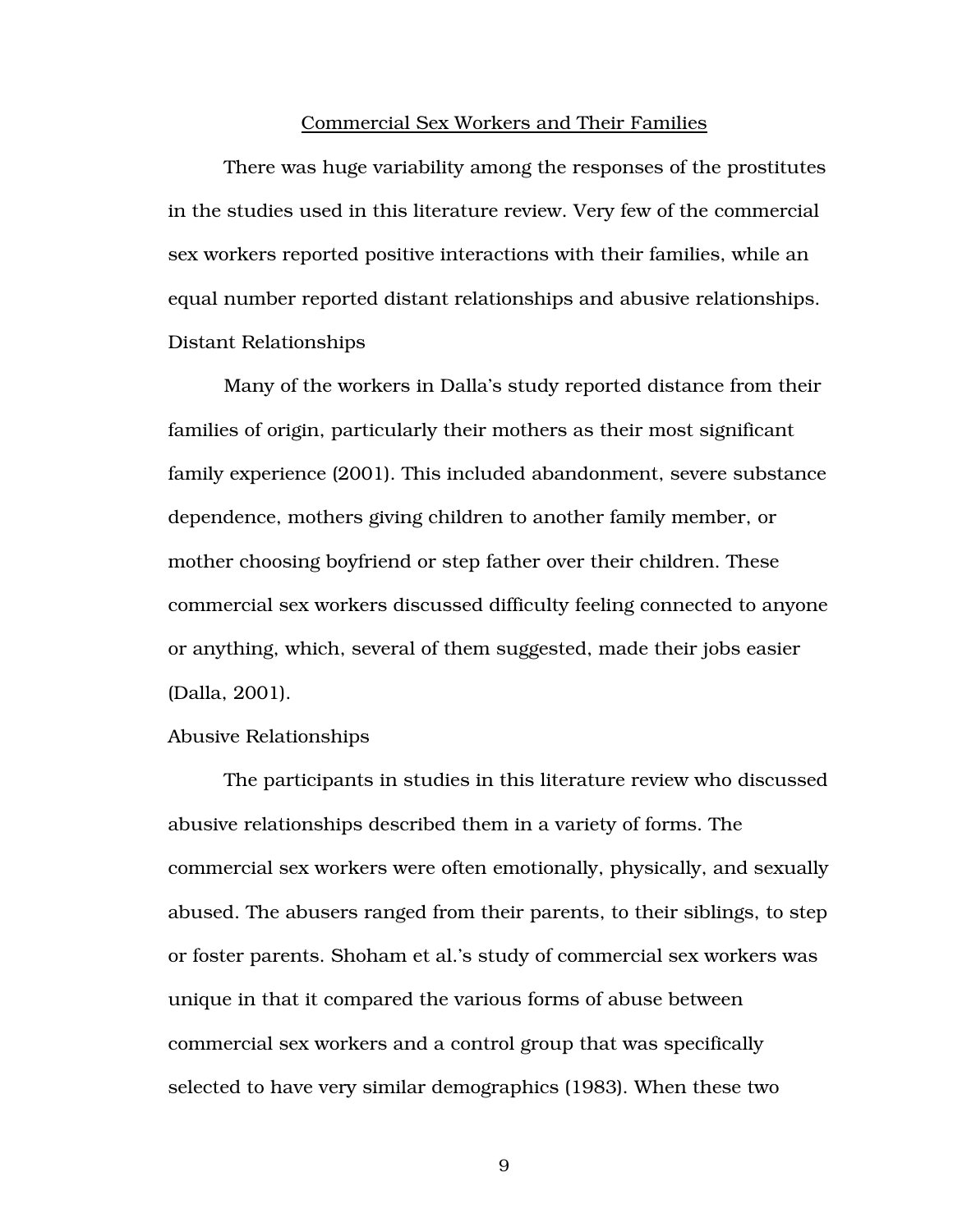groups were compared, the amount of emotional and physical abuse did not differ, but the commercial sex worker participants experienced much higher levels of sexual abuse (Shoham, et al., 1983).

#### Relationships with Fathers

Another common thread in the lives of many of the commercial sex workers was the poor relationship or lack thereof with the commercial sex workers' fathers (Dalla, 2001). This varied greatly between cultures. In North America, some of the fathers pimped their own daughters out, or attempted to traffic them as a means to financial gain (Kennedy, Klein, Bristowe, Cooper, & Yuille, 2007). In Turkey, the fathers often reacted violently and homicidally at the news that their daughter was no longer a virgin, and would not accept her back into the family after finding out (Kuntay, 2003).

Parenting as a Commercial Sex Worker

A commercial sex worker's life provides some unique challenges to parenting. Commercial sex workers often put their children at risk, either by neglecting them while they leave the house to work, or endangering them, by bringing johns back to their homes (Dalla, 2001). Many of the commercial sex workers stated in their interviews that they did not wish for their children's lives to be the way that they were, but that there are no feasible alternatives for them, which speaks to the perceptions that this population has about the lack of resources available to them (Dalla, 2001).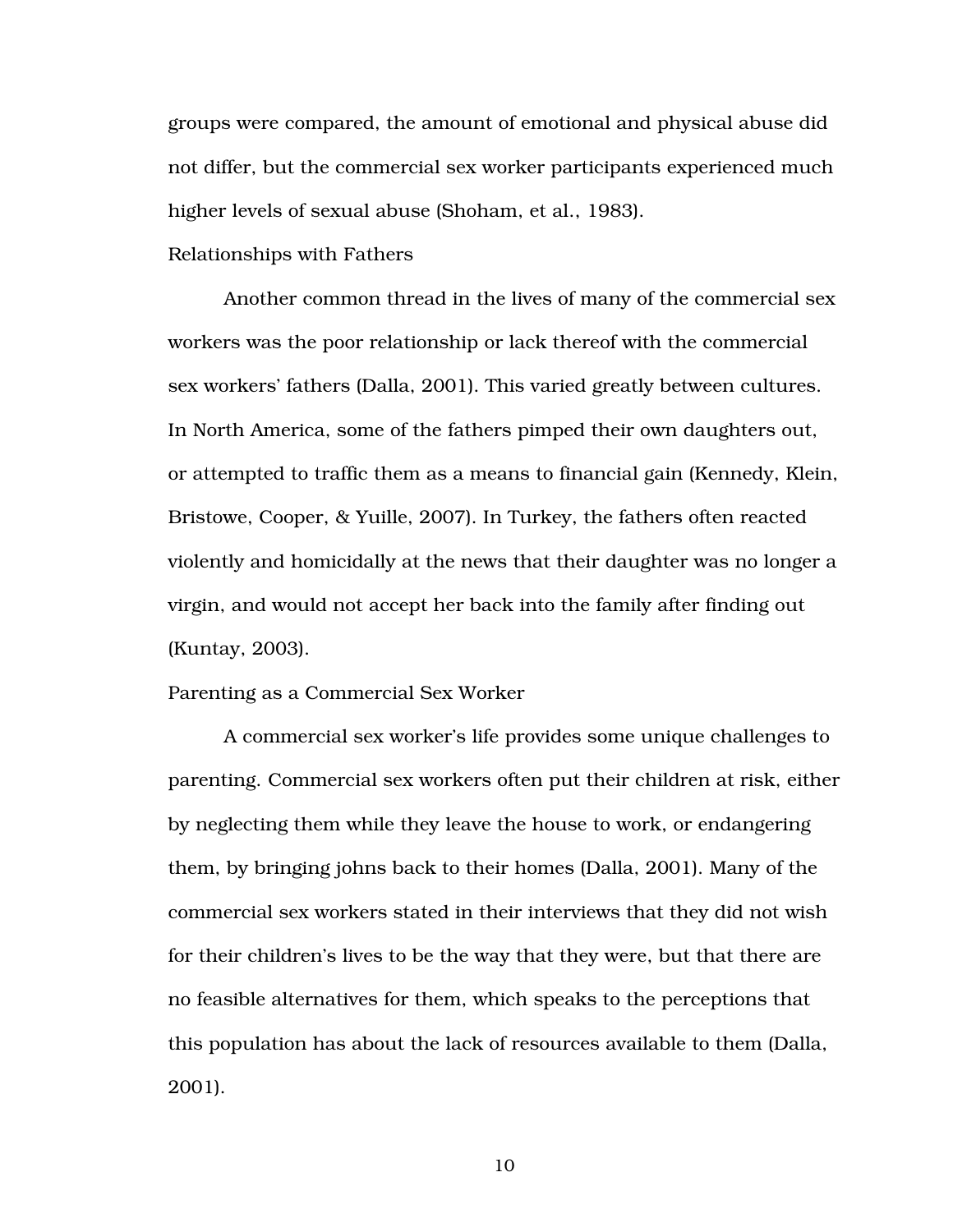As parents, drug use compounds these problems, and often results in these children being taken away by the government. In Dalla's study, many of the women reported utilizing drugs and alcohol while pregnant, and being unaware of the consequences (2001). Several of the women in Ngo, Ratliff, McCurdy, Ross, Markham, and Pham's study reported little to no understanding about contraceptives, which resulted for them in unwanted children as well as many abortions (sometimes several within one year) (2007).

#### Commercial Sex Workers' Support Systems

Dalla provides one of the only studies on commercial sex workers and their support systems (2001). The findings in it revealed that many of the commercial sex workers were currently involved in relationships, but very few of them were safe or happy (Dalla, 2001). The key component in most of these relationships was that the commercial sex worker had had a child with either a pimp or a john, who had then become her partner. The relationships with pimps were often very physically violent, with the men frequently beating the wives as well as having multiple relationships with the other commercial sex workers in his "stable" (Dalla, 2001). The relationships with Johns were often equally abusive, and the women reported receiving no respect because of their occupation, even though their partner was a solicitor at one time (Dalla, 2001).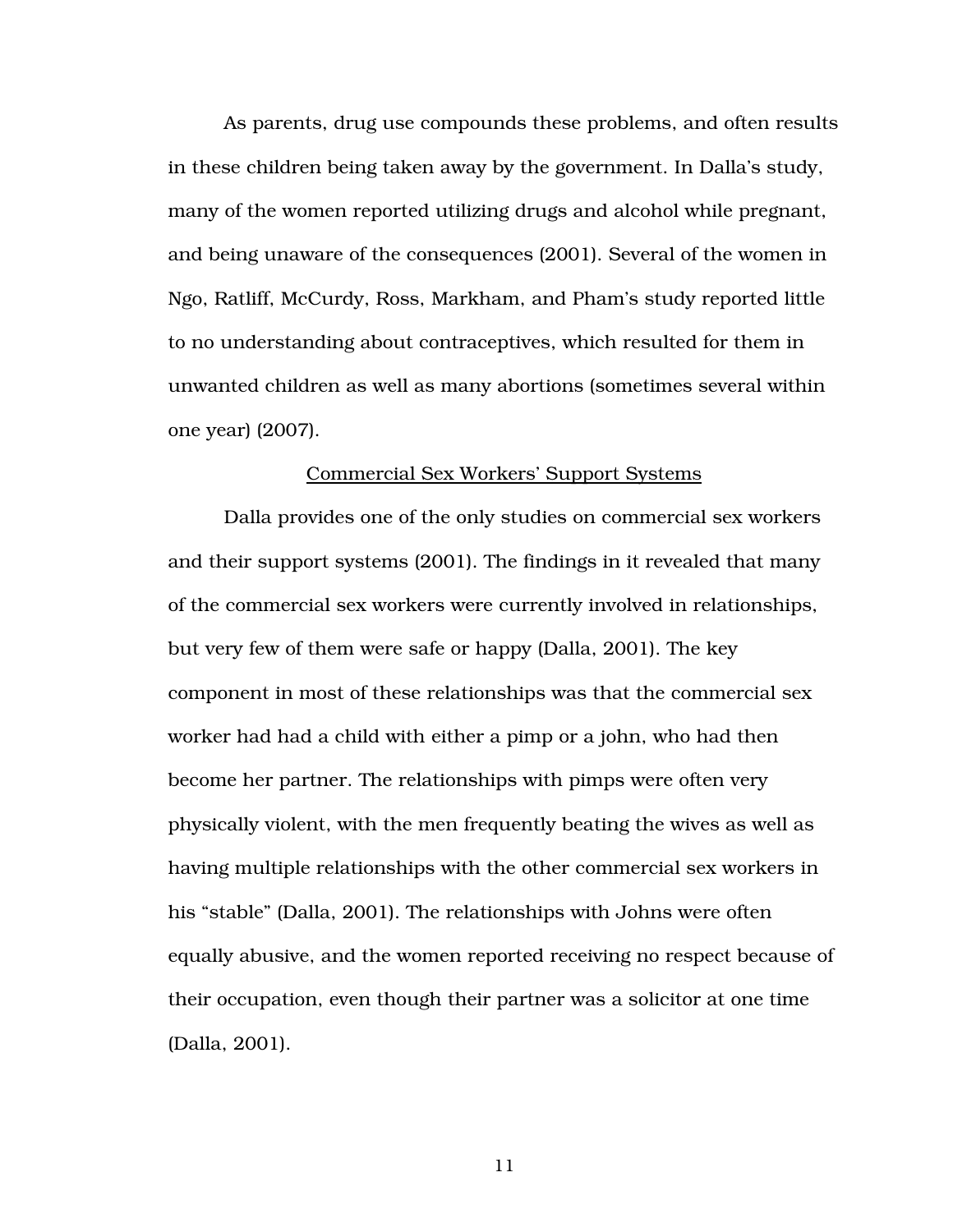Commercial sex workers report a competitive nature as a significant component to any of the camraderous relationships they have while working (Ngo, Ratliff, McCurdy, Ross, Markham, & Pham, 2007) They are in competition for the same customers both on the street and in clubs, vying for roles in movies or creating the most popular website (Ngo, et al, 2007). While they may be able to commiserate about some of the superficial aspects of their lives, when it comes to sharing about safety or disease, the commercial sex workers may not feel comfortable sharing as the other workers may scare off potential customers if they know personal information (Ngo, Ratliff, McCurdy, Ross, Markham, & Pham, 2007).

Farley (2007) highlights the role isolation plays in the human trafficking aspect of commercial sex work and explains how isolating commercial sex workers prevents them from gaining power or autonomy. Farley (2007) describes a pattern common with pimps, where they switch geographical locations frequently to prevent women from becoming acclimated to their surroundings or becoming familiar with potential resources . This inconsistent lifestyle, coupled with the competitive environment commercial sex workers already often experience creates circumstances that break down relationships, instead of fostering support.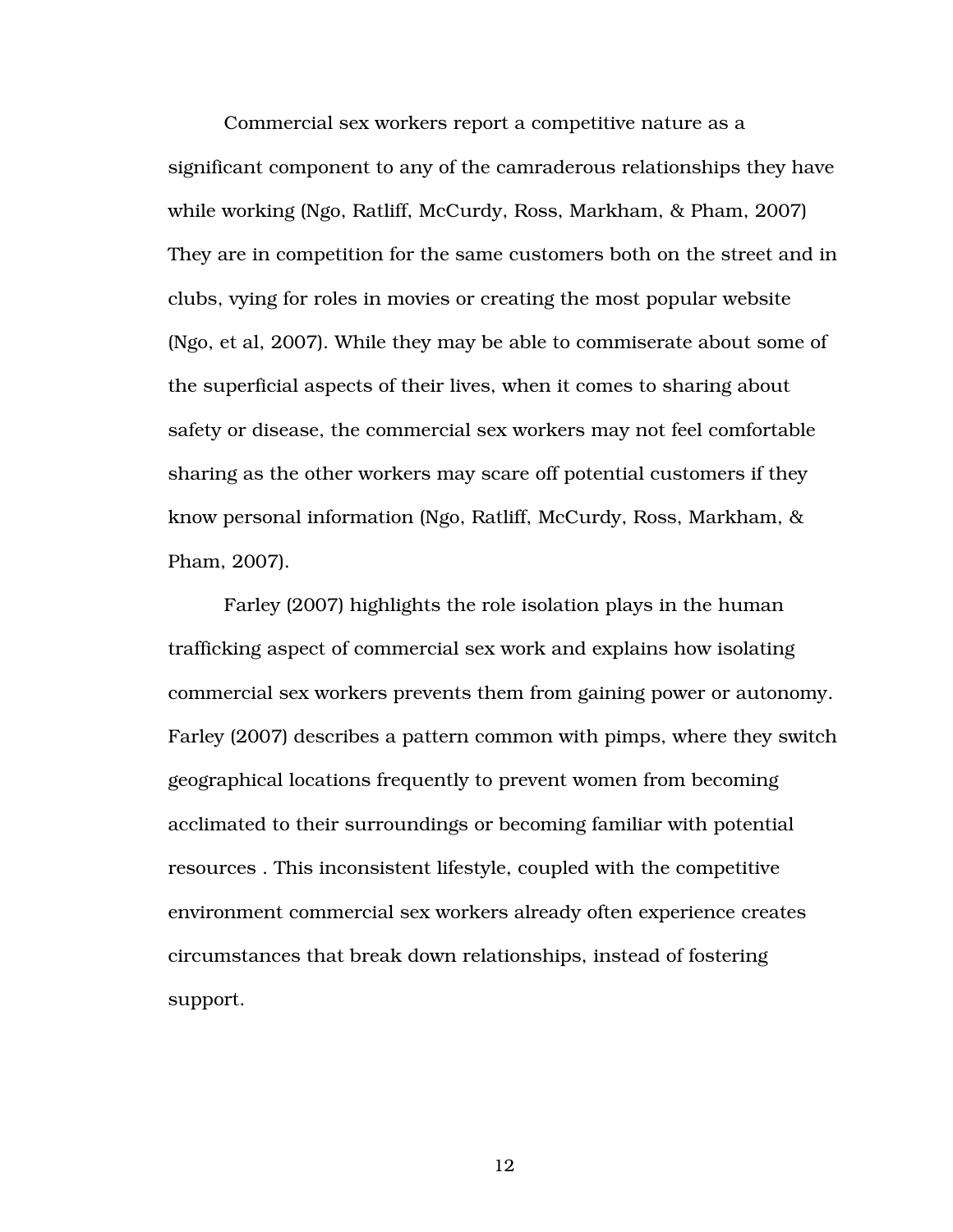#### A Systemic Perspective

The research on prostitutes and the relationships they are in has not been comprehensive or systemic. While many of the studies look into issues from families of origin, there is little sense of circular causality explaining how the pattern perpetuates itself. There are strong homeostatic patterns which exist and keep the commercial sex workers from breaking out of the dangerous, abusive, degrading lifestyles they live in, which will be very hard to break down as they have often been embedded for many generations. The ecosystemic embeddedness of these problems coupled with the barriers to therapy and the judgment and fear stigmatized by the commercial sex workers often prevents the healing process from ever being started. Future research could benefit this population by looking further into the barriers to resources in the mental and general health aspects of commercial sex workers' lives. With these resources, commercial sex workers' mental health may improve, causing abuse to decline and diseases to be more controlled, thus benefiting communities as a whole.

#### Postmodernism

Postmodern thought greatly impacted Systems Theory as well as Marriage and family therapy as a profession. The principles behind postmodern theory were major guiding factors in the formation of the research hypotheses, the experiment itself, and the interpretation of the data collected. As Paula Boston states "Postmodernism is a term that is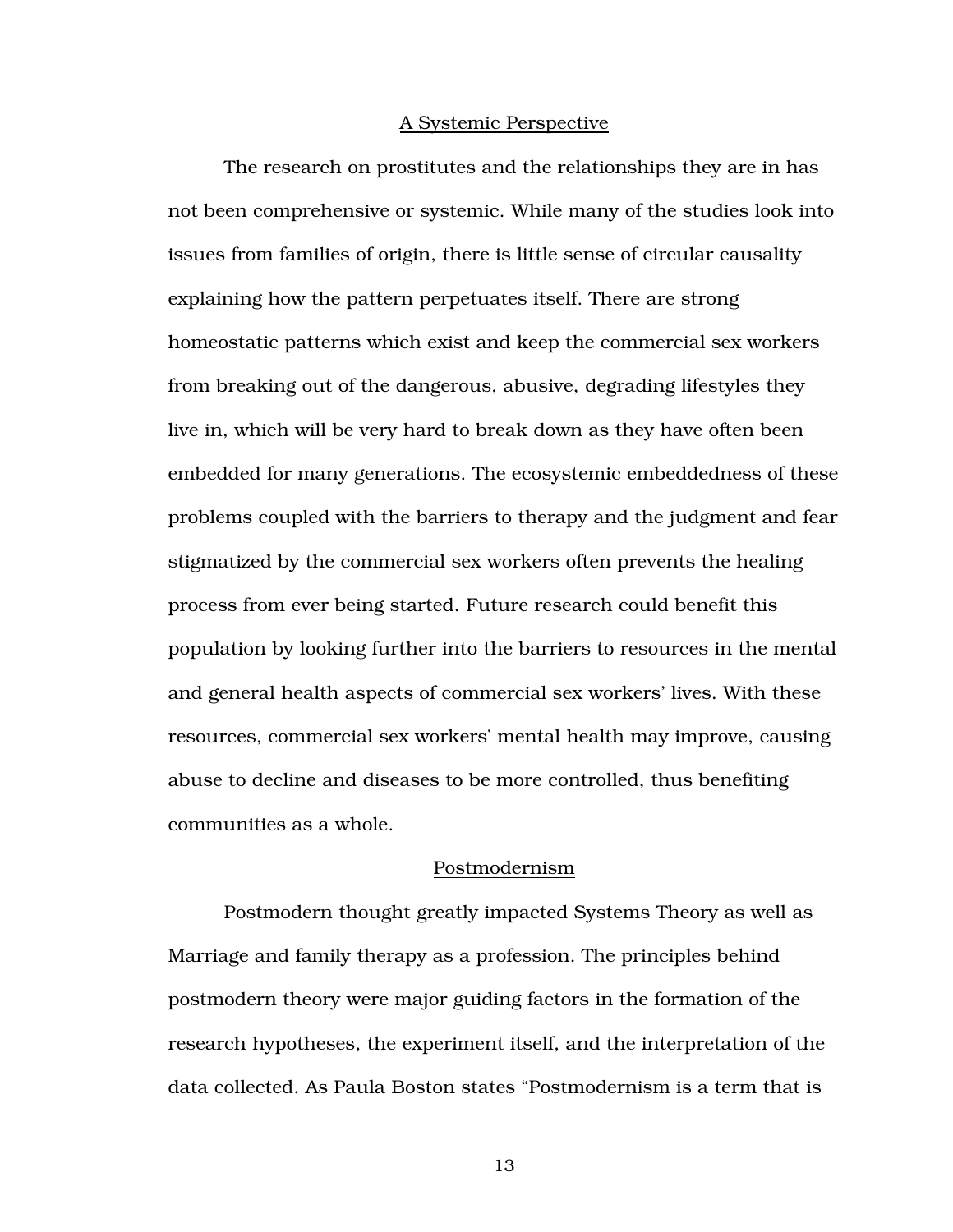omnipresent in the media, academic circles, and contemporary culture." It is a theory present in visual art, literature, and science, which has translated it into therapeutic theory. One of the unifying features of systemic therapy is the concept of ecosystemic embeddedness and the understanding of context and interconnectedness within societies. Social constructivism was the stepping stone from traditional therapy methods to postmodern family therapy, as it explained reality as an evolving experience, created through language, interactions, and relationships (Boston, 2000).

Postmodern theory focuses on a few important principles. The therapist is a collaborator, not the expert in the room (Boston, 2000). This fit the context of this project, as the primary researcher is not an expert on commercial sex workers, and relies on the participants to impart knowledge and share their experiences. Language is considered the system instead of interactional patterns, which is also relevant to commercial sex workers and fitting to this project (Boston, 2000). As commercial sex workers describe their lives and relationships using their language, the therapist can derive meaning from the narratives the participants provide. These narratives can be interpreted from the quantitative answers the participants provide, as well as the text boxes, in which they use their own words to write to the researchers. Just as postmodern therapists often use reflecting teams in their clinical work, the primary researcher has consulted with the other researchers on the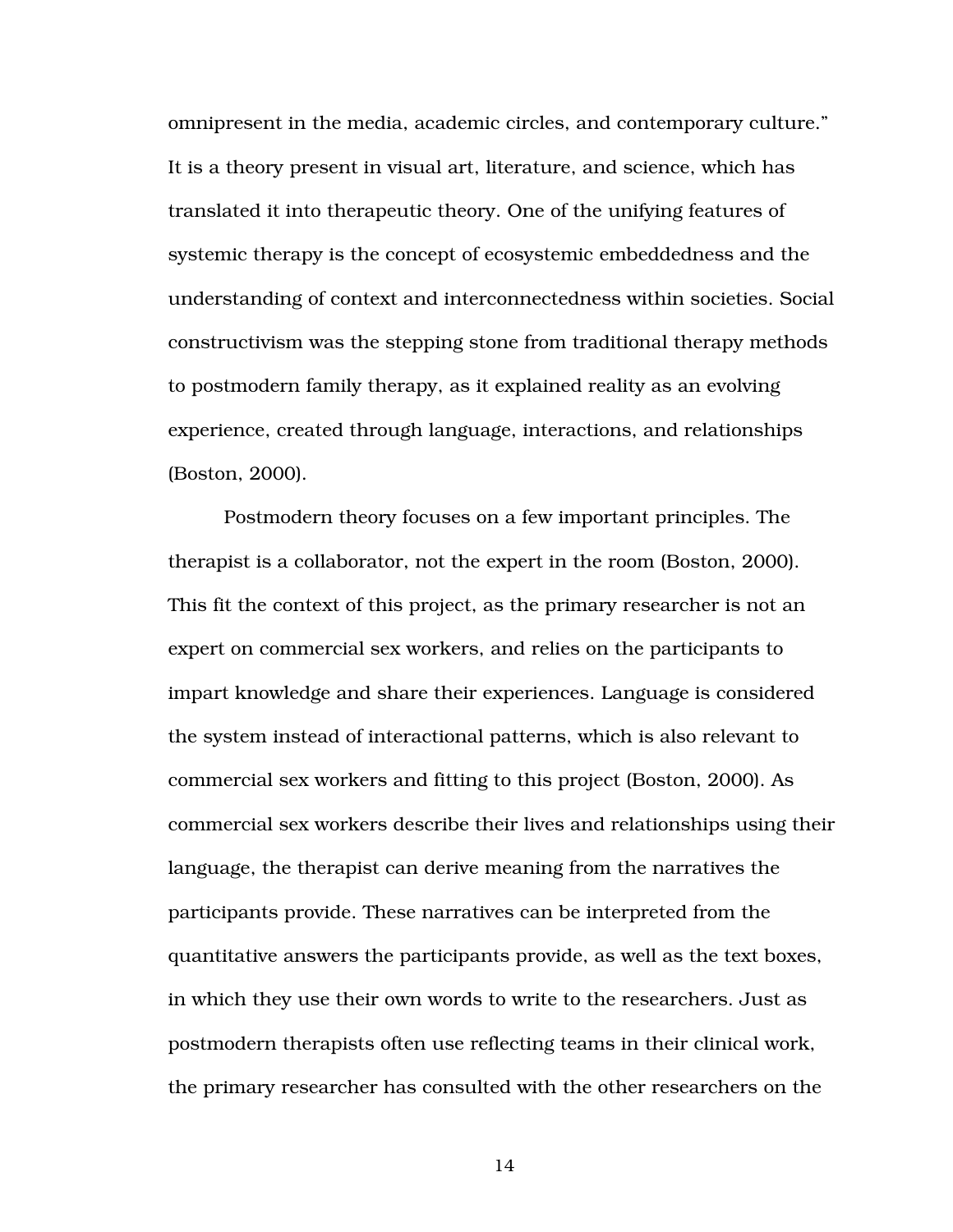project regarding the data to co-construct additional and alternative meanings and interpretations (Boston, 2000).

#### Feminism

 Rachel Hare-Mustin is credited with much of the dissemination of feminist theory to Marriage and Family Therapy with her 1978 article "A Feminist Approach to Family Therapy" (Nichols & Schwartz, 2006). This movement validated the inequality experienced by women and strove to find changes to the societal assumptions which treated women and other minorities as though they were inferior (Nichols & Schwartz, 2006). The feminist model was an appropriate framework for this thesis, as the majority of the adult commercial sex population is female, and many of the women are also minorities or of low socioeconomic status (Nichols & Schwartz, 2006; Dalla, 2001). Most of the commercial sex workers in the literature reviewed were women performing sexual acts for material compensation from men, which perpetuates the inequality between men and women that feminists hope to abolish. A critique feminists have on existing therapy models is that with the notion of cybernetics and equal responsibility, there is blame placed on the victim and a rationalization of the status quo (Nichols & Schwartz, 2006). A example of this is a commercial sex worker, who was sexually abused as a child, runs away from home as a teenager, prostitutes herself as a homeless young adult, and is arrested and imprisoned for her actions. An additional translation between commercial sex work and the views of feminist family therapist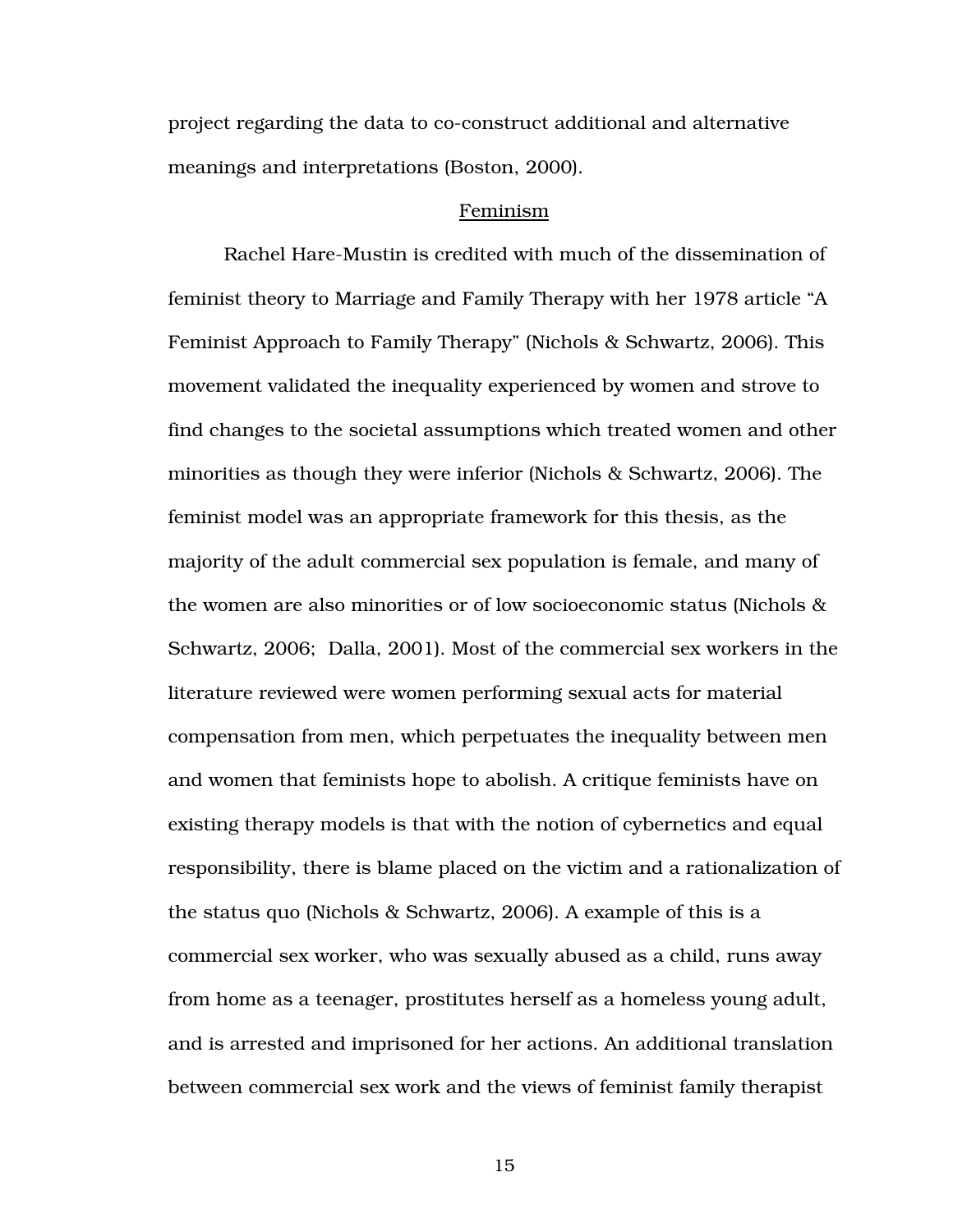could be seen in the boss/boyfriend role that pimps often play in the commercial sex industry. The relationship between a pimp and a commercial sex worker mimics closely the patriarchal, male dominated family systems which feminist family therapists speak against. Both males hold absolute power in the system, dictating for both members, regardless of the financial or household contributions of the woman.

 There is also a movement within the commercial sex industry to suggest that true feminists can be empowered while working as commercial sex workers. Organizations such as Sex Workers Outreach Project (SWOP) exist advocating for equality and human rights for commercial sex workers, purporting that each individual has the right to the use of their body in any format, including prostitution and other currently illegal forms of commercial sex work (Sex Worker Outreach Project, 2010). The Desiree Alliance is another feminist activist group who report their mission is to correct legislation discriminating against sex workers and denying them equal treatment and civil liberties (Desiree Alliance, 2010). Both SWOP and the Desiree Alliance explain that by having the choice to legally use their bodies for commercial sex work, that commercial sex workers can reclaim the sex industry and achieve equality within it, thus reducing violence, assault or discrimination against sex workers.

 Feminist theory was used in the formation of the research design in multiple ways. The instrumentation utilized portions of surveys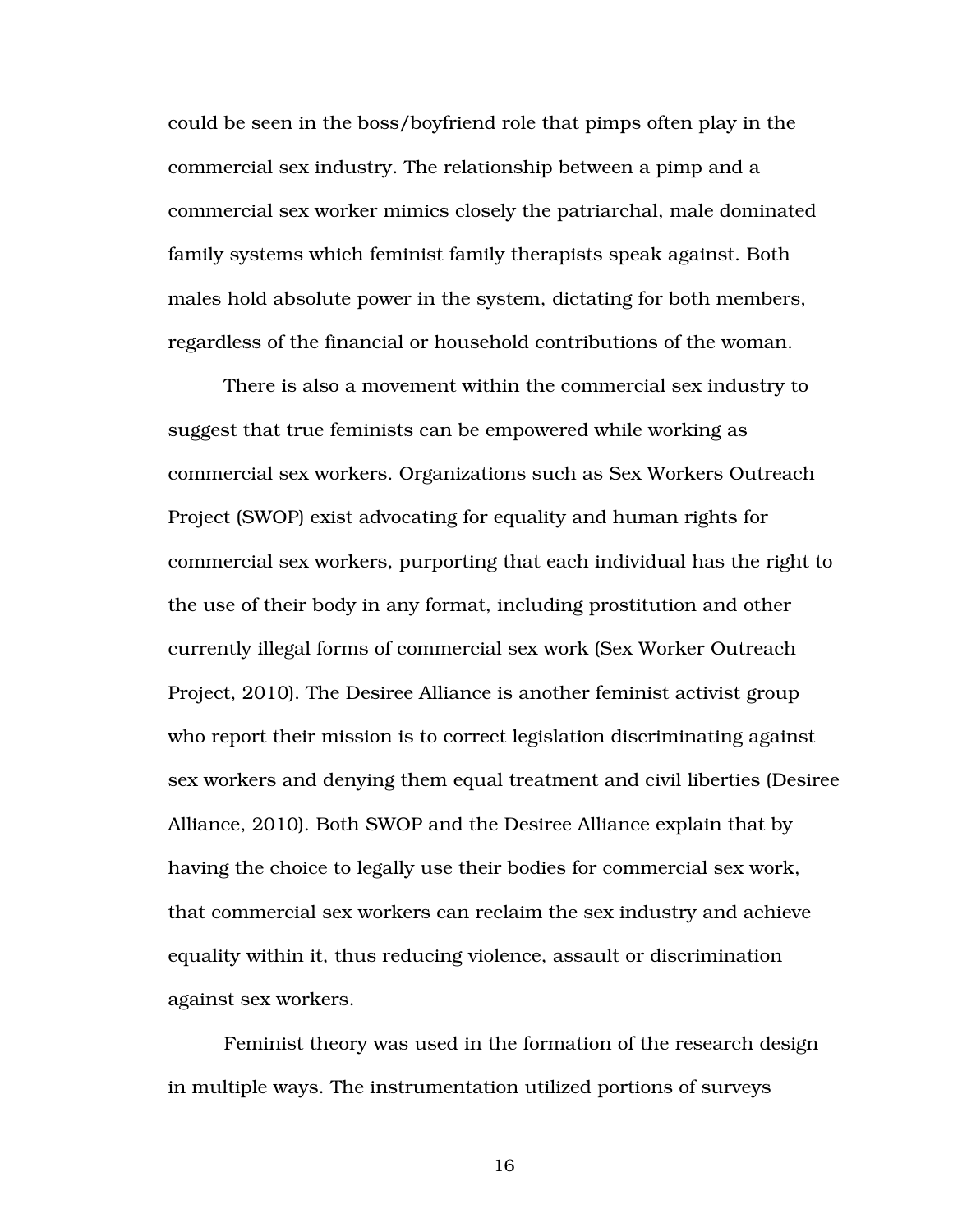instead of entire scales, so as not to use sections or questions with inappropriate gender assumptions. Participant selection was designed to include members of many realms of commercial sex work, with different sex work jobs, from different cultural backgrounds, and from different socioeconomic strata. Feminist theory was utilized in the interpretation of the data, with an understanding of the inequality the participants may face from society because of their gender, social class, or occupation. By choosing a feminist lens to view the project and the data, the social context of the sex industry is taken largely into account.

#### Hypotheses

 Hypothesis 1: Commercial sex workers experience challenges regarding intimacy in their romantic, extra occupational relationships.

Hypothesis 2: Commercial sex workers have positive gains from the high level of sexual experience they have in their romantic relationships and may experience higher levels of sexual satisfaction.

Hypothesis 3: Commercial sex workers do not receive sufficient support regarding their commercial sex work from: partners, family, friends, or other commercial sex workers.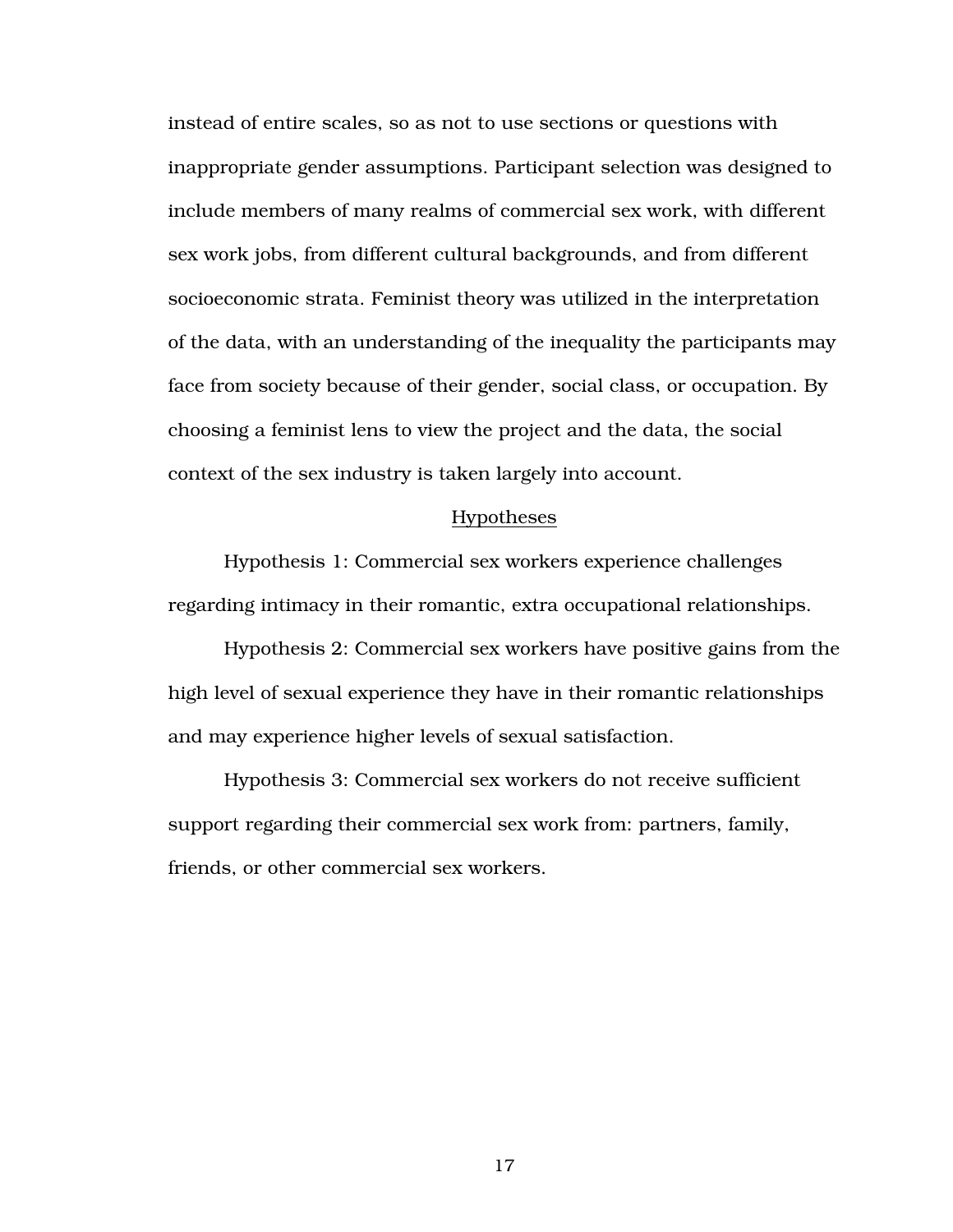# CHAPTER 3 METHODOLGY

#### Participants

The targeted participants for this study were commercial sex workers from various realms of the commercial sex industry. Some of the targeted participants in the commercial sex industry were from the following occupations: pornography actors and actresses; street-walking prostitutes and high-dollar escorts, erotic massage technicians, exotic dancers, and other strip club employees, members of the bondage, dominance, and sado-masochistic lifestyle, live Internet sex workers, and other various members in the sex industry. The intent was to understand the relational experiences of commercial sex workers in multiple settings, as the environment in which the commercial sex workers work could greatly impact the experience they have with their partner. For example, a commercial sex worker who operates as a phone sex provider may do so from his or her personal residence, while completing other daily activities, with little to no concern about legal consequences for his or her lawful occupation. A commercial sex worker who works as a street walking prostitute may face rape or murder with each date, while under pressure to make enough money to pay a pimp, as well as constantly avoiding the police.

Because commercial sex work spans almost all lifespan stages, the methodology was designed to solicit the participation of people of varying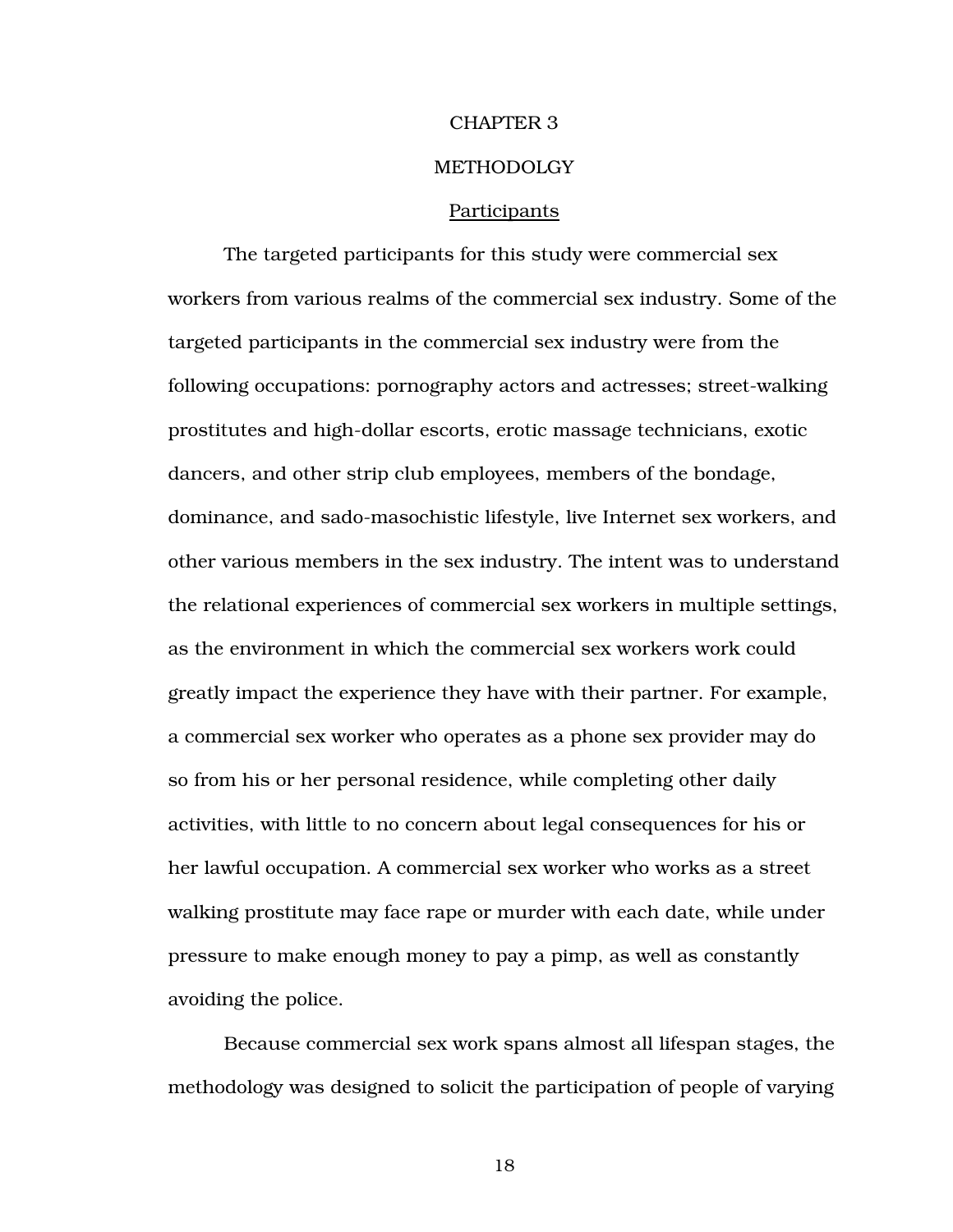ages and phases of adult life. All participants were required to be 21 years of age or older, with the hope that the survey could gain information in regards to the relational components of commercial sex work that relate to human development lifecycle phases, such as: commercial sex work as it impacts first extra occupational relationships, commercial sex work while parenting, or commercial sex work, and aging.

The survey was designed for commercial sex workers, not their partners, to assess the challenges of commercial sex work in relationships. Because of the complete anonymity of the survey, the partners could not be matched up after they finished the survey, thus comparisons of perception of commercial sex work could not be made. Participants do not have to currently be involved in a relationship; if they are currently single, the survey asks them to report on their most recent relationship.

#### Instrumentation

#### Survey Composition

The survey was comprised of multiple choice, multiple answer, and open-ended, short answer questions (see Appendix 2). In an effort to make it convenient for the participants, the survey was created so that a moderately literate person (fourth grade reading level) could complete it in approximately ten minutes. For this survey, English was the only language provided, as the researcher is not bilingual and the answers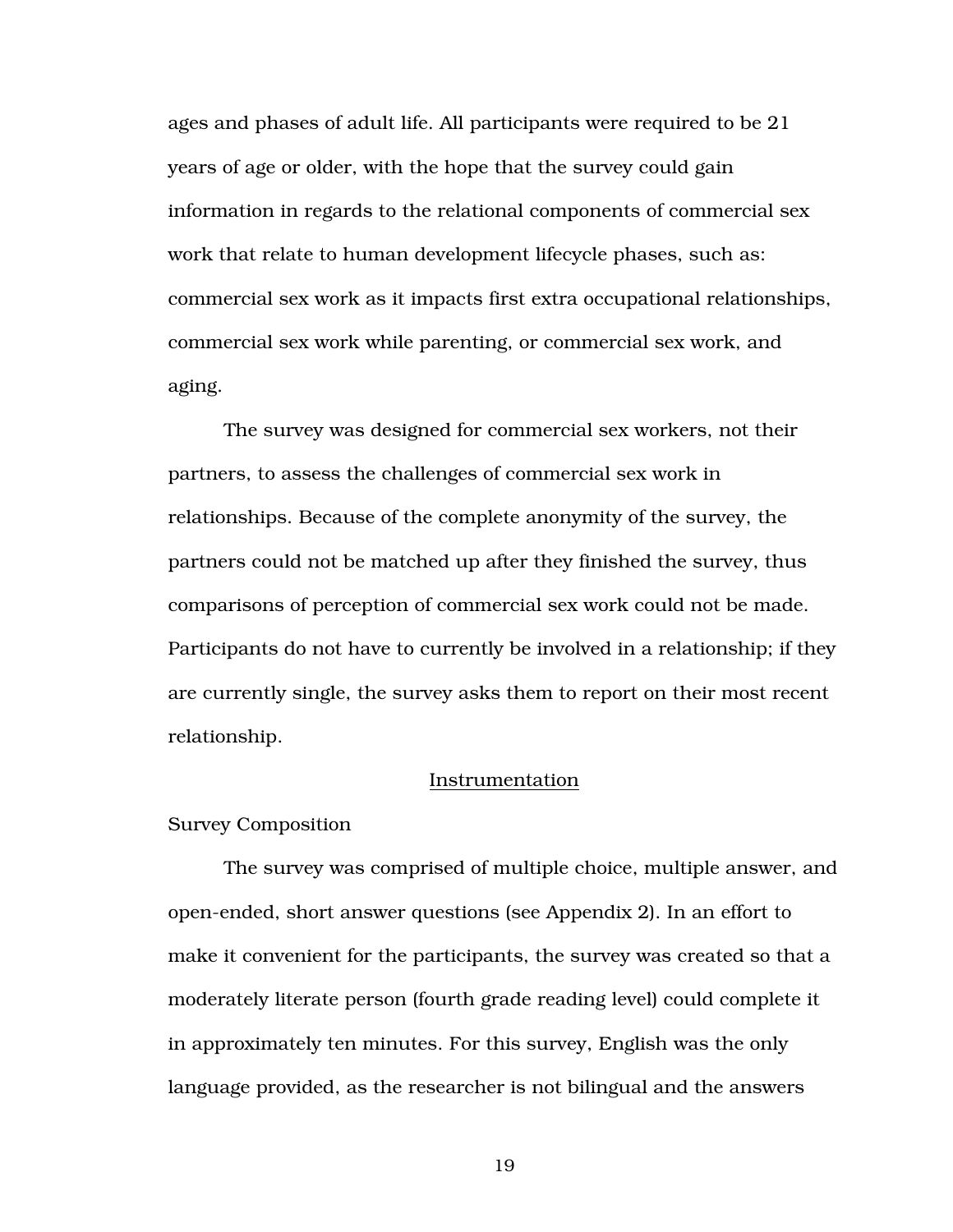would have to be translated to be coded; and meaning could be lost as the items are translated, thus the coding may not be accurate, which would damage the integrity of the research. Before beginning the survey, each participant had to click a start button at the bottom of the informed consent, acknowledging that they understood the risks of the survey. The survey questions were divided into four sections.

#### Miller Social Intimacy Scale

The first section addressed the challenges of intimacy while working in the commercial sex industry and being in an extra occupational relationship. This section included 17 questions from the Miller Social Intimacy Scale (MSIS) (Miller & Lefcourt, 1982). This scale was chosen because it measures the current level of intimacy in a romantic relationship. The MSIS is written in an easy to understand manner and is only 6 frequency rating questions and 11 intensity rating questions long, making it appropriate for the survey. The MSIS was selected to be the first section of the survey, as it was less monotonous than a demographics section and it did not inquire about information that was highly sensitive or sexual in nature.

#### Partner Support Scale

In the second section, the survey questions were created to test the hypotheses purported in the beginning of this work, with distinctive language and wording directed specifically towards the commercial sex worker sample. Some of the questions focused on the impact of the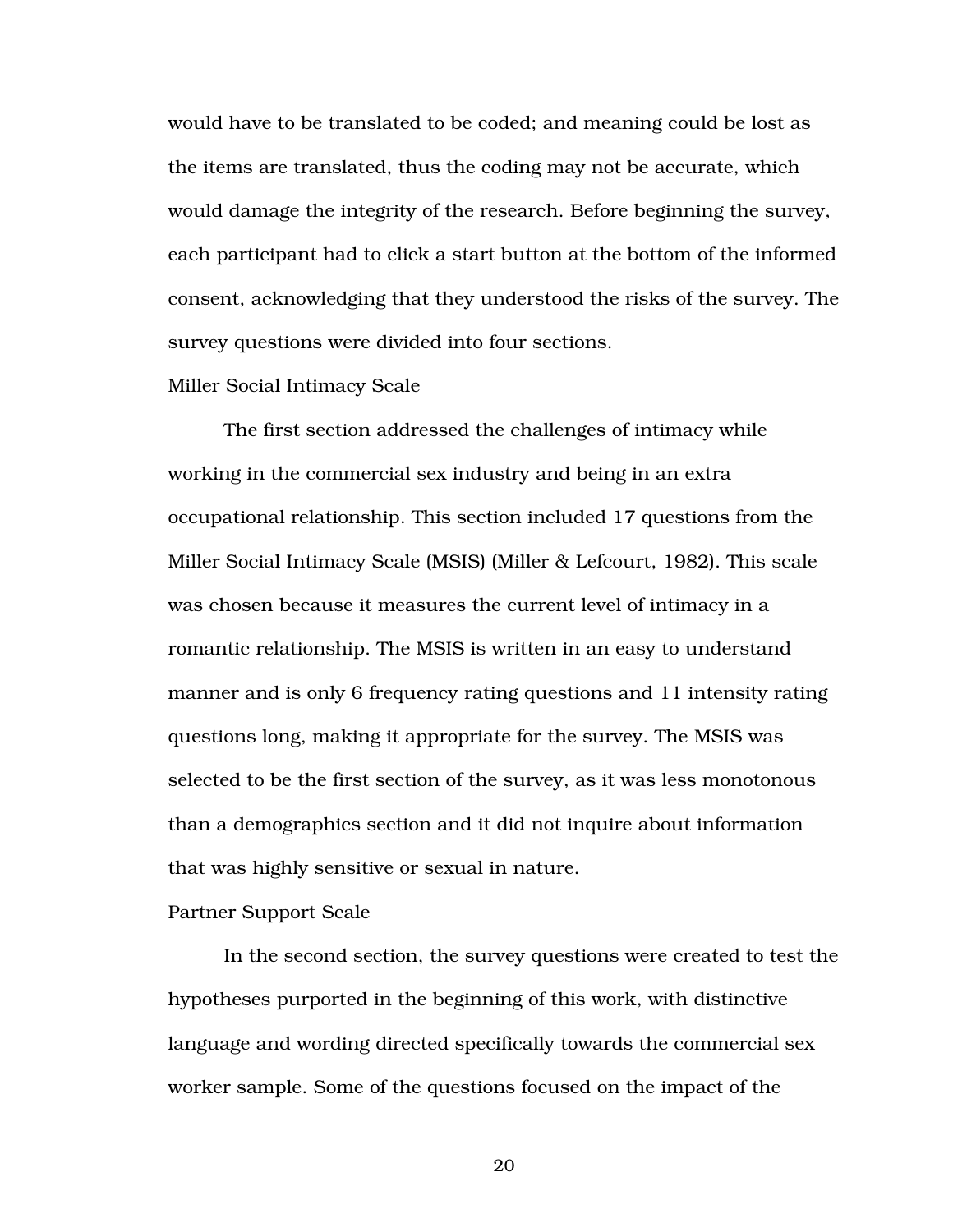commercial sex work on the relationship, including the participant's report of the partner's approval of the commercial sex work job. Other questions dealt with the level of disclosure between the couple regarding commercial sex work as well as the partner's level of involvement within the commercial sex work industry. For the purposes of this thesis, this portion of the instrument is referred to as the partner support scale. Deragotis Sexual Functioning Inventory

In the third section of the survey, the tenth portion of the Derogatis Sexual Functioning Inventory (DSFI), Sexual Satisfaction, was utilized as a means to further understand participant sexual fulfillment in their extra occupational relationship (Derogatis & Melisaratos, 1979). The other nine sections of the DSFI were omitted for multiple different reasons. For example, the sexual Experience section of the DSFI would potentially score a commercial sex worker in the abnormal response range because of the high frequency of sexual activity most participants experience. The Body Image section contains 5 gender specific questions which may not be gender sensitive, such as questions regarding a man's level of comfort with the appearance of his penis versus a woman's level of comfort with the appearance of her vagina. Such questions may not take into account the impact of societal norms and the media on body image and gender (Nichols & Schwartz, 2006). These questions asked for the most intimate and sexual information of the entire survey, thus they were placed later in the third section as a measure to prevent the survey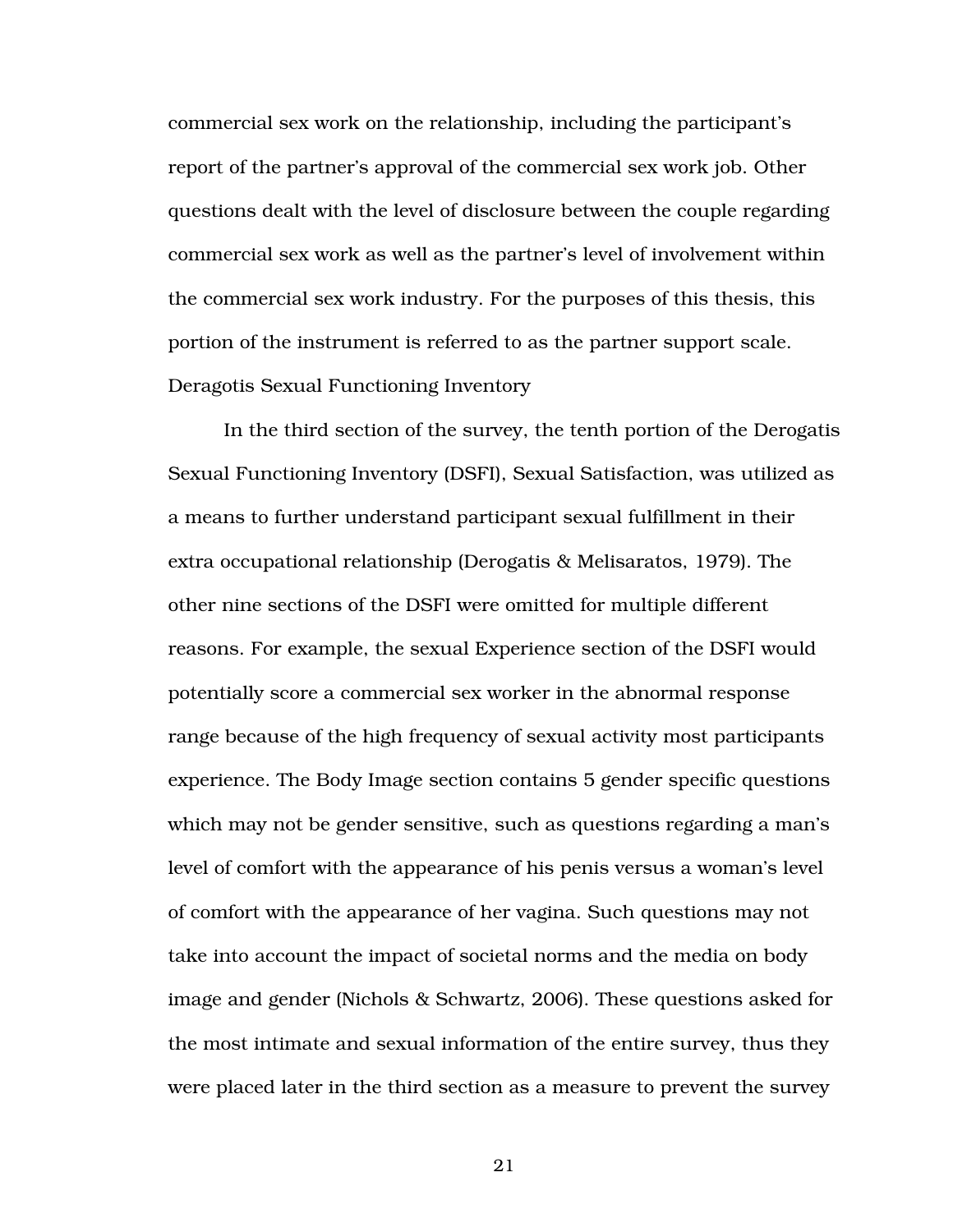from appearing too personal or private for participants in the beginning sections.

#### Demographics

In the fourth section, demographic information about the participants was obtained to better understand their role in the sex industry as well as to gather additional information about their lives and histories. This section was purposefully put at the end of the survey, to avoid participant tedium at the beginning of the survey. This section gathered information about age, sex, annual income, education level, and children. Questions about culture, race, ethnicity, and religion would have been beneficial to the understanding of the sample population, however; the University of Nevada, Las Vegas's (UNLV's) Institutional Review Board (IRB) deemed that such questions, even if conducted online, may be identifying for some research participants, thus those characteristics were omitted.

#### Survey Protocol

Due to the highly sensitive nature of the survey, participants were permitted to skip questions that they were uncomfortable answering. After the end of the fourth segment of the survey, participants were asked to share any additional information which they believe would be pertinent regarding their relationships and the commercial sex work industry. Throughout the survey there were also multiple opportunities for participants to select "other" as an option and to write lengthy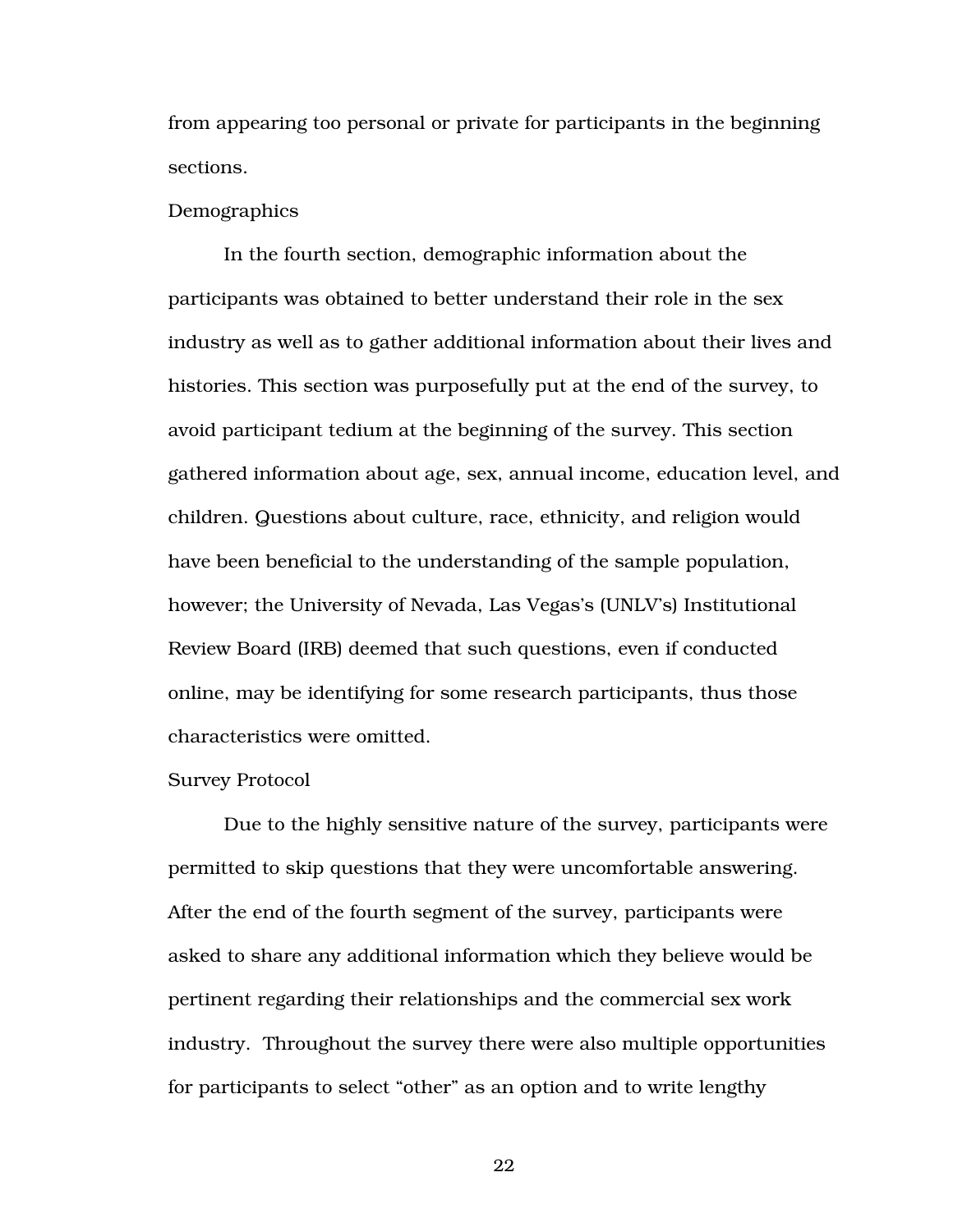responses in open text boxes. This was in accordance with the idea of postmodernism guiding the research. I did not take an expert stance on the research, and the open-ended text boxes are a demonstration of the collaborative nature of the survey (Boston, 2000).

The only information available regarding the participants was an IP address which was never accessed by the researcher. Each participant was given a non-consecutive survey identification number, which helped identify their answers across the spectrum of the survey. The time and date when the survey was taken was also logged, but not viewed or used in the analysis.

I provided her contact information for the participants, should any of them have questions or concerns about the study. The survey was approved by the IRB (see APPENDIX 1) as well met the requirements of the American Association for Marriage and Family Therapy Code of Ethics standards (American Association of Marriage and Family Therapy, 2001).

#### Procedures

For this study, the online and printed mediums were utilized to inform participants about the online survey. There were multiple sources within these mediums from which the commercial sex workers may have learned about the survey. Five hundred business cards with the survey link and survey contact information were printed by a national office supply distributor (see Appendix 2). Approximately 200 of those business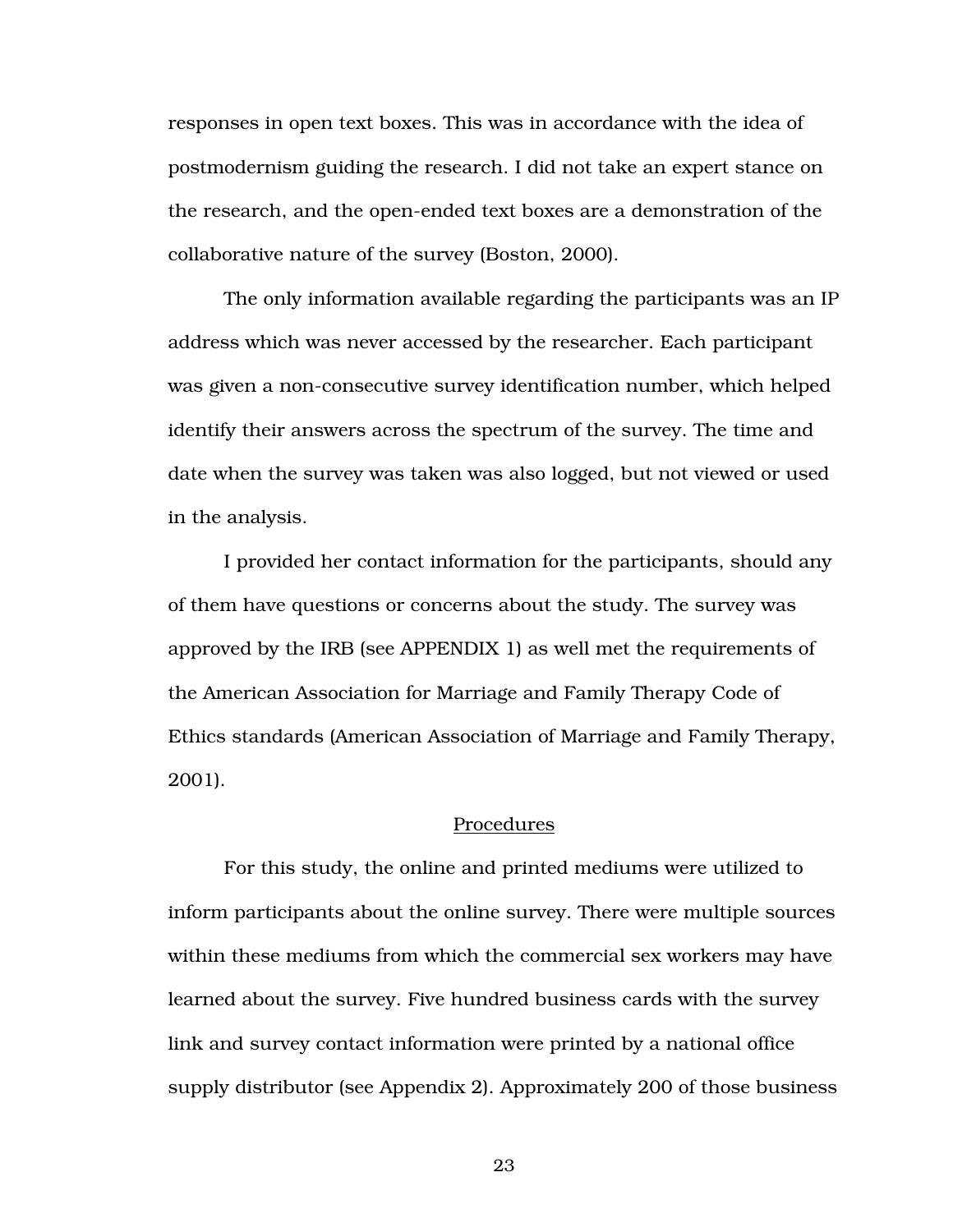cards were passed to female commercial sex workers to whom the primary researcher already knew or was introduced; they were met in public places such as clubs and local gyms known for having many commercial sex work members. Some women asked for additional cards to pass out to other potential participants. One hundred additional cards were given to members of the Desiree Alliance, during a pro-commercial sex work conference held to advocate for commercial sex workers' human rights.

In addition, approximately 100 cards were given to various professionals in the mental health and criminal justice fields who stated they knew potential participants through their personal or professional connections. Any commercial sex workers that the primary researcher knew because of her clinical work were excluded from the study as to maintain ethical standards and to avoid an exploitative use of power in the helping role.

The Internet was also utilized to advertise the survey, via posts and emails. The Internet provides anonymity, cost effectiveness, and accessibility (Hertlein, 2005), which makes it an ideal messenger for the survey. Sites where sex is often sold, such as craigslist.org and onlinebootycall.org were utilized for posting informative information regarding the survey, asking participants to email the researcher for the link (as these sites would not allow posting of hyperlinks or websites). The posts on both sites were flagged and terminated immediately, and no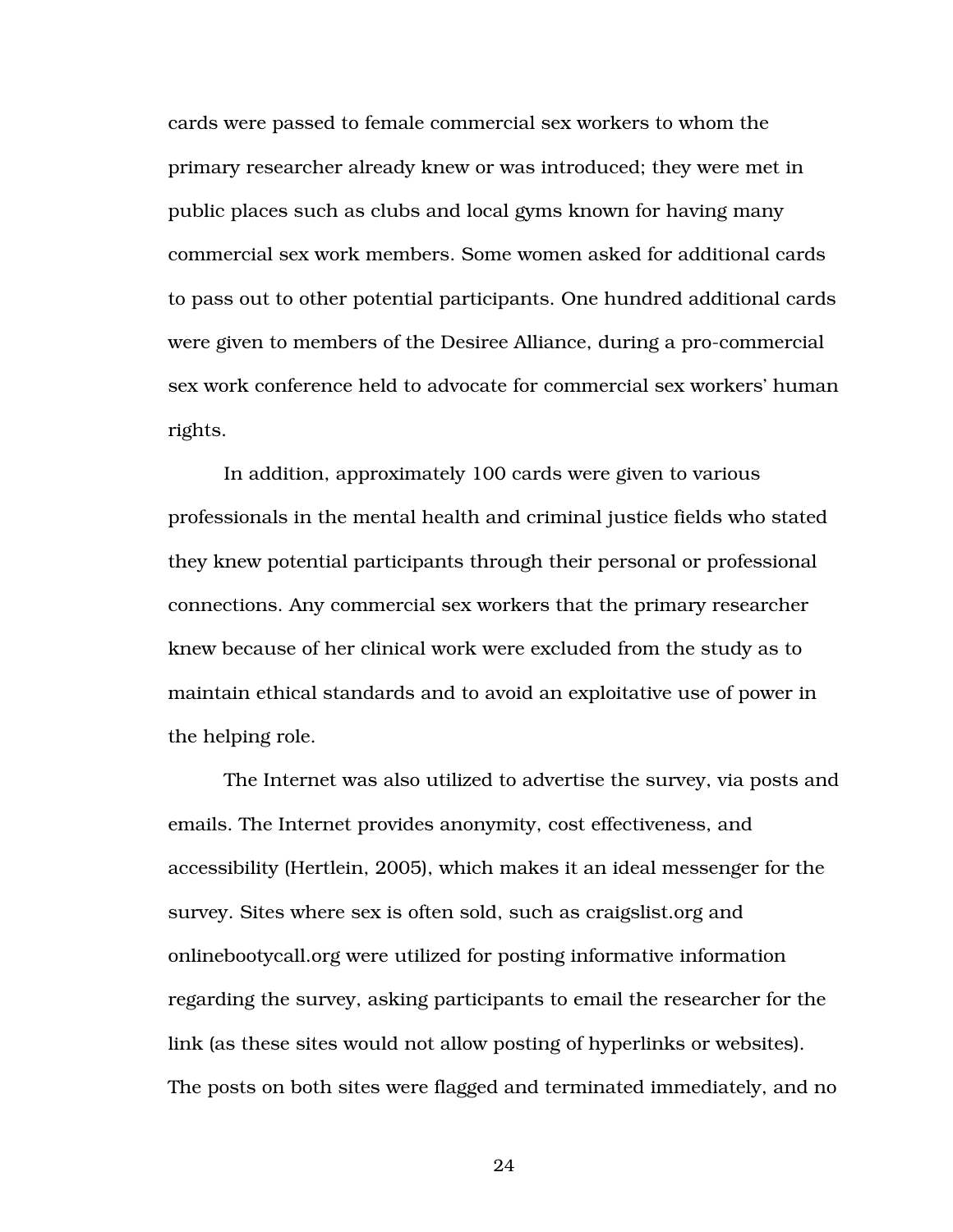email responses were received. Bigdoggie.net is a website advertising profiles for commercial sex workers who work independently as well as for agencies (see Appendix 3). This site was also utilized to obtain email addresses of potential participants. 200 emails were sent individually to these commercial sex workers asking for their participation with a hyperlink to the survey embedded in the email (see Appendix 4). Only 152 emails of the 200 were valid, with 48 emails returned to my inbox. The primary researcher utilized an email address specifically for this project, sadiethesis@gmail.com. This was at the suggestion of a commercial sex worker acquaintance of the primary researcher who explained that the UNLV email accounts contain last names, providing too much information to potential participants.

The faculty on the committee was also vital in distributing the survey link to potential participants. They distributed the link to prospective commercial sex work participants as well as to other faculty members who may have access to participants.

#### Analysis

 In order to determine challenges and implications for commercial sex workers, I exported the results of the survey to a table displaying participant answers utilizing Statistical Package for the Social Sciences version 17 (SPSS). The parametric data was analyzed utilizing a one way analysis of variance (ANOVA) as information was being compared across more than two conditions (Cohen and Lea, 2005). These multiple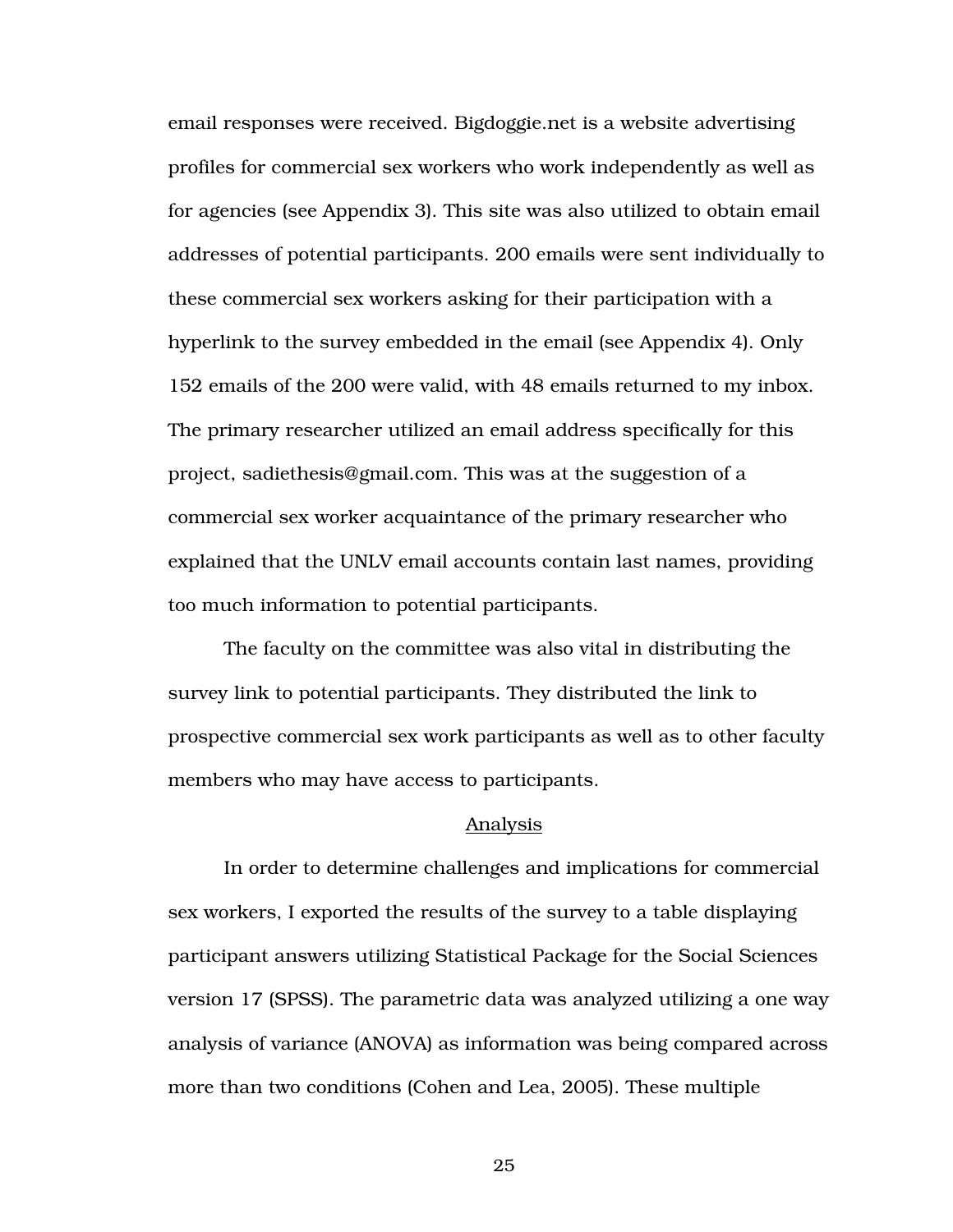conditions or dependent variables are the Miller Social Intimacy Scale, the Partner Support Scale, and the Derogatis Sexual Functioning Inventory. The independent variable is the presence of commercial sex work and an extra occupational relationship.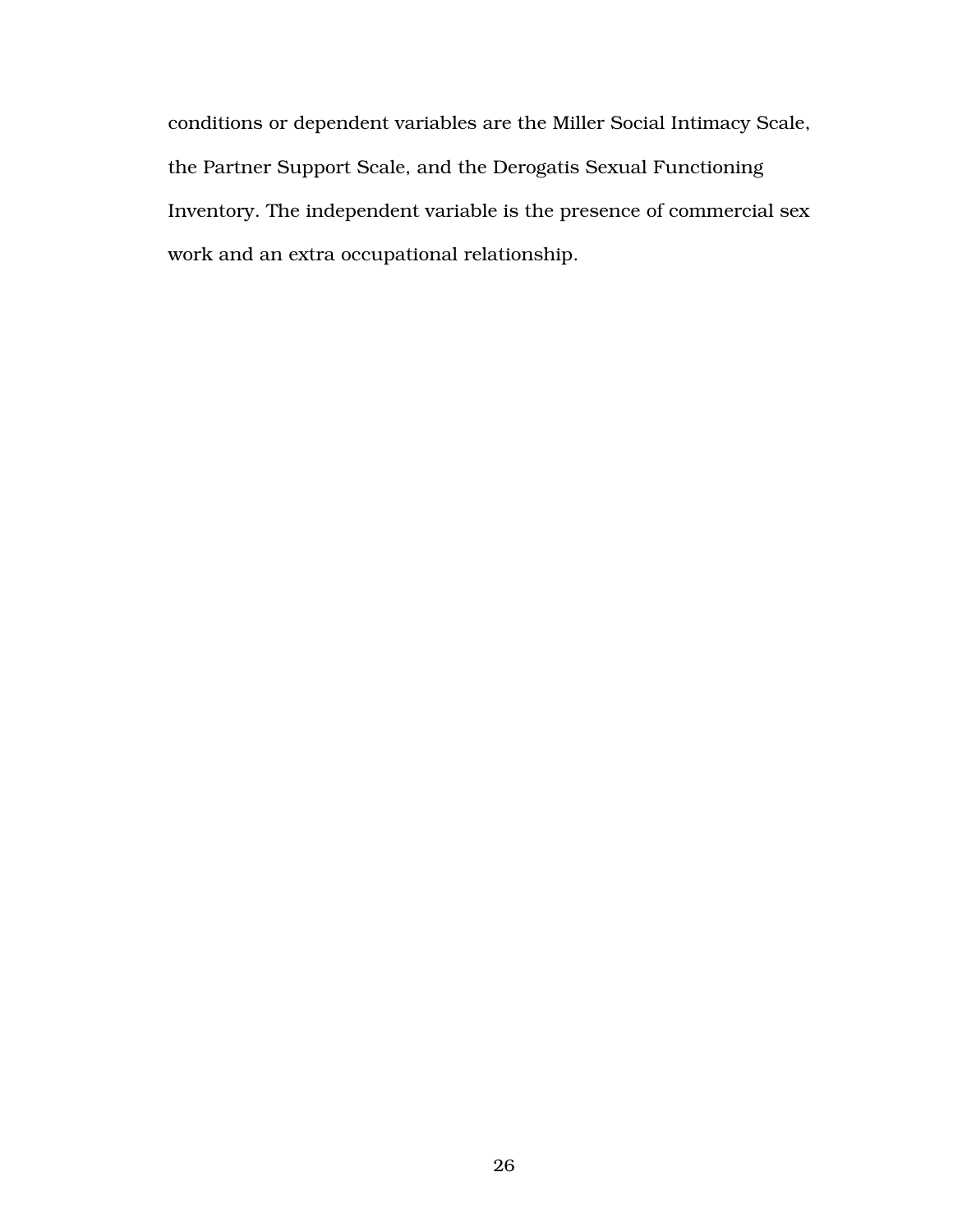#### CHAPTER 4

#### RESULTS

#### Demographics

 To collect data, I distributed the Internet survey link to approximately 550 commercial sex workers via business cards, web postings, and email. It would be impossible to know exactly how many potential participants were reached via the online link postings, but the assumption could be made that since no emails were received from any of the posts, that a very limited number of participants were informed of the survey through that venue. There were a total of 127 viewings of the survey, which was approximately 21.3% of the distributed links. Eighty participants beginning the survey, but did not finish it, which was 63.0% of the participants who viewed the survey. Of those participants who began the survey, 37 finished the entire survey which was 46.3% of the participants who started the survey. Of those 37 participants, 7 participants chose not to answer any of the questions and one participant had no experience in the commercial sex industry, thus the usable completion rate was 29 participants. The 29 participants account for 36.3% of the 80 participants who started the survey, 22.8% of the participants who viewed the survey, and approximately 5.3% of the participants who received the survey.

 Twenty-three of the participants answered the question regarding age, and their reported ages ranged from 21 to 45 years with a mean age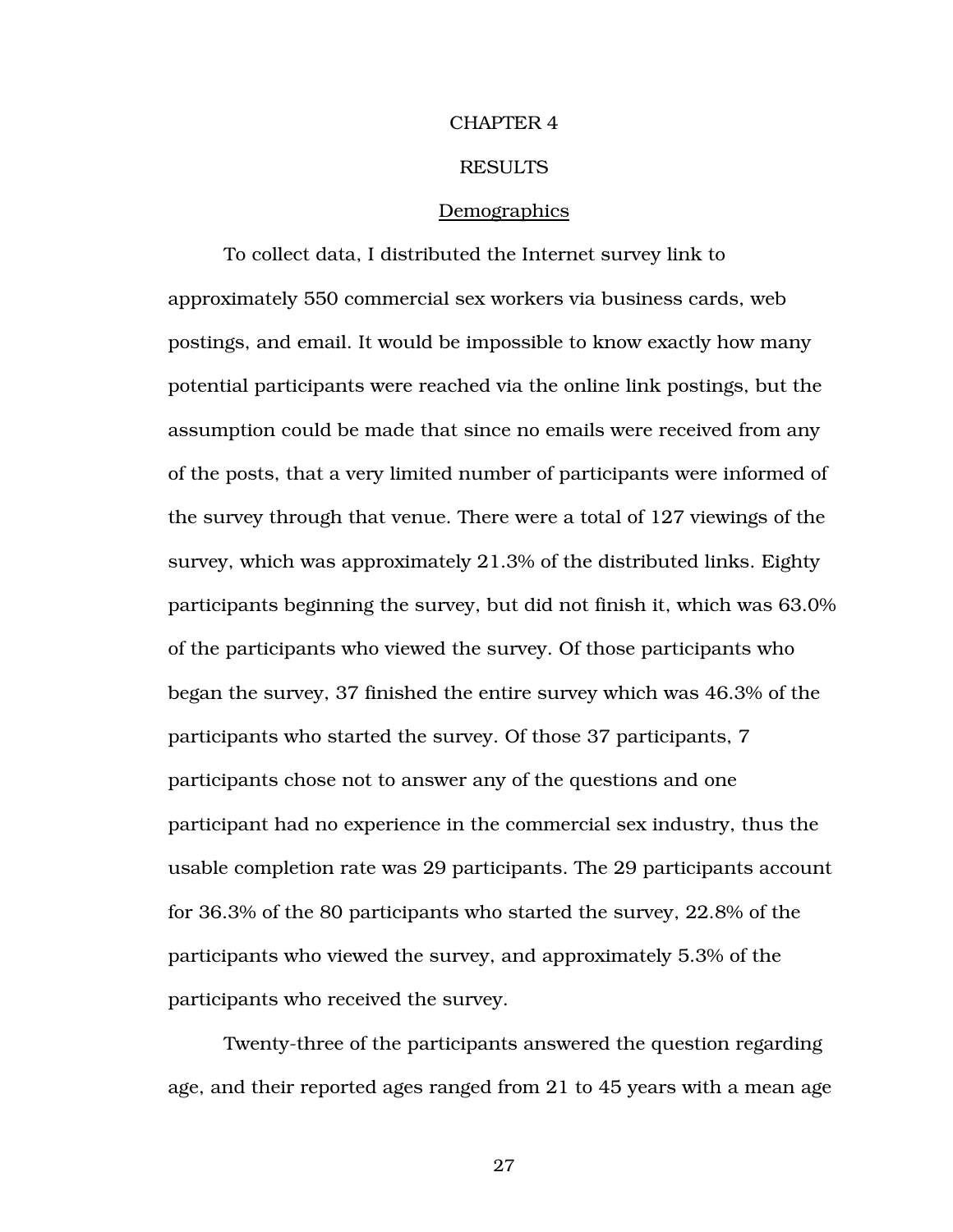of 33 years. As Table 1 illustrates, the distribution among female age groups was somewhat balanced and polar, as the median age group, 30- 35 only had 2 participants, which was 50% or less than any other age group. Since participants who identified as male were such a small part of the survey, 8.7% or 2 participants, the distribution of age was polar, with one participant in the youngest category, 21-24 years and one participant in the oldest category, 41-45 years.

Table 1

Age and Sex of Participants (N=23)

|              |                   | <b>Sex</b> |        |                |
|--------------|-------------------|------------|--------|----------------|
|              |                   | Male       | Female | Total          |
|              | $21-24$ years old |            |        | 5              |
|              | 25-29 years old   |            | 5      | 5              |
| Age Category | 30-35 years old   |            | 2      | $\overline{2}$ |
|              | 36-40 years old   |            | 6      | 6              |
|              | 41-45 years old   |            |        | 5              |
| Total        |                   |            |        | 23             |

 Six participants did not disclose both the identified sex of their extra occupational partner, as well as their own sexual identity, thus 20.7% of participants omitted their answers to both of these questions. As Table 2 illustrates, 23 participants answered both questions about their sex and the sex of their partner. Of this sample, 5 participants, or 21.7% reported they were currently involved in same-sex relationships. Fifty percent of the male participants reported being in a same-sex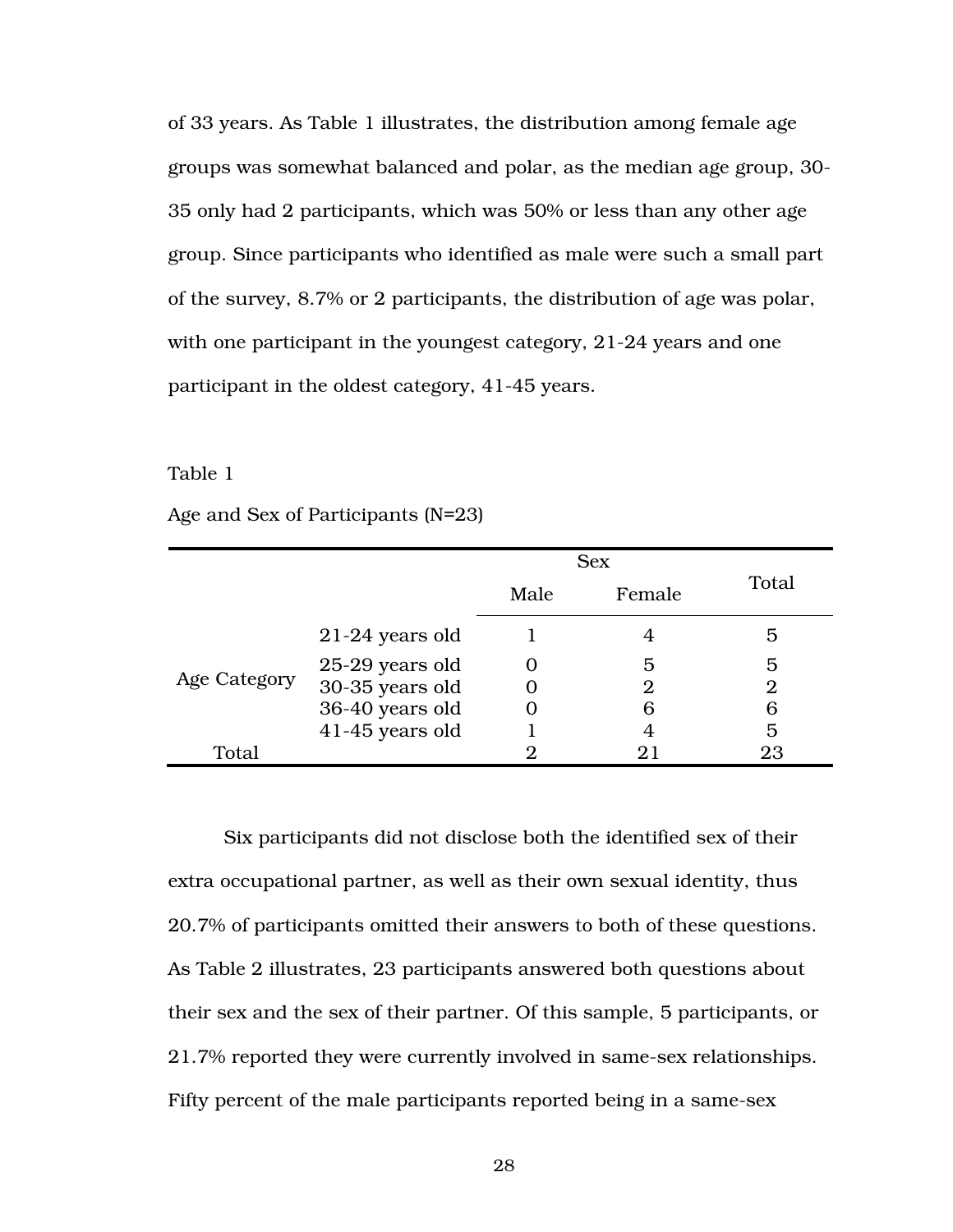relationship, while 23.5% of the female participants reported being in a same-sex relationship. The remaining 78.3% of participants disclosed primary heterosexual extra occupational relationships.

### Table 2

|         |        |                | Sex of Participant |       |  |  |
|---------|--------|----------------|--------------------|-------|--|--|
|         |        | Male           | Female             | Total |  |  |
| Sex of  | Female |                | 4                  | 5     |  |  |
| Partner | Male   |                | 17                 | 18    |  |  |
| Total   |        | $\overline{2}$ | 21                 | 23    |  |  |

Participant Identified Sex and Partner Identified Sex (N=23)

The survey contained the following types of commercial sex work, for commercial sex workers to identify their occupation: pornography actors and actresses; street-walking prostitutes and high-dollar escorts; erotic massage technicians, exotic dancers, and other strip club employees; members of the bondage, dominance, and sado-masochistic lifestyle; live Internet sex workers; and other various members in the sex industry. From this list, participants were able to identify multiple occupations which described their role as commercial sex workers. Participants were also given an open text box to describe any type of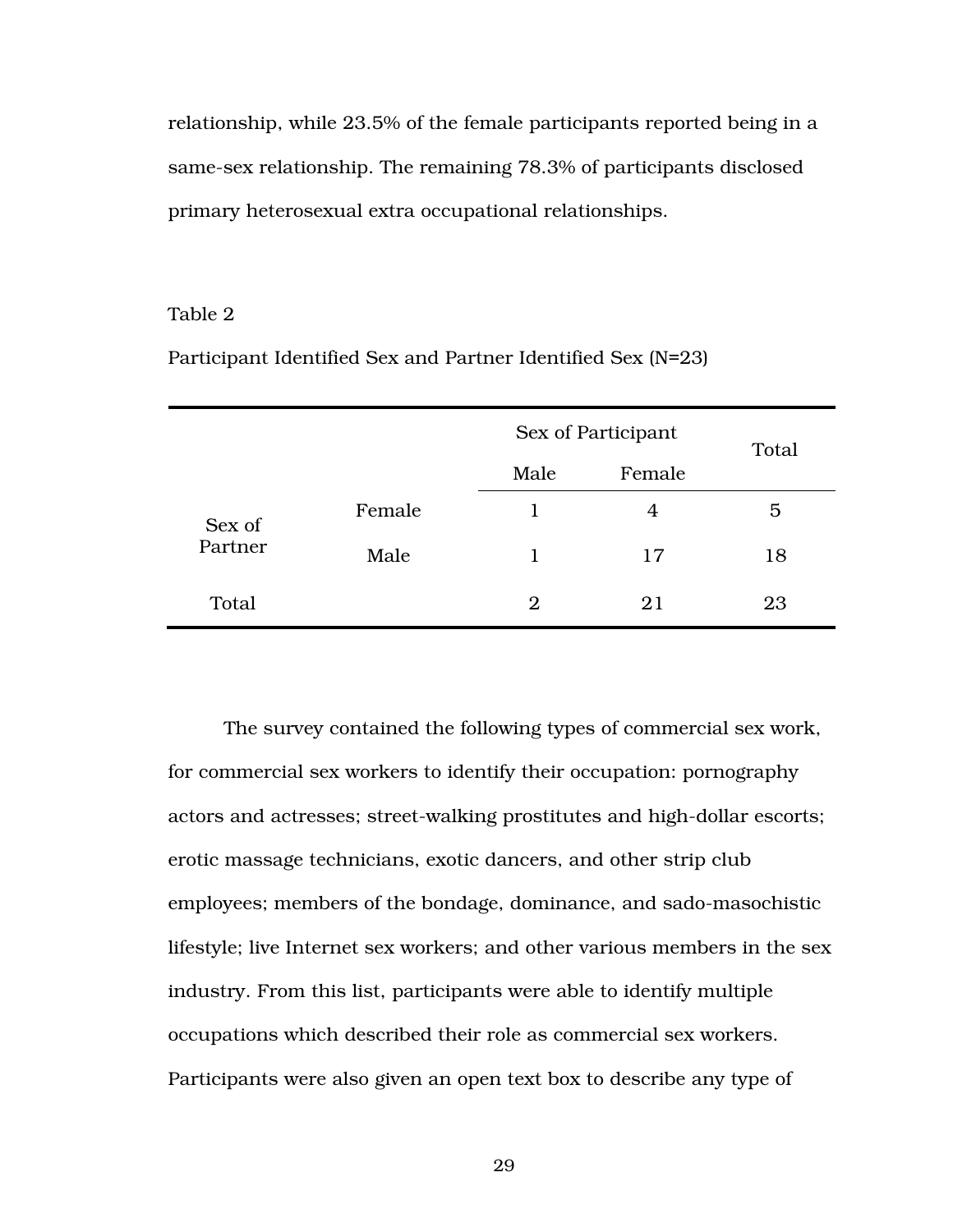commercial sex work which may have not been listed in the choices. I took the responses and broke them into three categories, separated by the level of intimacy of the sex act. The first category was sexual intercourse, which described commercial sex work that involved having sexual intercourse for money. This included street walking prostitutes, escorts, and call girls. The second category was sexual touching, which included sexual acts and touching, without intercourse. This included exotic dancing, working in strip clubs, and erotic massage. The third category was phone sex and pornography, which was determined to be the least intimate form of commercial sex work, as the client is not in physical contact with the CSW.

 Many of the participants chose multiple types of sex work across the 3 categories of intimacy. In such cases, the most intimate type of commercial sex work was how the participant's response was categorized. Three participants described their commercial sex work as occupations outside of the provided options. The participants who described "legal brothel worker" and "Domme" were grouped into the sexual intercourse group and participant who described "Phone sex, webcam" was grouped into the phone sex and pornography group. Table 3 illustrates the frequency of each of these types of commercial sex work. Six participants chose not to disclose the type of commercial sex work they engaged in, leaving 79.3% of the participants answering the question. Of the group of participants who disclosed the type of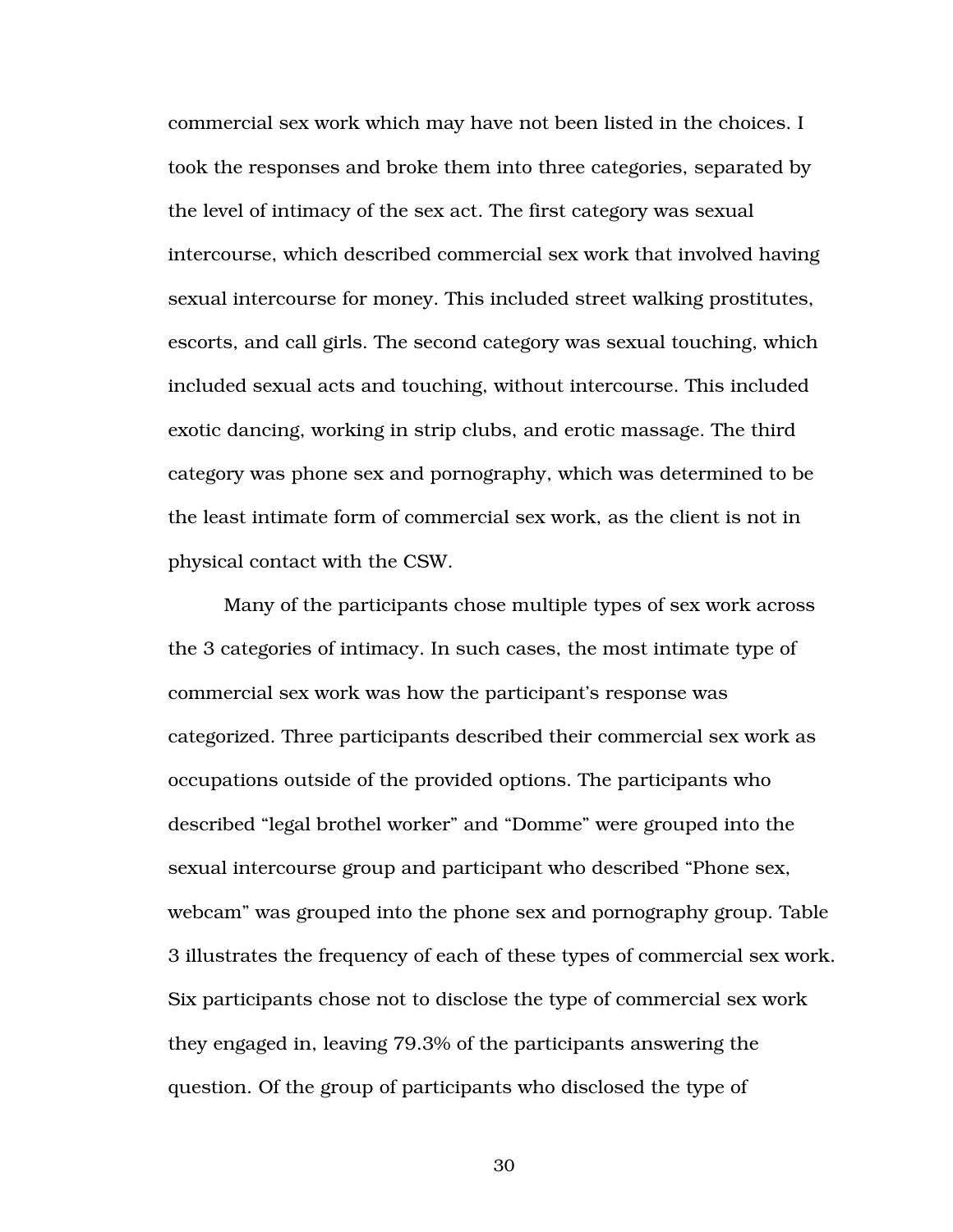commercial sex work they partake in, 73.9% were involved in commercial sex work where sexual intercourse was exchanged. 21.7% of participants who disclosed were involved in commercial sex work where sexual touching was exchanged and 4.4% of commercial sex work disclosing participants were involved in commercial sex work in the phone sex or pornography industries.

#### Table 3

|                                     | Frequency | Percent | Valid<br>Percent | Cumulative<br>Percent |
|-------------------------------------|-----------|---------|------------------|-----------------------|
| Type of CSW Not<br><b>Disclosed</b> | 6         | 20.7    | 20.7             | 20.7                  |
| Sexual Intercourse                  | 17        | 58.6    | 58.6             | 79.3                  |
| <b>Sexual Touching</b>              | 5         | 17.2    | 17.2             | 96.6                  |
| Phone Sex/Pornography               | 1         | 3.4     | 3.4              | 100.0                 |
| Total                               | 29        | 100.0   | 100.0            |                       |

Intimacy Level of Commercial Sex Work (N=29)

 As stated above, participants had the opportunity to select multiple types of commercial sex work in the survey, and many of them chose several answers. The answers were coded into three groups: participants who did not disclose their type of commercial sex work, participants who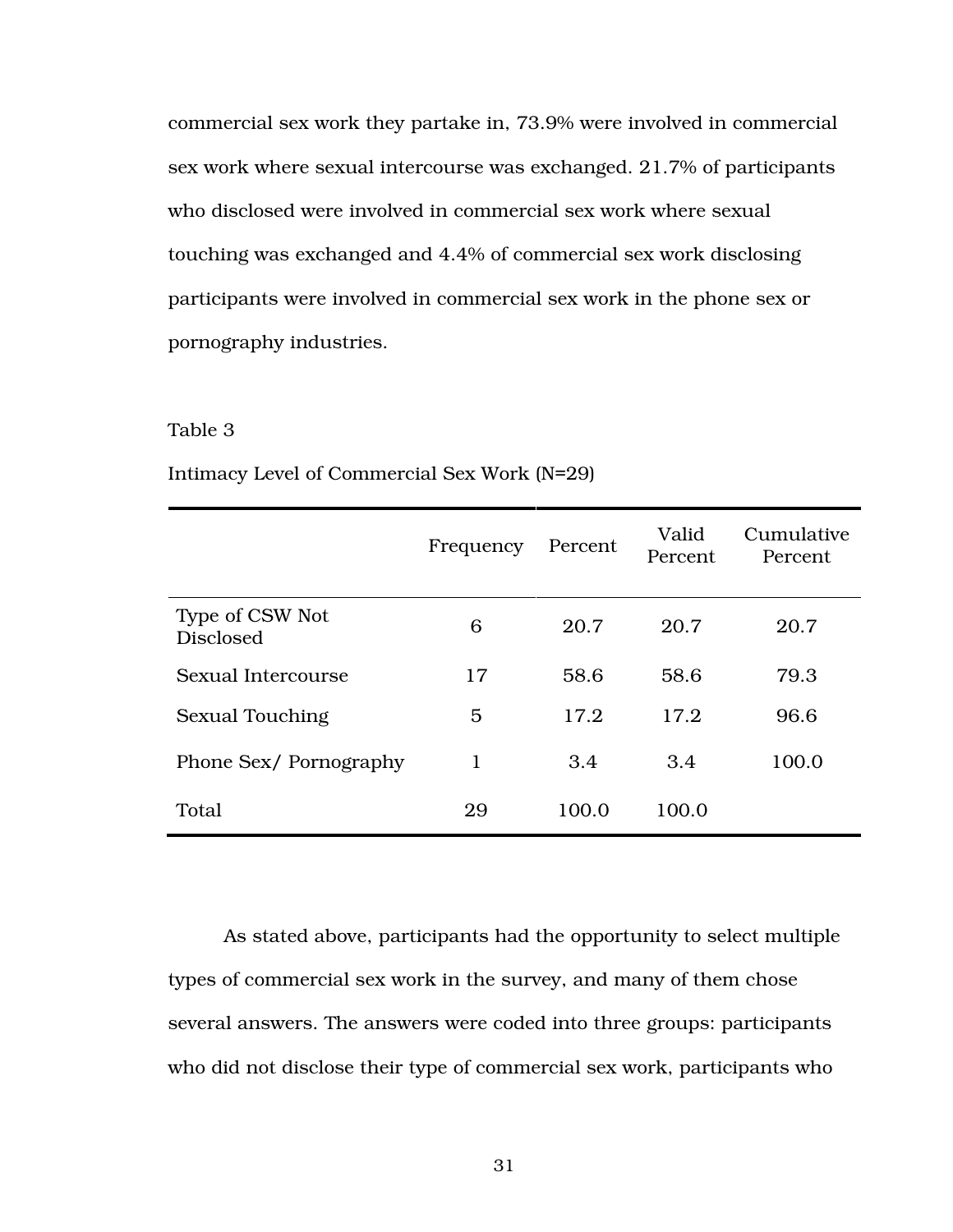reported one sex work job, and participants who reported multiple sex work jobs. As Table 4 shows, 65.2% of commercial sex workers who disclosed their type of sex work were involved in multiple types of sex work.

## Table 4

|                                     | Frequency | Percent | Valid<br>Percent | Cumulative<br>Percent |
|-------------------------------------|-----------|---------|------------------|-----------------------|
| Type of CSW Not<br><b>Disclosed</b> | 6         | 20.7    | 20.7             | 20.7                  |
| One type of CSW                     | 8         | 27.6    | 27.6             | 48.3                  |
| Multiple Types of<br><b>CSW</b>     | 15        | 51.7    | 51.7             | 100.0                 |
| Total                               | 29        | 100.0   | 100.0            |                       |

Multiple Commercial Sex Work Occupations (N=29)

In the survey, I asked commercial sex workers to answer questions regarding their annual income. Again, 6 participants did not respond to this portion of the survey, leaving 23 total responses. As Table 5 shows, 6 of the 23 participants selected "prefer not to answer", leaving 79.3% of participants who disclosed their approximate annual income. Almost half, 47.1 % of these participants reported making less than \$80,000.00 per year.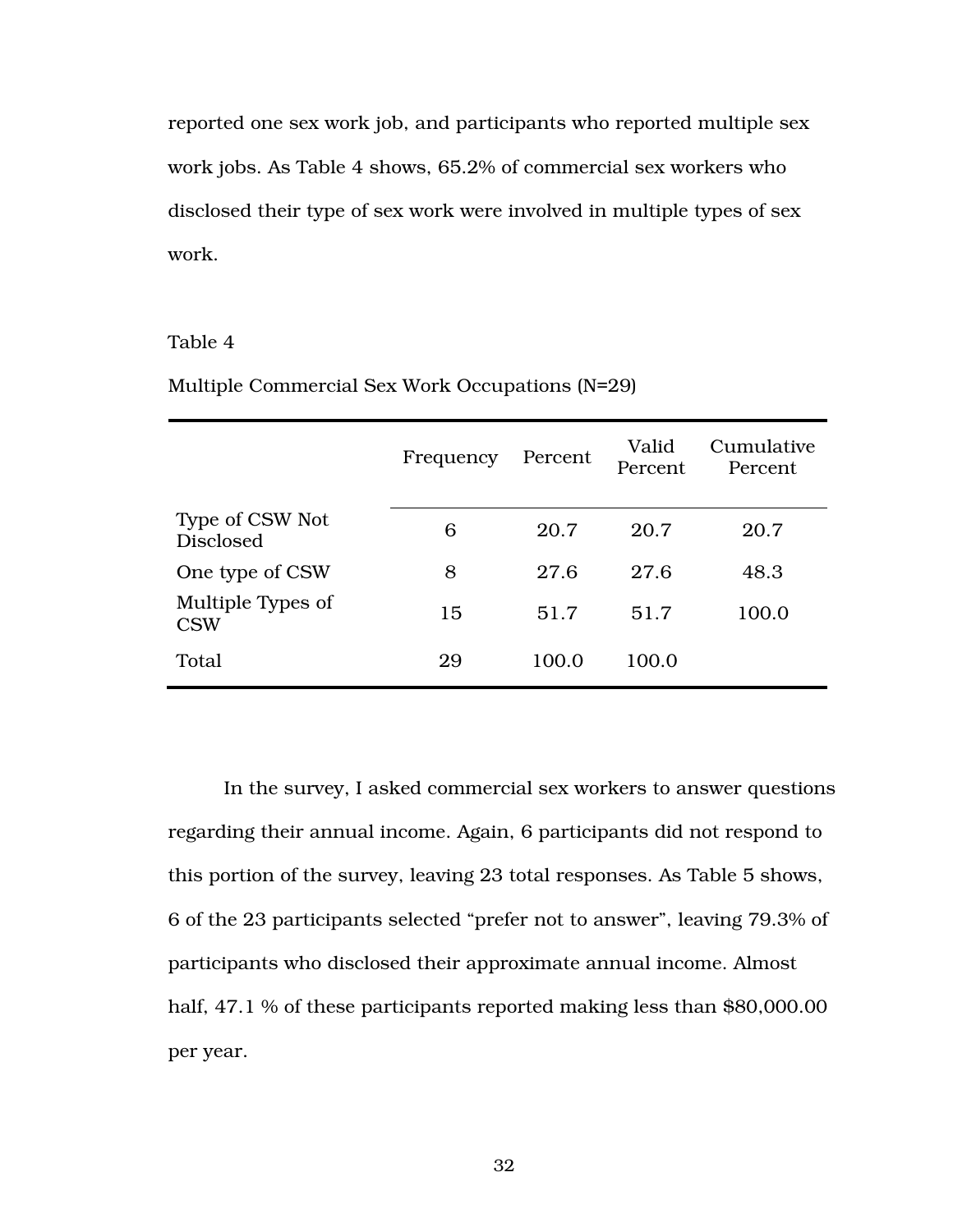| Participant Annual Income (N=23) |  |  |
|----------------------------------|--|--|
|----------------------------------|--|--|

|                      | Frequency      | Percent | Valid<br>Percent | Cumulative<br>Percent |
|----------------------|----------------|---------|------------------|-----------------------|
| \$21,000-\$40,000    | 3              | 10.3    | 13.0             | 13.0                  |
| \$41,000-\$60,000    | 3              | 10.3    | 13.0             | 26.1                  |
| \$61,000-\$80,000    | $\overline{2}$ | 6.9     | 8.7              | 34.8                  |
| \$81,000-\$100,000   | 4              | 13.8    | 17.4             | 52.2                  |
| $$101,000 +$         | 5              | 17.2    | 21.7             | 73.9                  |
| Prefer not to answer | 6              | 20.7    | 26.1             | 100.0                 |
| Total                | 23             | 79.3    | 100.0            |                       |
| Missing              | 6              | 20.7    |                  |                       |
| Total                | 29             | 100.0   |                  |                       |

 Survey participants answered questions regarding the highest level of education they have completed, from grade school to an advanced degree. Table 6 illustrates that, again, 6 participants did not answer this question, leaving 23 valid responses. Of those responses, 60.8% of the participants had achieved a bachelor's degree or higher. 52.8% of the remaining 39.2% of participants without a bachelor's degree had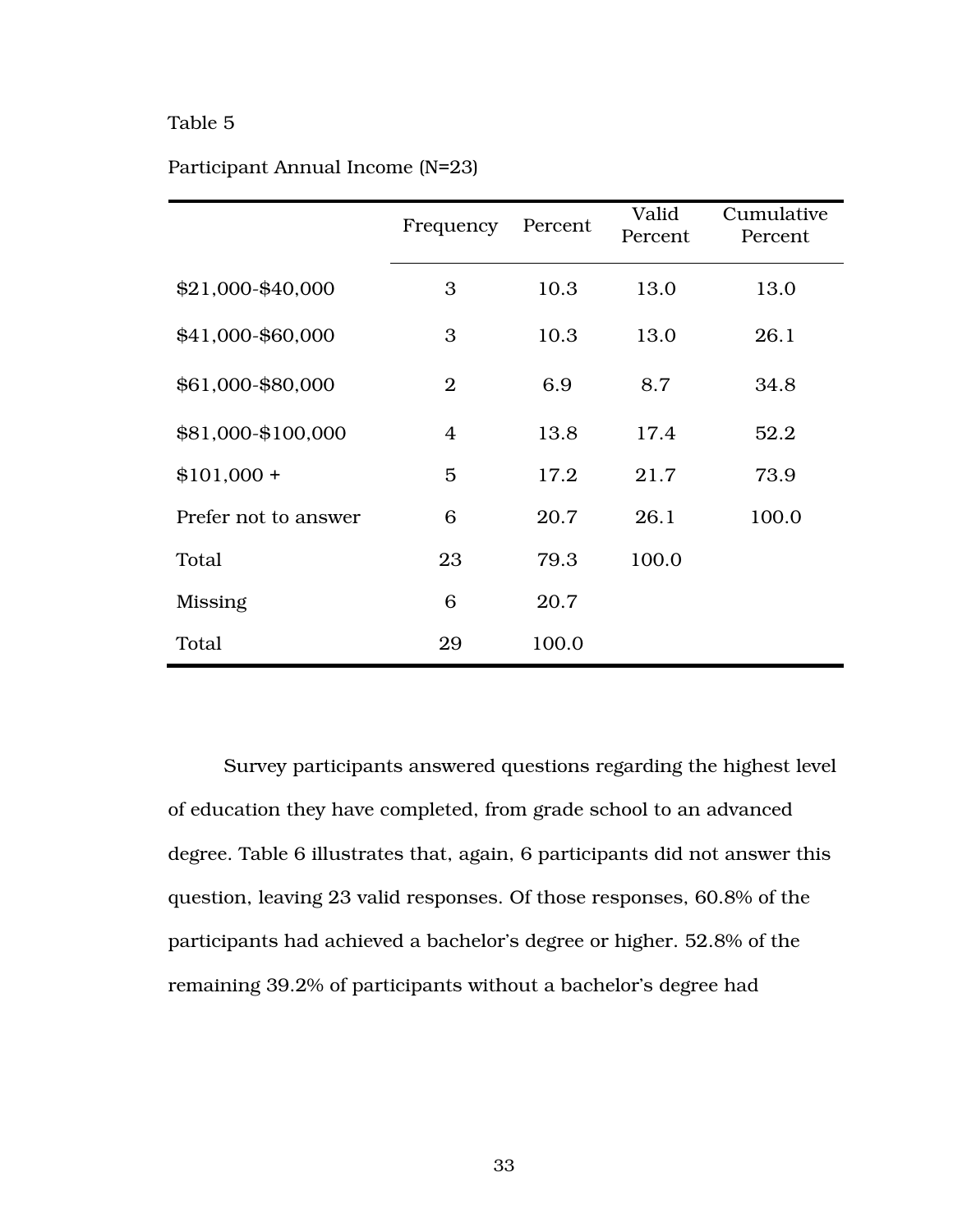|                                     |              |         | Valid   | Cumulative |
|-------------------------------------|--------------|---------|---------|------------|
|                                     | Frequency    | Percent | Percent | Percent    |
| <b>Grade School</b>                 | $\mathbf{1}$ | 3.4     | 4.3     | 4.3        |
| <b>High School</b><br>Graduate      | $\mathbf{1}$ | 3.4     | 4.3     | 8.7        |
| <b>Associates Degree</b>            | 6            | 20.7    | 26.1    | 34.8       |
| <b>Technical Training</b><br>Degree | $\mathbf{1}$ | 3.4     | 4.3     | 39.1       |
| <b>Bachelors Degree</b>             | 8            | 27.6    | 34.8    | 73.9       |
| Some Advanced<br>Degree             | $\mathbf{1}$ | 3.4     | 4.3     | 78.3       |
| <b>Advanced Degree</b>              | 5            | 17.2    | 21.7    | 100.0      |
| Total                               | 23           | 79.3    | 100.0   |            |
| Missing                             | 6            | 20.7    |         |            |
| Total                               | 29           | 100.0   |         |            |

# Highest Level of Education Completed (N=29)

obtained an associate's degree, with only 8.6% of participants who responded having a high school degree or less.

# Commercial Sex Workers' Nonromantic Relationships

Participants filled out open-ended text boxes, describing the relationships they have with their coworkers at their commercial sex industry jobs. This information was coded into five categories, including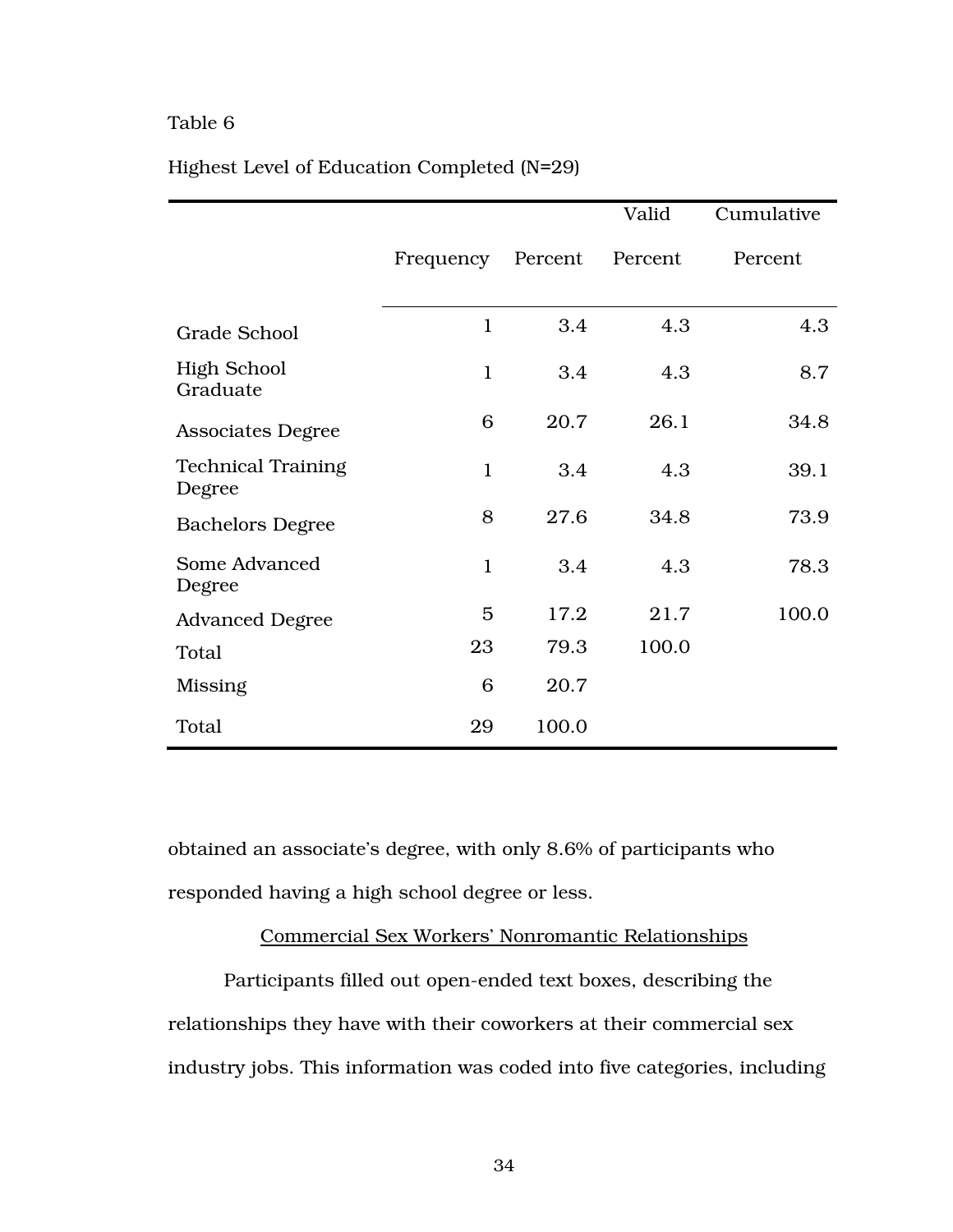1) participants who did not provide any answer, 2) participants who expressed positive relationships with their coworkers, 3) participants who expressed neutral or mixed relationships with coworkers, 4) participants who expressed negative relationships with coworkers, and 5) participants who stated that the question was not applicable to them (primarily these participants were independent workers who did not have occupational peers).

Table 7 illustrates the breakdown of reported participant satisfaction with coworkers in participants' commercial sex work job(s). 55.2% of the participants had irrelevant data either because they omitted the question or because the question was not applicable to them. Of the remaining 13 participants, 76.9% reported positive experiences with their coworkers in the commercial sex industry. 15.4% of the 13 participants reported neutral experiences, with only 1 participant, or 7.6%, reporting negative experiences with commercial sex coworkers.

Much like the section above, participants completed open-ended text boxes, describing the relationships they have with their supervisors at their commercial sex industry jobs. This information was coded into five categories, including 1) participants who did not provide any answer, 2) participants who expressed positive relationships with their supervisors, 3) participants who expressed neutral or mixed relationships with supervisors, 4) participants who expressed negative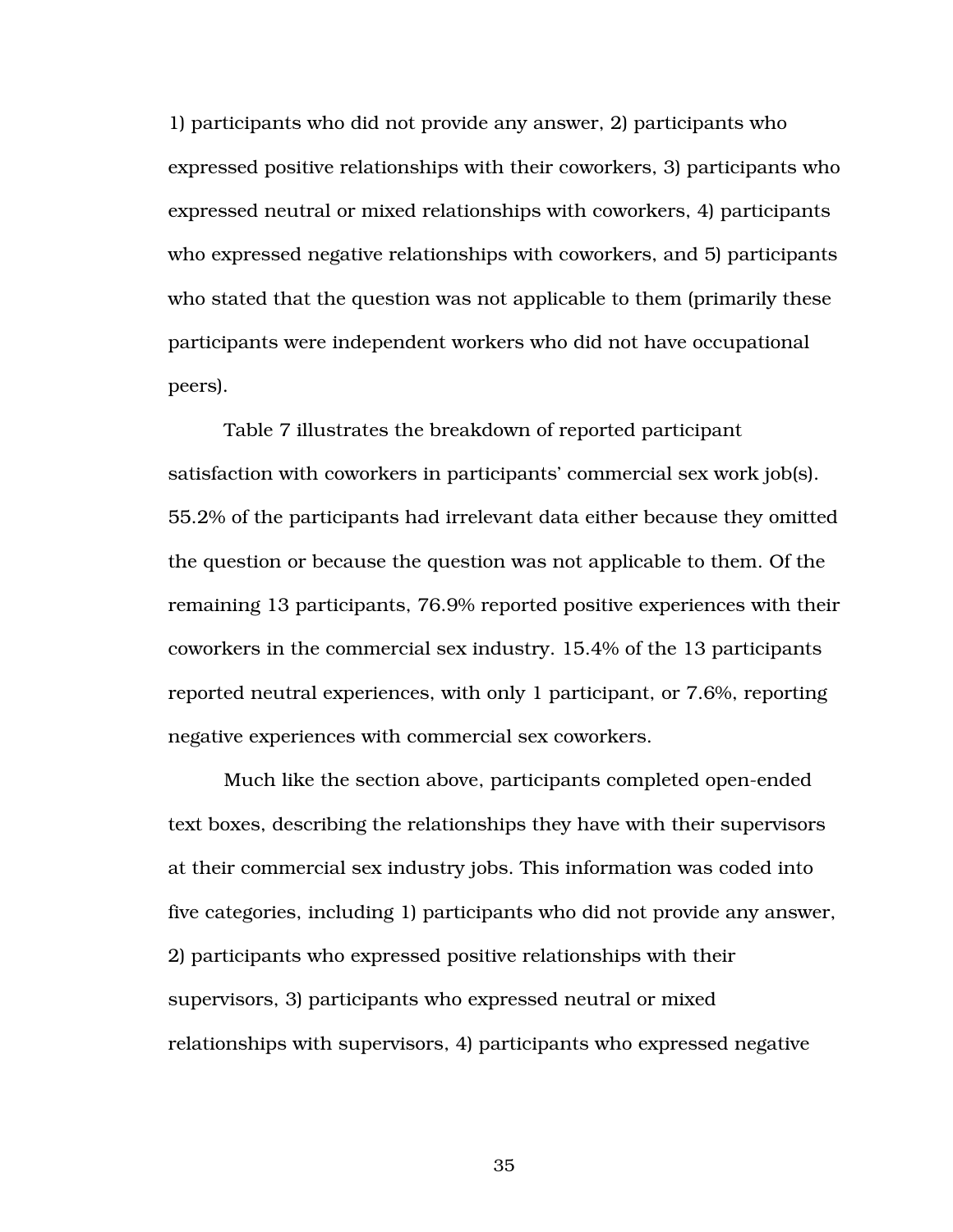|                 | Frequency      | Percent | Valid<br>Percent | Cumulative<br>Percent |
|-----------------|----------------|---------|------------------|-----------------------|
| No Response     | 9              | 31.0    | 31.0             | 31.0                  |
| Positive        | 10             | 34.5    | 34.5             | 65.5                  |
| <b>Neutral</b>  | $\overline{2}$ | 6.9     | 6.9              | 72.4                  |
| <b>Negative</b> | 1              | 3.4     | 3.4              | 75.9                  |
| N/A             | $\overline{7}$ | 24.1    | 24.1             | 100.0                 |
| Total           | 29             | 100.0   | 100.0            |                       |

Coworker Relationships Within Commercial Sex Work Occupation (N=29)

relationships with supervisors, and 5) participants who stated that the question was not applicable to them (primarily these participants were independent workers who did not have occupational supervisors).

Table 8 illustrates the breakdown of reported participant satisfaction with supervisors in participants' commercial sex work job(s). 62.1% of the participants had irrelevant data either because they omitted the question or because the question was not applicable to them. Of the remaining 11 participants, 54.5% reported positive experiences with their supervisors in the commercial sex industry. 36.3% of the 11 participants reported neutral experiences, with only 1 participant, or 9.1%, reporting negative experiences with commercial sex coworkers.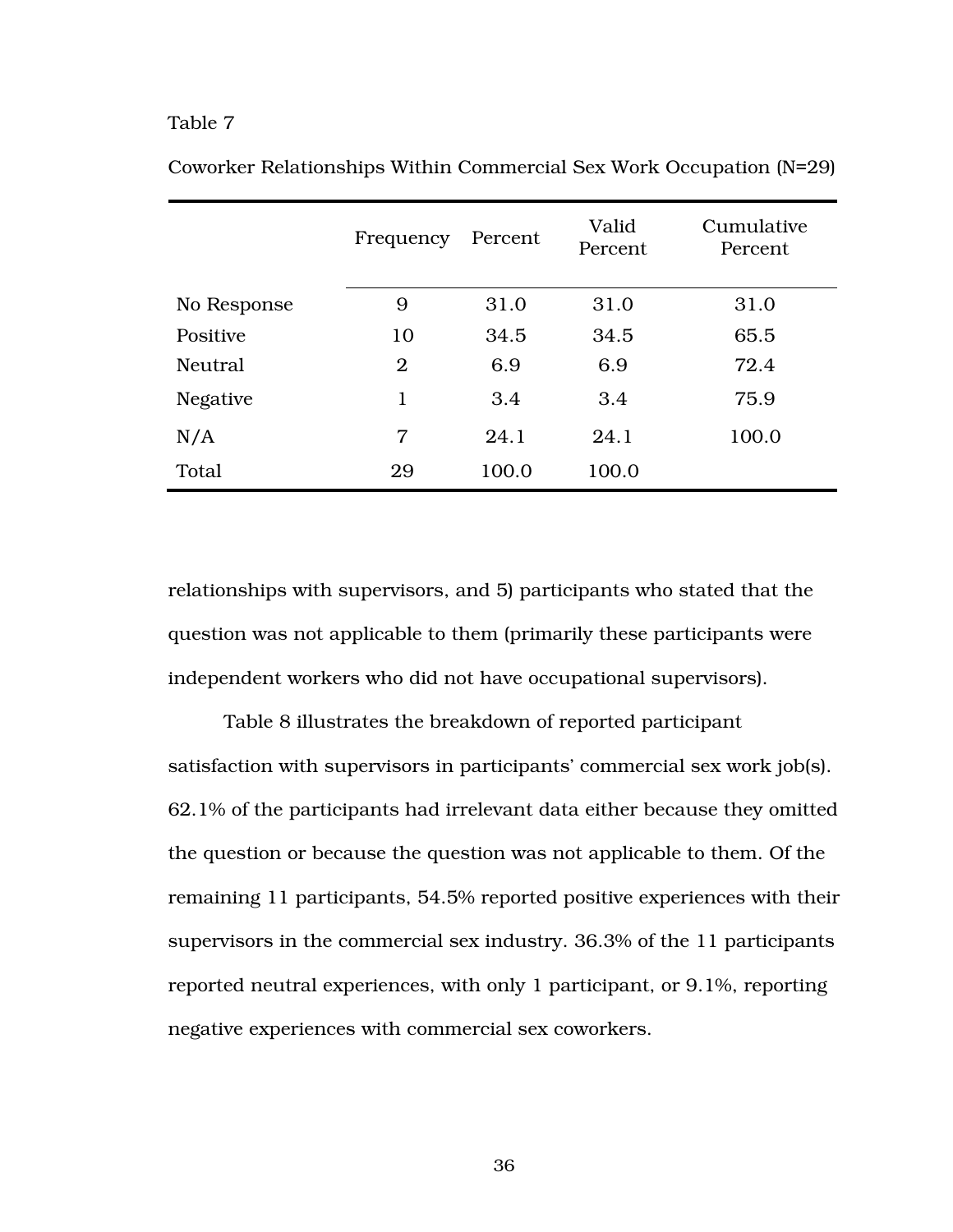(N=29)

|                 | Frequency | Percent | Valid<br>Percent | Cumulative<br>Percent |
|-----------------|-----------|---------|------------------|-----------------------|
| No Response     | 7         | 24.1    | 24.1             | 24.1                  |
| Positive        | 6         | 20.7    | 20.7             | 44.8                  |
| Neutral         | 4         | 13.8    | 13.8             | 58.6                  |
| <b>Negative</b> | 1         | 3.4     | 3.4              | 62.1                  |
| N/A             | 11        | 37.9    | 37.9             | 100.0                 |
| Total           | 29        | 100.0   | 100.0            |                       |

Supervisor Relationships Within Commercial Sex Work Occupation

Participants in the study responded to the question, "When you discuss your sex industry work, do you feel that people make judgments about you because of what you do?" utilizing two different response methods. Participants were able to select multiple appropriate answers using the provided options, or they were able to click "other" and type their own answer into a text box. There were five participants who typed into the open text box. Three of the responses explained that the participants do not discuss their commercial sex work with people in other realms of their lives. This answer was coded into its own section and added into the data. Two of the respondents explained that they had had positive and negative experiences with commercial sex work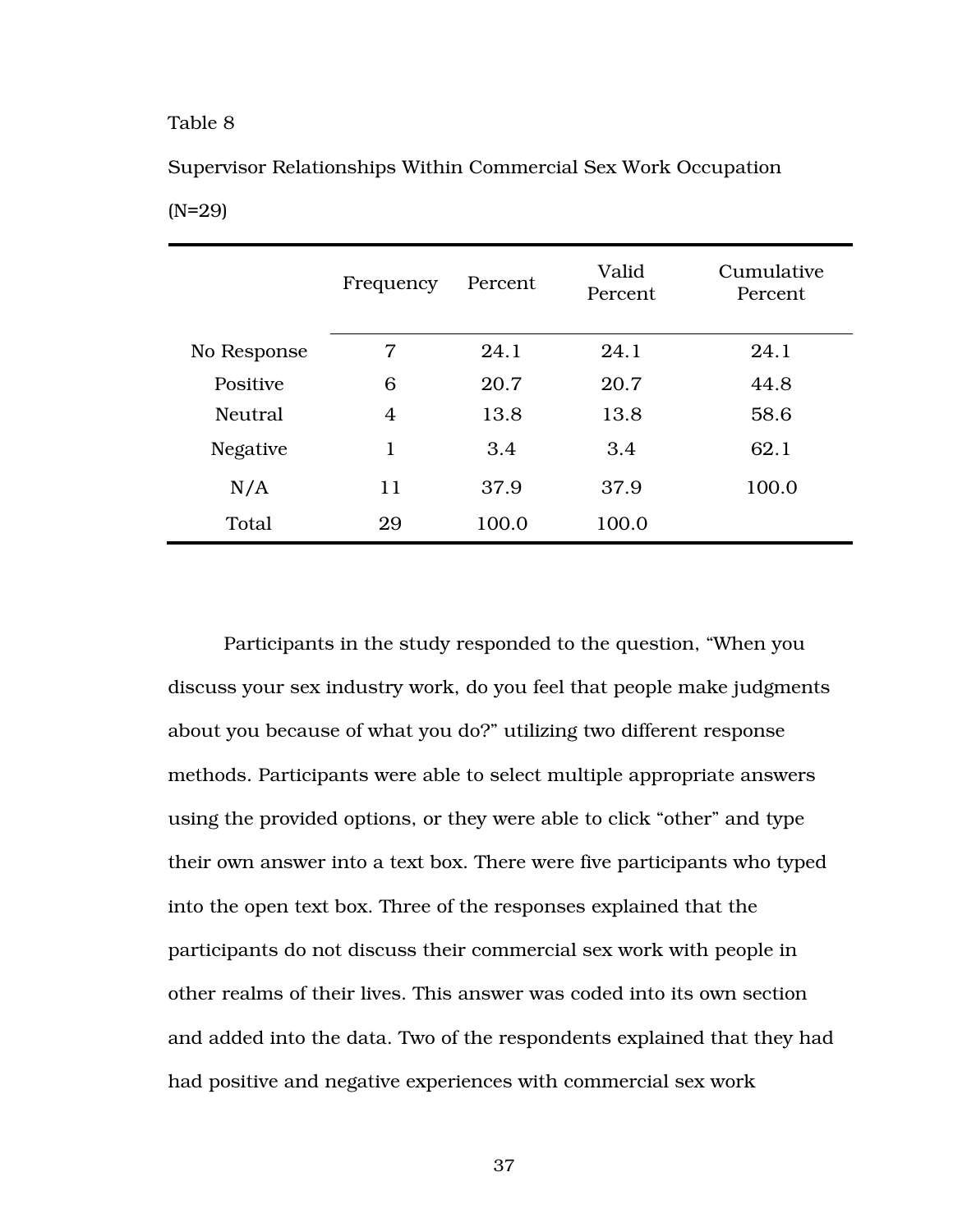disclosure and were coded to fit the "sometimes I feel judged but sometimes I feel accepted when I disclose my commercial sex work" category.

Table 9 shows the frequency that each response was selected to see which experiences commercial sex workers reported. There was missing data from 6 of the participants, leaving 23 who answered this portion of the survey. The selection "sometimes I feel judged but sometimes I feel accepted when I disclose my commercial sex work" was selected most often at 9 times which was 45% more often than the next most frequently chosen response, which was "I do not discuss my sex work" receiving 5 selections. The least chosen response was "I am never judged for my commercial sex work" which was only selected 1 time.

Participants in this survey answered questions about disclosure of their commercial sex work to their children utilizing two different response methods. Participants were able to select multiple appropriate answers using the provided options, or they were able to click "other" and type their own answer into a text box. There were 4 participants who typed into the open text box. Three of those participants stated that they did not have children and were coded into the group of participants who did not answer. One participant stated "baby is too young" and was grouped into the "My children do not know I work in the commercial sex industry" category.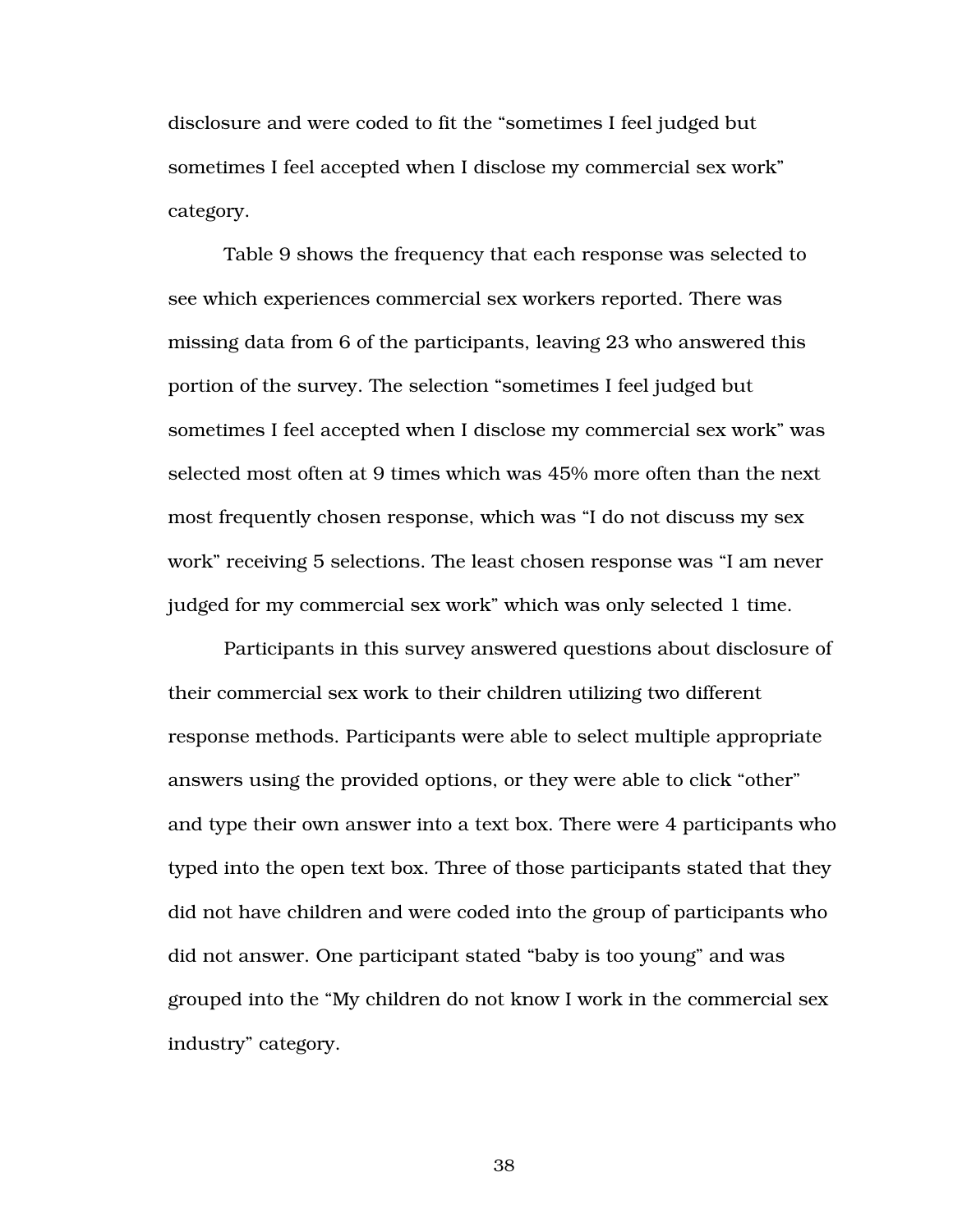|                                                                    | Frequency      | Percent | Valid<br>Percent | Cumulative<br>Percent |
|--------------------------------------------------------------------|----------------|---------|------------------|-----------------------|
| People always judge me<br>for my sex industry work                 | $\overline{2}$ | 6.9     | 8.7              | 8.7                   |
| Usually I feel judged<br>when I discuss what I do                  | 3              | 10.3    | 13.0             | 21.7                  |
| Sometimes I feel judged<br>but sometimes I feel<br>accepted when I | 9              | 31.0    | 39.1             | 60.9                  |
| I do not usually feel<br>judged for my<br>commercial sex industry  | 3              | 10.3    | 13.0             | 73.9                  |
| I am never judged for my<br>sex industry work                      | $\mathbf{1}$   | 3.4     | 4.3              | 78.3                  |
| I do not discuss my sex<br>work                                    | 5              | 17.2    | 21.7             | 100.0                 |
| Total                                                              | 23             | 79.3    | 100.0            |                       |
| Missing                                                            | 6              | 20.7    |                  |                       |
| Total                                                              | 29             | 100.0   |                  |                       |

Social Acceptance and Commercial Sex Work Disclosure (N=29)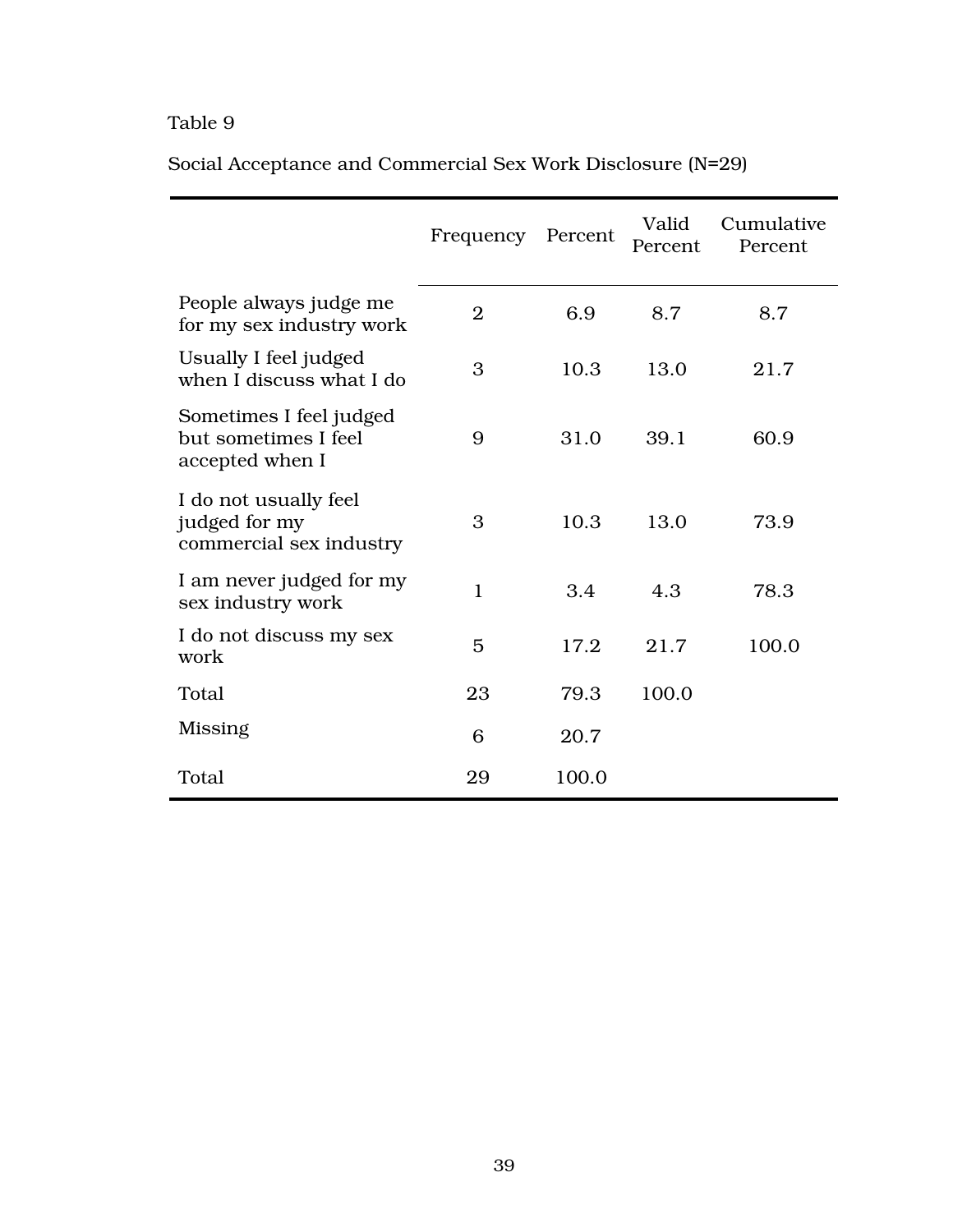Table 10 shows the frequency that each response was selected to see which how much disclosure commercial sex workers reported. There was missing data from 19 of the participants, leaving 10 who answered this portion of the survey.

## Table 10

Disclosure to Children About Commercial Sex Work (N=29)

|                                                                                |                           |       | Valid | Cumulative |
|--------------------------------------------------------------------------------|---------------------------|-------|-------|------------|
|                                                                                | Frequency Percent Percent |       |       | Percent    |
| Participant did not<br>answer                                                  | 19                        | 65.5  | 65.5  | 65.5       |
| My children believe I<br>have a different<br>occupation than my<br><b>CSW</b>  | 5                         | 17.2  | 17.2  | 82.8       |
| My children do not<br>know I work in the<br>commercial sex<br>industry         | $\overline{2}$            | 6.9   | 6.9   | 89.7       |
| My children know that I<br>am involved in CSW,<br>but do not know<br>specifics | $\mathbf{1}$              | 3.4   | 3.4   | 93.1       |
| My children know many<br>aspects of my CSW                                     | $\overline{2}$            | 6.9   | 6.9   | 100.0      |
| Total                                                                          | 29                        | 100.0 | 100.0 |            |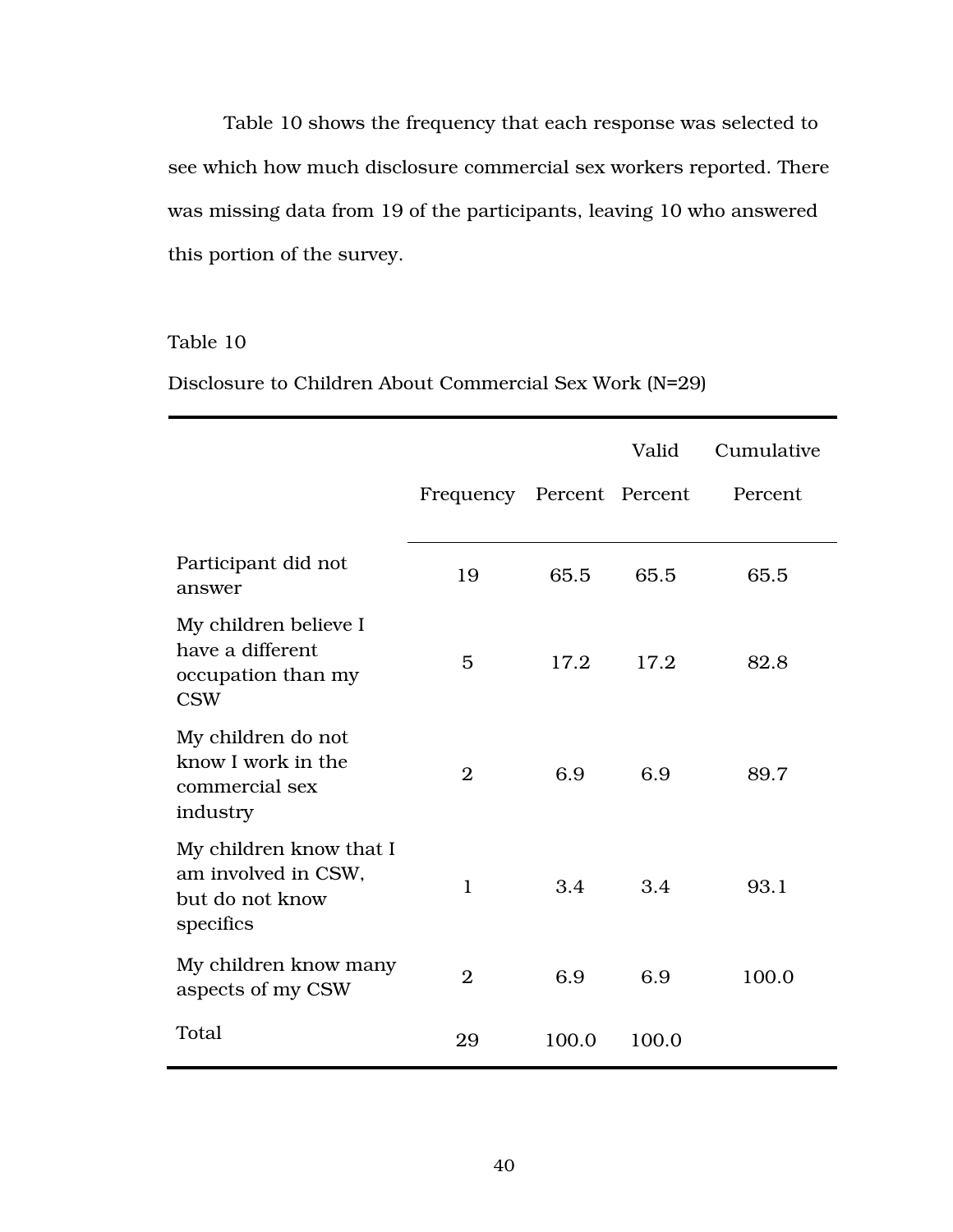The selection "My children believe I have a different occupation" was selected most often at 5 times which was 40% more often than the next most frequently chosen responses, which were both "My children do not know I work in the commercial sex industry" and "My children know many aspects of my commercial sex work" receiving 2 selections each. The least chosen response was "My children know I am involved in commercial sex work, but no specifics" which was only selected 1 time.

Participants in this survey answered questions about disclosure of their commercial sex work to their significant other utilizing two different response methods. Participants were able to select multiple appropriate answers using the provided options, or they were able to click "other" and type their own answer into a text box. No participants selected the "other" option for this question.

Table 11 shows the frequency that each response was selected to see how much disclosure commercial sex workers reported. There was missing data from 4 of the participants, leaving 25 who answered this portion of the survey. The selection "Partner does not know" was selected most often at 14 times which was 42.9% more often than the next most frequently chosen response, which was "My partner believes I have a different occupation than commercial sex work" The least chosen response was "My partner knows I am involved in commercial sex work but does not know specifics" which was only selected 1 time. If the four applicable categories are streamlined into a disclosure category and non-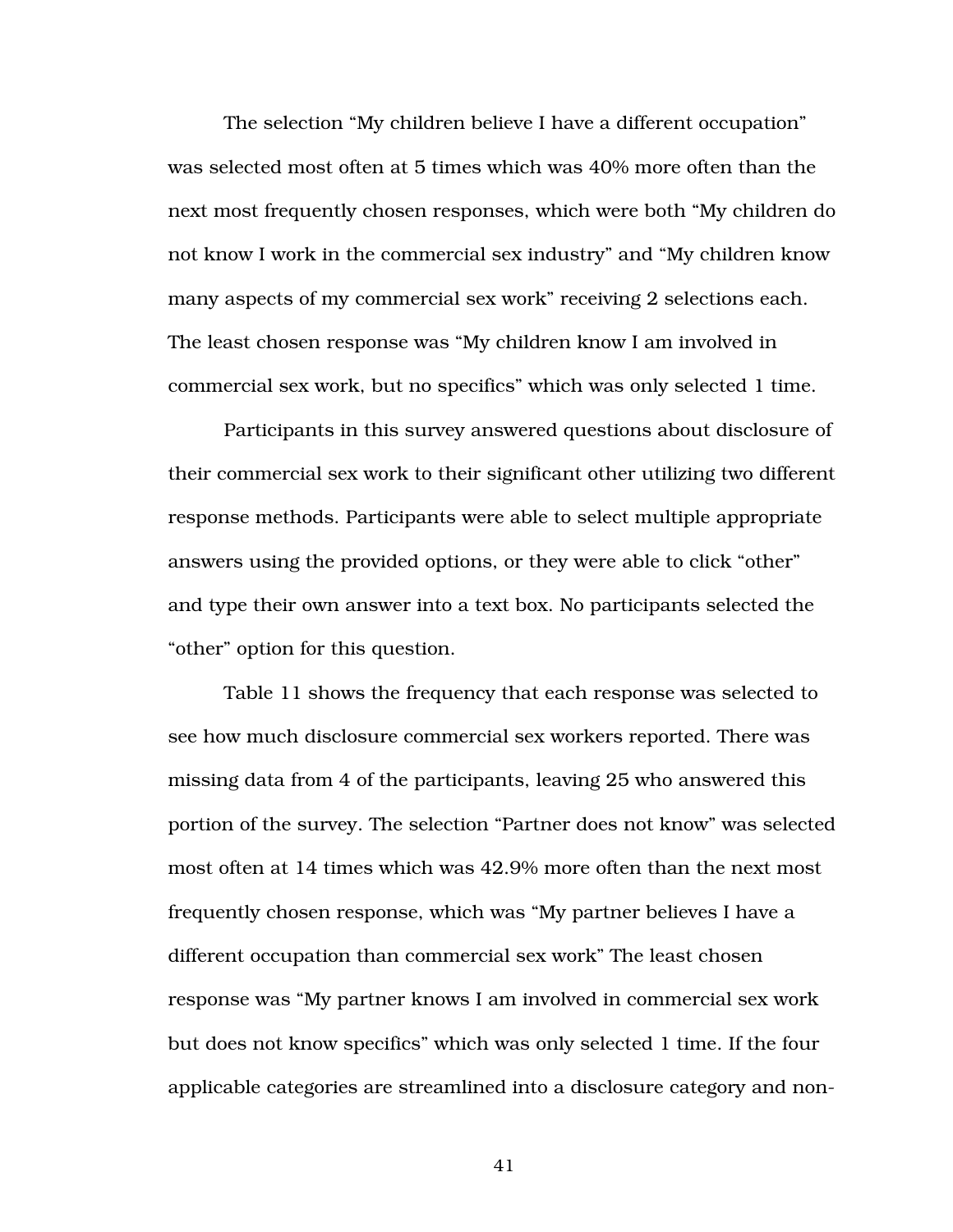disclosure category, the breakdown would be 13.6% disclosure to significant other and 86.4% non-disclosure to significant other.

# Table 11

|                                                               |                           |       | Valid | Cumulative |
|---------------------------------------------------------------|---------------------------|-------|-------|------------|
|                                                               | Frequency Percent Percent |       |       | Percent    |
| Participant did not<br>respond                                | 4                         | 13.8  | 13.8  | 13.8       |
| Partner knows<br>everything and is<br>involved                | $\mathfrak{D}$            | 6.9   | 6.9   | 20.7       |
| Partner knows CSW,<br>but no specifics                        | $\mathbf{1}$              | 3.4   | 3.4   | 24.1       |
| Partner does not know                                         | 14                        | 48.3  | 48.3  | 72.4       |
| Partner believes I have<br>a different occupation<br>than CSW | 8                         | 27.6  | 27.6  | 100.0      |
| Total                                                         | 29                        | 100.0 | 100.0 |            |

Disclosure to Significant Other About Commercial Sex Work (N=29)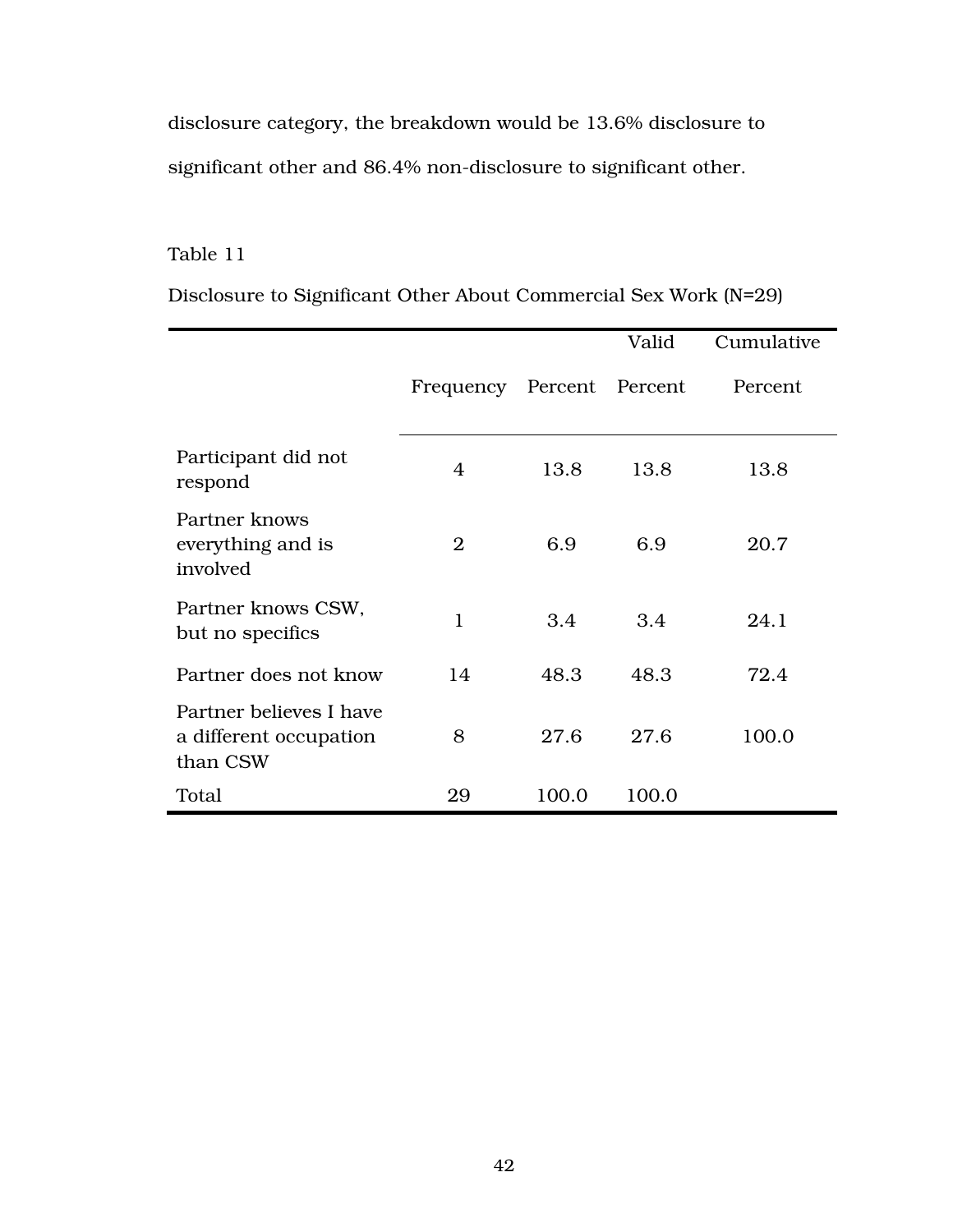#### Evaluation of Data Distribution

In order to conduct the ANOVA as proposed, the distribution of the data was evaluated in two ways. First, a histogram was created which was would display a normal curve to evaluate normal distribution for parametric statistics. To create this histogram for the MSIS, I recoded the items MSIS 4 and MSIS 14, as the Likert scale was counterintuitive regarding those items. Figure 1 illustrates the histogram for the MSIS. Of a sample of 28, the mean was 71.71 and the standard deviation was 5.76. The second way the data was evaluated was by measuring the skew. This was done utilizing the following equation:

Fisher's Coefficient = skewness/standard error of skew. We concluded that despite the way the histogram was presented, our calculations demonstrate that Fisher's Coefficient was within -1.96 & 1.96 (z=1.618).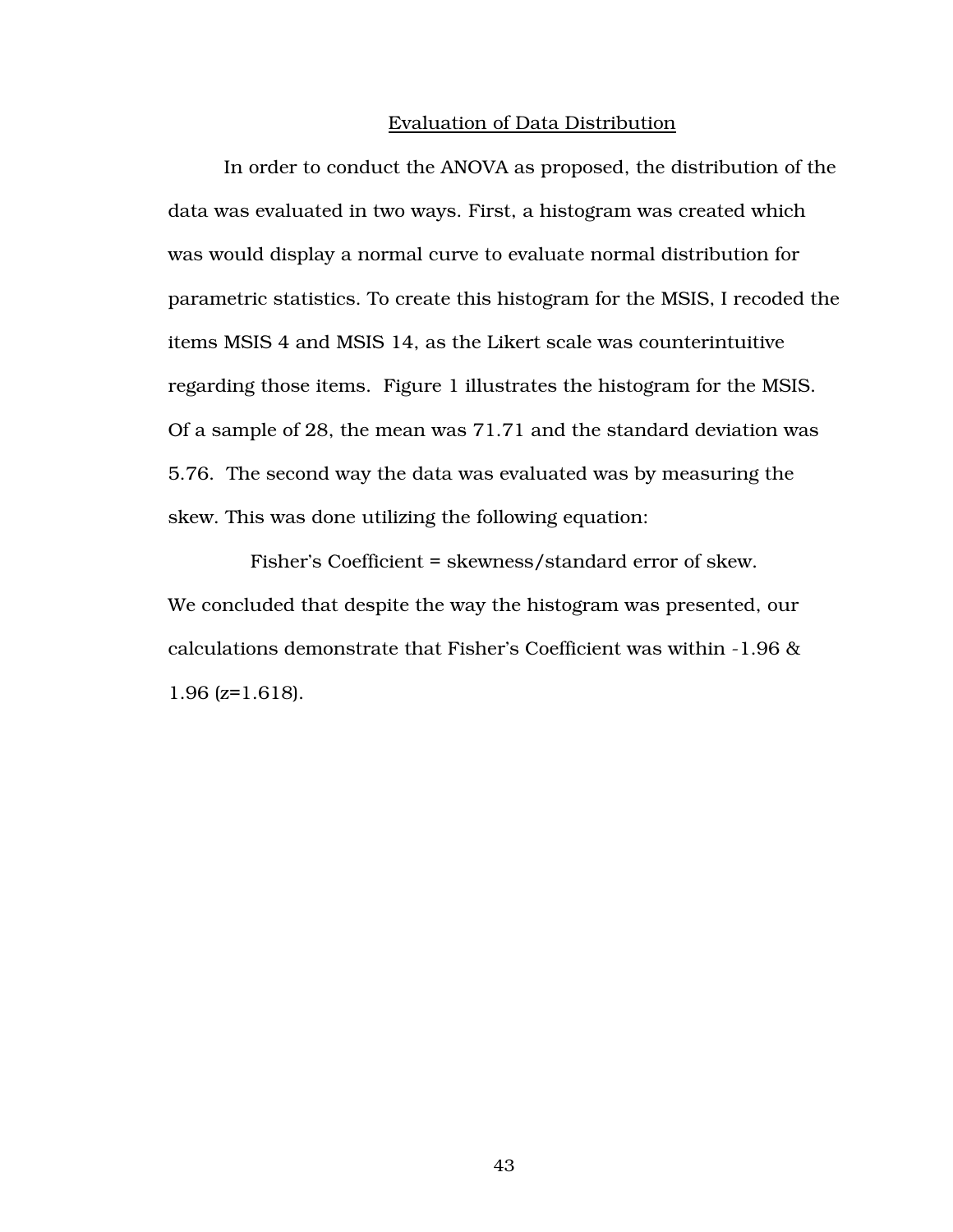# Figure 1





Therefore, the distribution is not so skewed that it would violate the assumptions of ANOVA (Pett, 1997). Table 12 describes the skew with the MSIS.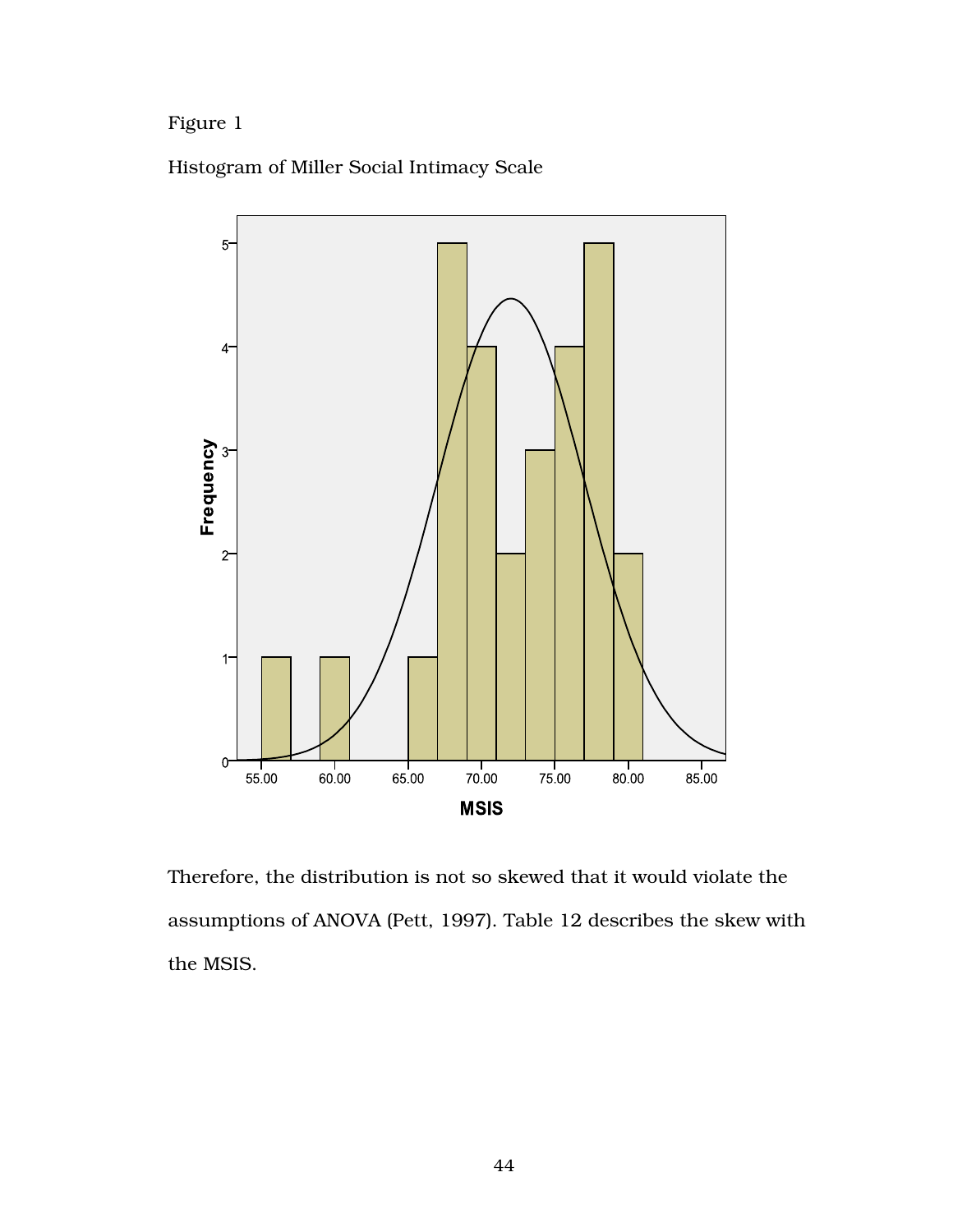|                                      |    |       | <b>Skewness</b> |           |
|--------------------------------------|----|-------|-----------------|-----------|
|                                      | N  | Range | Statistic       | Std.Error |
| <b>Partner Satisfaction</b><br>Scale | 24 | 5     | 1.374           | .472      |
| <b>MSIS</b>                          | 28 | 24.00 | $-.849$         | .441      |
| Total                                | 24 |       |                 |           |

## Measurement of Skew for MSIS (N=28)

Participants answered questions adapted from the DSFI to assess their sexual satisfaction in the relationship they have outside of work. Participants scaled their level of sexual satisfaction on a 0 to 8 point scale. This scale was recoded to 1 to 9, so that 0 could be used to account for the 5 participants who did not answer the question. This data was recoded for the purposes of data analysis, as the order of the scale was not congruent with the numbered answers on the scale. The histogram for DSFI is show in Figure 2. Of a sample of 24, the mean was 6.42 and the standard deviation was 1.501.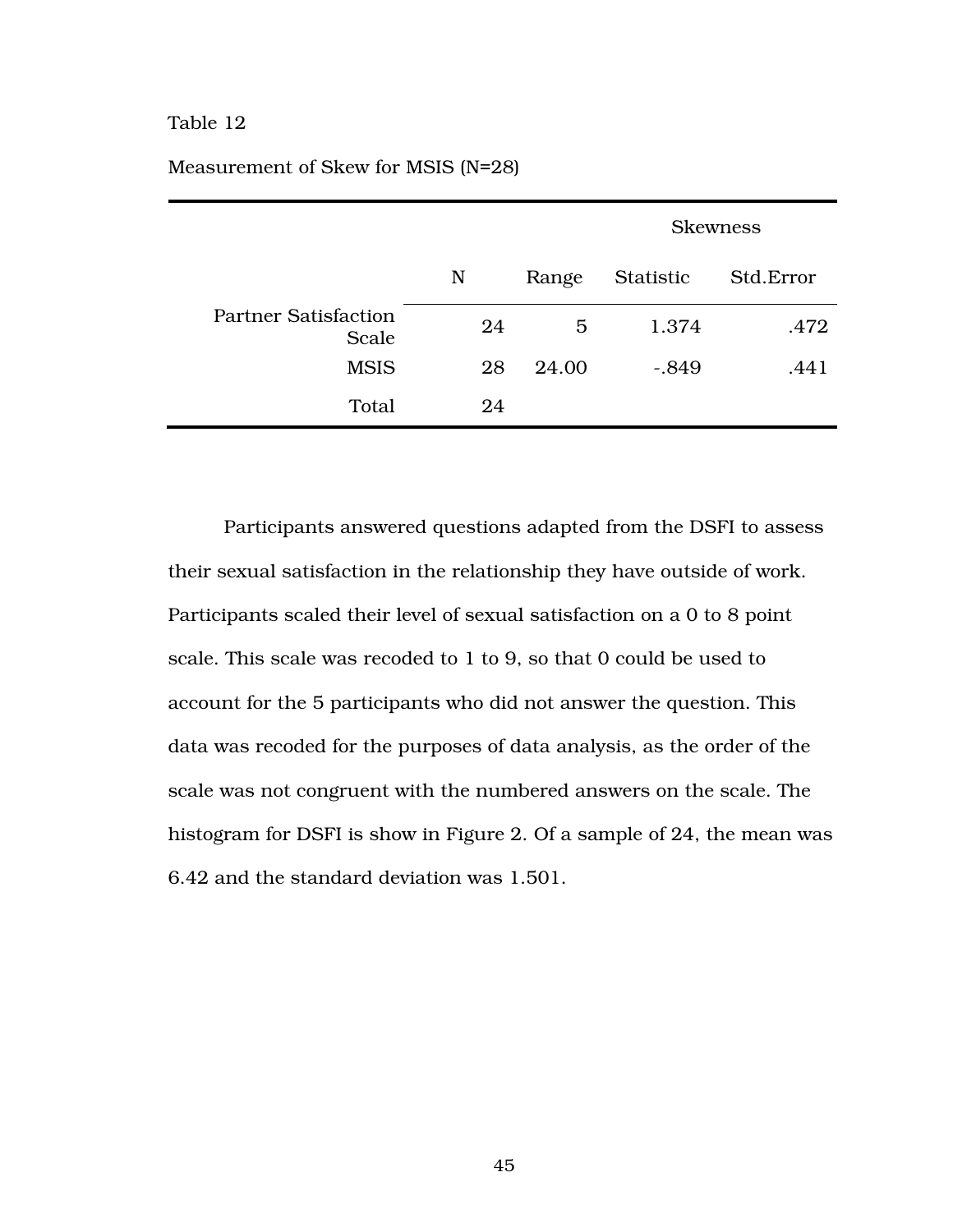Figure 2

Histogram of DSFI





I created a measure to assess partner support within CSW extra occupational relationships, which will be referred to as the Partner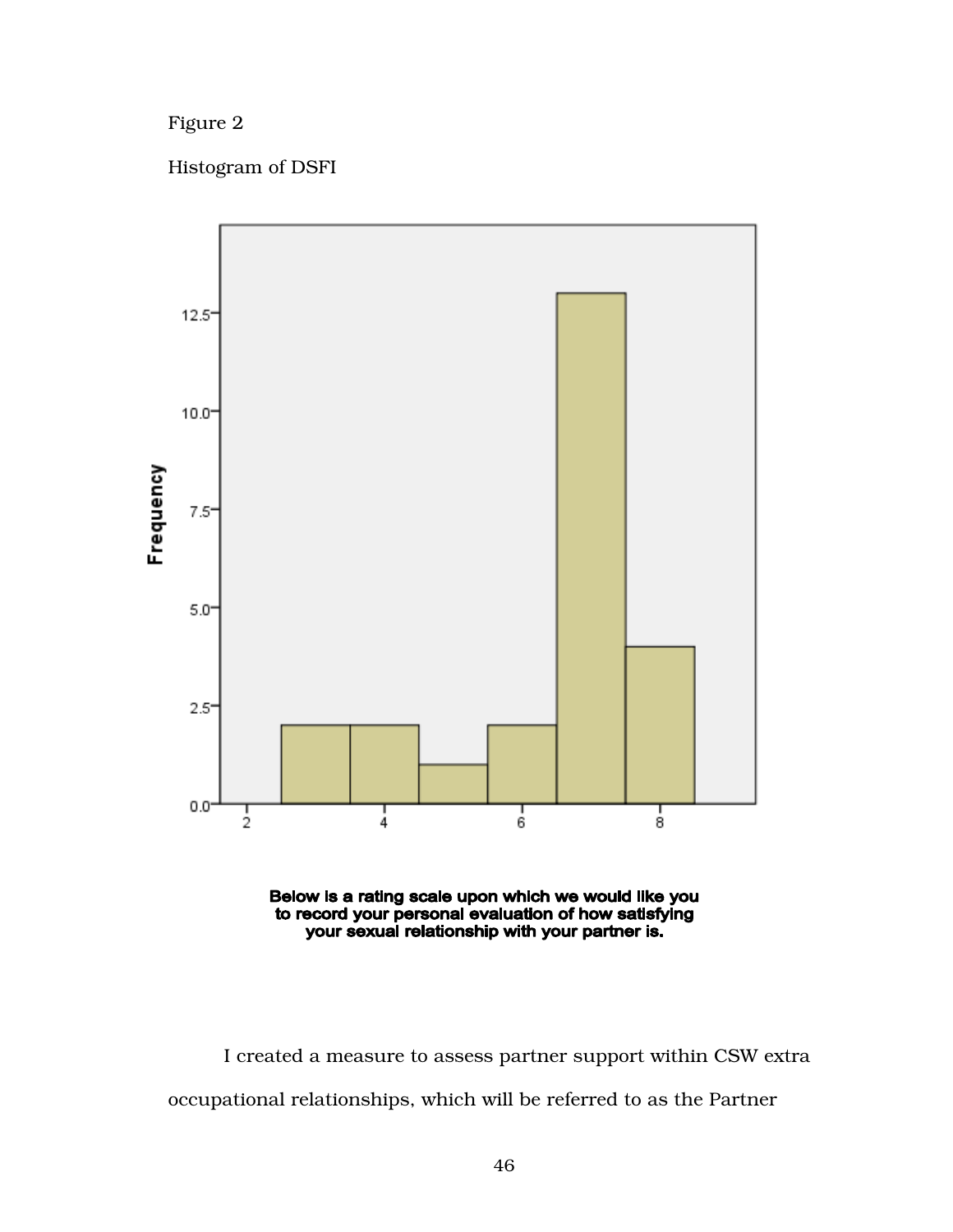Support Scale for this study. To test the reliability of this measure, the data had to be recoded first. Items 29, 34, and 37 were recoded and the scaled answers were reversed to be congruent with the rest of the measure. Any participant who excluded any of the 11 items on the Partner Support Scale was discounted from the analysis. Table 13 shows the remaining 58.6% of the participants who answered the entire measure.

Table 13

Partner Support Scale (N=29)

|       | N        | $\%$ |       |
|-------|----------|------|-------|
|       | Valid    | 17   | 58.6  |
| Cases | Excluded | 12   | 41.4  |
|       | Total    | 29   | 100.0 |

a. Listwise deletion based on all variables in the procedure

A histogram was generated to visually evaluate the skew, as shown in Figure 3, then the same equation from the MSIS analysis was utilized to measure skew.

Fisher's Coefficient = skewness/standard error of skew. We concluded that with the partner support scale, our calculations demonstrate that Fisher's Coefficient was not within -1.96 & 1.96 (z=2.3). Therefore, the distribution is too skewed for parametric statistics.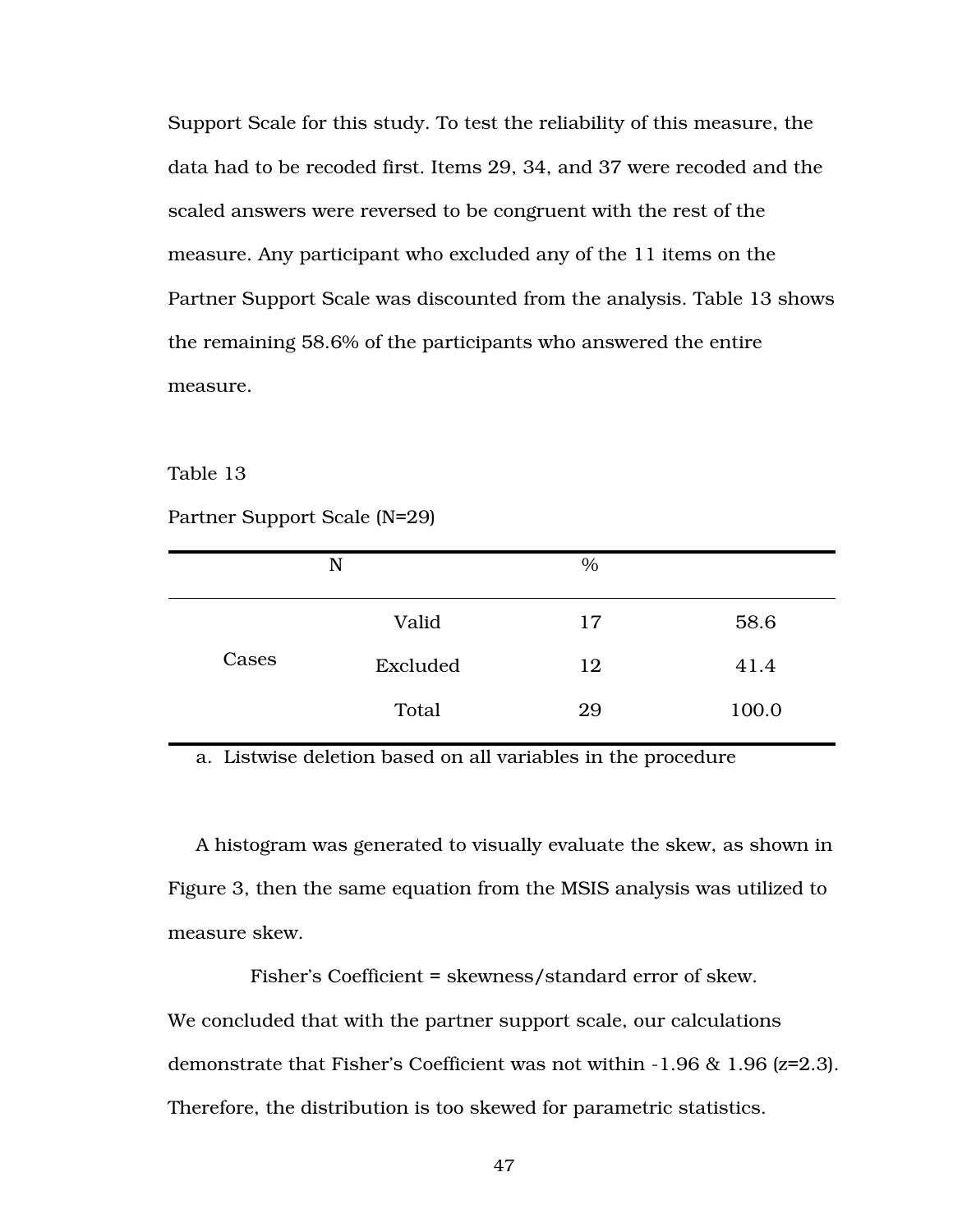# Figure 3

Histogram of Partner Support Scale



Measurements of skewness and kurtosis were assessed for the Partner support scale and are shown in Table 14 below. As the result of the high level of skew demonstrated by the histogram and the additional measures, parametric statistics were not appropriate for this data, an ANOVA was not be utilized.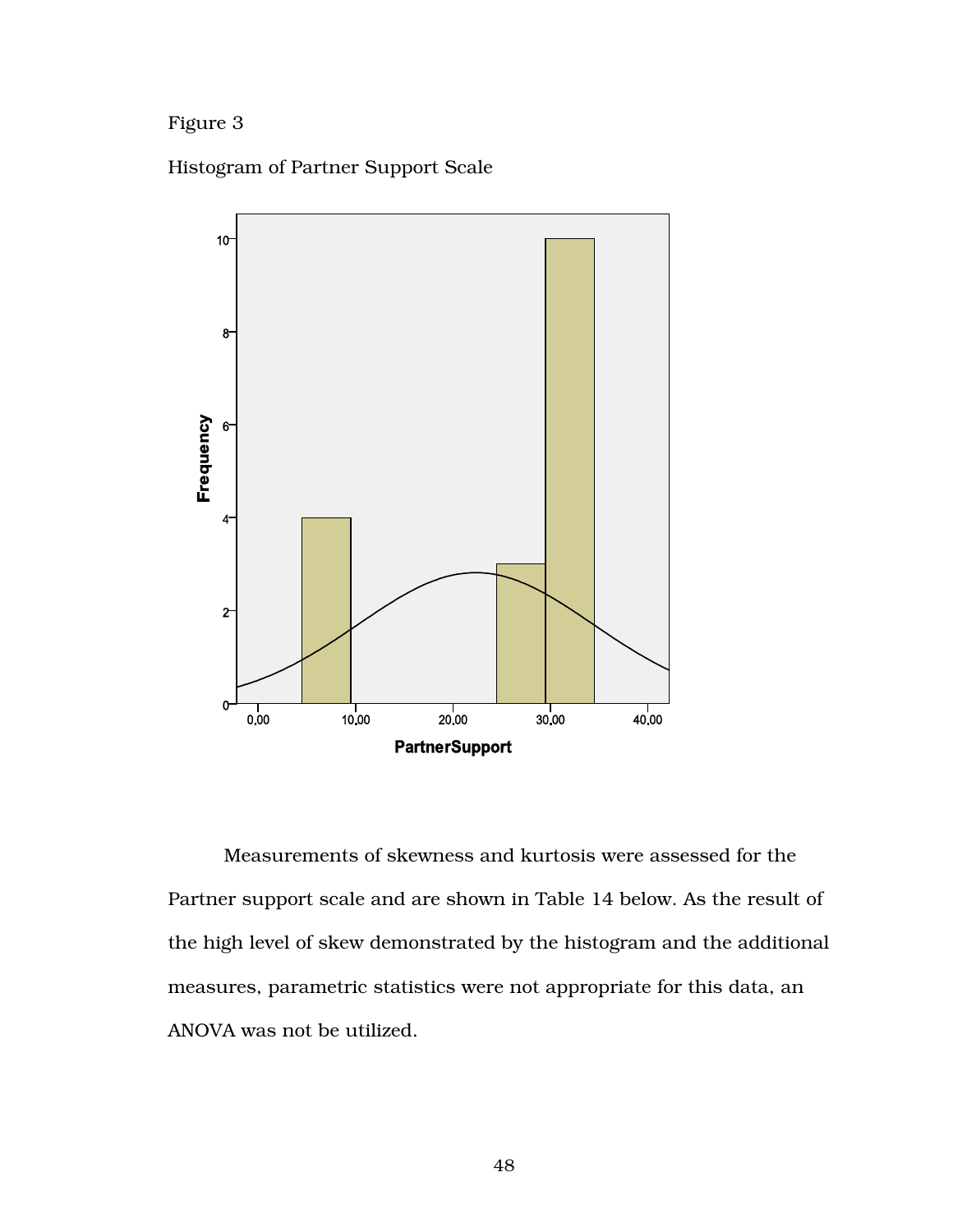|                             | N         | Range     | Mean      | <b>Skewness</b> |               | <b>Skewness</b> |               |
|-----------------------------|-----------|-----------|-----------|-----------------|---------------|-----------------|---------------|
|                             | Statistic | Statistic | Statistic | Statistic       | Std.<br>Error | Statistic       | Std.<br>Error |
| Partner<br>Support<br>Scale | 17        | 27.00     | 25.5294   | $-1.265$        | .550          | $-277$          | 1.063         |

## Measurement of Skew and Kurtosis

#### Reliability Analyses

 Cronbach's alpha was used to evaluate the reliability of two of our three dependent variable scales: MSIS, DSFI, and Partner Support Scale. For the MSIS α= .69, and for Partner Support Scale α= .961. No reliability was calculated for the sexual satisfaction item from the DSFI, as it was only one item.

## Hypothesis Analyses

Hypothesis 1

My first hypothesis was that commercial sex work would cause a lack of intimacy in extra occupational relationships. Relational impact was measured in three ways: the MSIS, the DSFI, and the Partner Support Scale. Of those three scales, these first two MSIS and DSFI met the assumptions for an ANOVA. The third did not meet the assumptions and therefore I conducted a Kruskal-Wallis test. The Kruskal-Wallis test is a one way analysis of variance by ranks, and is a method for testing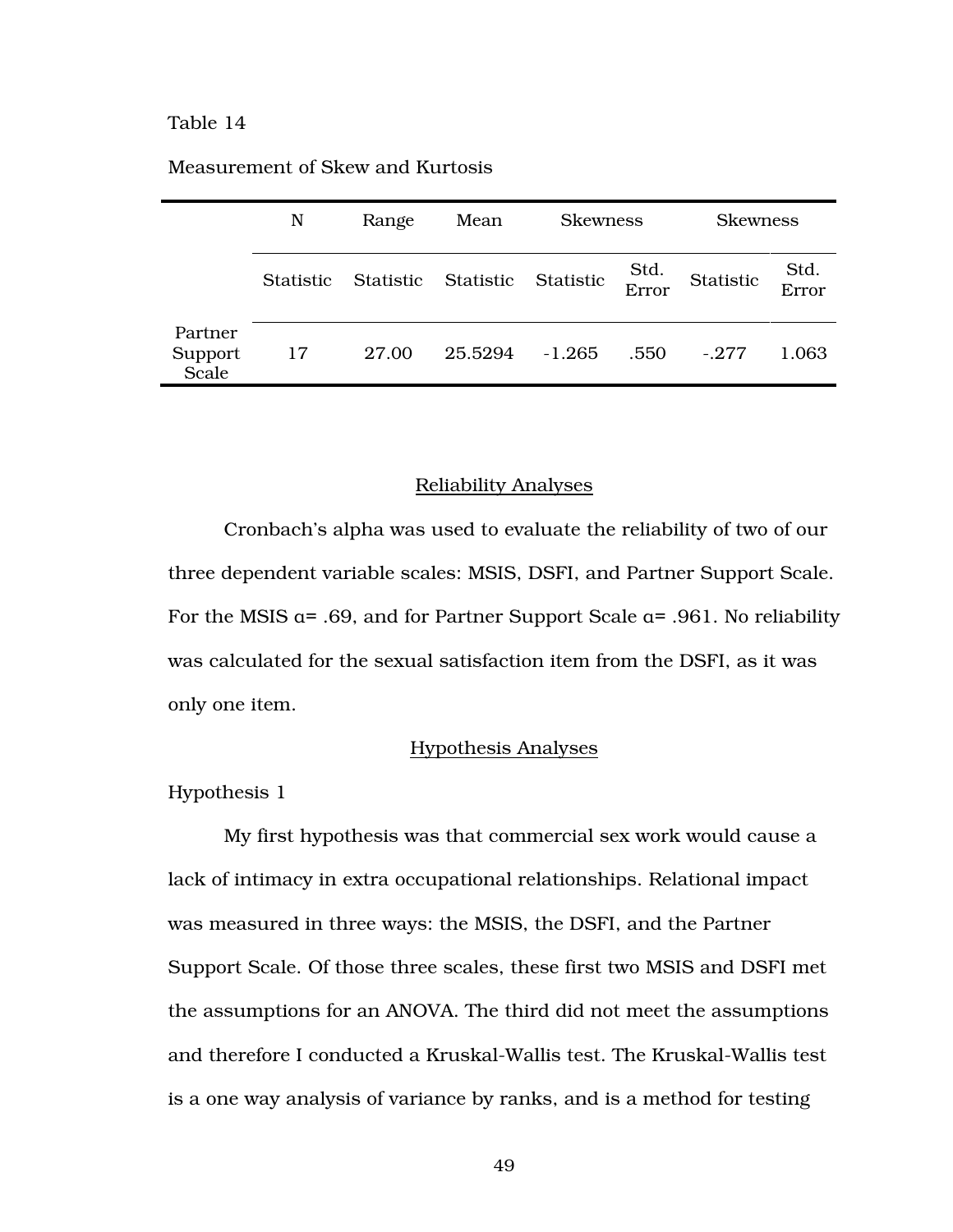equality of population medians based among groups. Since the test is non parametric, it does not assume a normal population as the ANOVA does.

Hypothesis 1. Relational impact was evaluated utilizing the MSIS to determine extra relational social intimacy. The ANOVA was not significant,  $F = .522$ ,  $p = .671$  as shown in Table 15. This means there was no difference between the level of sex work and the level of social intimacy reported by commercial sex workers. The MSIS data results do not support research Hypothesis 1, that commercial sex work is a challenge to extra occupational couple intimacy.

Table 15

|                       | Sum of Squares | Df | Mean Square | F    | Sig. |
|-----------------------|----------------|----|-------------|------|------|
| <b>Between Groups</b> | 54.844         | 3  | 18.281      | .522 | .671 |
| <b>Within Groups</b>  | 840.871        | 24 | 35.036      |      |      |
| Total                 | 895.714        | 27 |             |      |      |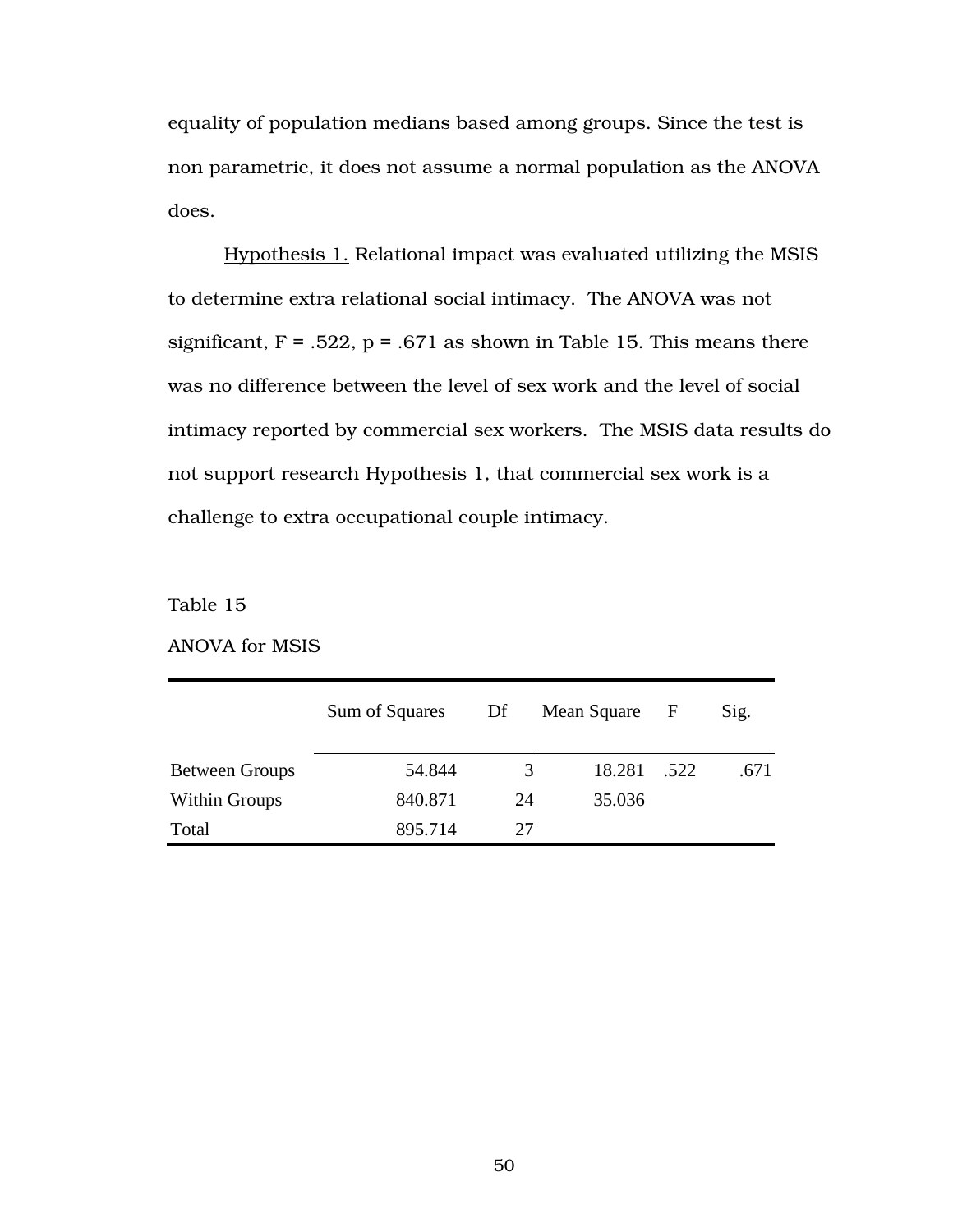Hypothesis 2. Relational impact was evaluated utilizing the DSFI to determine reported sexual satisfaction. The ANOVA was significant, as shown in Table 16 (F = 13.13, p < 001). This means there was a difference between the level of sex work and the level of sexual satisfaction reported by commercial sex workers. The DSFI data results support research Hypothesis 2, that commercial sex work impacts extra occupational couple intimacy.

Table 16

ANOVA for DSFI

| Below is a rating<br>scale upon which<br>we would like you to. |                  | Sum of<br>Squares | df | Mean<br>Square | $\mathbf F$ | Sig.    |
|----------------------------------------------------------------|------------------|-------------------|----|----------------|-------------|---------|
| record your<br>personal evaluation Groups                      | <b>Between</b>   | 135.94            | 3  | 45.31 13.13    |             | $.000*$ |
| of how satisfying<br>your sexual                               | Within<br>Groups | 86.27             | 25 | 3.45           |             |         |
| relationship is.                                               | Total            | 222.21            | 28 |                |             |         |

 $* = p < .001$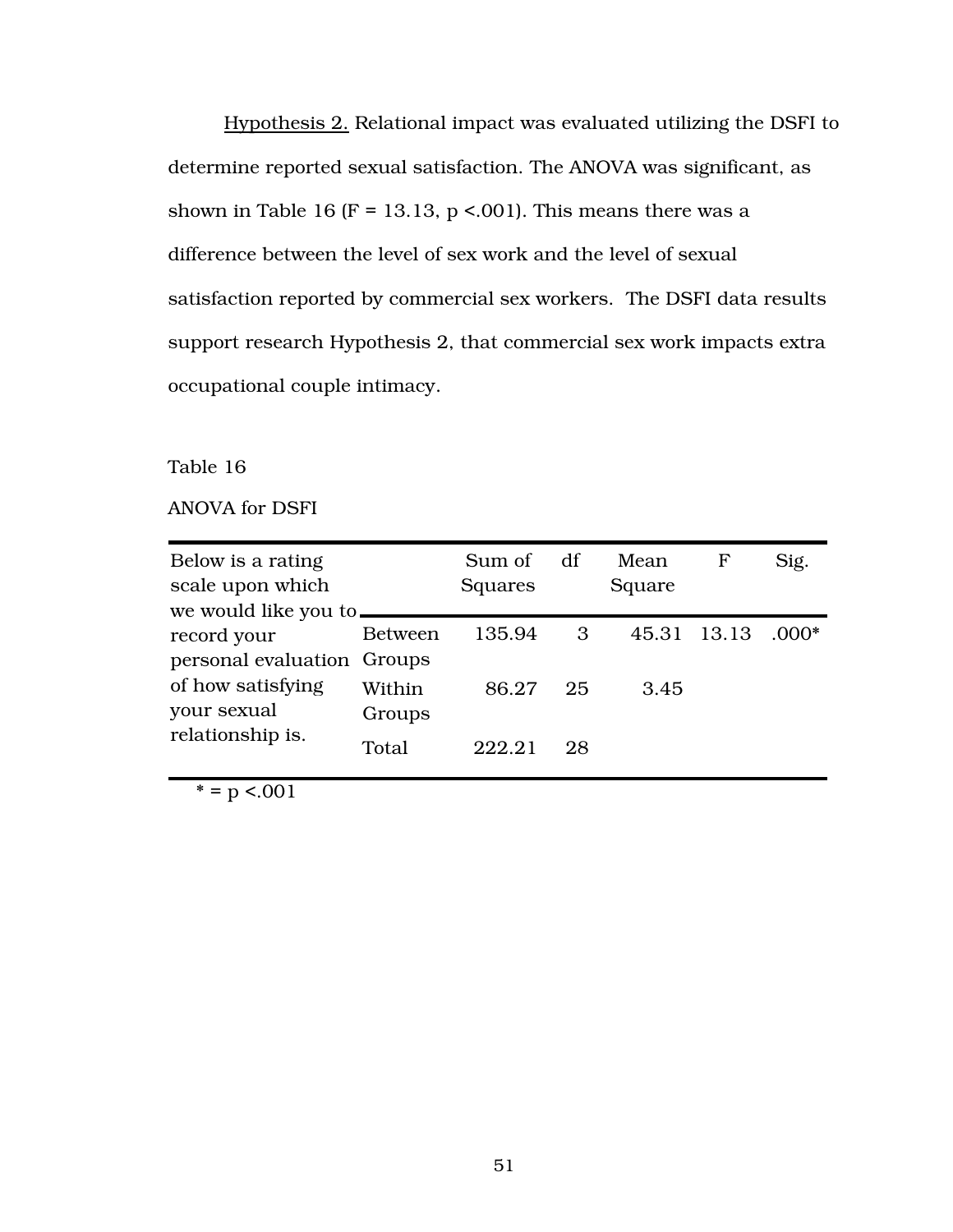Hypothesis 3

 Hypothesis 3 purported that commercial sex workers lack support regarding their commercial sex work. The level of partner support was evaluated utilizing the Partner Support Scale to determine reported sexual satisfaction. The level of disclosure and disclosure experiences were also utilized to determine support systems under the assumption that commercial sex workers who have a more positive disclosure experiences may have a perceived larger support group.

Because there was such a small sample size of participants who completed the entire Partner support scale, the three groups who were utilized, 1) sexual intercourse  $(n = 9)$ , 2) sexual touching  $(n = 2)$ , and 3) pornography or phone sex (n= 1)were regrouped into dichotomous categories. The two new categories were 1) sexual intercourse commercial sex work (n= 9) and 2) non-intercourse commercial sex work (n= 2). The participant who identified themselves as a pornography or phone sex worker, however, did not complete the partner support scale and therefore this case (and, therefore, this group) was deleted from the analysis. Table 17 illustrates these ranks.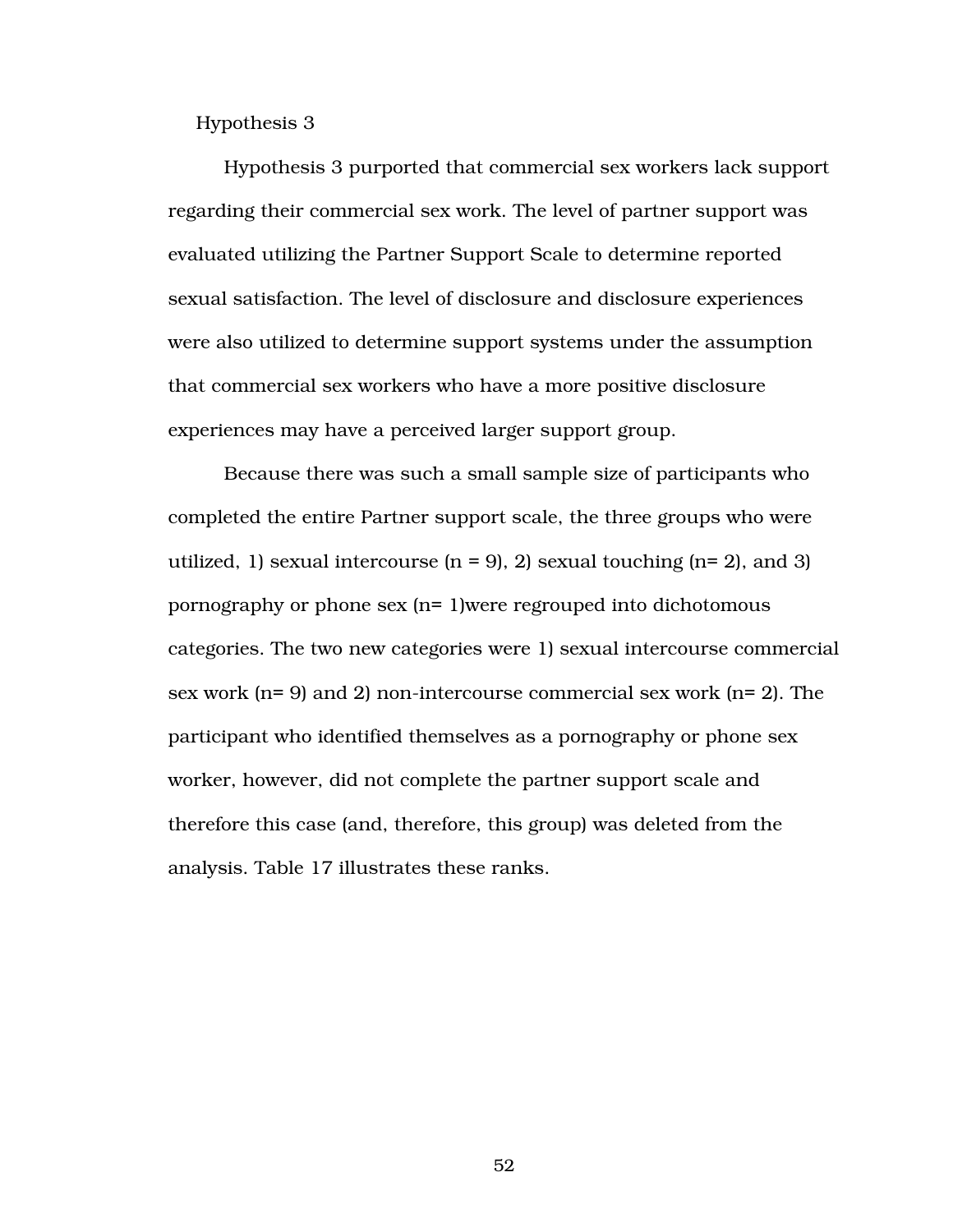|                 | Level of Intimacy of Sex Work | N | Mean Rank |
|-----------------|-------------------------------|---|-----------|
| Partner Support | Type of work Not Disclosed    |   | 5.50      |
|                 | Sexual Intercourse            | 9 | 11.06     |
|                 | Non Sexual Intercourse        |   | 10.25     |
|                 | Total                         |   |           |

The Kruskal-Wallis one way analysis of ranks can be used to assess the equality of median populations among groups. This test is identical to ANOVA with the exception that the data are replaced by their ranks (Pett, 1997). The ranking of the dichotomous categories "sexual intercourse" and "non sexual intercourse" are illustrated below in Table 18.

## Table 18

Rank of Dichotomous Commercial Sex Work

| Type of Sex Work-Dichotomous |                     | N  | Mean Rank |
|------------------------------|---------------------|----|-----------|
|                              | Intercourse Job     | 9  | 6.11      |
| Partner<br>Support           | Non-Intercourse Job | 2  | 5.50      |
|                              | Total               | וו |           |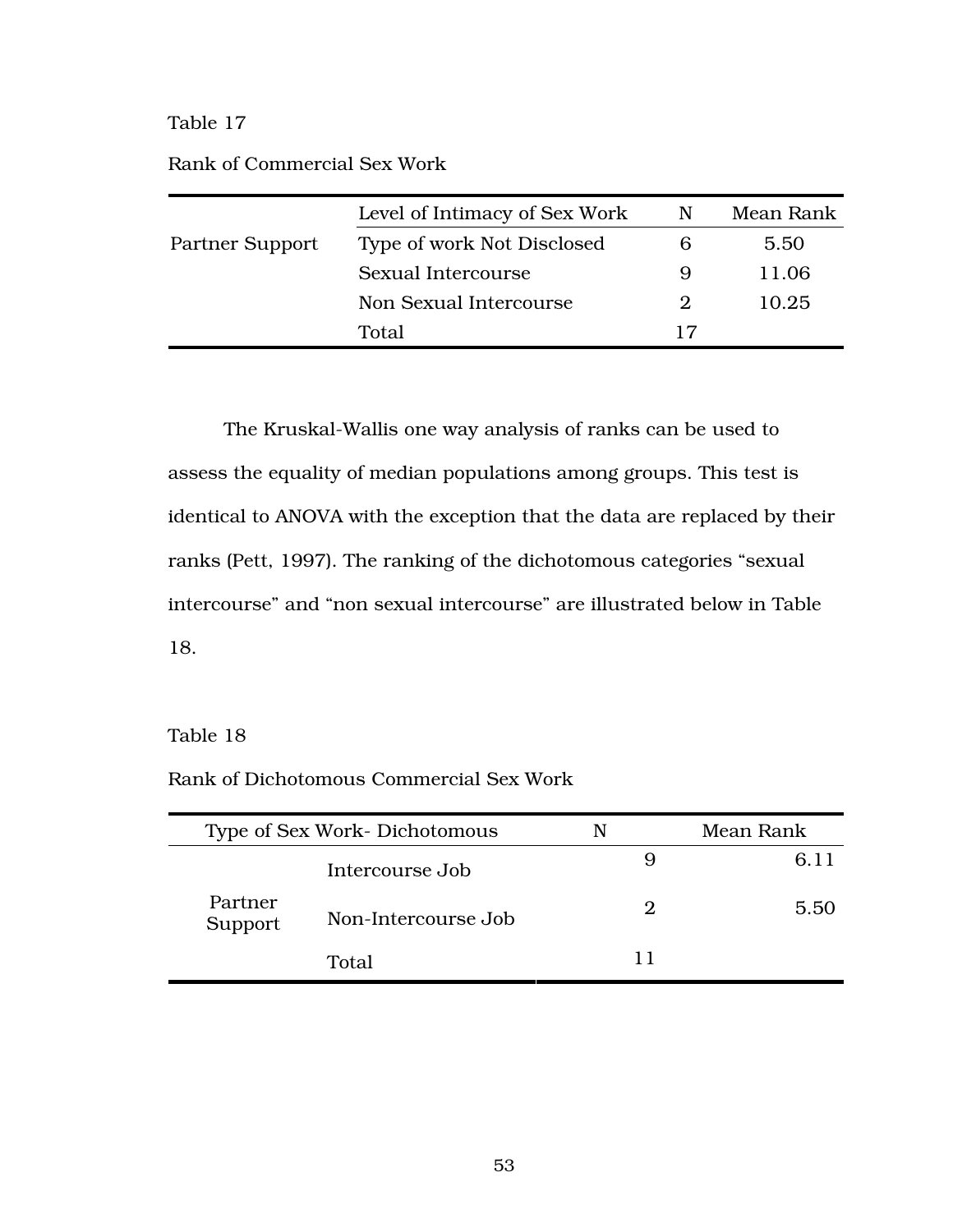Test Statistics

|             | Partner Support |  |
|-------------|-----------------|--|
| Chi-Square  | 4.598           |  |
| Df          | 2               |  |
| Asymp. Sig. | .100            |  |

a. Kruskal Wallis Test

b. Grouping Variable: Level of Intimacy of Sex Work

There were no significant differences in partner support reported between the intercourse jobs and non-intercourse jobs,  $x^2$  = .0511, df = 1, p = .811 (see Table 20).

Table 20

Kruskal-Wallis Descriptives

|                                 | Type of Sex Work -<br>Dichotomous | N                     | Mean Rank |
|---------------------------------|-----------------------------------|-----------------------|-----------|
| Partner Support Intercourse Job |                                   | 9                     | 6.11      |
|                                 | Non-intercourse Service           | $\mathcal{D}_{\cdot}$ | 5.50      |
|                                 | Total                             |                       |           |

Table 21

Kruskal Wallis Analysis

|            | Partner Support |
|------------|-----------------|
| Chi-Square | .057            |
| Df         |                 |
| Asymp. Sig | 811             |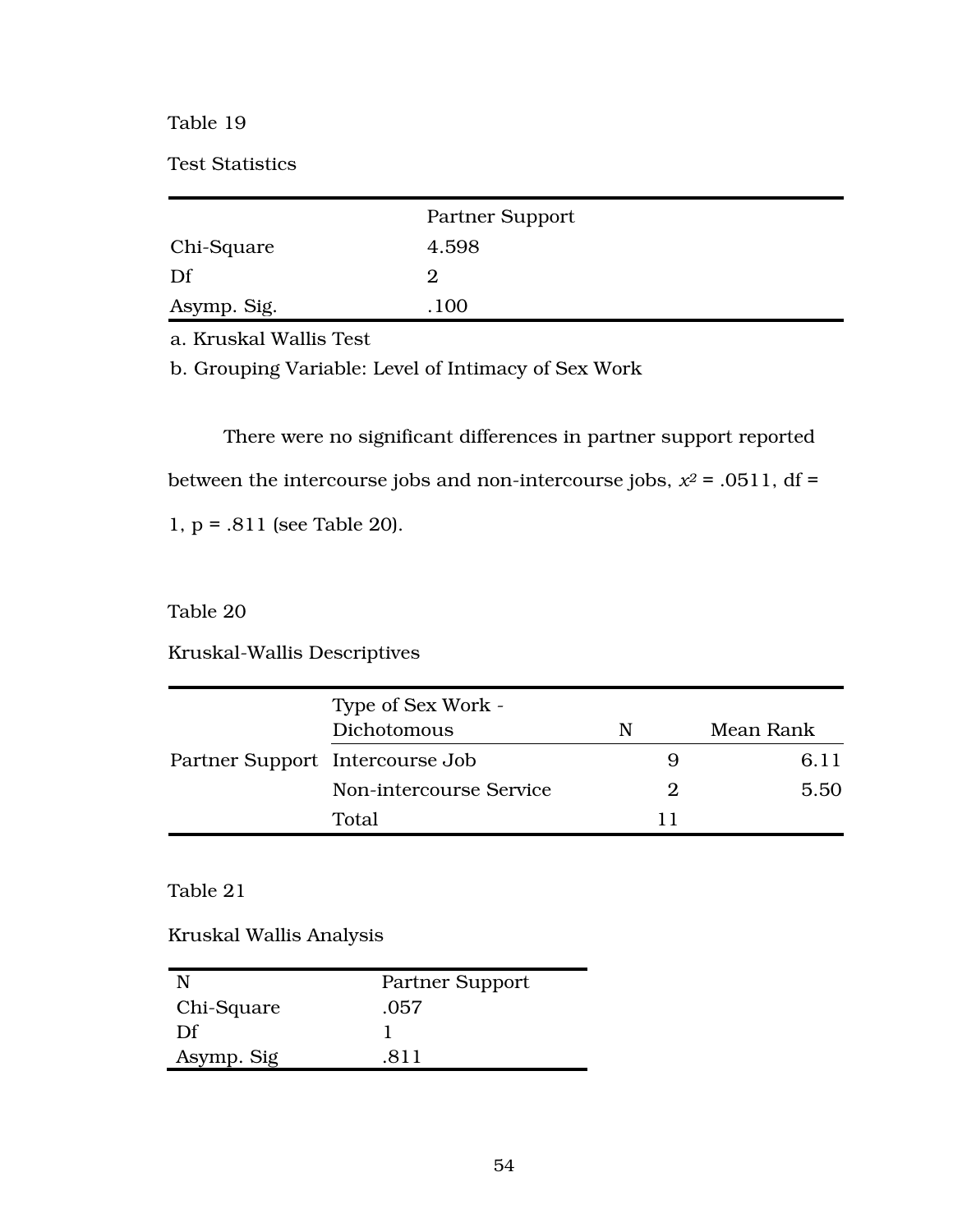#### CHAPTER 5

#### **DISCUSSION**

 The research hypotheses proposed in the earlier chapters of this thesis are the following: 1) commercial sex workers experience challenges regarding intimacy in their romantic, extra occupational relationships, and the dynamic of disclosing commercial sex work to one's partner may be difficult for fear of rejection or jealousy, 2) commercial sex workers may benefit from the high level of sexual experience they have in their romantic relationships and may experience higher levels of sexual satisfaction, as well as fewer sexual performance difficulties, 3) commercial sex workers may not receive sufficient support regarding aspects of their commercial sex work from: partners, family, friends, or even other commercial sex workers.

## Challenges of Commercial Sex Work

According to the results of the Miller Social Intimacy Scale (MSIS), this research hypothesis is not supported. The scores on the Miller Social Intimacy Scale indicate that participants of the survey reported being in positive intimate relationships with their partners.

Participants responded with particularly high self reports regarding affection and intimacy, which is somewhat intuitive, as people in commercial sex work frequently demonstrate physical affection towards others as a part of their job, thus it would be logical for that to translate into extra occupational relationships. However, one of the items which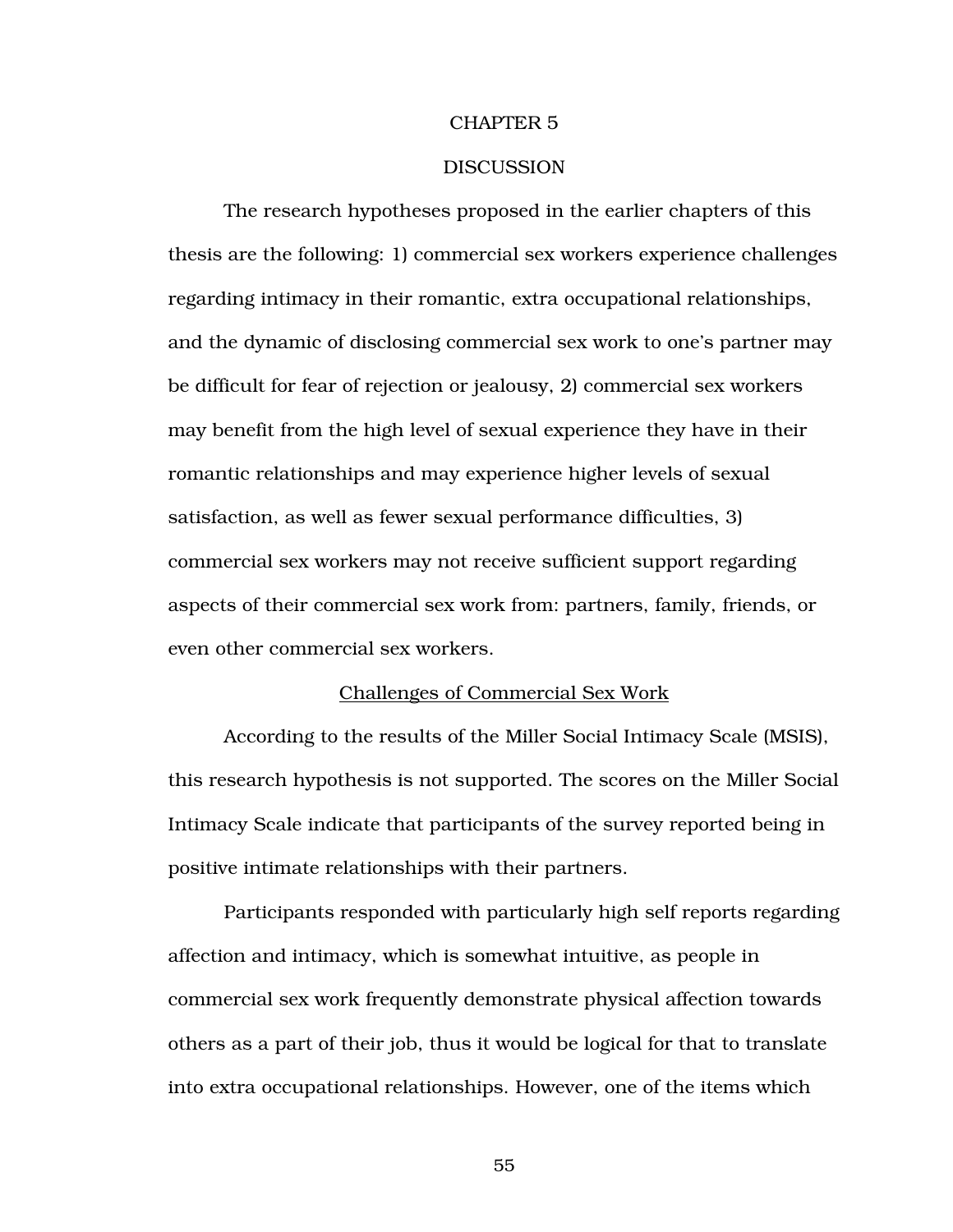participants reported was of least importance to their relational intimacy was the amount of affection their partners demonstrated towards them. While participants still reported that this was an important part of their relationships, compared to other elements of intimacy, affection directed towards the commercial sex worker was reported to be markedly less important than most other categories. In a non-commercial sex work relationship, the assumption could be made that mismatched desired levels of affection could be problematic. In the case of relationships where one partner is a commercial sex worker, the opposite may be the case. The commercial sex worker could be receiving so much physical or sexual affection during her workday that when he or she has time with his or her extra occupational mate, a high level of affection is not needed as much as other forms of intimacy.

Another area that participants indicated was significant to their level of intimacy regarded the importance of their extra occupational partner listening to their personal disclosure. This response could be interpreted as incongruent with the responses participants gave in Partner Support Scale section of the survey regarding disclosure of commercial sex work to their partner. This could also be interpreted as incongruent with some of the open-ended answers in later sections of the survey. If the results of the MSIS are considered incongruent with the rest of the data, this suggests that there is potential social desirability bias in the MSIS within the commercial sex work population. However,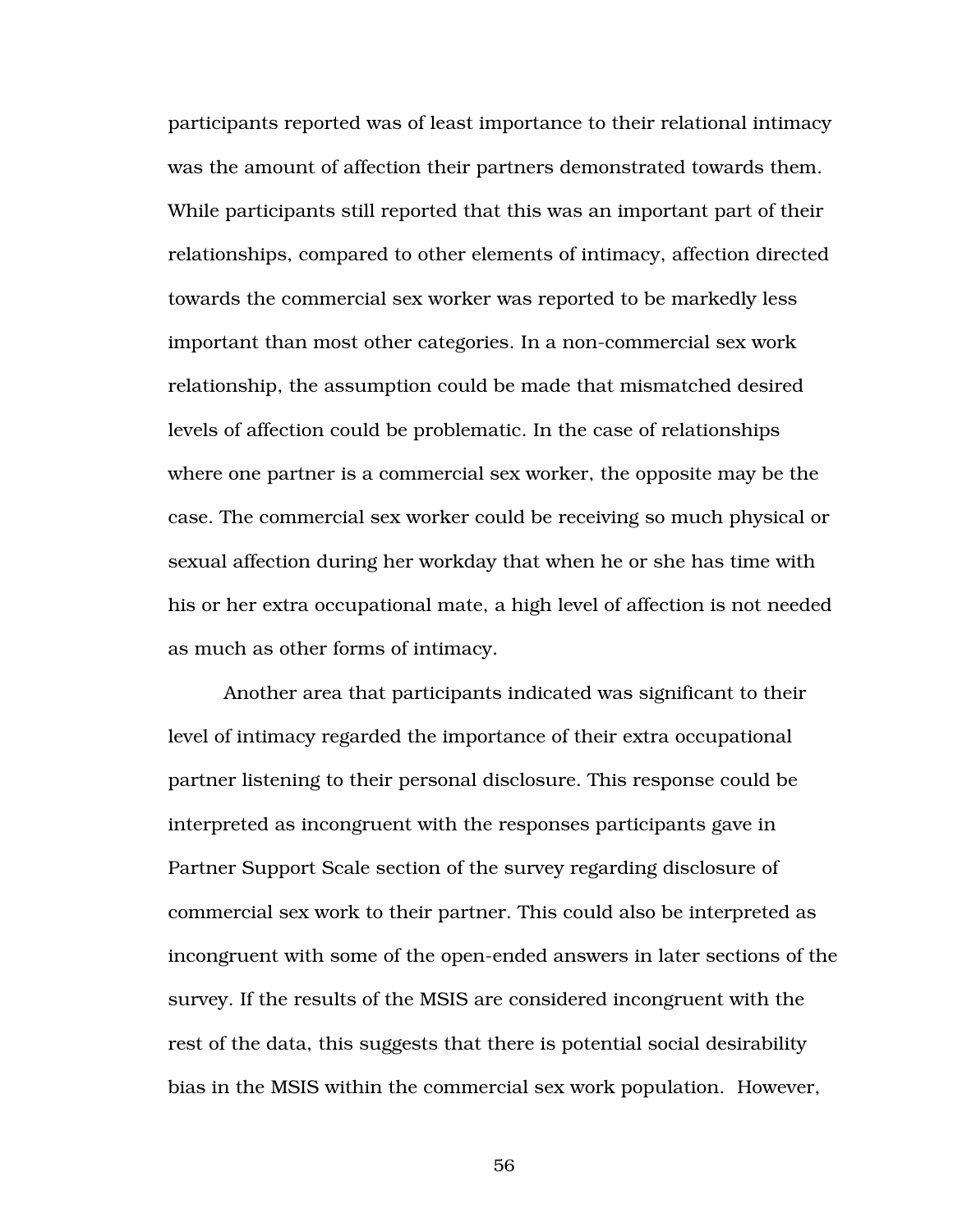the data could also be interpreted in another way. In the MSIS, participants rated that sharing personal disclosure held a great deal of importance to the intimacy they have with their partner. These participants may have stated that personal disclosure was a highly valued aspect of their relationship because it was also a challenge to attain, as stated in the Partner Support Scale and open-ended data.

In another question on the MSIS, most participants noted that they very rarely kept information from their significant others. This information was incongruent with much of the information regarding the disclosure of commercial sex work in the Partner Support Scale section of the survey. It was also incongruent with the survey item which asked if participants could share their work struggles and successes with their partners, which had less of a positive response. This could be explained using one of the same theories Cooper, Kennedy, and Yuille used in their study about dissociation and sexual trauma in commercial sex work (2001). These researchers purported that commercial sex workers could be underreporting violence and abuse because it was so commonplace in their lives, that their perspective on violence could be quite different from a person who had not experienced the commercial sex environment for an extended period of time. This same assumption could be made regarding why commercial sex workers reported in the MSIS that it was important not to hide information from their partners, yet in the responses to the Partner Support Scale, many stated that they did not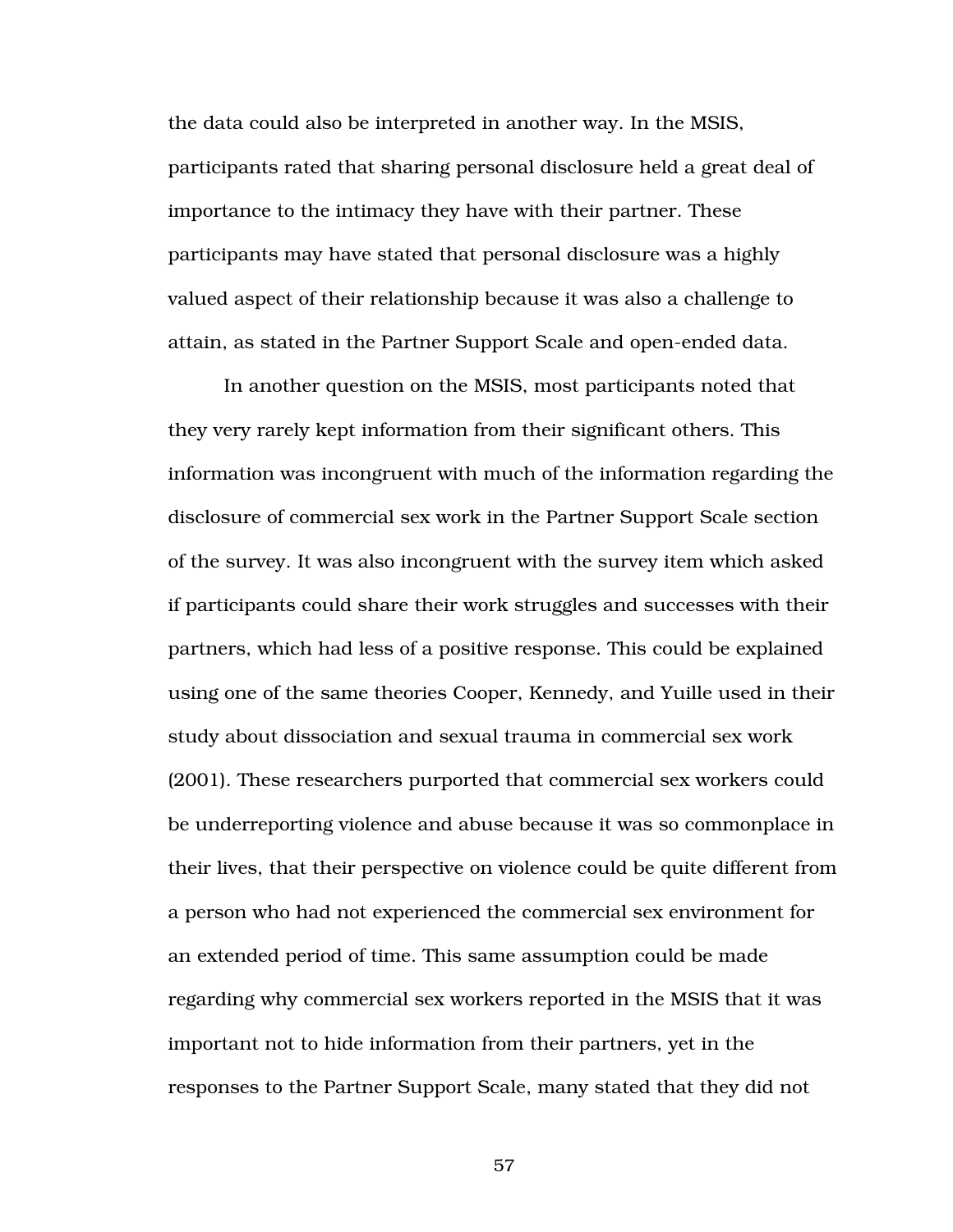disclose to their partners that they were commercial sex workers or that they told their partners about other fictitious means of employment. It could be possible that the participants, who have been involved in the sex industry for a long time, may not consider concealing their commercial sex work to be withholding information. For some of these commercial sex workers, deceiving their occupation may be an automatic response, which they do not consider detrimental to the level of intimacy they experience with their partner.

Almost one third of the participants responded that their partner either currently works in the commercial sex industry or that they previously worked in the commercial sex industry. This could greatly impact the way that the partner reacts to the participant's commercial sex work. This may also provide information regarding the disclosure of commercial sex work and the impact that disclosure has on intimacy. For two partners who are currently working in the commercial sex industry, either as a dyad or individuals, there may be a greater understanding of the commercial sex work and less of a stigma about it. However, as Farley's research states, if the partner was involved in the commercial sex industry as a partner, they may not be able to accept the commercial sex worker's role with other clients or may still experience negative judgments about the commercial sex work (2007). In heterosexual relationships where the commercial sex worker is female, this also may relate to some of the feminist principles that women are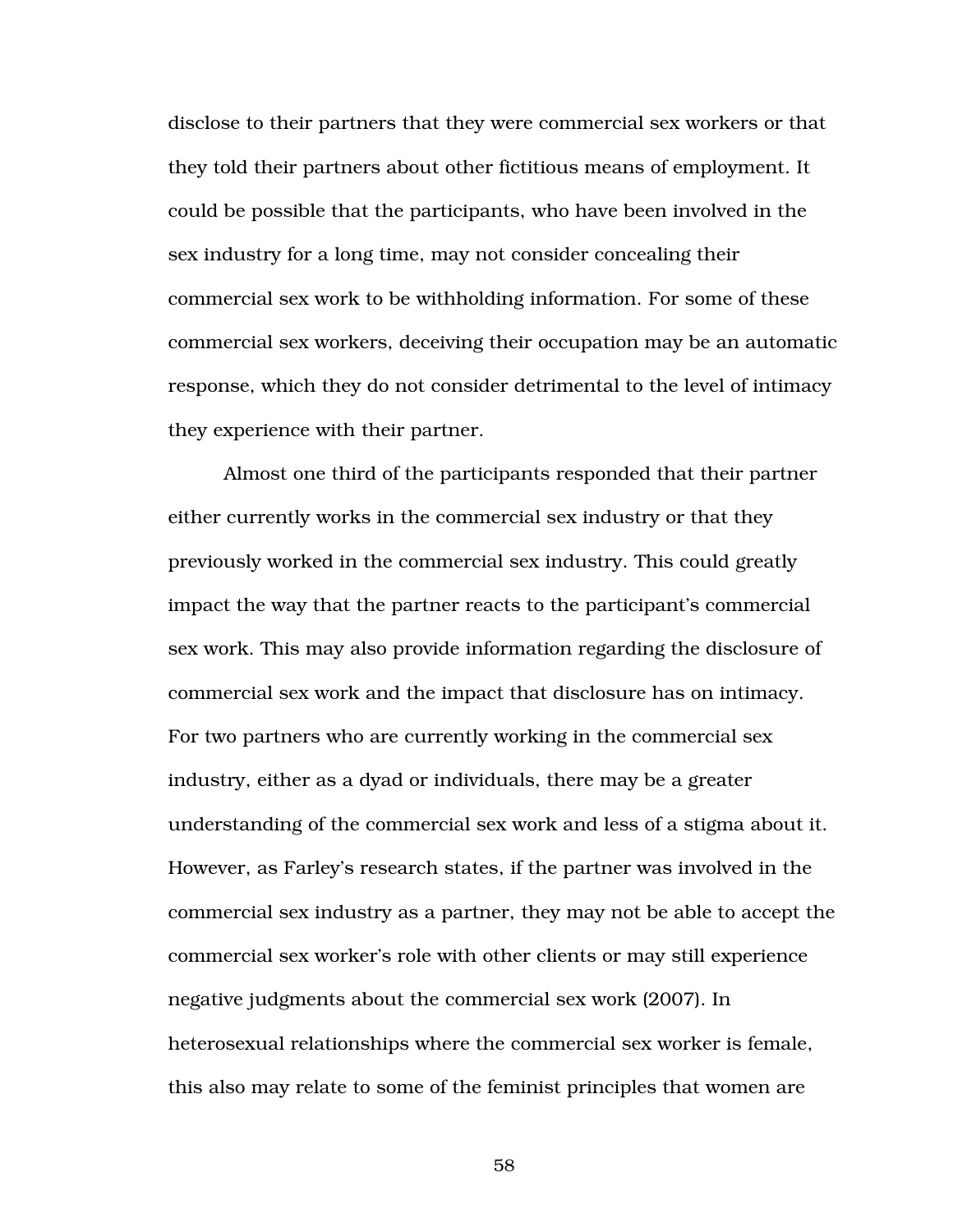held to different standards sexually than men, thus a woman as a commercial sex worker could be looked down on more than a man who solicits commercial sex (Nichols & Schwartz, 2006).

Many participants responded positively to the statement "my partner wants me to quit my job" as well as the statement "neither myself or my partner think it is possible for me to quit my job, because there are no other options for me." These two statements fit well within the postmodern way of thinking, and explore how alternatives and the way they are perceived are relative to unique individual circumstances. Over half of the participants who responded to their level of education had a bachelor's degree or more. This may lead to the assumption that there are more options available and less reason to continue working in the commercial sex industry if it is a detriment to the participant's relationship. However, as postmodern theory suggests, reality is grounded in perception of alternatives as they are specific to each person's experience (Boston, 2000). Therefore, even with a college degree, a couple may not perceive other options to working in the commercial sex industry for multiple reasons. First, an entry level position, even with a bachelor's degree, may bring in far less income than escort or call girl work. Second, for many commercial sex workers, there is instant financial flow when needed through commercial sex work. An exotic dancer could pick up an extra shift for spending money or a streetwalker could pick up a few clients in an afternoon to pay for groceries. Third, the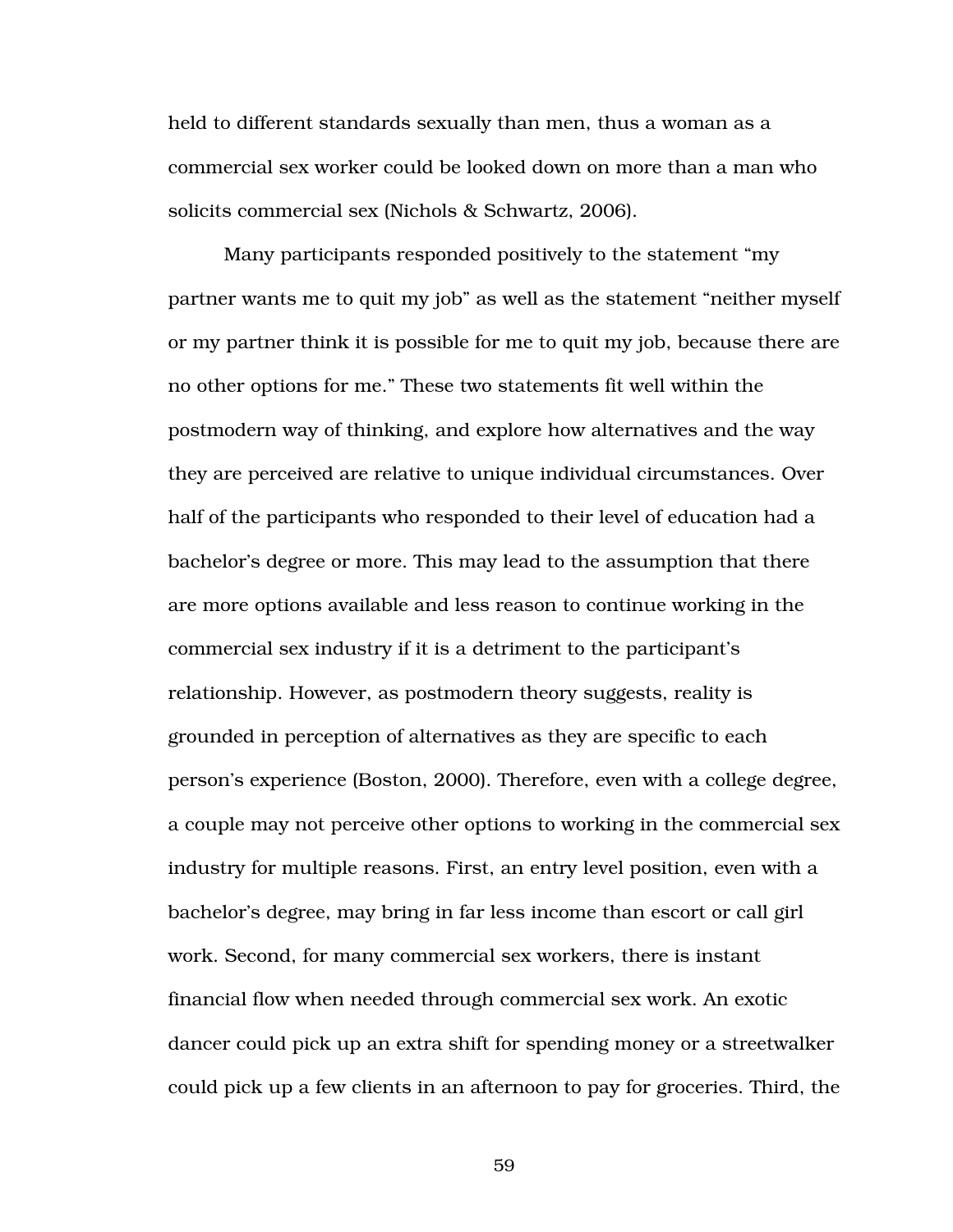stigma which surrounds commercial sex work often leads the people involved in the sex industry to believe they are less capable of holding non-commercial sex work jobs after working in the sex industry. This could be for fear of seeing past clients in the new work environment or because they feel incompetent starting a new job if they have achieved success in the sex industry (Farley, 2007).

Participants stated it was important for them to be encouraging and supportive of their significant other when their significant other was unhappy. In the commercial sex work literature, many commercial sex workers stated that they were often emotional nurturers for their clients in addition to performing sexual acts (Dalla, 2001). One woman responded via email to the primary researcher stating that she could not take the survey as she was not currently involved in an extra occupational relationship. However, she stated that many of her "dates" were primarily seeking emotional support, and did not have a physical aspect to them. With commercial sex workers fulfilling emotional and sexual nurturance roles, it could be an assumption that sometimes their own need for care and support are not met. This could be especially true if some of the participants are currently involved in primary relationships with pimps or ex-Johns, where the relational foundation was not built on mutuality, but significant hierarchy (Dalla, 2001).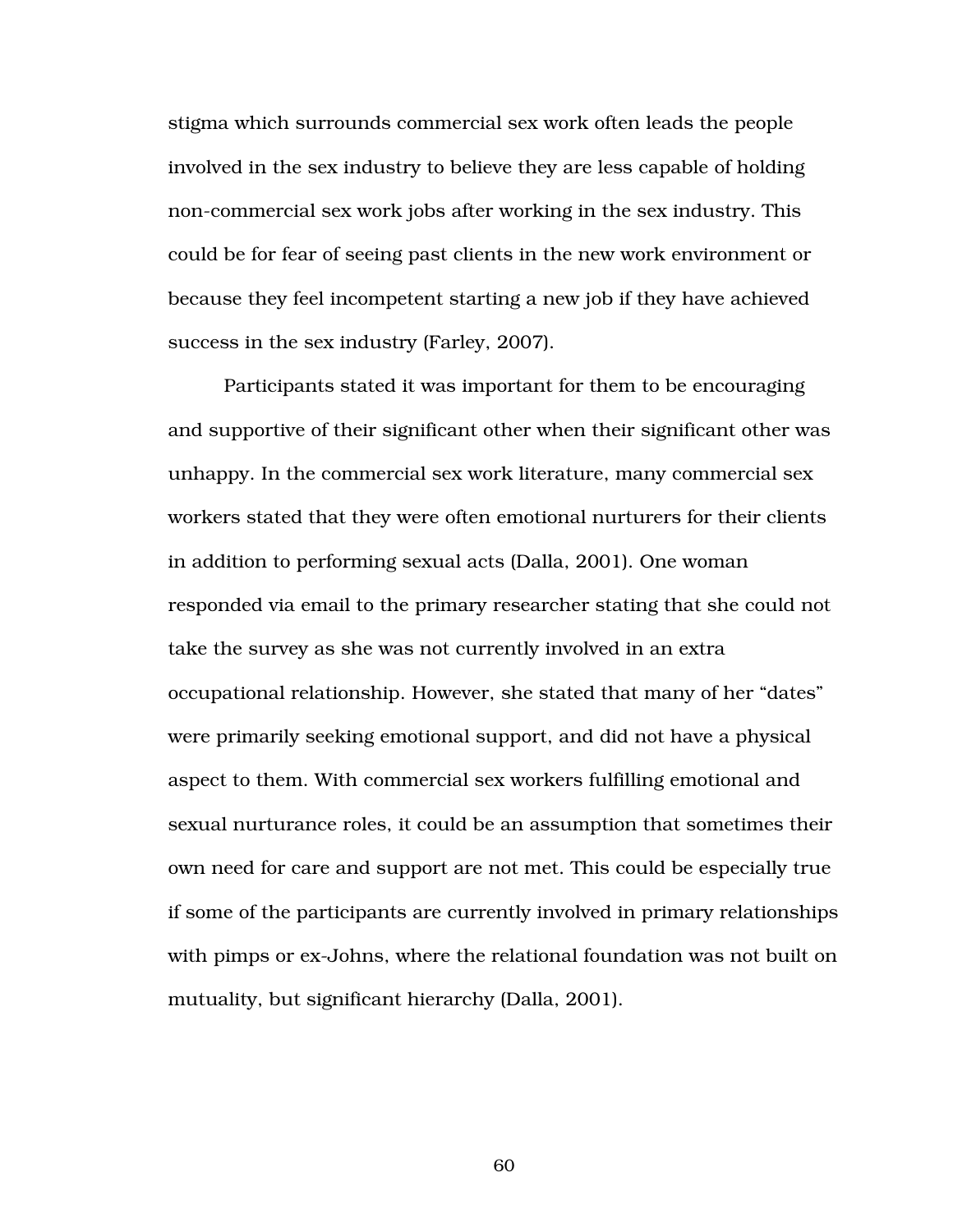#### Positive Gains from Commercial Sex Work

 The second research hypothesis regarding sexual satisfaction and commercial sex work appears to be supported by the data collected in this thesis. Participants responded that their sex lives were very satisfying, stating that they enjoyed foreplay, had satisfying orgasms and had a lot of variety in their sex lives. These high satisfaction ratings made with the use of section 10 of the Derogatis Sexual Functioning Inventory (DSFI) may exist for multiple reasons.

 Commercial sex workers who are actively working in the sex industry as well as maintaining relationships outside of their occupation may be engaging in more sex than a person who is not involved in the sex industry. If this is the case, this heightened level of sexual experience could aid in satisfaction in one's personal relationship. For example, if a commercial sex worker has had sex with multiple partners, multiple times, with that experience comes an increased awareness of what that commercial sex worker desires during intercourse. This awareness may increase sexual satisfaction for that person.

 Some commercial sex workers are paid by the minute or hour instead of by the sexual act, for example, an exotic dancer may charge for a 20 minute lap dance, or an escort may charge for one hour of his or her time. Because of the financial benefits of prolonging the sexual act, the commercial sex worker may become more adept at foreplay or at the induction of the sexual act. According to Hertlein, Weeks, and Sendak,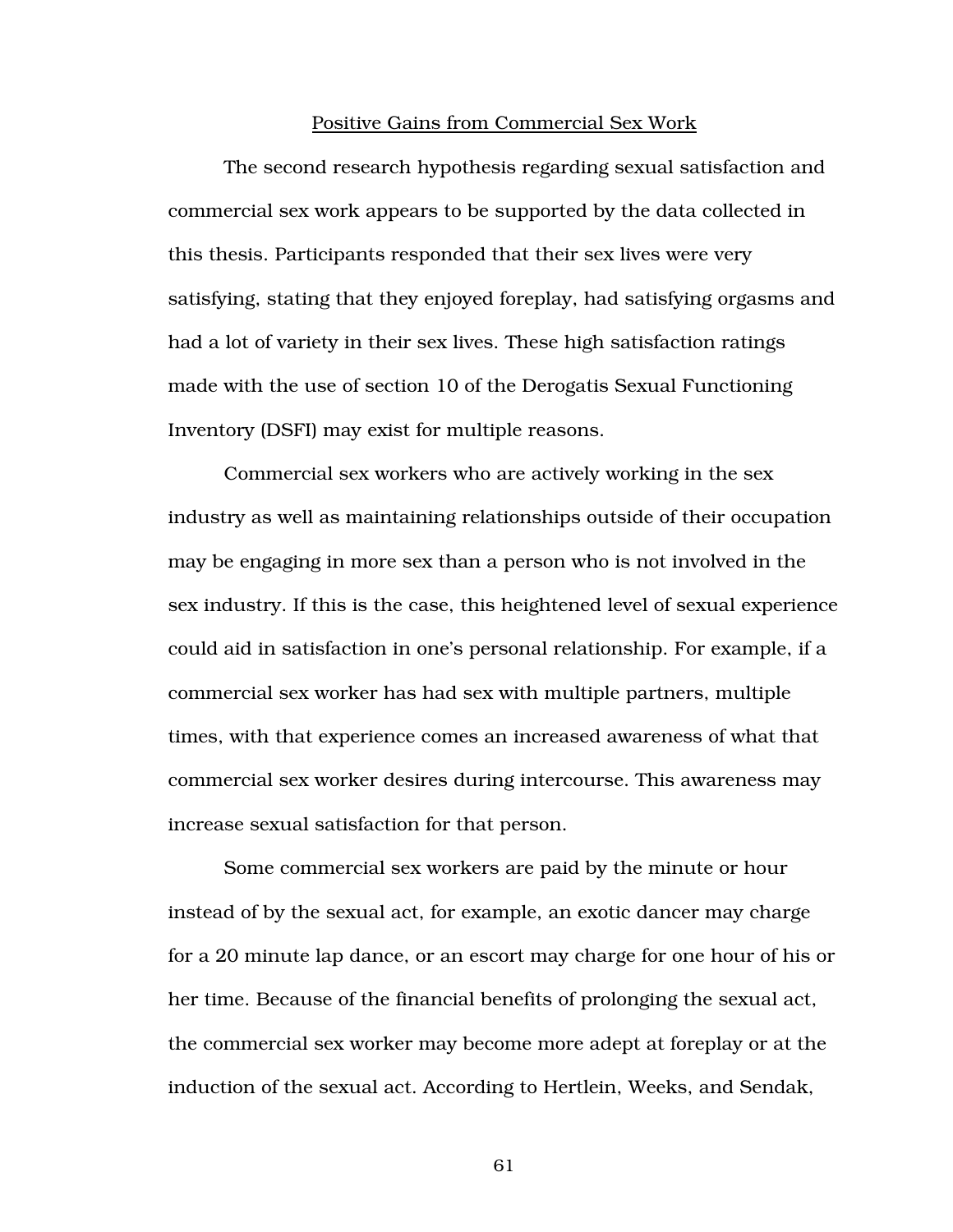many couples complain of a lack of foreplay, leading to quick monotonous sex which is less satisfying (2009). Because some commercial sex workers may be in the practice of foreplay from their sex industry jobs, they may be less likely to rush sex. This is also evidenced by the response participants gave to the statement "Usually, sex does not last long enough", which was described as false by the majority of participants.

 The item participants responded positively with the least consistent answers regarding sexual satisfaction and frequency of sex. Some participants did not feel that they engaged in sex frequently enough, which could be the result of physical exhaustion from working in the commercial sex industry. The physiological impact of having intercourse multiple times throughout a day or week could cause pain in the muscles or genitals of the commercial sex worker, causing them to abstain from sex in their extra occupational relationship. Psychological fatigue may be present as well, as commercial sex work may often be dangerous. Commercial sex workers may also be expected to engage in intellectual communication during their sex work jobs, or be expected to emotionally nurture their client or customer. This may be mentally taxing on the commercial sex worker, who may not be able to come home and be intimately present with his or her partner during sex. There is also the postmodern component that commercial sex workers may not consider themselves to be having sex frequently enough in their extra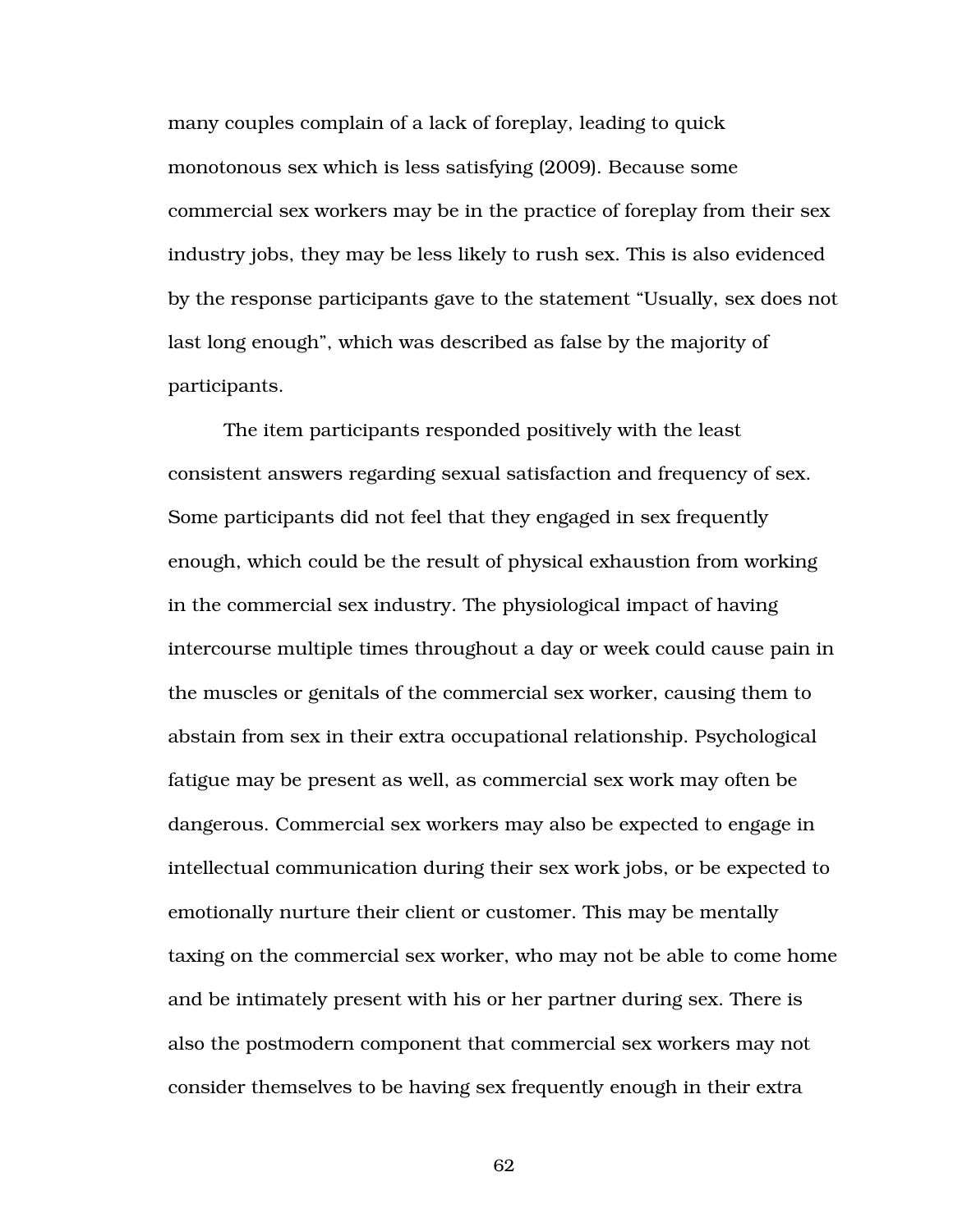occupational relationships because they may have intercourse or perform sexual acts with such high frequency in their sex industry job. Thus they may be reporting a desire to have more sex in their extra occupational job to meet the abnormally frequent sexual patterns of their commercial sex industry work.

 When asked to rank their sexual satisfaction level from 0, or could not be worse, to 8, could not be better, over half of the participants selected 7, excellent, with the second highest portion of the sample selecting 8, could not be better. The above mentioned explanations of high levels of sexual experience or social desirability could be cited as reasons for such high scales.

#### Commercial Sex Workers and Support

 The third research hypothesis suggests that commercial sex workers lack relational support regarding their commercial sex work. At first glance, this hypothesis may appear to be unsubstantiated, however; there are multiple factors to consider. The majority of participants stated that their partner knows many aspects of the commercial sex work, but is not involved in the occupation. This sounds congruent with the way most partners disclose their work with each other; however, when reviewing the survey item referring to partner approval of commercial sex work job, a higher percentage of participants reported that their partners did not always approve of their commercial sex work. Therefore, the assumption could be made that though the amount that commercial sex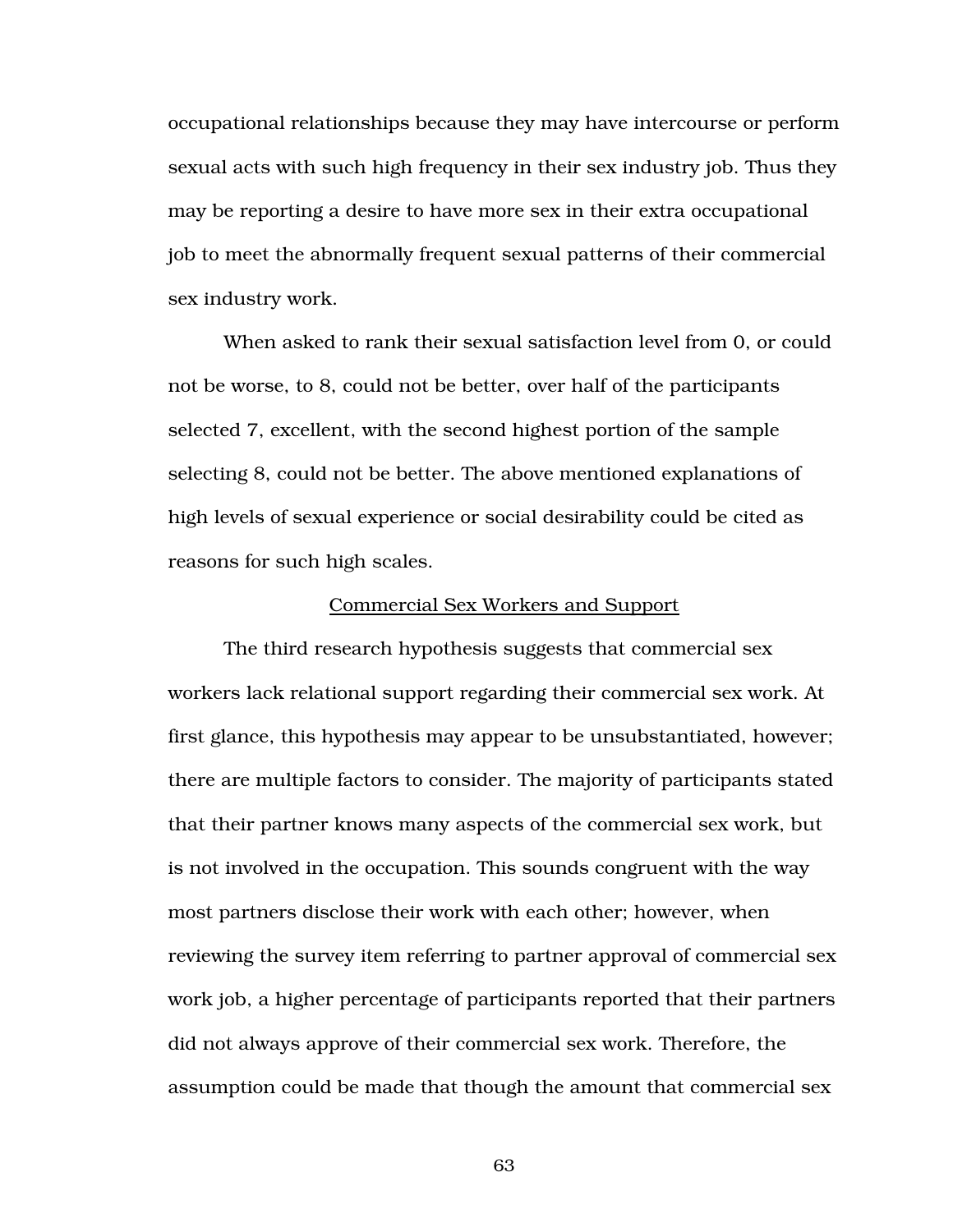work dyads and non commercial sex work dyads discuss work may be similar, the commercial sex work dyads may not discuss work because one of the partners may not approve of the occupation.

 Approximately half of the participants reported that their partner fears for their safety while they are at their commercial sex work job. This may inhibit the commercial sex worker from receiving support regarding his or her job and may prevent them from disclosing rape or assault to their partner. As Dalla found in her study of commercial sex workers and support systems, the commercial sex workers are often in extra occupational relationships with pimps, which could impact the level of financial support the commercial sex workers receive, as well as increasing their perception of a lack of resources due to the controlling nature of the pimp (2001).

 In regard to the intra occupational relationships within commercial sex workers' lives, the responses regarding their superiors and coworkers were of a wide range. Many of the independent sex workers did not have coworkers or supervisors so they reported that their only support from colleagues was when they communicated over the Internet or at conferences with other independents. Of the respondents who worked in agency or club settings, the highest grouping was of positive responses regarding relationships with both coworkers and supervisors. The women described the positive experiences with business-oriented terms such as "professional" or "efficient", which suggest that while the relationships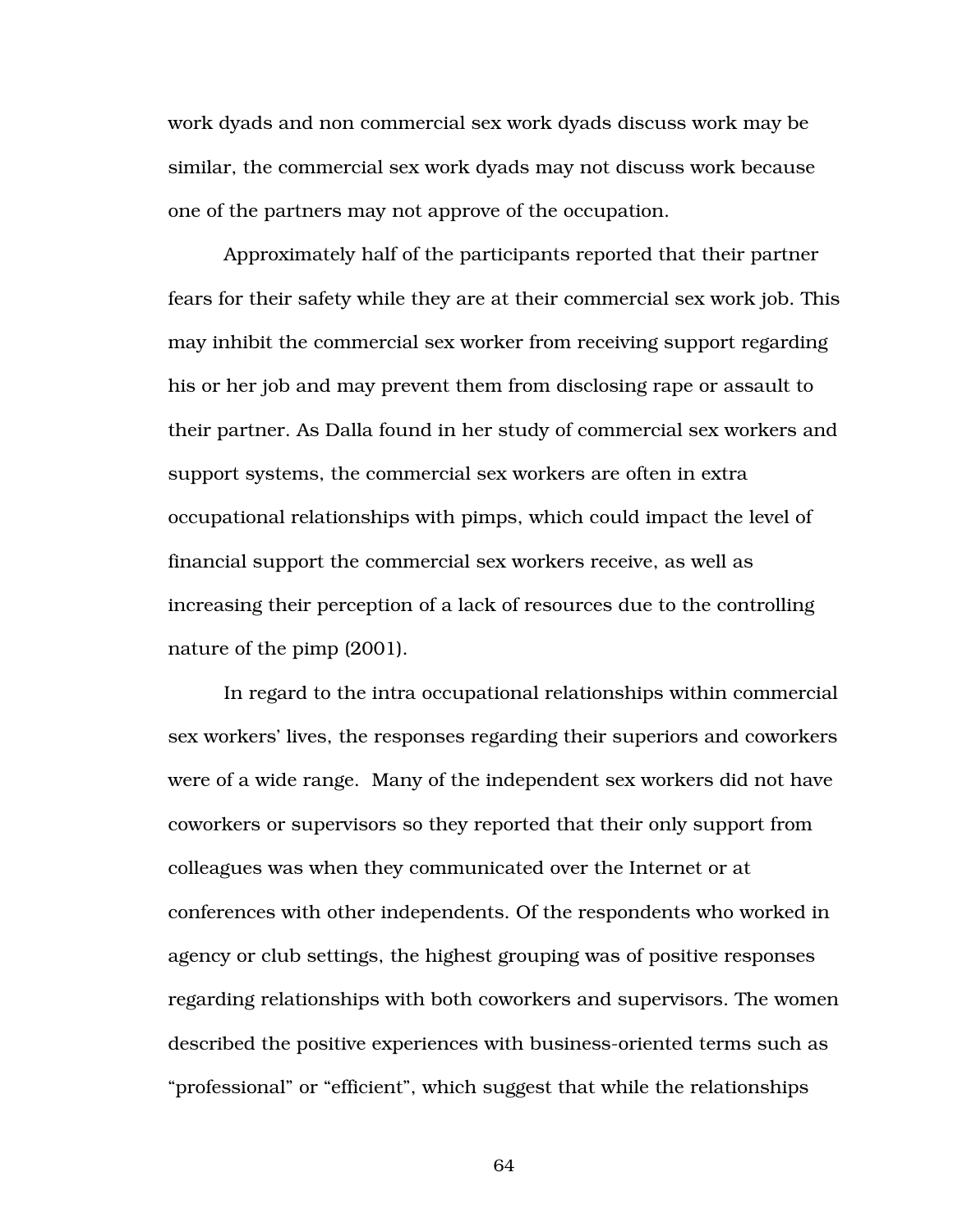are mostly positive interactions, they are also not friendships and do not function off of camaraderie.

 Commercial sex workers also discuss the impact of disclosure of their commercial sex work to non commercial sex workers outside of their dyad. The majority of the respondents reported that they were selective in who they disclosed the information to, with many participants stating that they did not disclose the information to anyone outside of their relationship. For some commercial sex workers, this may be because they are engaging in criminal activity selling sex, while for others it may be to protect themselves from judgment or ridicule of people who do not understand their circumstances. One participant described getting to know people well before deciding if they were appropriate for disclosure. "People who will accept me know. I don't discuss it with people who would judge me."

Many of the respondents did not disclose their commercial sex work to their children, primarily stating that their children were too young to understand. The participants who did choose to disclose to their children all partook in legal realms of the commercial sex work industry, such as pornography or exotic dancing, and had children who were at the youngest adolescents. The decision not to disclose to children could be for fear of repercussions with Child Protective Services, who may investigate the home if claims are made that commercial sex work is occurring.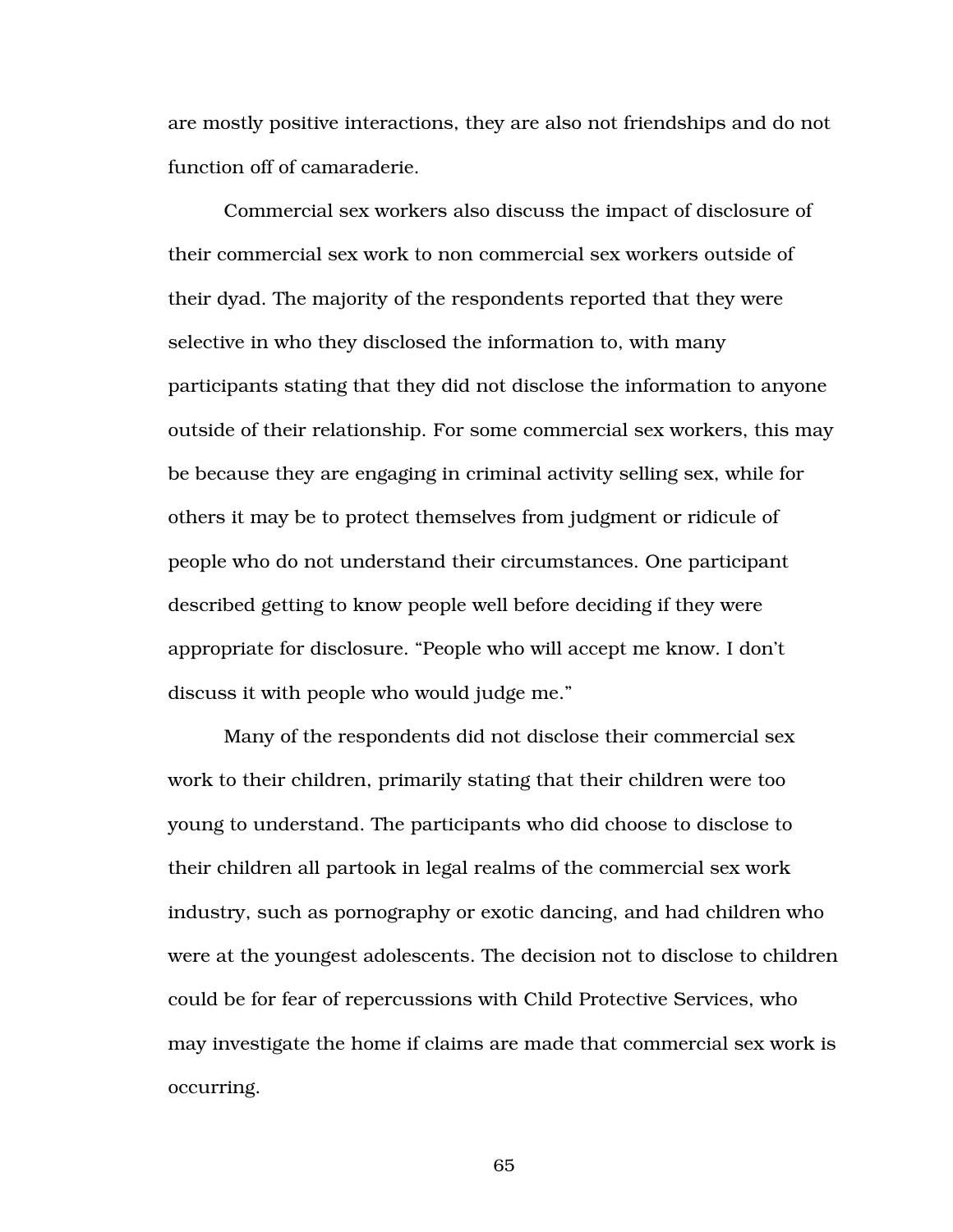Commercial sex workers have many potential causes for not seeking support from the people in their lives regarding their commercial sex work. Given this information, it may appear counterintuitive that the commercial sex workers in this study primarily report being supported by their partners. This could be related to a perpetual lack of support throughout their childhood, causing low expectations of support as adults (Dalla, 2001). It could also be assumed that for many of these participants who have achieved goals in other realms of their lives, such as education, that a lack of support for commercial sex work is not problematic because they compartmentalize it as a single portion of their lives, "which does not define my [her] success or relationships."

#### Clinical Implications

 The results of literature review conducted in Chapter 2 and the subsequent research from this thesis may indicate some common themes experienced in therapy with commercial sex workers. One such theme was communication difficulties with sex work disclosure. Communication with partners was explored both in the literature review and the research questions. These challenges were described by the research participants regarding their partners, with some participants reporting they were unable to discuss aspects of their commercial sex work with their extra-occupational partners. This difficulty could present in therapy with a couple engaging in distant behavior, or jealousy issues could arise within the dyad because of the secrecy.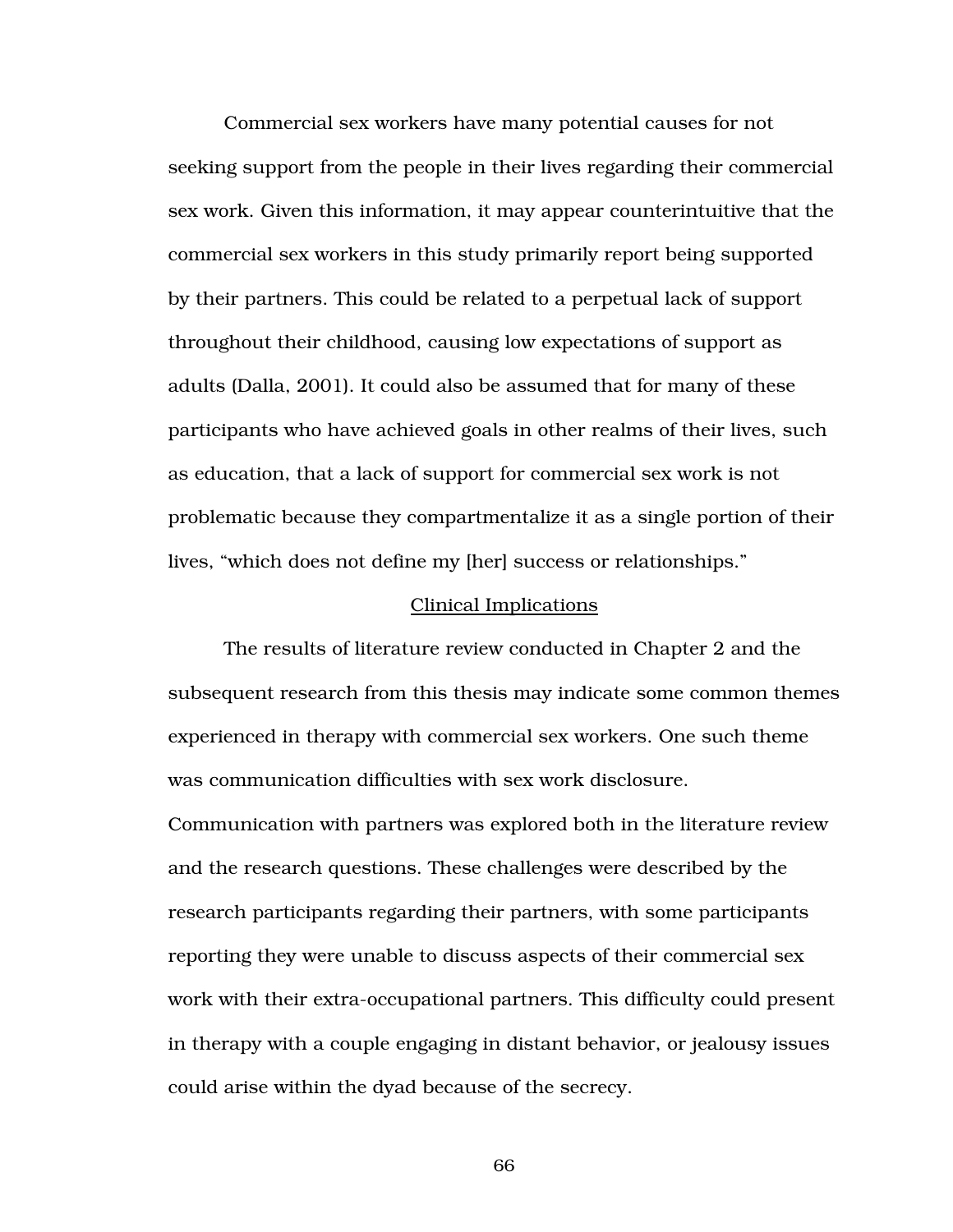A common theme from the email responses was infidelity within the extra-occupational dyad. This was not explored in the quantitative data; however it was relevant with some of the information collected in the literature review. Several email responses from people who were not willing to or did not meet the requirements of the survey reported infidelity from their partner outside of the commercial sex work. The literature review stated that a common pattern was for commercial sex workers to become involved romantically with sex industry patrons. These patrons may then begin to solicit additional commercial sex outside of the dyadic relationship, as the experience of soliciting sex, which may have been enticing, changed once the patron entered a relationship with the commercial sex worker. As one participant said, "I met my husband in the game [commercial sex work] and, surprise! He cheats." These scenarios could bring commercial sex workers into therapy to work through the infidelity or to set boundaries.

 The implications for therapy may be somewhat unique with commercial sex workers. For the many reasons, some of which are covered in the literature review, this is a population who experiences stigma because of their population. Because of this stigma, individuals, couples, or families who present to therapy may contain a commercial sex worker, but their occupation may not be disclosed to the therapist. To maximize joining and trust with this population, the tenants of postmodern theory could be considered. For example, the context of the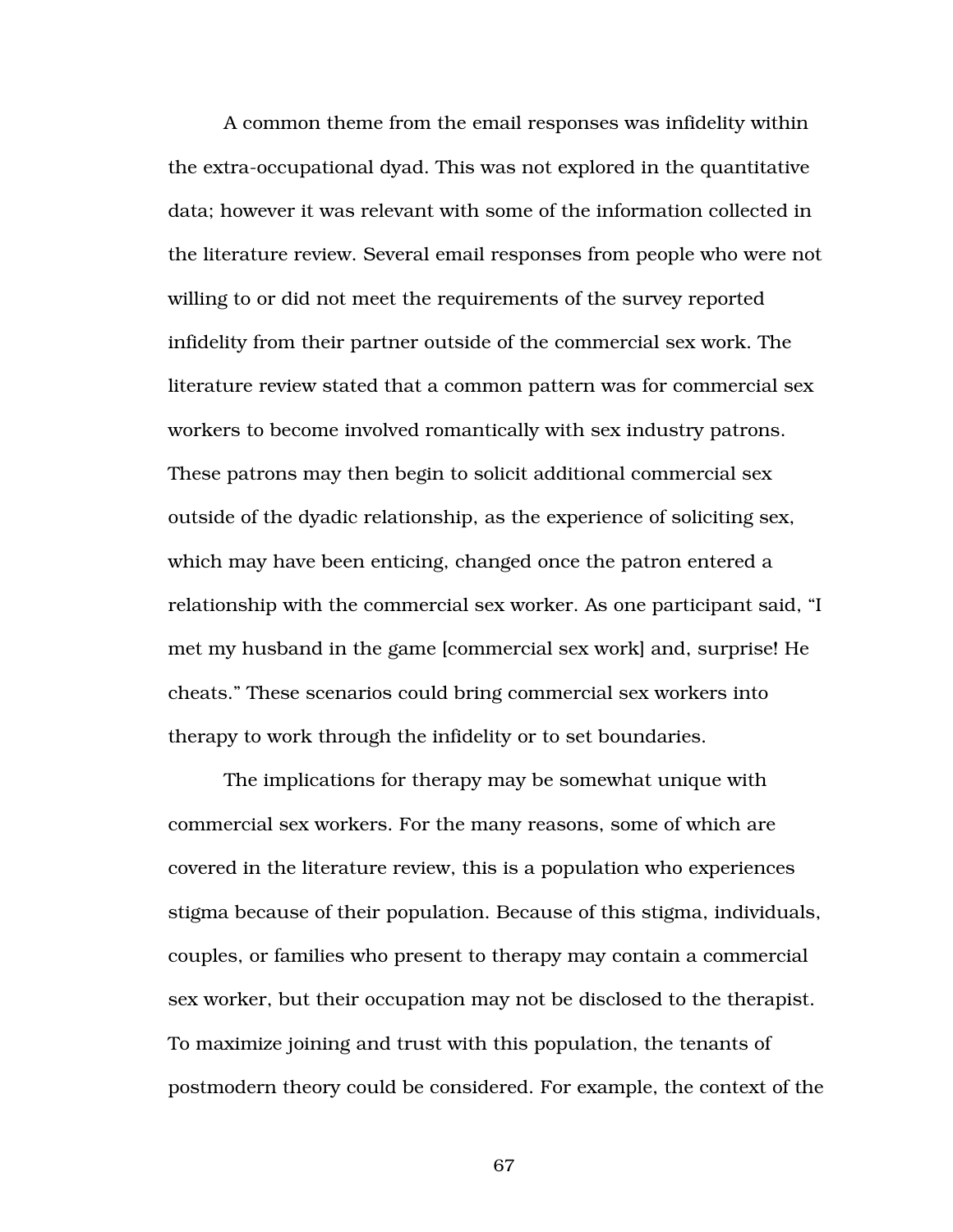couple could be explored to understand what unique circumstances they are in, and then normalizing certain aspects of their relationship to help them feel comfortable sharing. In the research, the majority of the responses about social disclosure of commercial sex work stated that the participant or couple disclosed their involvement to people in the sex industry after becoming comfortable with them. An individual, couple, or family may share their involvement in the commercial sex industry after evaluating the level of acceptance they anticipate receiving from their therapist. The reaction of the therapist is very important as the couple may be sensitive to the responses they receive regarding their commercial sex work.

It is important for the therapist to identify if they are unable to work with this population because of their own counter-transference issues. Subsequently, if the therapist is unable to provide commercial sex work clients appropriate treatment, referring the individual, couple, or family to another provider may be necessary. For the referral process to be most beneficial, it should be sensitive, with an explanation of why a new professional would be a better fit for the client(s). The process may also be less damaging if the current therapist explains they are referring the client(s) to another professional for the good of the individual, couple, or family, so they may receive the best care possible, not because they are unfit or inappropriate in any way.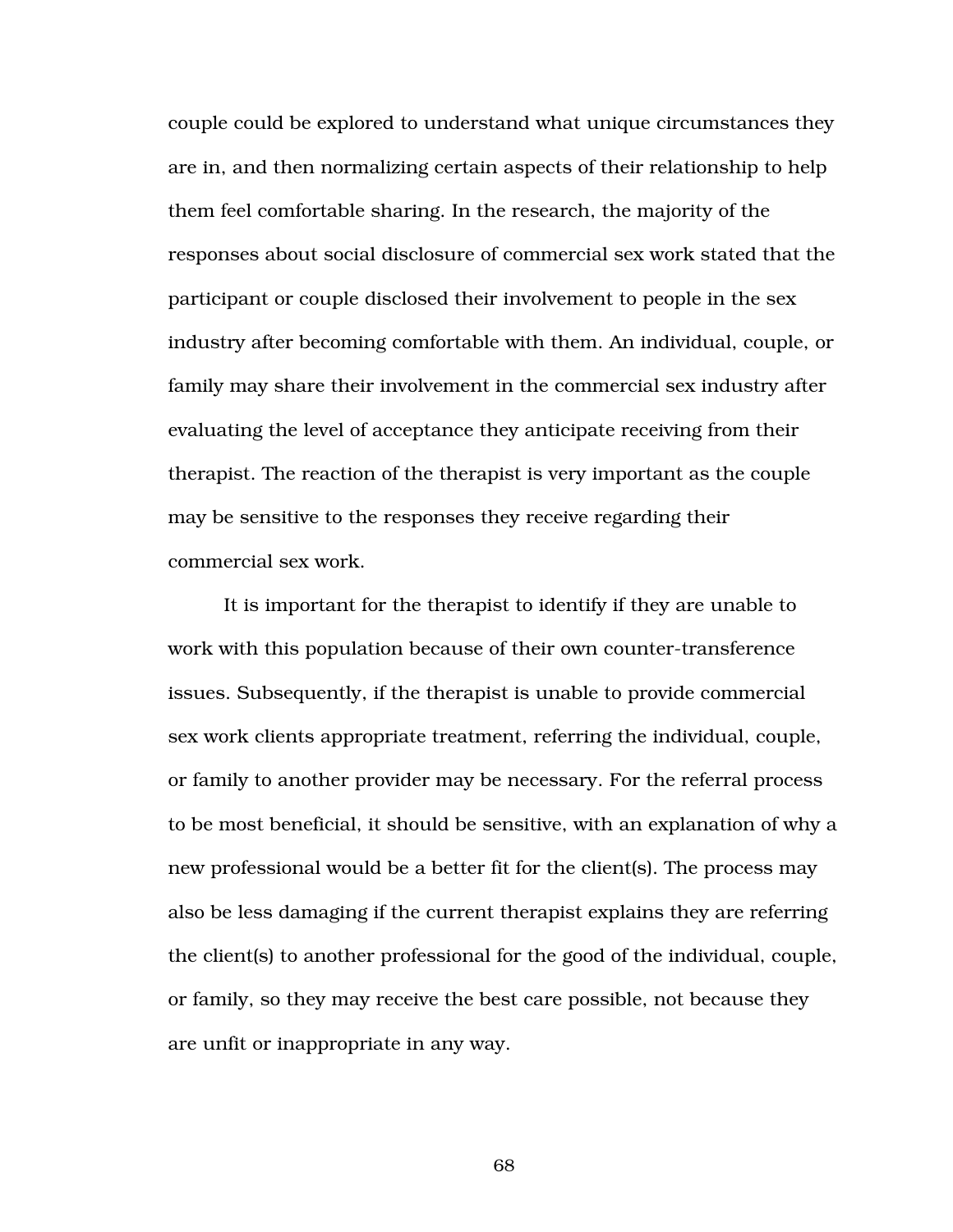#### Limitations

Sample Size

The primary limitation for this survey was the small sample size. To conduct a generalizable study, using quantitative data, with the lengthy instruments utilized, a much larger sample size would be needed. Many participants responded through email and face to face conversation that they would be willing to have an in-person interview with the primary researcher, but they would not be willing to take the online survey. At first, this was somewhat perplexing, as the Internet provides far more anonymity than a personal interview, with fewer implications for illicit material. In addition, many of these participants advertise the sexual services they exchange on Internet websites which contain intimate pictures and contact information. As one declined participant explained to the primary researcher, "I know you. I see you ask me questions and I see your reactions. If you abuse the information I share with you, you are accountable. If I type it into a survey, I don't know where it goes. I don't know who sees it, or how they'll portray me." Several women shared that they are solicited for books, interviews, and blogs frequently, and have been exploited by researchers who have unethical intentions. Some declined participants suggested that without in-person contact, there was no way for them to determine whether or not the researchers were members of law enforcement who could potentially utilize the survey information to incriminate them.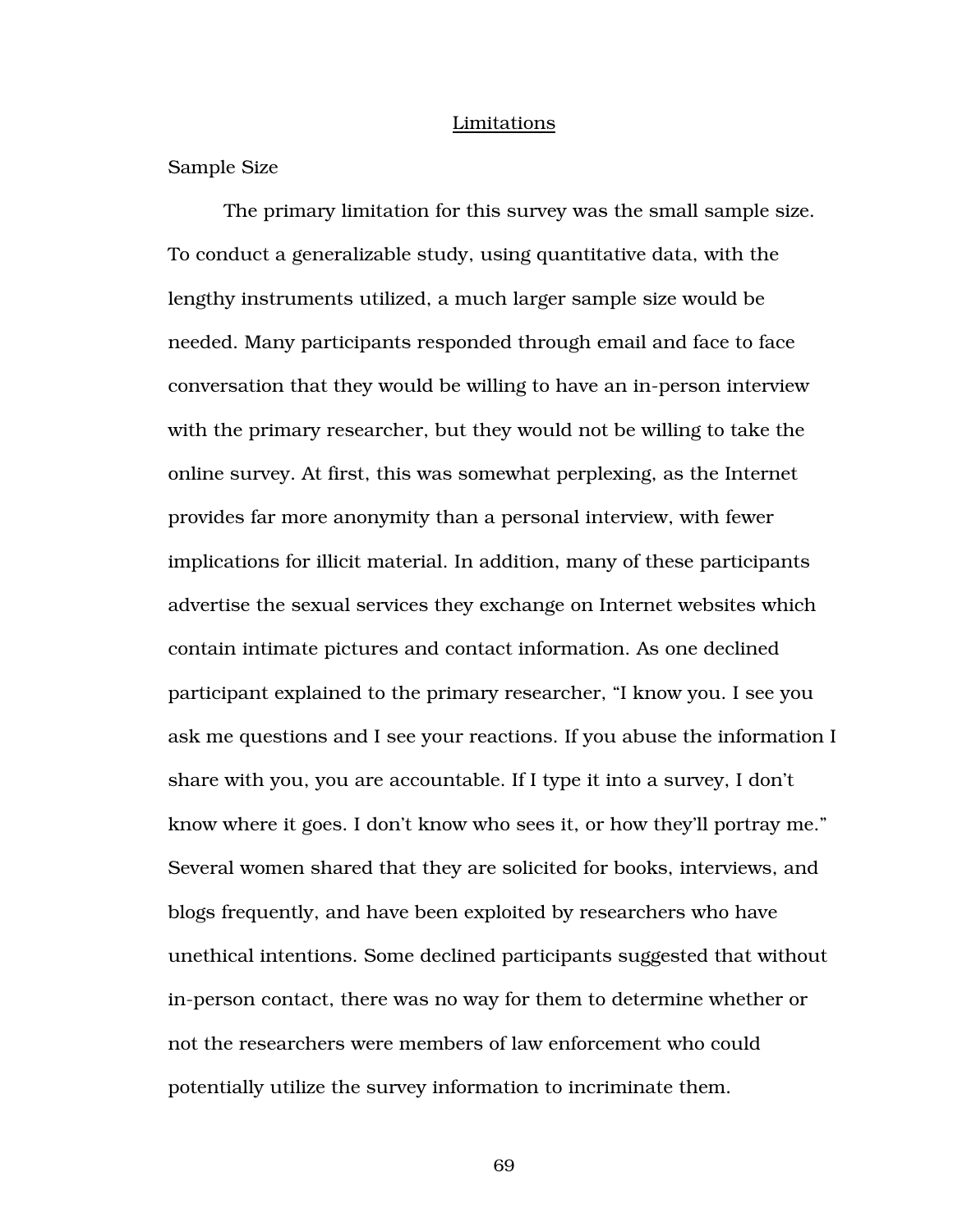Technology

As mentioned in the procedures section, a separate email was created to send and receive information from potential participants. While the initial reasoning behind the second email was protection of the data and responses, as the University of Nevada, Las Vegas (UNLV) does not have a very reliable ".edu" email system; the second email protected the primary researcher's identity as well. The second email address was both a benefit and a hindrance; it was a benefit as the primary researcher received some threatening emails, and understood that very little data could be obtained about regarding her identity through the sadiethesis@gmail.com account. Unfortunately, several participants replied to the initial email, stating they were concerned about taking the survey knowing such little information about the researcher. For those participants, the contact information for the Department of Marriage and Family Therapy was provided, as well as a copy of the Informed Consent for the survey. These documents through were then resent through the researcher's UNLV rebelmail account, knowle16@unlv.nevada.edu, which provided those potential participants with the access to the .edu suffix.

 Several of the participants who were given business cards shared with the primary researcher that the survey host site, questionpro.com, was not iphone compatible. The primary researcher had not previously considered that some of the participants would have their only Internet access through their smartphones. The primary researcher offered to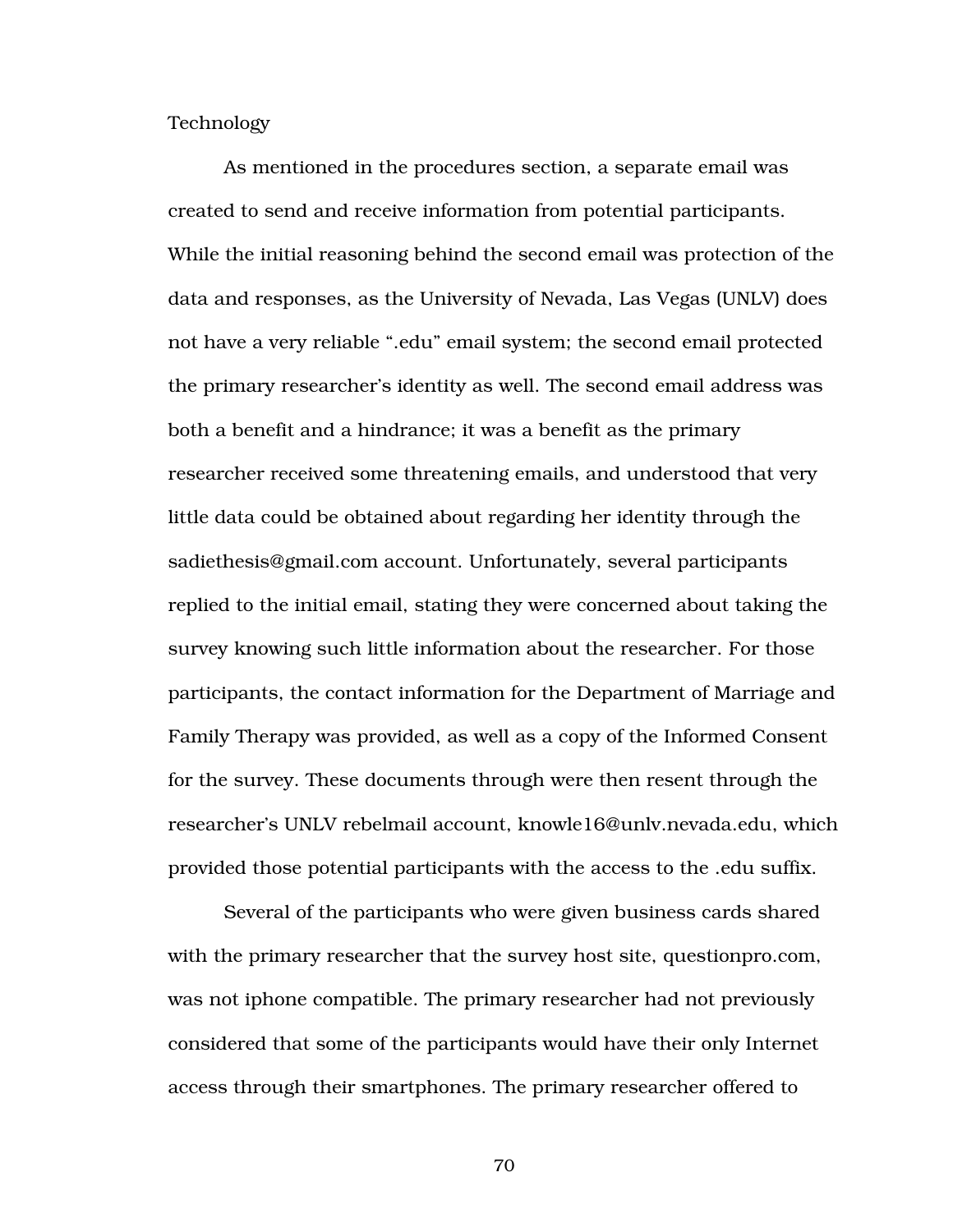bring her laptop to a public place for some of the potential participants to take the survey, but to prevent duplicate participants, questionpro.com would only allow the laptop's IP address to be utilized one time. This meant that the participants would have to seek out a computer to take the survey, increasing the inconvenience, and potentially decreasing the security even further if they were to go to a public place such as a library. With no financial or other incentives to take the survey, the lack of convenience for participants without computer Internet access proved to be prohibitive.

#### Low Socioeconomic Barriers

The need for a computer and Internet access may also have prevented lower socioeconomic status subpopulations of commercial sex workers from participating in the survey. Many commercial sex workers live below the poverty line and are unable to get their basic needs met each day (Shoham, 1983). These people make up a large portion of commercial sex workers in the United Sates as well as abroad, and are unlikely to be represented in research designs such as this one. Other research concerning the life experiences of commercial sex workers utilize in-depth qualitative interviews with commercial sex workers to gather information. An example is Cooper, Yuille, and Kennedy's study on trauma and dissociation in commercial sex workers, which provides an interview model to obtain qualitative research within the streetwalking prostitute commercial sex work population (2002). Another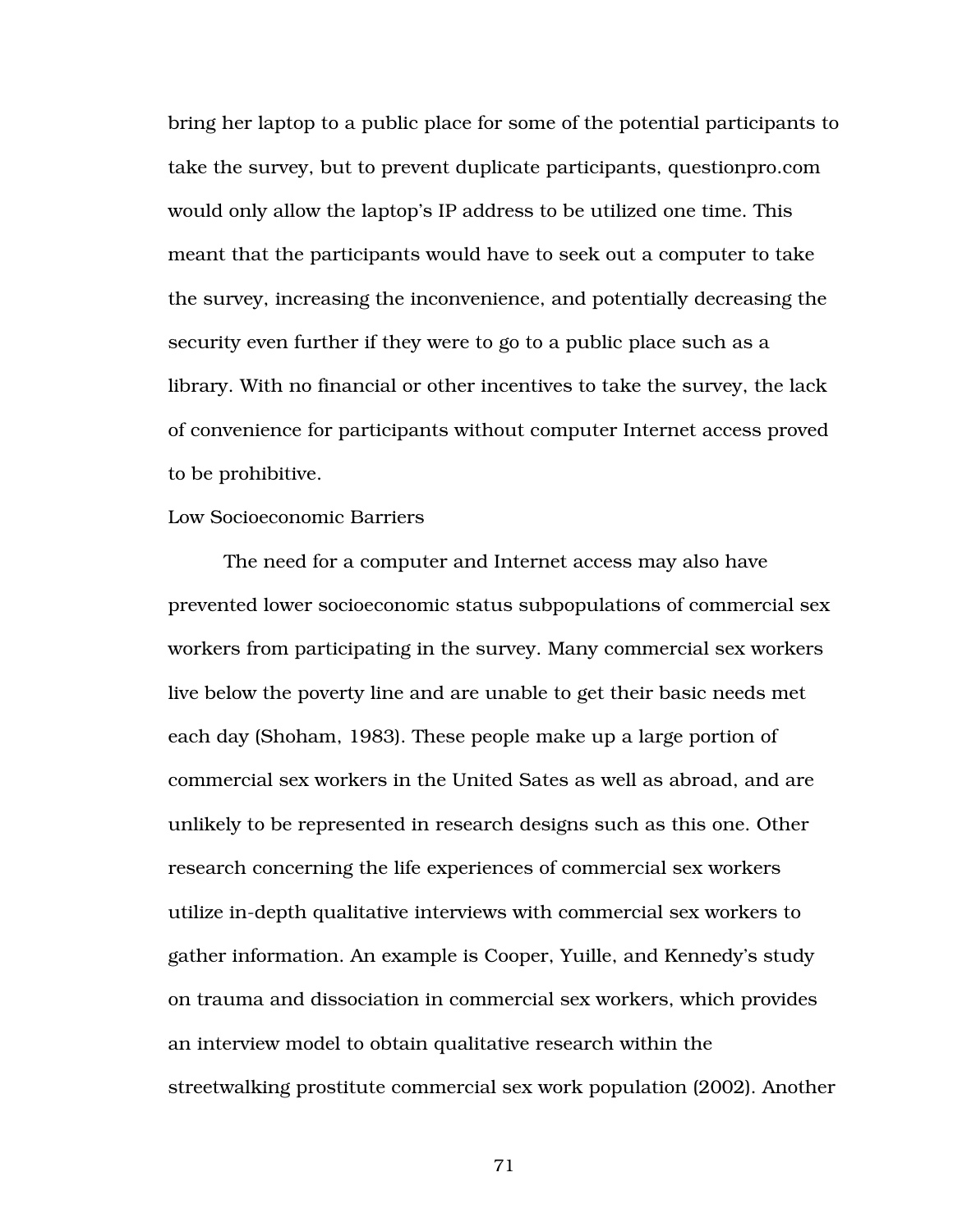benefit of the spoken interviews is that it includes illiterate commercial sex workers, whose experience of commercial sex work may be much different than a commercial sex worker who attended college. Systemic Research with Individual Participants

 An additional limitation of the survey was that it was designed for only the commercial sex worker member of the relationship, which only provides one piece of the dyad and one perspective on the relationship. It would be beneficial to see both members of the couple to better understand the means in which they interact regarding the commercial sex work and understand the ways in which it relates to them as a unit as and individuals. To utilize both members of the dyad would provide benefits regarding a systems theory perspective, but may provide some challenges for the feminist theory components of the design. Because so many commercial sex workers are involved in abusive or violent relationships, research utilizing both parties may not be as accurate as research with one member of the dyad. The abused participant might not self-report information accurately for fear of the reaction from his or her partner. This could reflect on the data negatively, or jeopardize the safety of the participant (Nichols and Schwartz, 2006).

#### Self-Report of Education Level

 The self-report aspect of this survey is relevant with the data gathered about education. Participants could mark that they had completed any level of education, and with the anonymous nature of the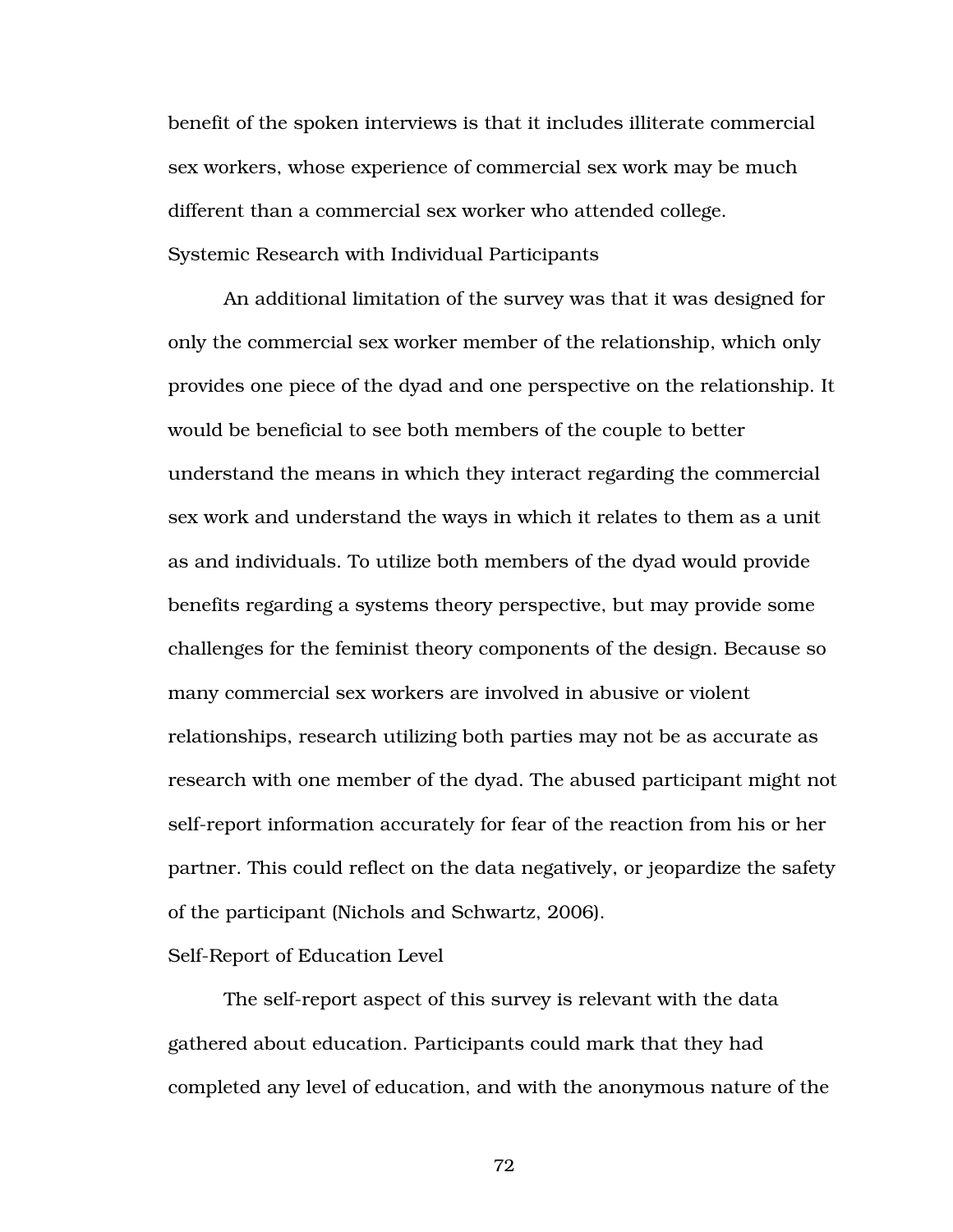survey, there is no way to validate their responses. Because of the stigma that surrounds commercial sex work, it is possible that some participants may have marked a higher level of education than they have actually achieved. This discrepancy would cause an inaccurate representation of the participants, as the motivation to partake in sex work may be different across education levels.

#### Self-Report of Relationship Satisfaction

 Participants for this survey reported on their own relationships from their own perspectives. Commercial sex workers are a stigmatized population within society, thus they may be more likely to self-report socially desirable characteristics regarding their relationships, in hopes that by doing so, they will be able to elude the stigma associated with their profession (Brawn & Roe-Sepowitz, 2008). It is also possible that survey participants would self-report high relational satisfaction in relationships which non-commercial sex workers would not rate as high, because they are accustomed to the environment of being a commercial sex worker and being in a relationship, thus they have acclimated to the challenges and consider themselves to have achieved the reported high levels of relational satisfaction while in the sex industry.

#### Stigma of the Researcher

 There were some challenges to the collection of data during this project that appeared to be inherent difficulties in collecting data on sexual topics. As a researcher of sexual topics, stigma of the researcher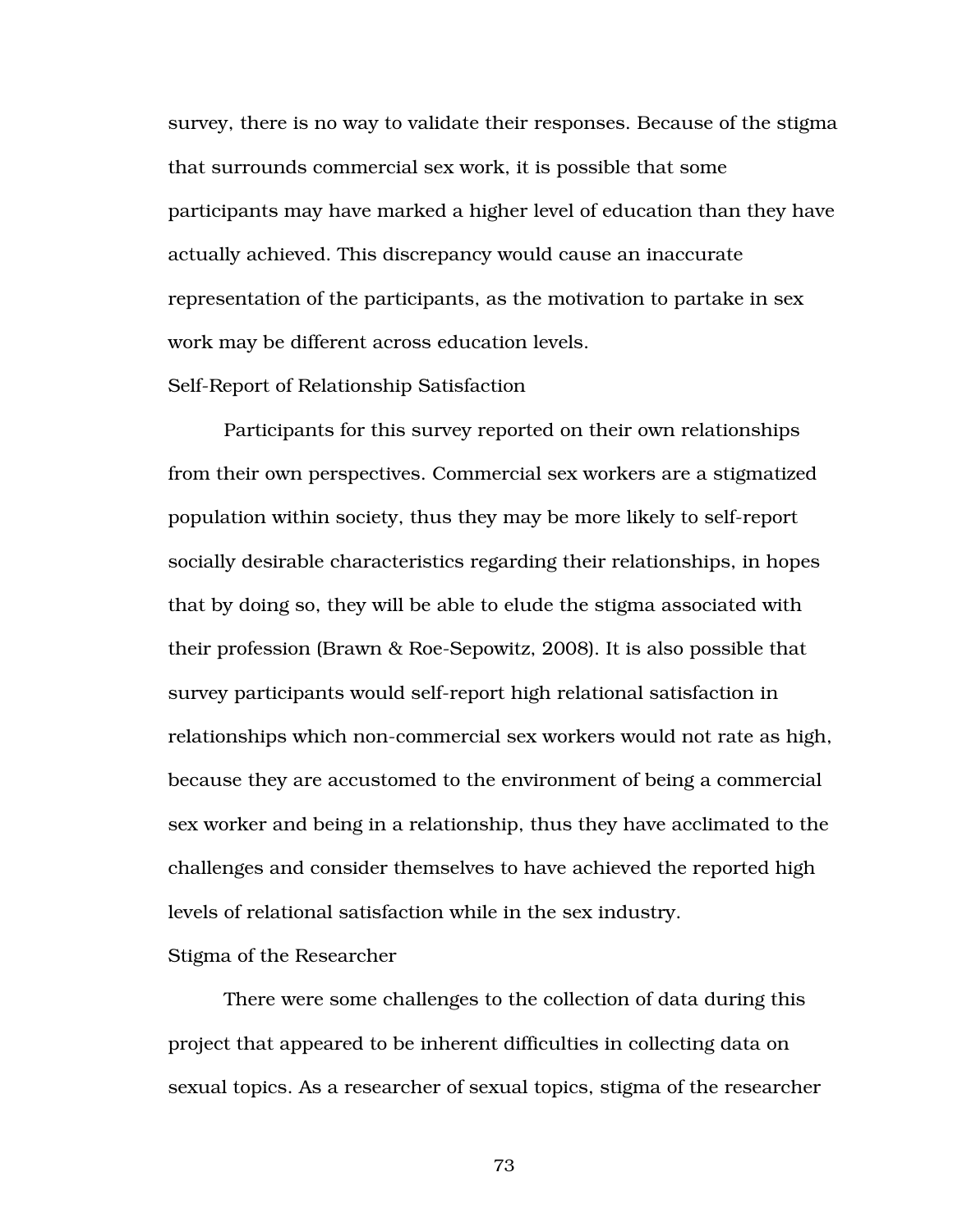can be experienced in more than one form. Other professionals in the mental and behavioral health fields may not understand the validity or importance in sex research, as evidenced by the lack of literature discussed in Chapter 2.

The participants for sex research projects may experience a stigma towards the researcher, as well. One reason for this could be perceived differences between the researcher and the participant, which could cause a lack of relation between the two parties. The participant could fear that the researcher was eroticizing their commercial sex work culture because of these perceived differences and may believe that the researcher was gaining knowledge for their own curiosity, or as part of their own fantasies. One commercial sex worker explained to the researcher that she gets approached at her commercial sex work job by people frequently, asking her to be part of their book or to outline some of her most exciting sexual experiences for articles. She explained that this lead to her feeling exploited and wanting to avoid interviews or research altogether.

Another cause for this stigma or separation could be negative prior experiences with research. During the Desiree Alliance, the primary researcher asked to leave a pile of business cards on the promotional table, in addition to the cards which had been passed out during to attendees. One of the members of the Desiree Alliance asked to read the entire survey, as well as the Institutional Review Board's approval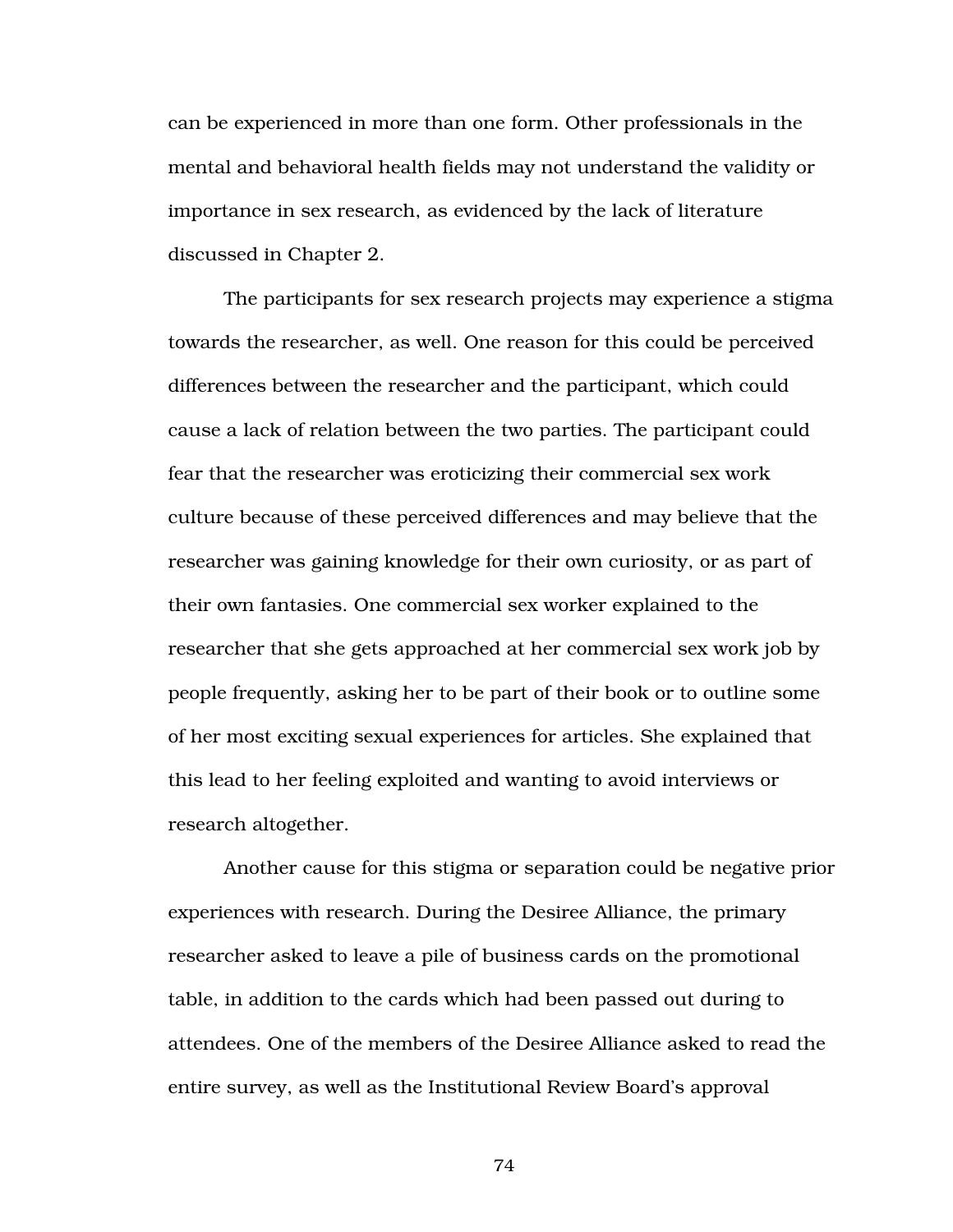information. When she discovered that the survey was completely online, as was the University of Nevada, Las Vegas (UNLV) protocol review number, she stated that UNLV had collected sex research data previously using questions she considered offensive and inappropriate. She asked that no additional cards for the survey be displayed or handed out to conference attendees.

A lack of trust or stigma to the researcher may exist because participant may be engaging in illegal activities. The participant may feel that the researcher is attempting to entrap them or disclose their illegal activity to the public or to law enforcement. This could be the reason that many of the response emails reported statements like these. "I do not accept payment for sex- that is illegal" or, "I am paid to go on dates, but do not engage in sexual activity as that is against the law." These stigmas presented a barrier to research collection from participants working in the commercial sex industry.

#### Future Research

The primary researcher hopes to continue to work with this population in the future to gain additional knowledge about the extra occupational relational experiences of commercial sex workers. With the information gained in this study, the research design would differ significantly. The studies of commercial sex workers which utilized qualitative data seemed to get a breadth of information, and with a semistructured interview, the research is both directed and dynamic. This is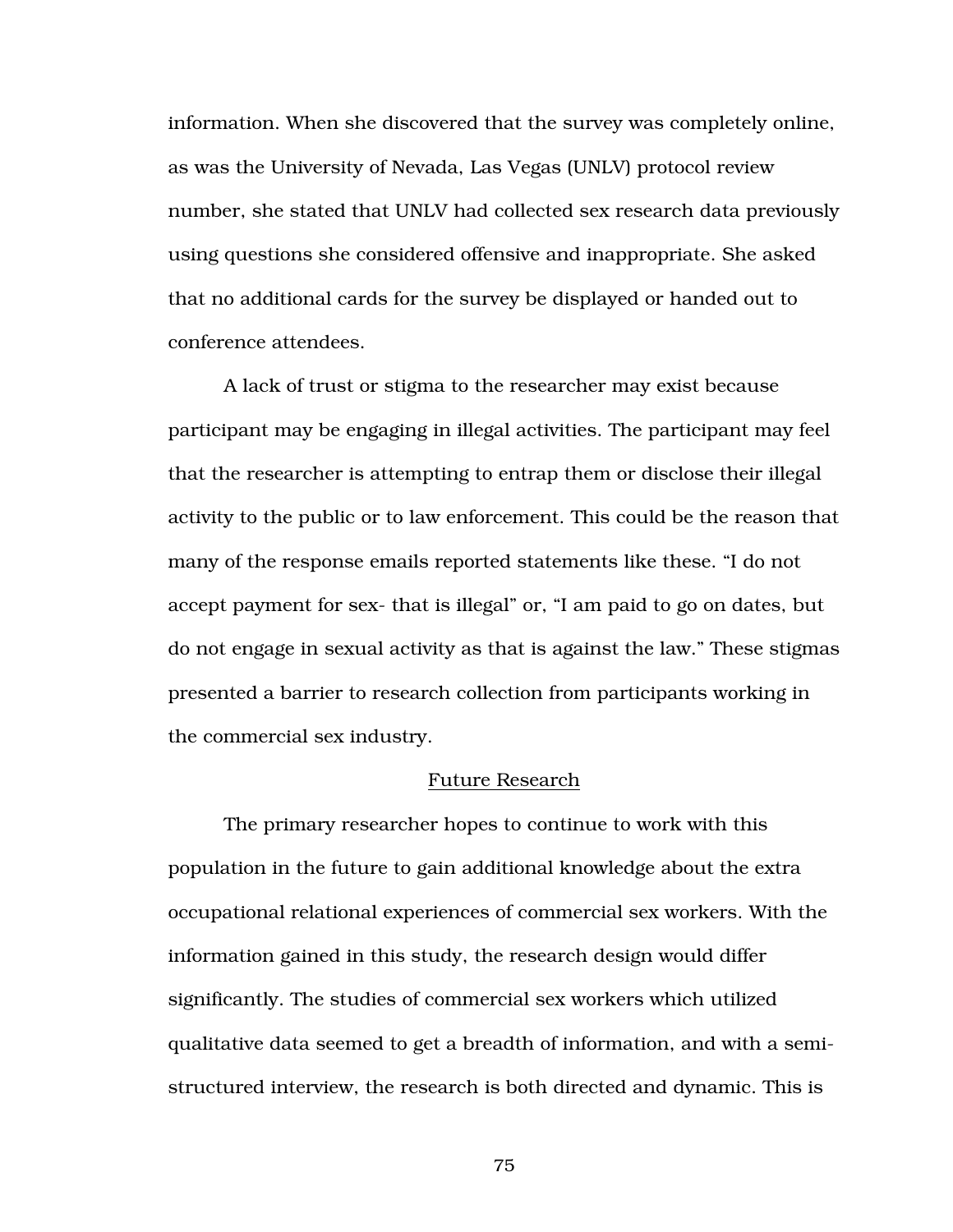a good fit with the principles of postmodern theory, as the context of the research would be fluid with the interview instead of the rigidity of a quantitative interview. The collaborative nature of such research would demonstrate the ideals of both postmodern thought and feminism.

In the future, the primary researcher would take steps to increase the number of participants providing data. If the goal was to continue with a cross section of all types of commercial sex work, the original email methods, as well as the high dollar clubs and expensive boutique gyms would still be utilized. There would also be more collaboration with various mental health centers, halfway houses, and first offender programs to solicit participants. The participants of the current study have emphasized the importance of having a "trusted presence" within the sex worker industry, which would reflect feminist thought on working with oppressed populations. Participants in these settings make up a different socioeconomic realm of commercial sex work, which was not addressed as closely in this study. To research within the postmodern framework, the context of participants with low socioeconomic status is vital to consider. The recruitment and the research must be conducted in a way that encompasses participants with a low socioeconomic status. This means that the Internet cannot be the primary source of recruitment of participants, nor can it be the medium in which data is collected, unless there are mechanisms in place to accommodate the lower socioeconomic participants. To be more inclusive of the span of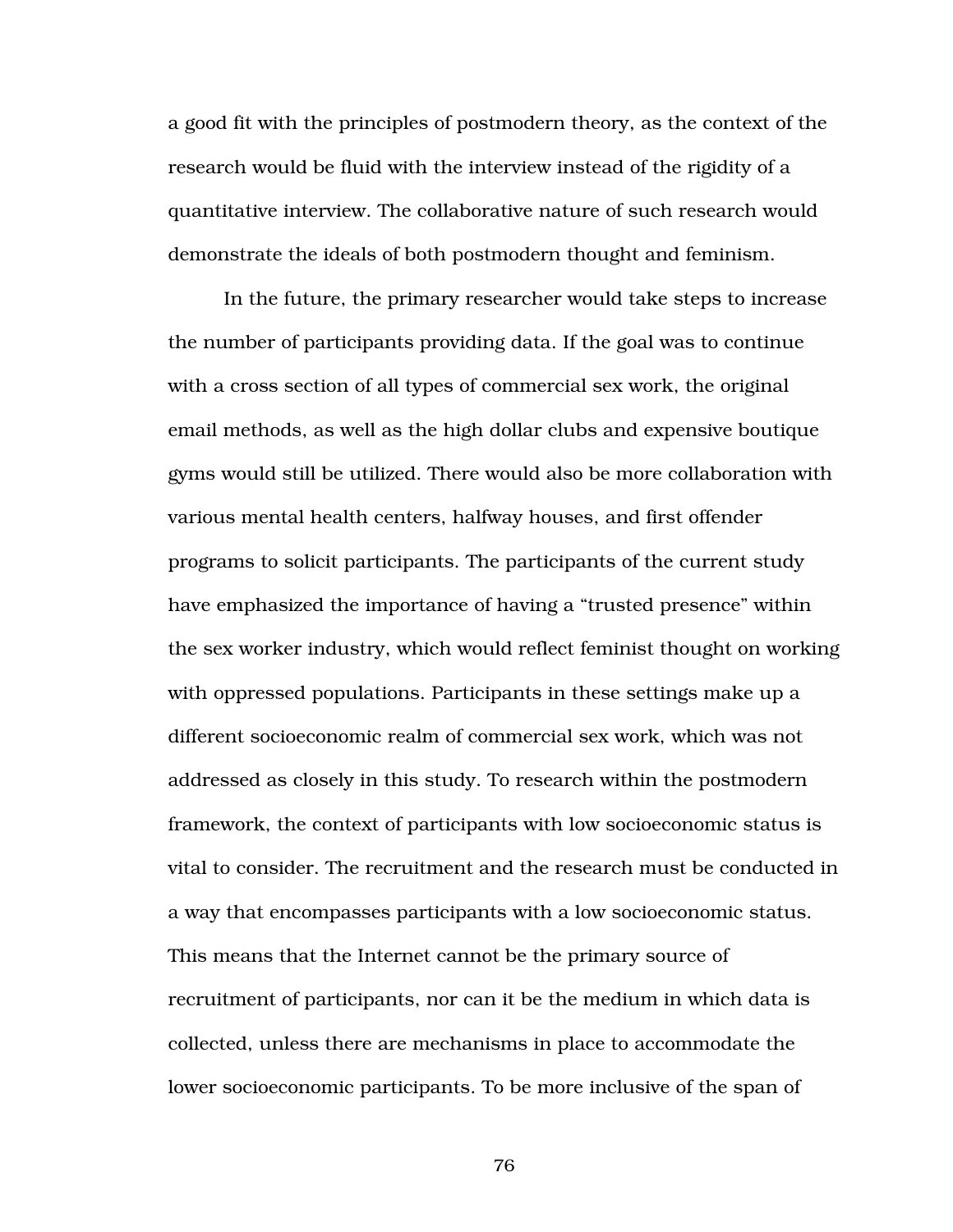commercial sex work, it would be helpful to be able to include participants who speak multiple languages. Recruitment strategies which allow participants to meet the primary researcher may be beneficial as well, increasing the "trusted presence" when the research is actually conducted. Incentives for participants may increase participation level as well. The incentives could be monetary or material, such as financial compensation or items to exchange, such as bus passes or gift cards. The incentives could also be more abstract, such as clearing a participant of a commercial sex related charge, counting time spent with the researcher as community service hours, or reducing a fine for a commercial sex worker who participates in research. These types of incentives will probably be more appealing to commercial sex workers performing illegal sex acts or of low socioeconomic status. These incentives take into consideration the circumstances of the participants, which is true to postmodern thought and feminism.

Narrowing the recruitment pool to specific types of commercial sex work may focus the research in a positive way. As stated in the discussion section, the implications of commercial sex work vary greatly by the acts preformed and the nature of the sex work job. The findings of future research may be far more conclusive if they are focused to a specific type of sex work, such as streetwalking prostitutes or exotic dancers. Focusing the participant pool would help focus the questions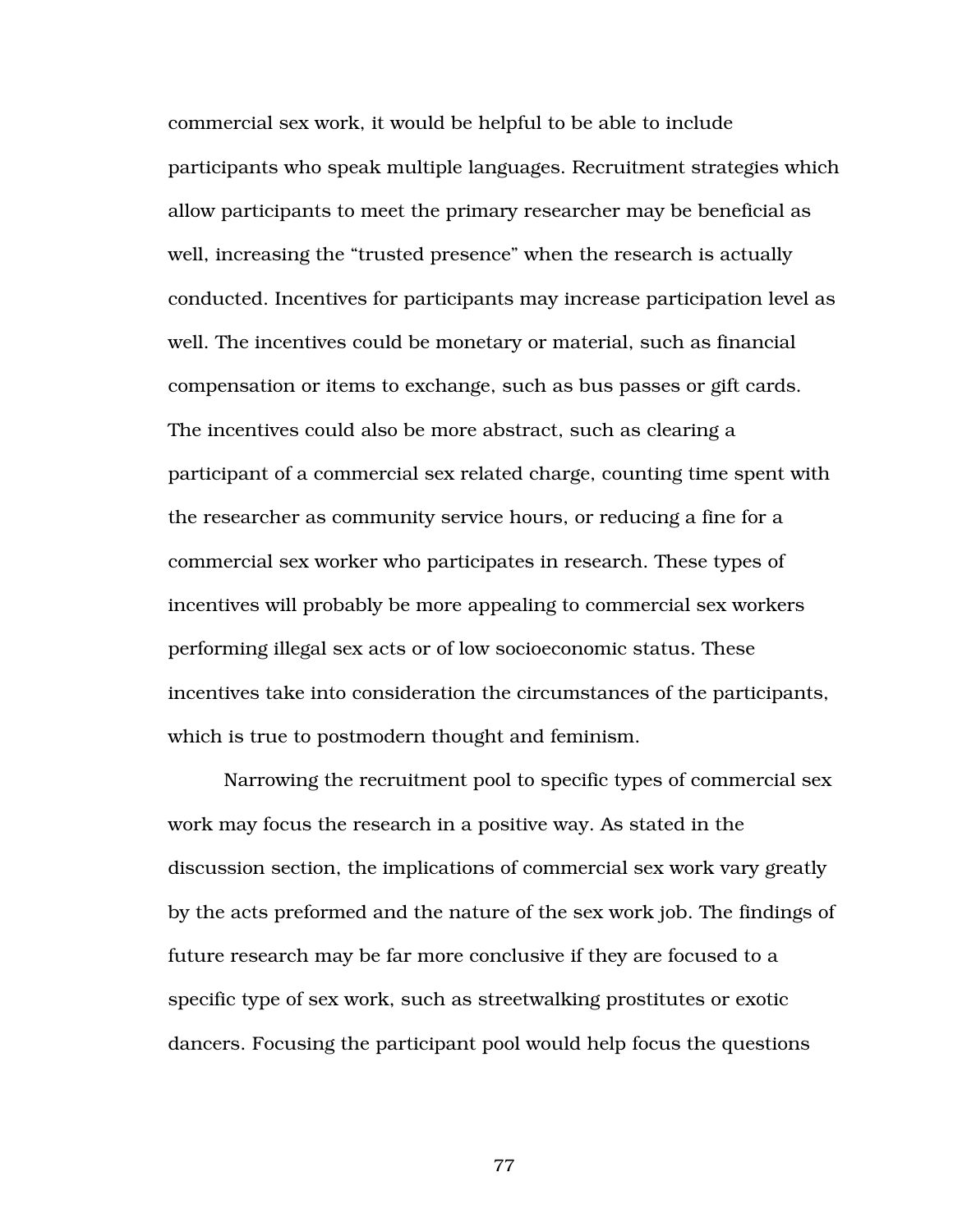and make them more pertinent to the select group of sex workers, thus providing more specific results.

 In future research, the goal of the interviews would be to further understand and interpret the data collected during the quantitative process of the current study. A goal would be to understand the reasons for the differences in the participant survey answers.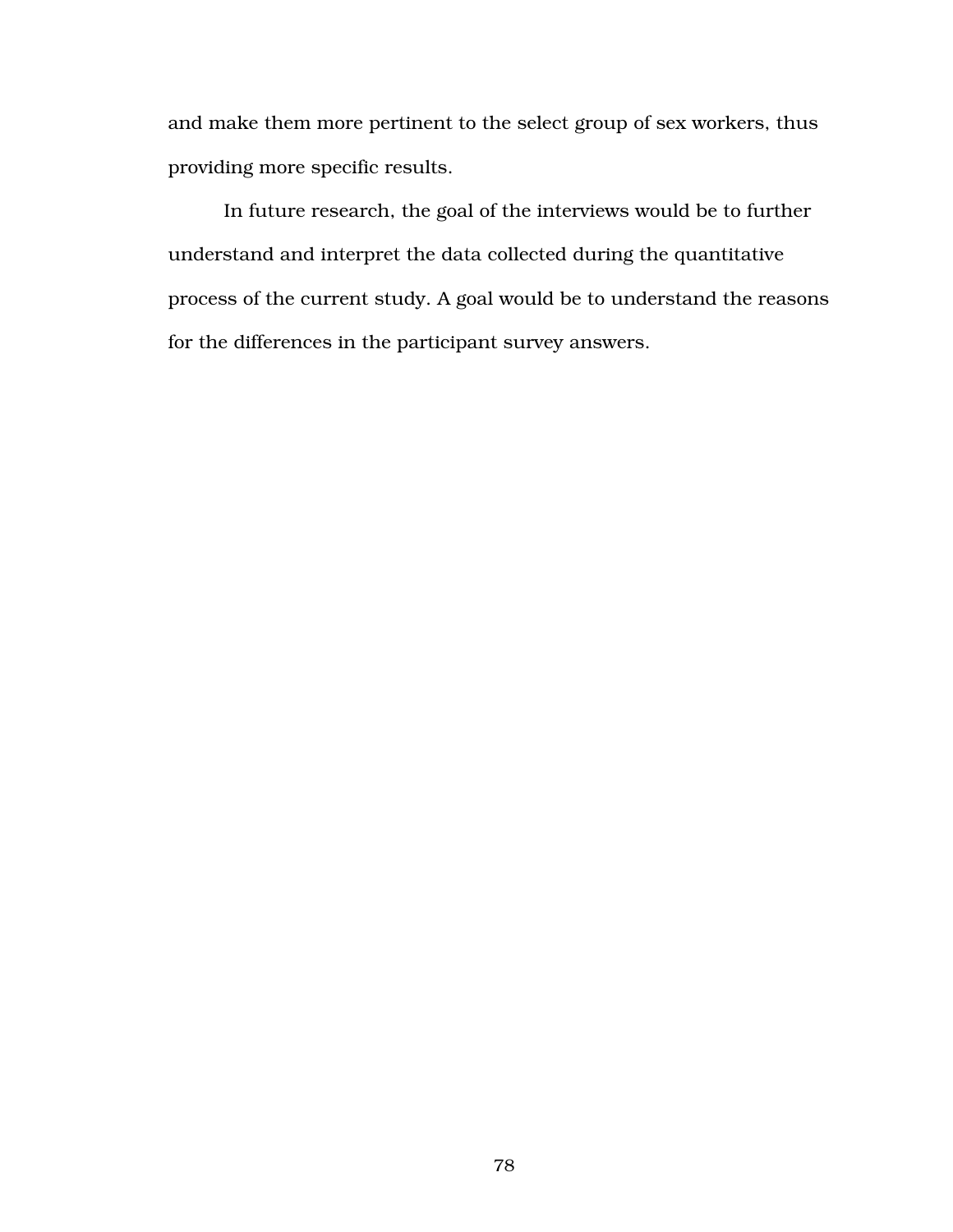### IRB APPROVAL



# **Social/Behavioral IRB – Exempt Review**

# **Deemed Exempt**

| DATE:        | July 29, 2010                                                                                                                                         |
|--------------|-------------------------------------------------------------------------------------------------------------------------------------------------------|
| TO:          | <b>Dr. Katherine Hertlein, Marriage, Family and Community Counseling</b>                                                                              |
| <b>FROM:</b> | Office of Research Integrity – Human Subjects                                                                                                         |
| RE:          | Notification of IRB Action by Dr. Ramona Denby Brinson, Chair<br>Protocol Title: Commercial Sex Workers: Lives and Practices<br>Protocol $#1004-3432$ |

This memorandum is notification that the project referenced above has been reviewed by the UNLV Social/Behavioral Institutional Review Board (IRB) as indicated in Federal Regulatory statutes 45CFR46.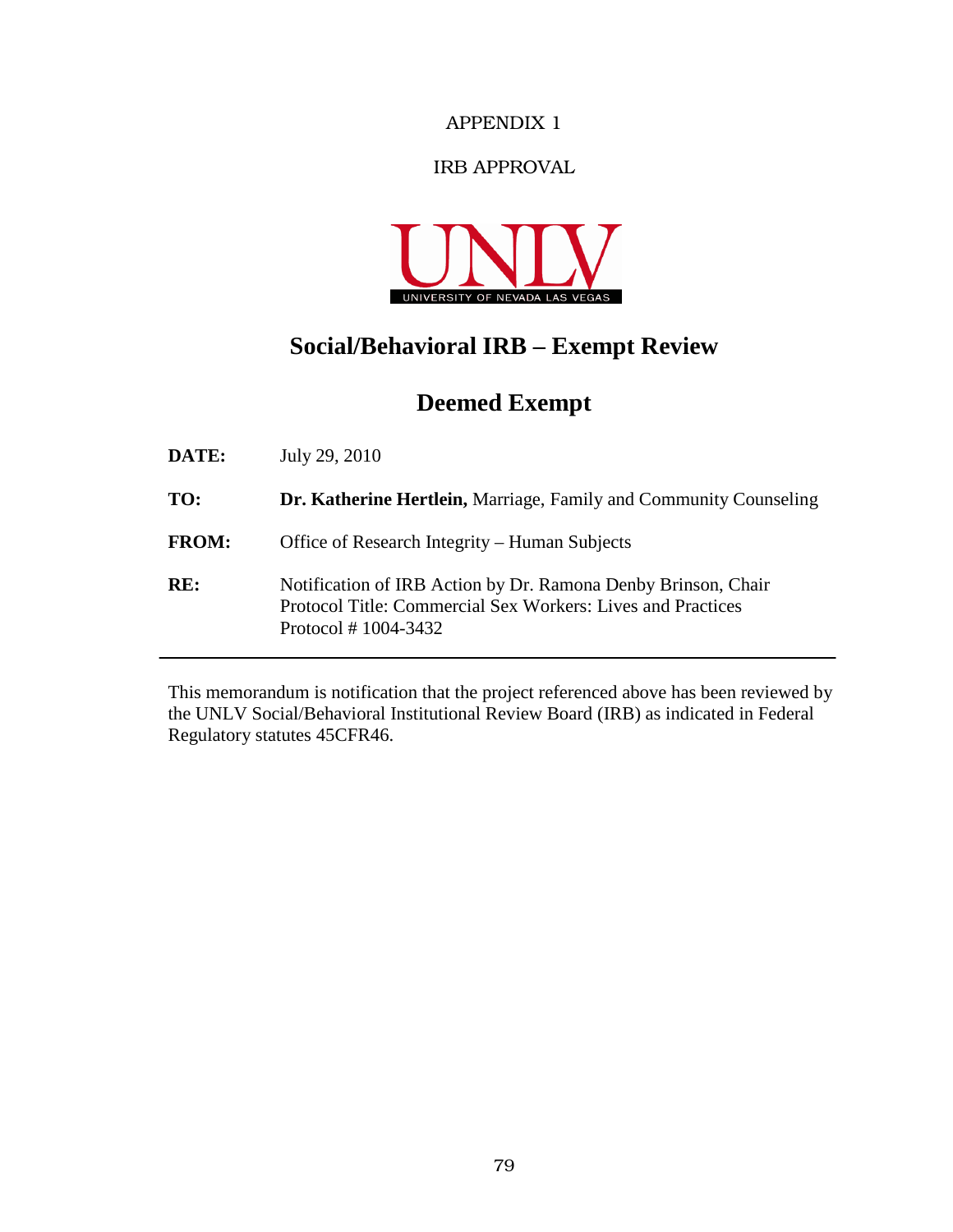# PROMOTIONAL PARAPHERNALIA

### Business cards for distribution with survey info

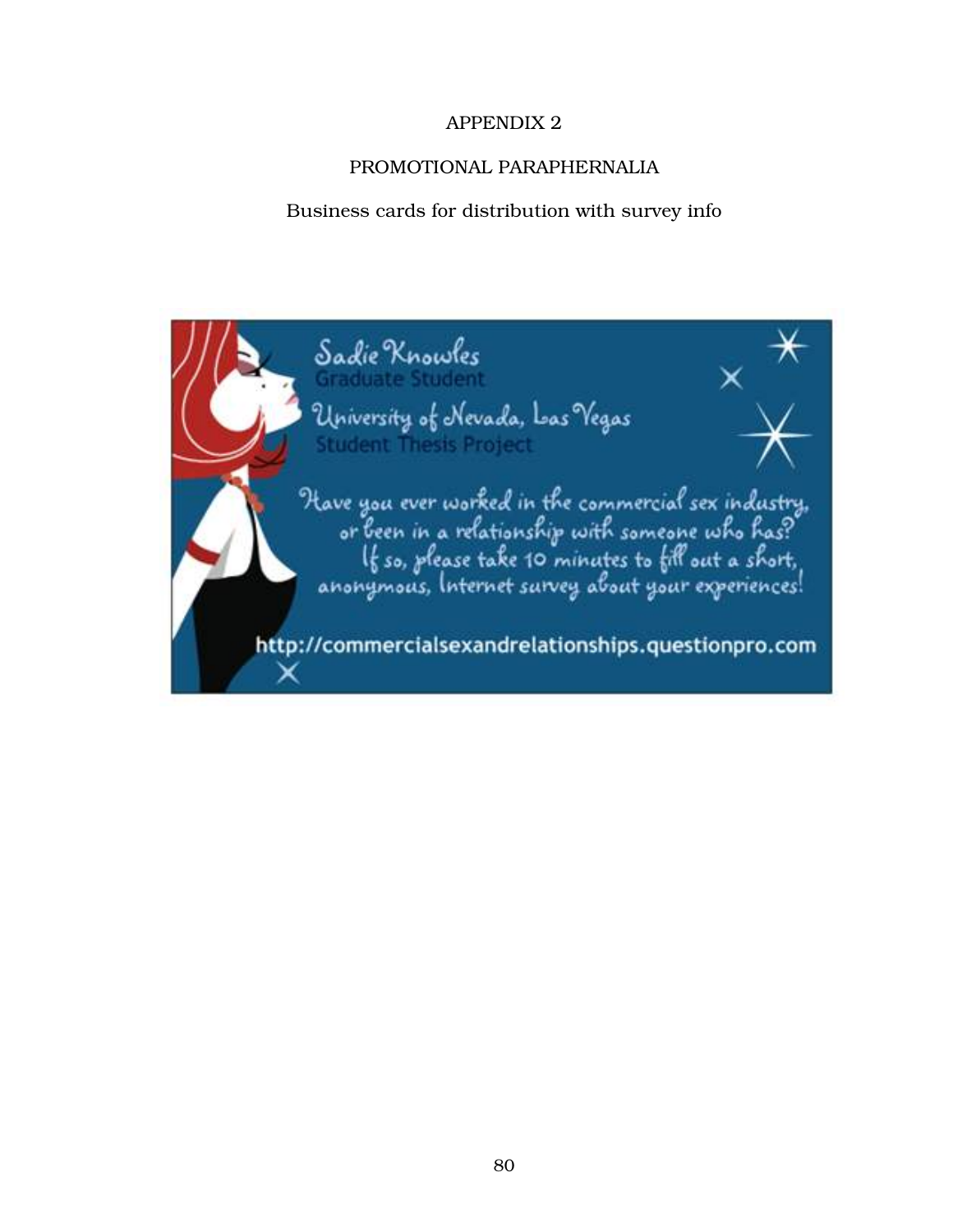#### WEBSITES UTILIZED TO RECRUIT PARTICIPANTS



#### craigslist

post to classifieds my account

help, faq, abuse, legal

search craigslist  $\sqrt{2}$ for sale

#### event calendar (3122) S M T W T F S 14 15 16 17 18 19 20 21 22 23 24 25 26 27  $\begin{array}{c|cccc}\n28 & 29 & 30 & 31 & 1 & 2 & 3 \\
\hline\n4 & 5 & 6 & 7 & 8 & 9 & 10\n\end{array}$

avoid scams & fraud job boards compared lawsuit dismissed defend net neutrality weather quake tide Katrina Relief best-of-craigsfist craigslist factsheet craigslist movie & dvd craigslist T-shirts craigslist foundation progressive directory system status terms of use privacy about us help

@ 2007 oraigilist, inc.

|                         |                    |                              |                   | san francisco bay area * stelley ety pen rby |                       |         | us states                  | ca provs                | countries            |
|-------------------------|--------------------|------------------------------|-------------------|----------------------------------------------|-----------------------|---------|----------------------------|-------------------------|----------------------|
|                         |                    |                              |                   |                                              |                       |         | sisbana                    | aberta<br>brit columbia | argentina            |
|                         | community (10592)  |                              |                   | housing (31461)                              | jobs                  |         | siscics<br>arizona         | manitoba                | australia<br>austria |
|                         |                    |                              |                   |                                              |                       |         | arkansas                   | in brunswick            | bangladesh           |
| activities              |                    | lost+found                   | apts / housing    |                                              | accounting=finance    |         | california                 | newt & lab              | belgium              |
| artists                 |                    | musicians                    | rooms / shared    |                                              | admin / office        |         | colorado                   | nova scotia             | brazil               |
| childcare               |                    | local news                   |                   | sublets / temporary                          | arch / engineering    |         | connecticut                | ortario pei             | canada               |
| general                 |                    | politics                     | housing wanted    |                                              | art / media / design  |         | delaware                   | quebec<br>sackatchwn    | caribbean<br>chile   |
| groups                  |                    | rideshare                    | housing swap      |                                              | biotech / science     |         | de<br>florida              |                         | china                |
| pets                    |                    | volunteers                   | vacation rentals  |                                              | business / mgmt       |         | georgia                    | ca cities               | colonities           |
| events                  |                    | classes                      | parking / storage |                                              | customer service      |         | guarti                     | montreal                | codta rica           |
|                         |                    |                              |                   | office / commercial                          | education             |         | hawsi                      | toronto                 | свест герыз          |
|                         | personals (67304)  |                              |                   | real estate for sale                         | government            |         | <b>idaho</b>               | vancouver<br>more       | denmark              |
|                         | strictly platonic  |                              |                   |                                              | human resources       |         | <b>Brois</b>               |                         | equal                |
|                         | women seek women   |                              |                   | for sale (137100)                            | internet engineers    |         | indana<br><b>Idwa</b>      | us cities               | feland<br>trance     |
|                         | women seeking men  |                              | bader             | auto parts                                   | legal / paralegal     |         | kansas                     | attords                 | gentany              |
|                         |                    |                              | bikes             | baby+kids                                    | marketing / pr / ad   |         | kentucky                   | austin<br>boston        | great britain        |
|                         | men seeking women  |                              |                   |                                              |                       |         | louisiene                  | chicago                 | greece               |
|                         | men seeking men    |                              | boats             | cars+trucks                                  | medical / health      |         | maine                      | dalas                   | hungary              |
|                         | misc romance       |                              | books             | cds/ded/shs                                  | nonprofit sector      |         | maryland                   | detwer                  | nda                  |
|                         | casual encounters  |                              | free              | clothes+acc                                  | retail / food / hosp  |         | mass<br>michigan           | houston                 | indonesia<br>instand |
|                         | missed connections |                              | furniture         | collectibles                                 | sales / biz dev       |         | minnescta                  | las vegas               | <b>Identified</b>    |
|                         | rants and raves    |                              | general           | computer                                     | skilled trade / craft |         | mississippi                | los angeles             | <b>Enly</b>          |
|                         |                    |                              | jewelry           | electronics                                  | software / ga / dba   |         | missouri                   | miami<br>minneapolis    | japan                |
|                         | discussion forums  |                              | <b>INS</b>        | garage sale                                  | systems / network     |         | montana                    | new york                | korea                |
| 1099                    | off:               | petts                        | sporting          | household                                    | technical support     |         | nebracks                   | crange co.              | <b>Inbanco</b>       |
| opple                   | hailru             | (PA16                        | tickets           | motorcycles                                  | tv / film / video     |         | nevada<br>n hanpshire      | philadelphia            | malaysia<br>menico   |
| orts                    | <b>hotel</b> th    | politic                      | tools             | music instr                                  | web / info design     |         | new jersey                 | phoenix                 | micronesia           |
| atheist                 | help               | <b>BEVON</b>                 | wanted            |                                              | writing / editing     |         | new mexico                 | portland                | netherlands          |
| <b>MADS</b>             | history            | queer                        |                   |                                              | [ETC] [part time]     |         | new york                   | raleigh<br>sacramento   | new zealand          |
| beauty<br>bikes         | housing<br>jobs    | recover<br>religion          |                   | services (20500)                             |                       |         | in carolina                | san diego               | <b>norway</b>        |
| celebs                  | jokes              | eofo                         |                   |                                              |                       |         | north dakota<br>ohio       | seattle                 | pokistan             |
| comp                    | kra                | science                      |                   | computer automotive                          | <b>Gigs</b> (4498)    |         | didahoma                   | of bayarea              | penetra<br>peru      |
| crafts                  | <b>ISE</b>         | shop                         | creative          | household                                    | computer              | event   | oregon                     | wash do                 | philopines           |
| diet                    | legal              | nort                         | erotic            | laboomove                                    | creative              | labor   | pennsylvania               | int'l cities            | poland               |
| divorce                 | <b>Brazio</b>      | sports                       | event             | skill'd trade                                | crew                  | writing | puerto rico                | amsterdam               | portugal             |
| dying                   | loc pol            | ts.                          | financial         | real estate                                  | domestic              | talent  | rhode island               | bangalore               | russia               |
| 600                     | min                | <b>Back</b>                  | legal             | sm biz ads                                   |                       | adult   | s carolina                 | berin                   | singapore            |
| educ                    | money              | testing                      | lessons           | therapeutic                                  | resumes (6770)        |         | south dekota<br>tennessee  | buenosaires<br>dublin   | south africa         |
| etics.eff.              | motocy             | <b><i><u>brancia</u></i></b> |                   |                                              |                       |         | <b>becoas</b>              | hongkong                | spain.<br>pweden.    |
| <b>feedbk</b>           | music              | <b>bravel</b>                |                   |                                              |                       |         | ubah                       | <b>Izndon</b>           | switzerland          |
| film<br><b>filtness</b> | reo                | vegan<br>win                 |                   |                                              |                       |         | versort                    | manila                  | talwan               |
| fixit                   | open<br>outdoor    | wed                          |                   |                                              |                       |         | virginia                   | merico                  | thellend             |
| food                    | over 50            | wine                         |                   |                                              |                       |         | washington                 | paris                   | burkey               |
| frugal                  | poc                | woten                        |                   |                                              |                       |         | west virginia<br>wisconsin | riodejaneiro            | <b>UAI</b><br>UK     |
| gening                  | parent             | words                        |                   |                                              |                       |         | wyoming                    | rome<br>sydney          | venezuela            |
| garden                  | peto               | webers                       |                   |                                              |                       |         |                            | <b>Bolicyto</b>         | vietnam              |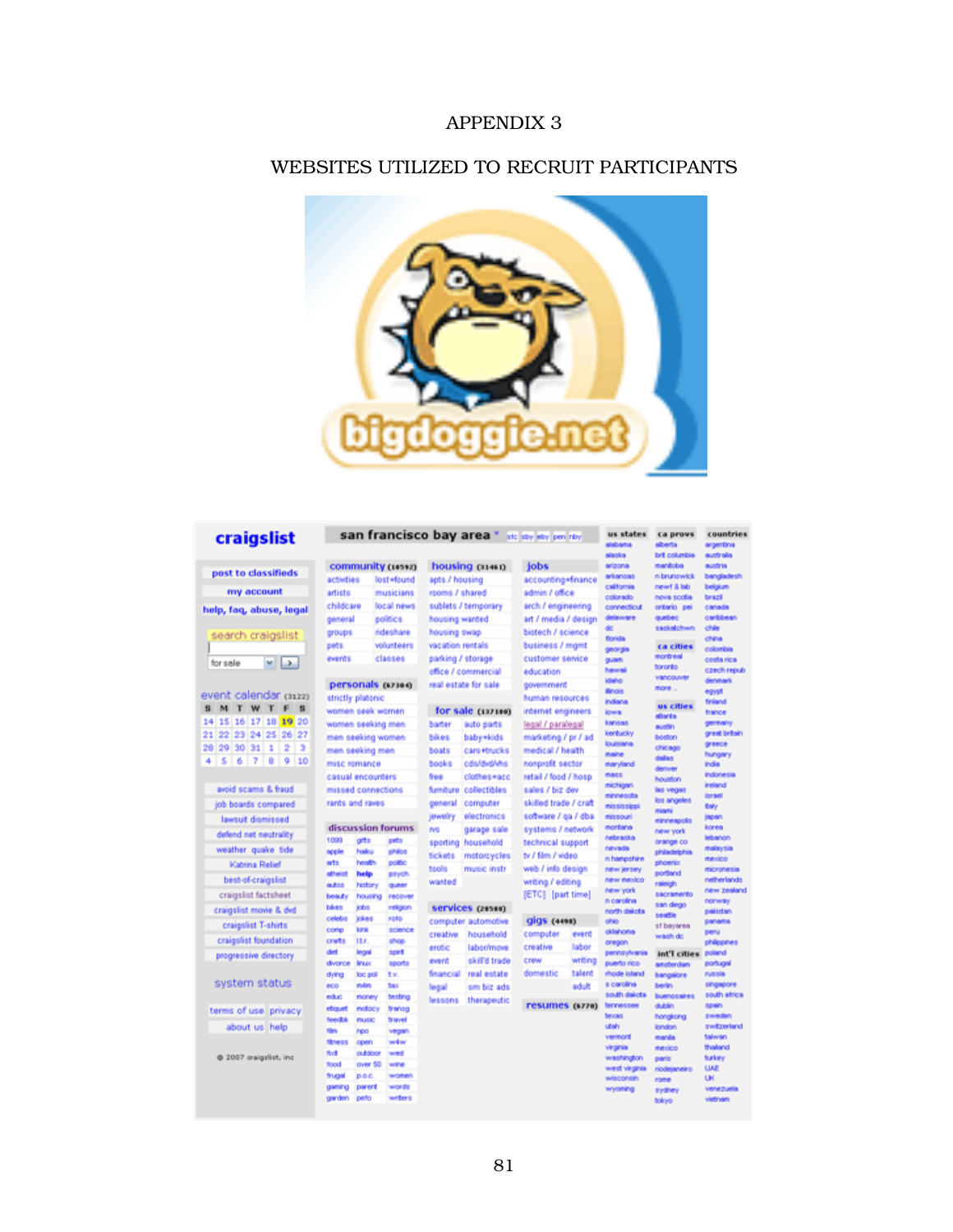#### PARTICIPANT REQUIREMENTS AS DESCRIBED VIA EMAIL

It's a survey for commercial sex workers and/or their partners. For this survey, a commercial sex worker is defined as anyone who exchanges sexuality for material things. This includes, but is absolutely not limited to: any personnel at strip clubs, escorts, adult film actors/actresses, doms or subs, nude models, rent boys, brothel employees, phone sex operators, etc. If this sounds like you or your partner (or anyone you can forward this to)- your time to fill out this survey is appreciated!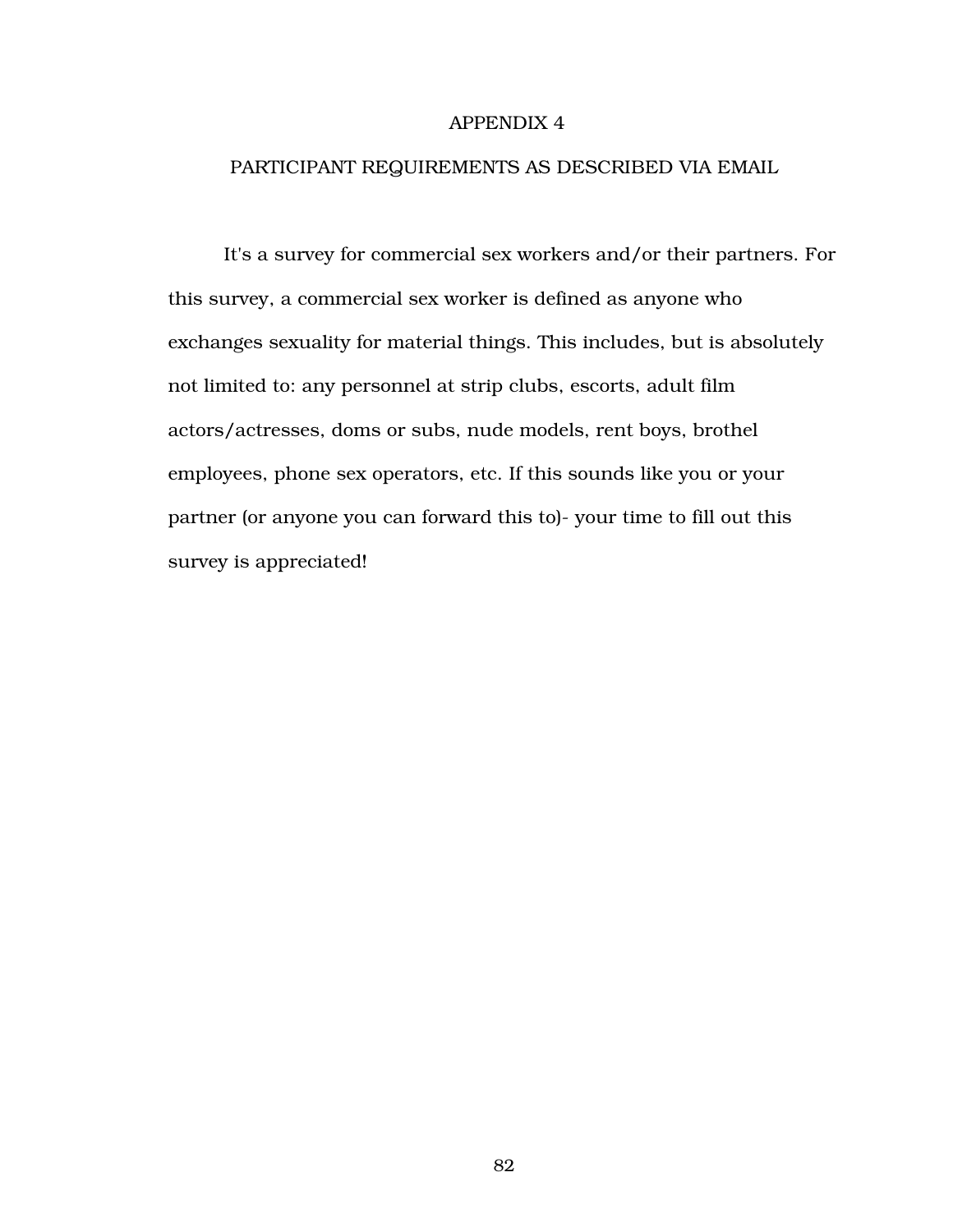#### INFORMED CONSENT

#### UNIVERSITY OF NEVADA, LAS VEGAS

#### DESCRIPTION OF RESEARCH

#### TITLE OF STUDY: Commercial Sex Workers: Lives and Practices INVESTIGATOR(S): Katherine M. Hertlein, Ph.D. & Sarah Knowles, B.S. CONTACT PHONE NUMBER: 702-895-3210

#### Purpose of the Study

You are invited to participate in a research study. The purpose of this study is to better understand the challenges and implications of working in the commercial sex industry.

#### Participants

You are being asked to participate in the study because you are over 18 and in a relationship.

#### Procedures

If you volunteer to participate in this study, you will be asked to complete an online survey inquiring about the challenges of working in the commercial sex industry as well as some of the implications of your occupation.

#### Benefits of Participation

There may not be direct benefits to you as a participant in this study. However, we hope to learn more about the lives of commercial sex workers, as well as the impact your job has on your relationships.

#### Risks of Participation

There are risks involved in all research studies. This study may include only minimal risks. Specifically, we will be asking questions about your occupation and relationships.

#### Cost /Compensation

There will not be financial cost to you to participate in this study. The study will take approximately 10 minutes of your time. You will not be compensated for your time.

#### Contact Information

If you have any questions or concerns about the study, you may contact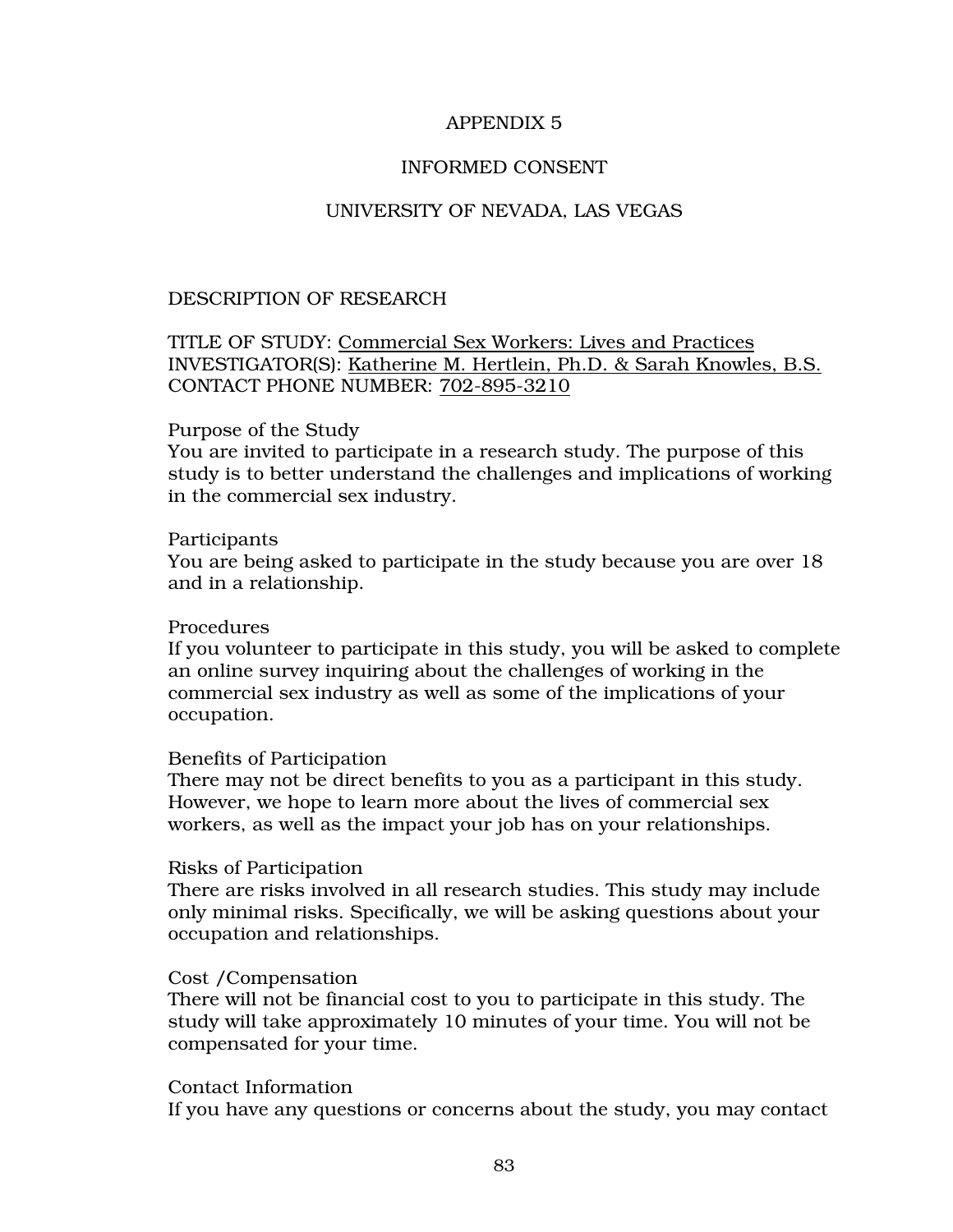Katherine Hertlein at 702-895-3210. For questions regarding the rights of research subjects, any complaints, or comments regarding the manner in which the study is being conducted you may contact the UNLV Office for the Protection of Research Subjects at 702-895-2794.

#### Voluntary Participation

Your participation in this study is voluntary. You may refuse to participate in this study or in any part of this study. You may withdraw at any time without prejudice to your relations with the university. You are encouraged to ask questions about this study at the beginning or at any time during the research study.

#### Confidentiality

All information gathered in this study will be kept completely confidential. No reference will be made in written or oral materials that could link you to this study. All records will be stored in a locked facility at UNLV for 3 years after completion of the study. After the storage time the information gathered will be shredded and/or deleted.

PARTICIPANT CONSENT: I have read the above information and agree to participate in this study. I am at least 18 years of age.

I understand that by proceeding with this inventory and following the link below to the questionnaire that I am giving my consent of participation.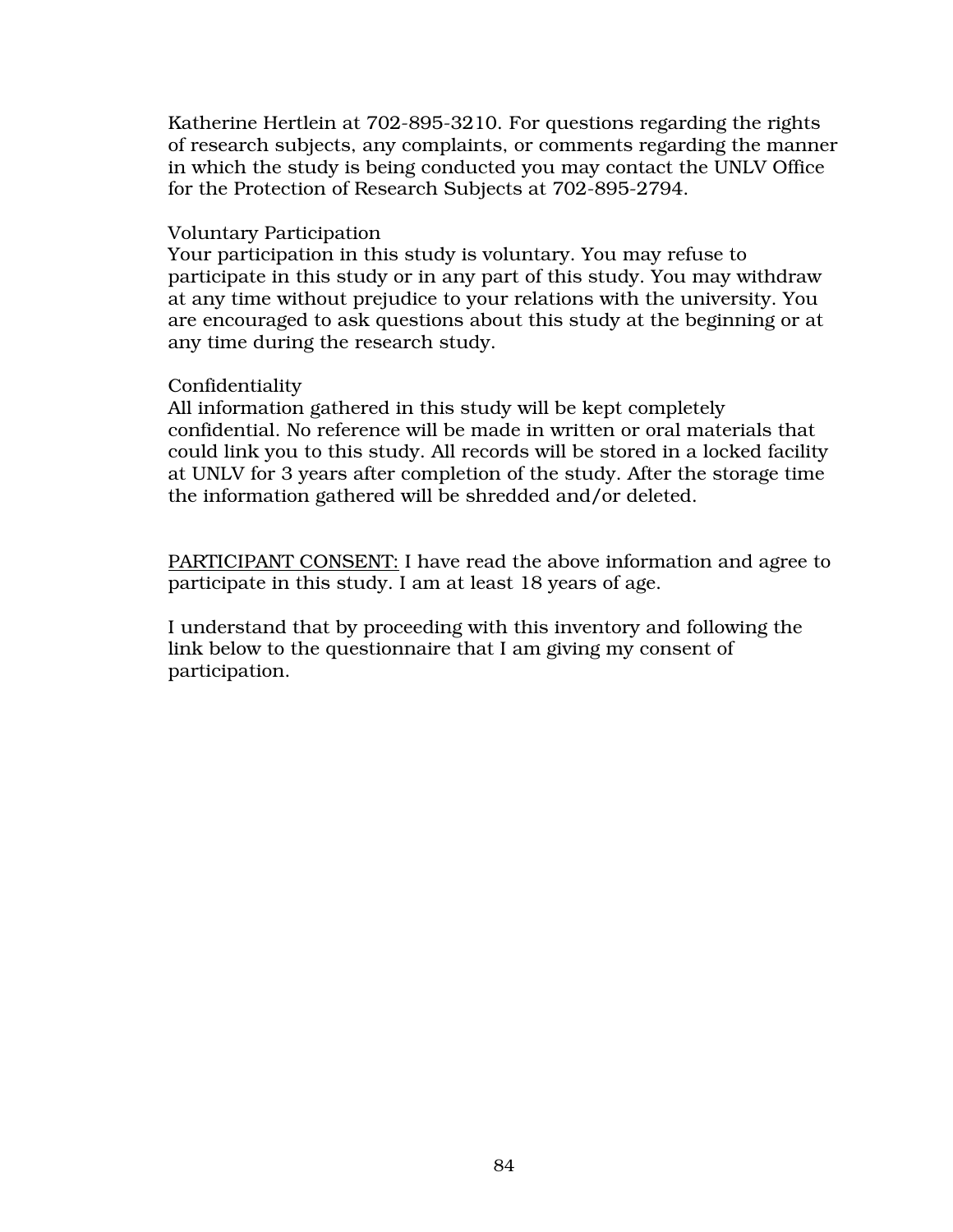#### PARTICIPANT SURVEY

Survey Link is the following: http://commercialsexandrelationships.questionpro.com

### Section 1

# Gender of your closest romantic significant other:

- $\Box$ Male
- $\Box$ Female
- $\Box$ Transgender

# Is this friend you describe your:

- $\Box$ Friend
- $\Box$ Partner
- $\Box$ Spouse
- $\Box$ Other  $\Box$

|                                                                                                                       | Very<br>Rarely |   | Some<br>of<br>the<br>Time |    | Almost<br>Always | N/A |
|-----------------------------------------------------------------------------------------------------------------------|----------------|---|---------------------------|----|------------------|-----|
| When you have leisure time, how<br>often do you choose to spend it<br>with your significant other alone?              | о              |   |                           | О  | О                |     |
| How often do you keep very<br>personal information to yourself<br>and do not share it with your<br>significant other? | U              |   |                           | ЮJ | O                | O   |
| How often do you show your<br>significant other affection?                                                            |                |   |                           | o  | O                | O   |
| How often do you confide very<br>personal information to your<br>significant other?                                   | О              | О | О                         | О  | О                | O   |
| How often are you able to<br>understand your significant<br>other's feelings?                                         |                | О | О                         |    | О                | O   |
| How often do you feel close to                                                                                        |                |   |                           |    |                  |     |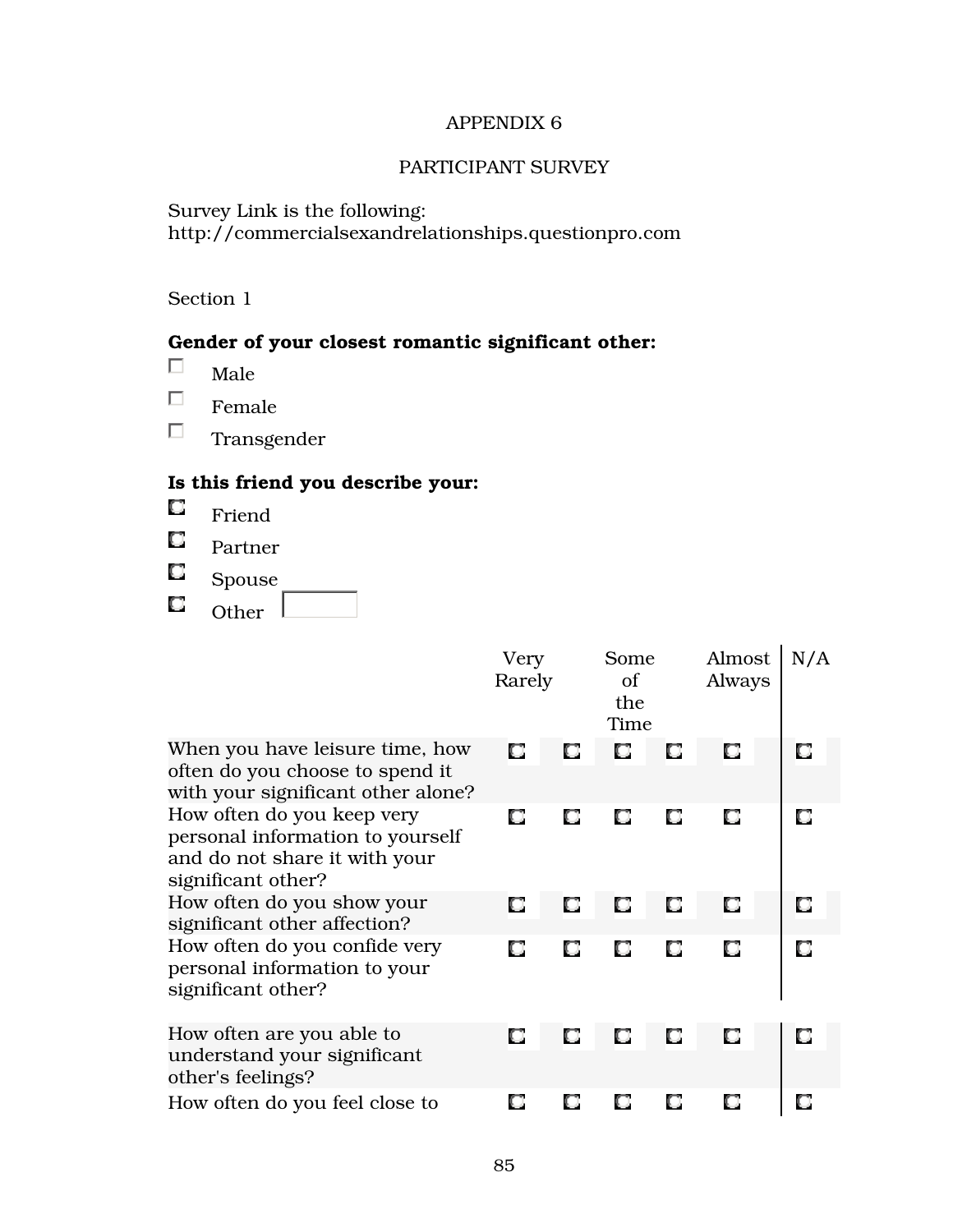# your significant other?

|                                                                                                                         | <b>Not</b><br>Much |   | A<br>Little |   | A<br>Great<br>Deal | N/A |
|-------------------------------------------------------------------------------------------------------------------------|--------------------|---|-------------|---|--------------------|-----|
| How much do you like to spend<br>time alone with your significant<br>other?                                             | О                  | o | O           | О | О                  | O   |
| How much do you feel like being<br>encouraging and supportive with<br>your significant other when he/she<br>is unhappy? | О                  | О | О           | О | О                  | О   |
| How close do you feel to your<br>significant other most of the time?                                                    | О                  | О | О           | О | О                  | O   |
| How important is it to you to listen<br>to your significant other's personal<br>disclosures?                            | О                  | О | О           | О | О                  | o   |
| How satisfying is your relationship<br>with your significant other?                                                     | О                  | О | О           | О | О                  | О   |
| How affectionate to you feel<br>towards your significant other?                                                         | О                  | О | О           | О | О                  | O.  |
| How important is it to you that<br>your significant other understands<br>your feelings?                                 | О                  | О | О           | О | О                  | О   |
| How much damage is typically<br>caused by a disagreement in your<br>relationship with your significant<br>other?        | О                  | О | О           | О | О                  | О   |
| How important is it to you that<br>your significant other be<br>supportive and encouraging when<br>you are unhappy?     | О                  | О | О           | О | О                  | O   |
| How important is it to you that<br>your significant other shows you<br>affection?                                       | О                  | О | О           | О | О                  | О   |
| How important is your relationship<br>with your significant other in your<br>life?                                      | О                  | О | O           | О | О                  | О   |

 $\overline{\phantom{a}}$ 

### You have just described the relationship you have now with your closest significant other. We are interested in knowing how long this person has been your closest significant other. Please check the appropriate category:

O. Less than 1 month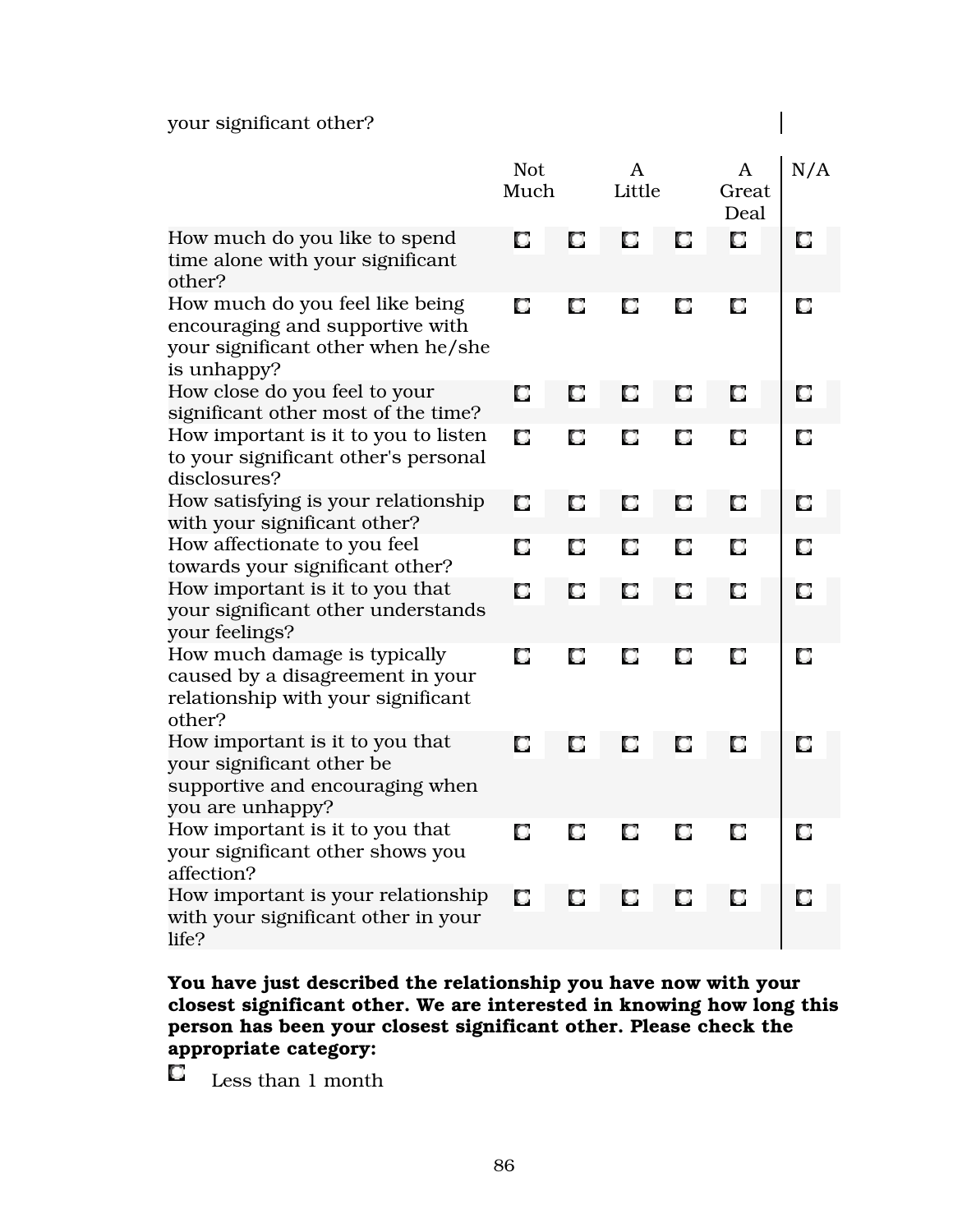|             | $\Box$ 1-4 months  |
|-------------|--------------------|
|             | $\Box$ 5-8 months  |
|             | $\Box$ 9-12 months |
|             | $\Box$ Over a year |
| $\mathbf C$ | ∩ther              |

Section 2

### Are you currently involved in a romantic relationship?

- O. Yes
- O. No
- O. Other

# Does your partner work in the commercial sex industry?

- 0. Yes, currently
- O. No, but they used to
- O, No, they have never worked in the commercial sex industry.
- O Other L

### To what extent does your romantic partner know about your work in the commercial sex industry? (Check all that apply)

П. My partner knows everything about my commercial sex work, and is involved in my occupation

 $\Box$  My partner knows many aspects of my commercial sex work occupation, but is not involved in my work

П My partner knows that I am involved in the commercial sex work industry, but knows no specifics (i.e. where I work, what my duties are, etc.)

П My partner does not know that I work in the commercial sex industry

П. My partner believes I have a different occupation than my work in the commercial sex industry

 $\Box$ Other l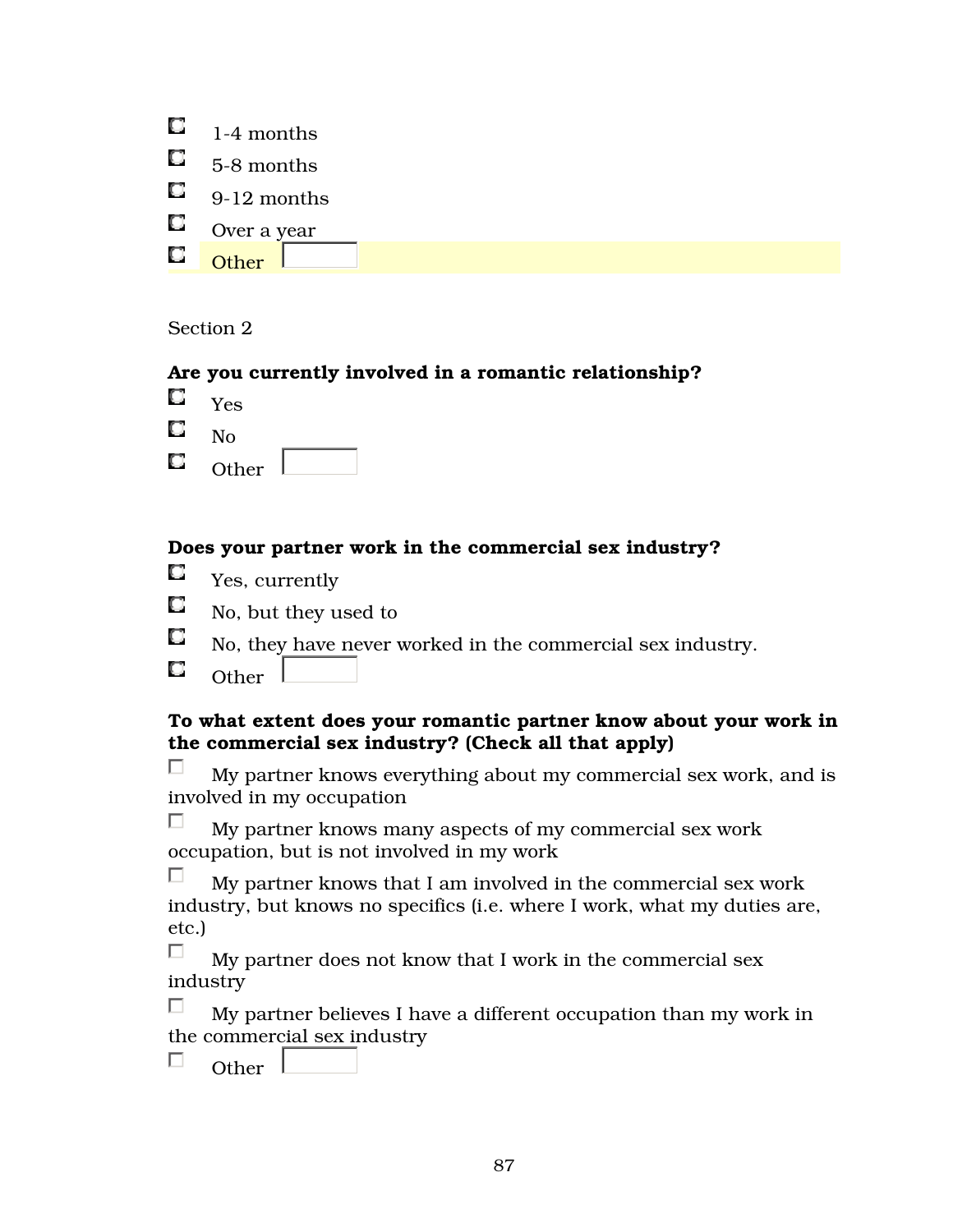### Below are some statements about your romantic relationship and your commercial sex occupation. Please indicate whether each statement is true, false, or not applicable for each item *in regards to your sex industry job.*

|                                                                                                                               | True | Sometimes | False | N/A |
|-------------------------------------------------------------------------------------------------------------------------------|------|-----------|-------|-----|
| My partner approves of my<br>occupation.                                                                                      | О    | О         | О     | О   |
| My work benefits my partner<br>financially.                                                                                   | О    | О         | О     | О   |
| If my partner knew what my job<br>was, they would probably not<br>approve.                                                    | О    | О         | О     | О   |
| My partner fears for my safety while<br>I am at work.                                                                         | О    | О         | О     | О   |
| My partner is proud of my job.                                                                                                | О    | О         | О     | О   |
| My job makes my relationship<br>better.                                                                                       | О    | О         | О     | О   |
| I can discuss work freely with my<br>partner, including my struggles and<br>successes.                                        | О    | О         | О     | О   |
| My partner wants me to quit my<br>job.                                                                                        | О    | О         | О     | О   |
| Neither myself nor my partner think<br>it is possible for me to quit my job,<br>because there are no other options<br>for me. | О    | О         | О     | О   |
| My partner helped me find my job.                                                                                             | О    | О         | О     | О   |
| My job makes my relationship<br>worse.                                                                                        | О    | О         | О     | О   |

#### Section 3

### Below are some statements about sexual satisfaction. Please indicate whether each statement is true of you by checking either true or false for each item.

|                                                   | True | False |
|---------------------------------------------------|------|-------|
| Usually I am satisfied with my<br>sexual partner. |      | n     |
| I feel I do not have sex frequently<br>enough.    |      | n     |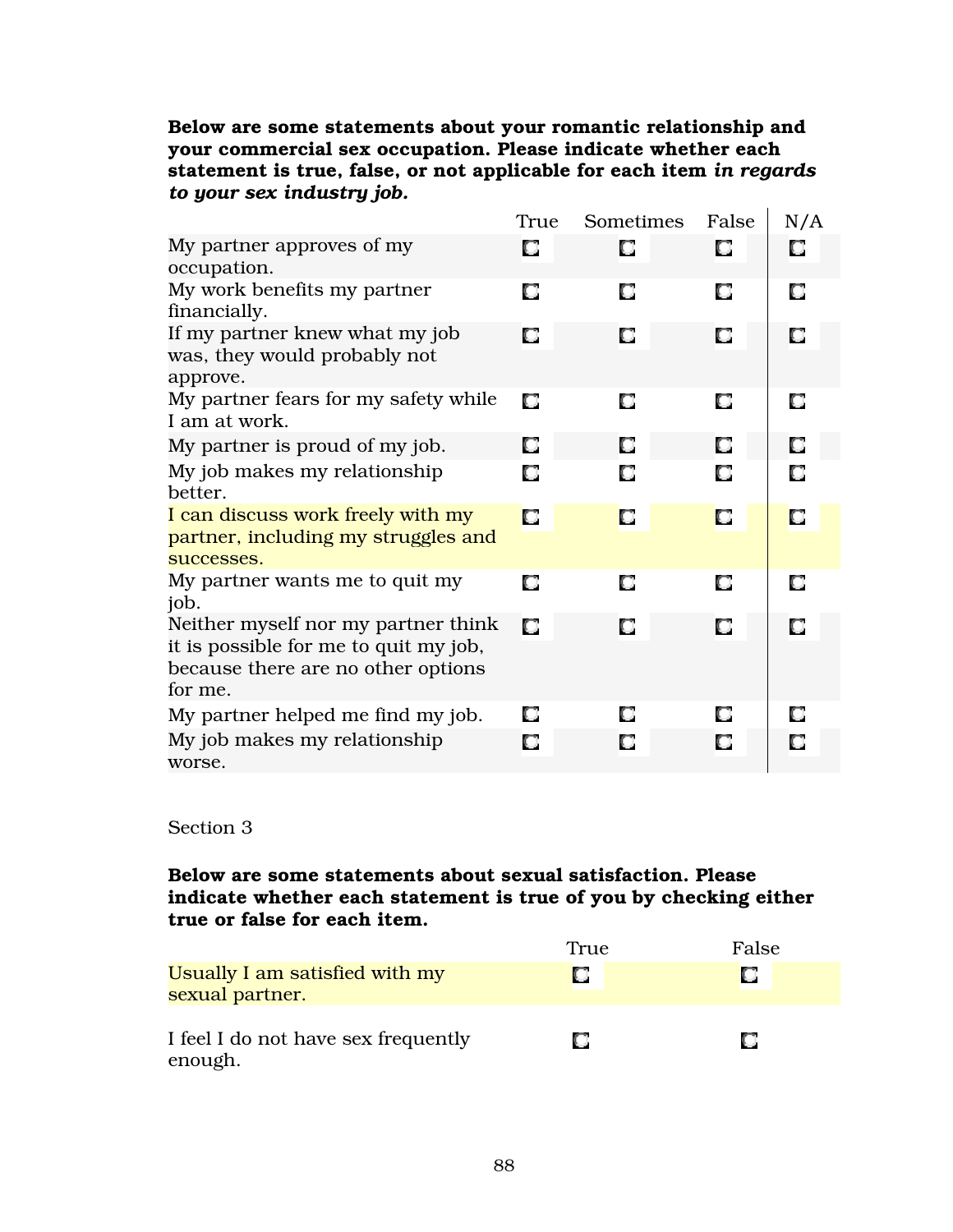| There is not enough variety in my<br>sex life.                  | О |   |
|-----------------------------------------------------------------|---|---|
| Usually, after sex I feel relaxed and<br>fulfilled.             | О | О |
| Usually, sex does not last long<br>enough.                      | О | о |
| I am not interested in sex.                                     | О | О |
| Usually, I have a satisfying orgasm<br>with sex.                | О | О |
| Foreplay before intercourse is<br>usually very arousing for me. | О | О |
| Often, I worry about my sexual<br>performance.                  | О | О |
| Usually, my partner and I have good<br>communication about sex. | О | О |

Below is a rating scale upon which we would like you to record your personal evaluation of how satisfying your sexual relationship is. The rating is simple. Make your evaluation by placing a check in the appropriate box that best describes your present primary sexual relationship.

- $\Box$ 8 Could not be better
- $\Box$ 7 Excellent
- $\Box$ 6 Good
- $\Box$ 5 Above average
- $\Box$ 4 Adequate
- $\Box$ 3 Somewhat inadequate
- $\Box$ 2 Poor
- $\Box$ 1 Highly inadequate
- $\Box$ 0 Could not be worse

### Section 4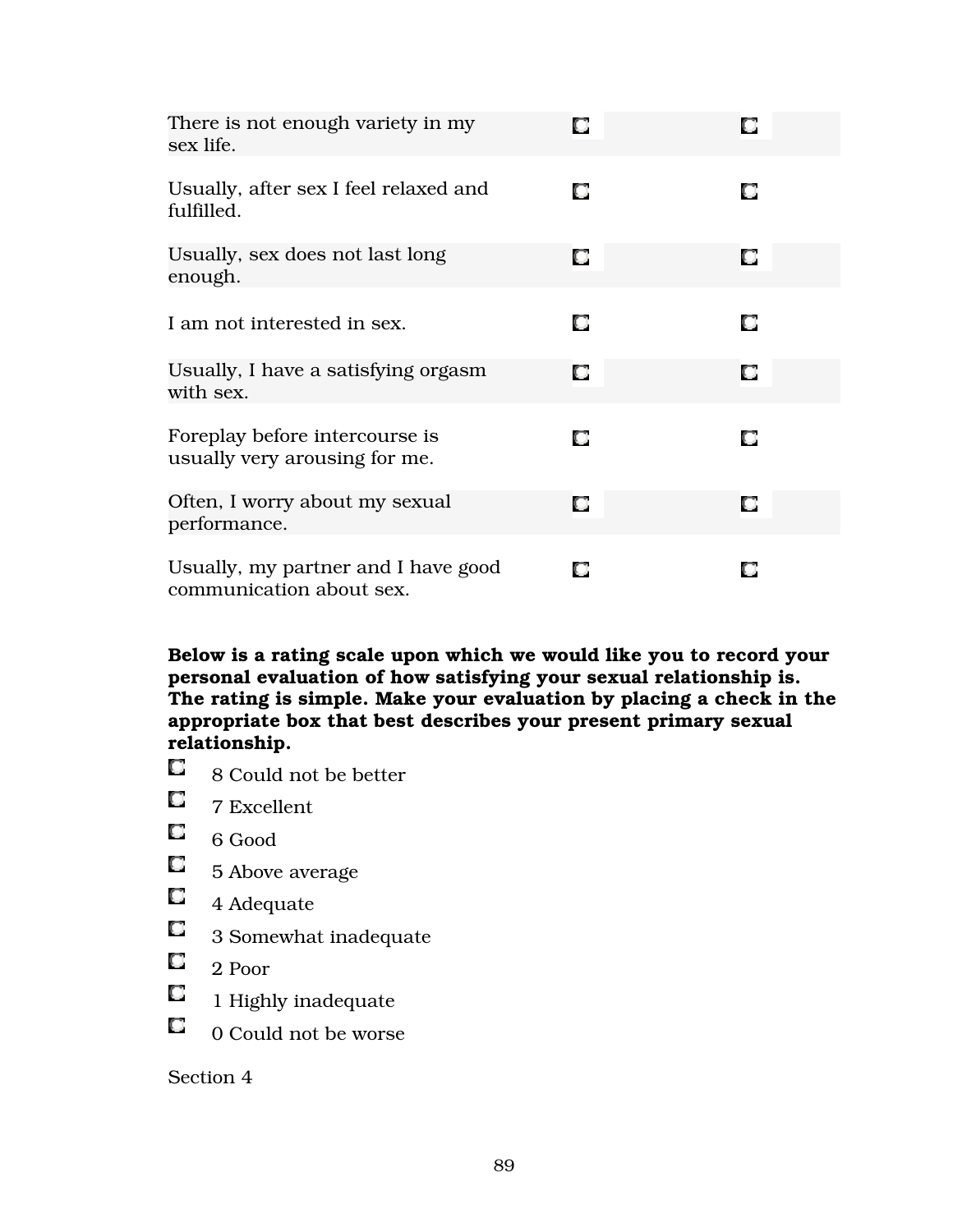### What is your age?

### Sex:

- $\Box$ Male
- $\Box$ Female
- $\Box$ Transgender
- $\Box$ Prefer not to answer

# Current relationship status:

- O Not dating anyone
- $\Box$ Casually dating multiple partners
- $\Box$ Seriously dating one partner
- $\Box$ Seriously dating multiple partners
- $\Box$ Engaged
- $\Box$ Married

# Are you living with your partner?

- $\Box$ Yes
- O No

# How many children do you have?

- $\Box$  0
- $\mathbf{C}$   $\mathbf{1}$
- $\Box$ 2
- $\Box$
- 3
- $\Box$ 4 or more

# How many of these children live in your home?

 $\Box$  0  $\Box$ 1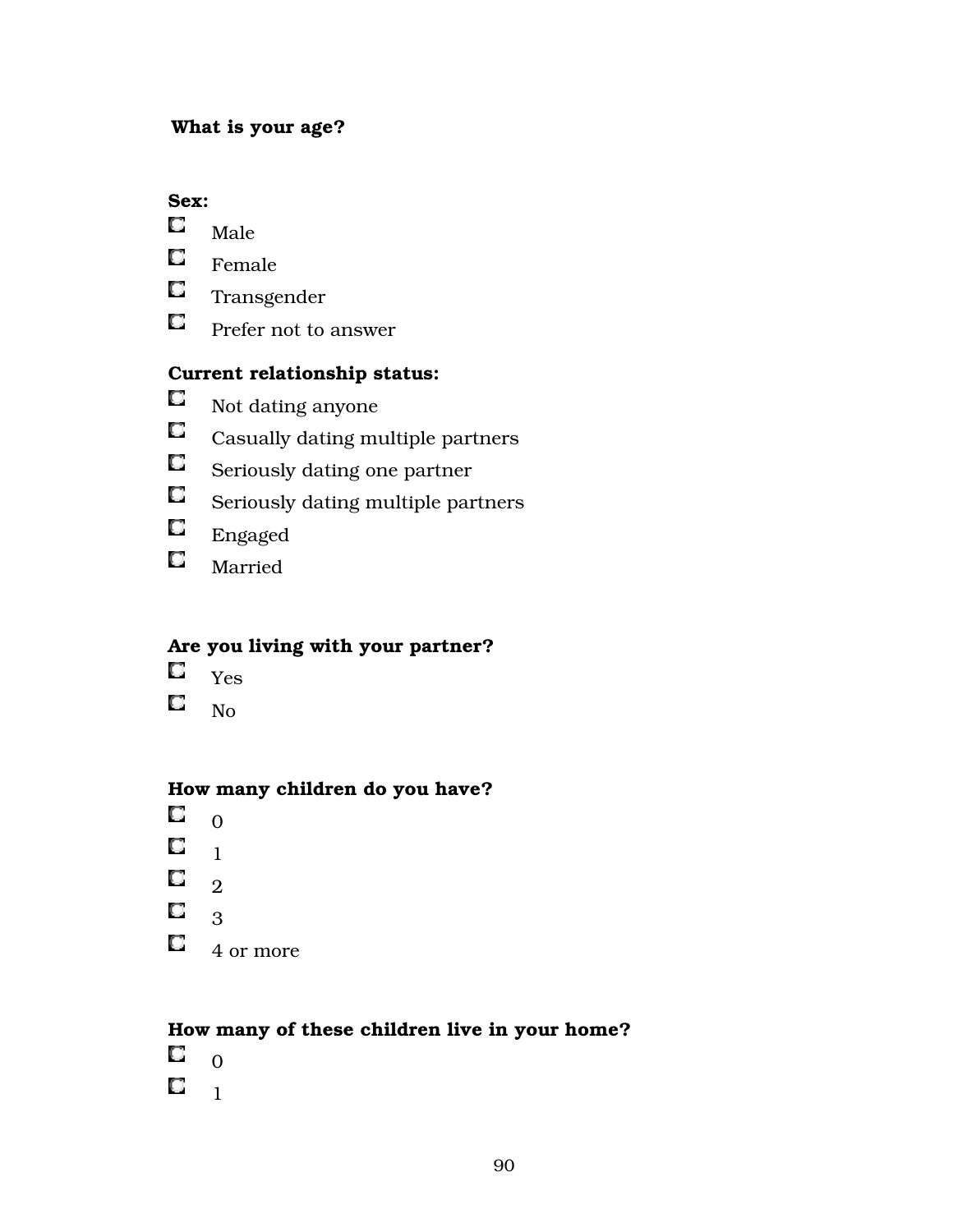| 2         |
|-----------|
| З         |
| 4 or more |

#### How old are your children? Please select all of the ages that apply.

- $\Box$ Less than 4 years old
- $\Box$ Between the ages of 5-8
- $\Box$ Between the ages of 9-13
- $\Box$ Between the ages of 14-18
- $\Box$ Over the age of 18

### What is the highest level of education you completed?

- $\Box$ Grade school
- $\Box$ High School Graduate
- $\Box$ Associates degree
- $\Box$ Technical Training degree
- $\Box$ Bachelor's degree
- $\Box$ Some training toward Advanced degree
- $\Box$ Advanced degree

### Are you currently a student?

- $\Box$ Yes, full time
- $\Box$ Yes, part time
- $\Box$ No

### If yes, do you have a job outside of your schooling?

- $\Box$ Yes, part time
- O. Yes, full time
- $\Box$ No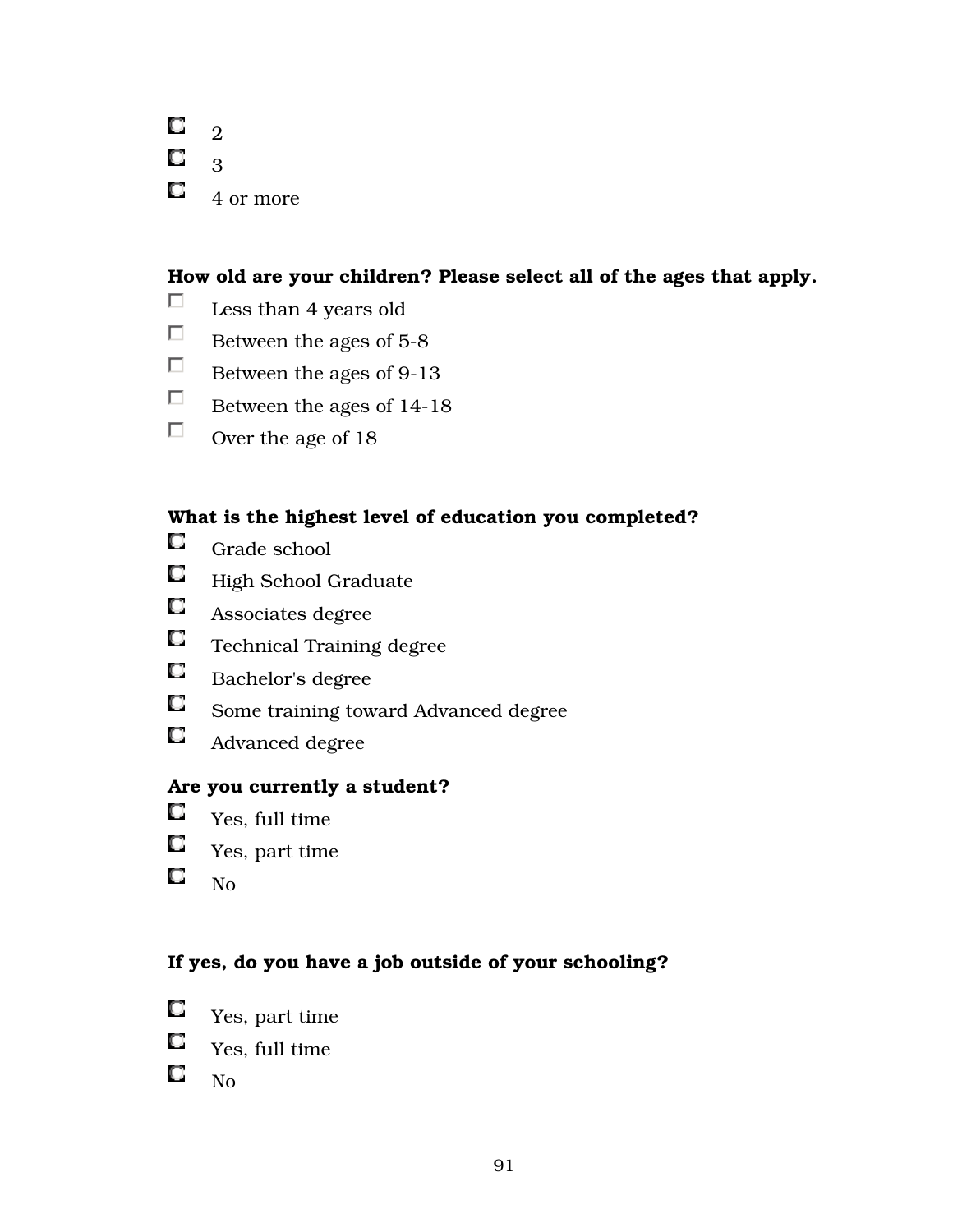### Income:

- O. 0-20k
- $\Box$ 21-40k
- $\Box$ 41-60k
- $\Box$ 61-80k
- $\Box$ 81-100k
- $\Box$ 101k+
- $\Box$ Prefer not to answer

# Have you ever worked in the following professions?

- $\Box$ Counseling, Psychology, or related field
- $\Box$ Law Enforcement
- $\Box$ Public Education
- $\Box$ Advertising or Marketing
- $\Box$ Hospitality
- $\Box$ Public Healthcare
- $\Box$ Government Position (otherwise unspecified)

# What kind of commercial sex work are/ have you been involved in?

- $\Box$ Adult/ Erotic Movies
- $\Box$ Escorting Services
- $\Box$ Call Girl
- $\Box$ Exotic Dancer
- $\Box$ Erotic Massage
- $\Box$ Prostitute
- $\Box$ Bartender/ Cocktail Server/ Shot Girl (at adult club)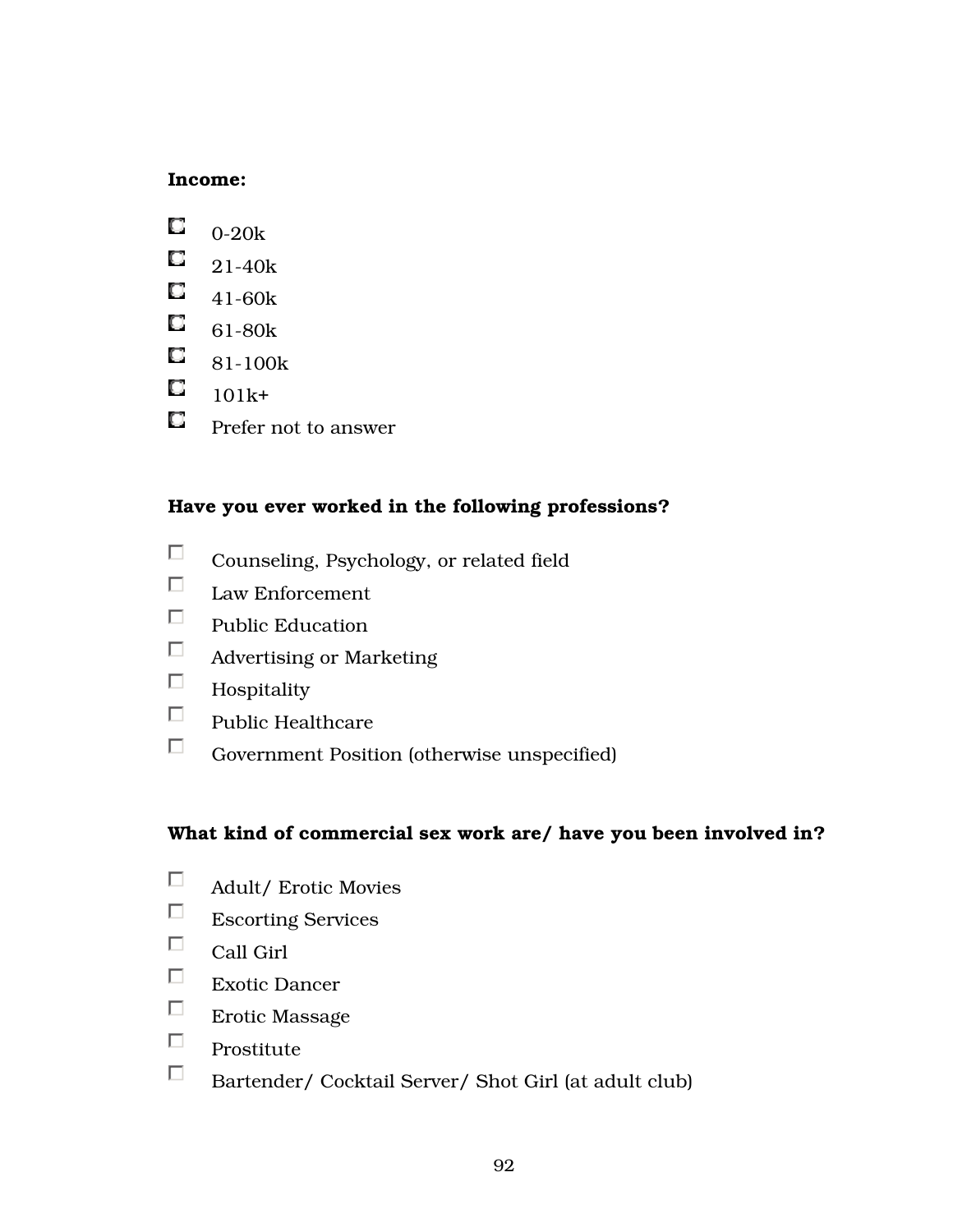П I have not been involved with commercial sex work.

 $\Box$ Other

### How would you describe your relationships with your superiors at work?



#### How would you describe your relationships with your coworkers?



### To what extent do your children know about your work in the commercial sex industry? (Check all that apply)

П. My children know everything about my commercial sex work, and are also involved in my occupation

П. My children know many aspects of my commercial sex work occupation, but are not involved in my work

п My children know that I am involved in the commercial sex work industry, but do not know specifics (i.e. where I work, what my duties are, etc.)

П My children do not know that I work in the commercial sex industry

П. My children believe I have a different occupation than my work in the commercial sex industry

Other

П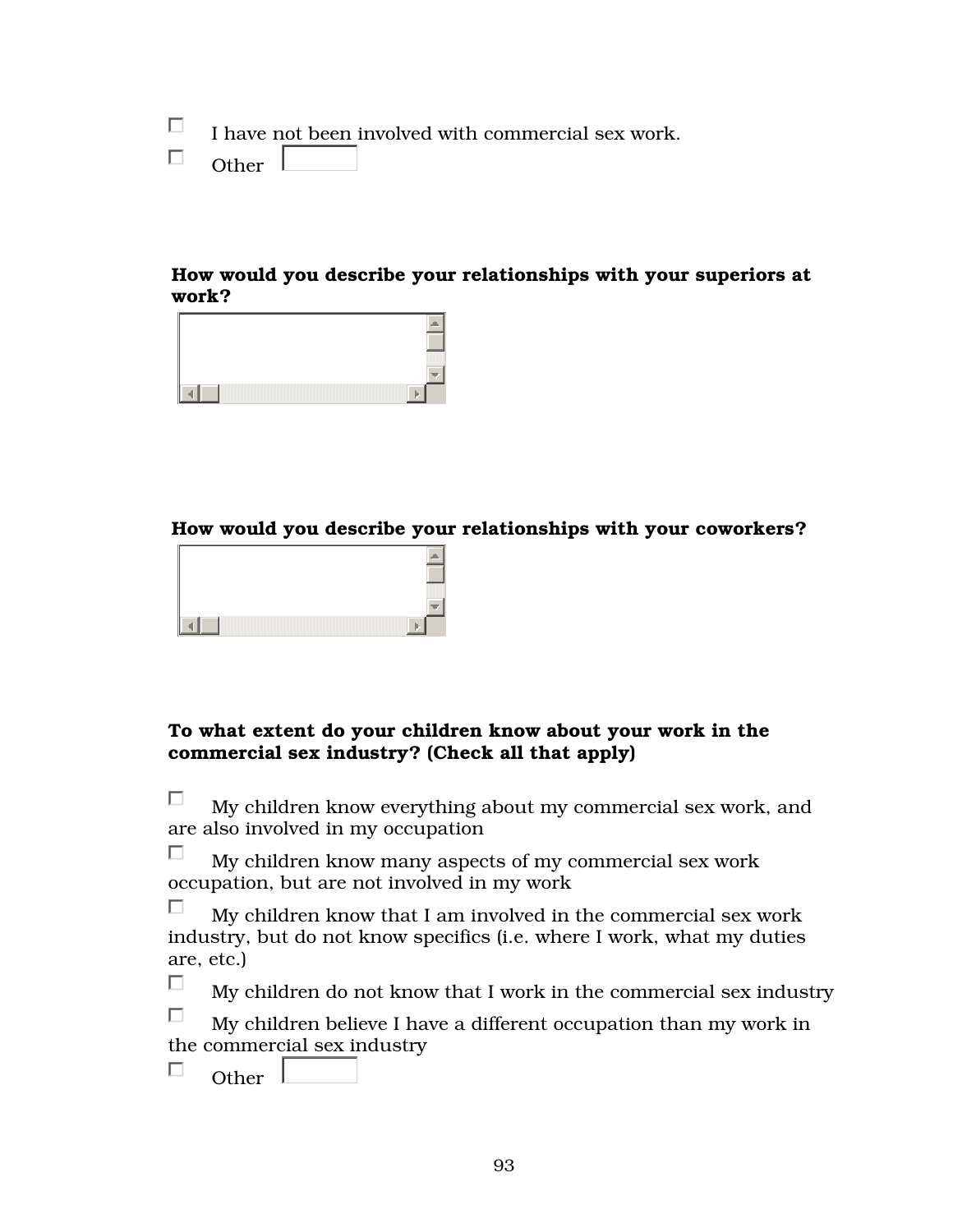## When you discuss your sex industry work, do you feel that people make judgments about you because of what you do?

- O People always judge me for my sex industry work.
- $\Box$ Usually I feel judged when I discuss what I do.
- $\Box$  Sometimes I feel judged, but sometimes I feel accepted when I discuss my job.
- O I do not usually feel judged for my commercial sex industry work.
- O I am never judged for my sex industry work.
- O Other  $\vert$

How do people in other realms of your life (school, other jobs, social settings, spiritual communities, etc.) treat you when you discuss your commercial sex work?



What would you like us to know about working in the commercial sex industry and the impact it has on your relationships?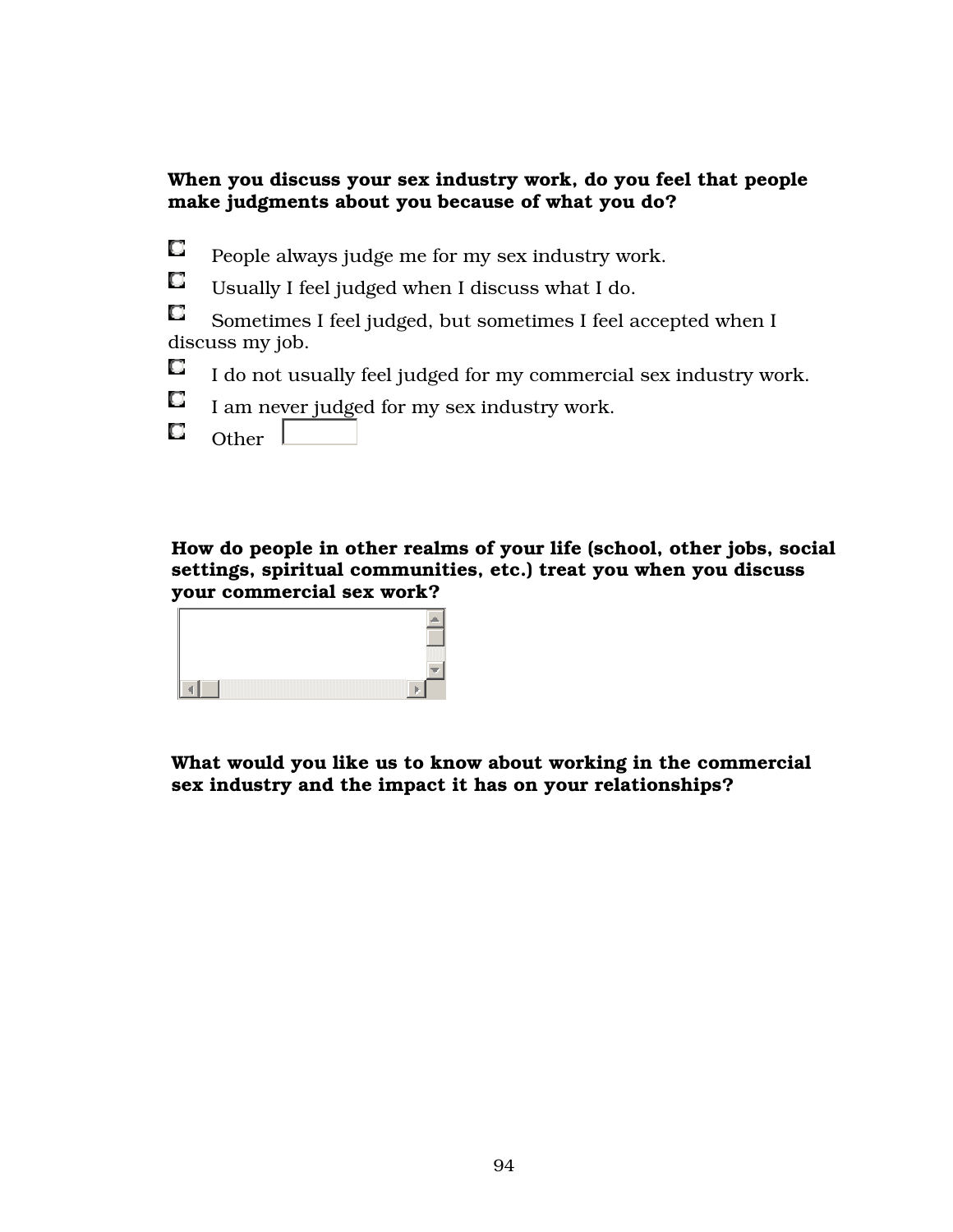# ADDITIONAL TABLES

Table 22

Type of Commercial Sex Work (N= 24)

| What kind of commercial sex work are/ have you been involved |    |           |
|--------------------------------------------------------------|----|-----------|
| in?                                                          |    |           |
| <b>Adult/ Erotic Movies</b>                                  | 7  | 12.28%    |
| <b>Escorting Services</b>                                    |    | 12 21.05% |
| Call Girl                                                    | 6  | 10.53%    |
| <b>Exotic Dancer</b>                                         | 12 | 21.05%    |
| Erotic Massage                                               | 3  | 5.26%     |
| Prostitute                                                   | 9  | 15.79%    |
| Bartender/ Cocktail Server/ Shot Girl (at adult              |    |           |
| club)                                                        | 5  | 8.77%     |
| I have not been involved with commercial sex                 |    |           |
| work.                                                        | O  | 0.00%     |
| Other                                                        | 3  | 5.26%     |
| <b>Total</b>                                                 | 57 |           |

# Table 23

Professional Experience (N=26)

| Have you ever worked in the following professions? |    |          |
|----------------------------------------------------|----|----------|
| Counseling, Psychology, or related field           | 5. | 19.23%   |
| Law Enforcement                                    |    | 3.85%    |
| <b>Public Education</b>                            |    | 15.38%   |
| <b>Advertising or Marketing</b>                    |    | 9 34.62% |
| Hospitality                                        | 2  | 7.69%    |
| <b>Public Healthcare</b>                           |    | 15.38%   |
| Government Position (otherwise unspecified)        |    | 3.85%    |
| <b>Total</b>                                       | 26 |          |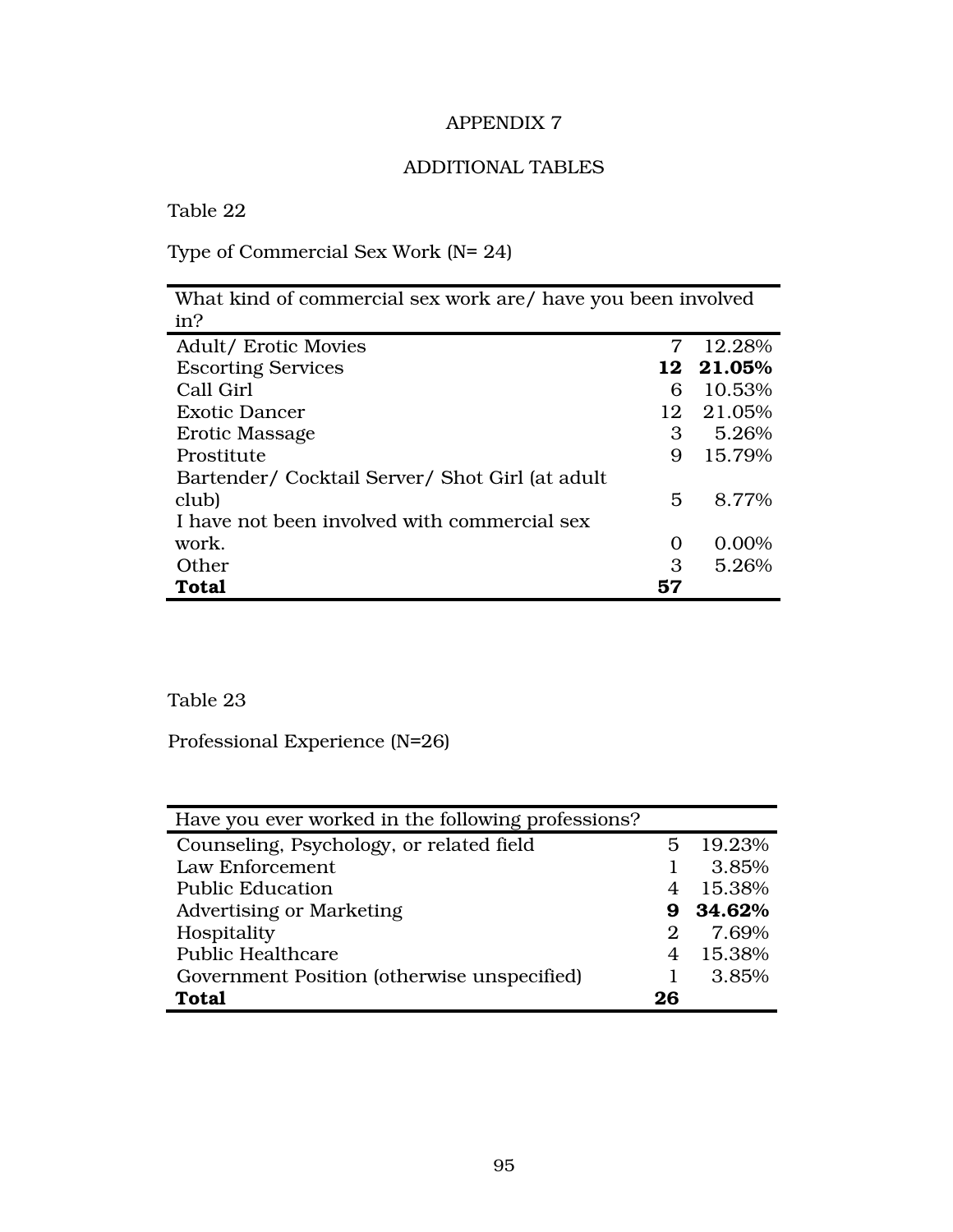Table 24

Sex of Participant (N=22)

| Sex:                 |                   |           |
|----------------------|-------------------|-----------|
| Male                 | $\mathfrak{D}$    | 9.09%     |
| Female               |                   | 20 90.91% |
| Transgender          | $\mathbf{\Omega}$ | $0.00\%$  |
| Prefer not to answer | $\mathbf{\Omega}$ | 0.00%     |
| <b>Total</b>         | 22                |           |

Table 25

Relationship Status (N=22)

| Current relationship status:       |    |        |
|------------------------------------|----|--------|
| Not dating anyone                  |    | 0.00%  |
| Casually dating multiple partners  |    | 0.00%  |
| Seriously dating one partner       | 13 | 59.09% |
| Seriously dating multiple partners |    | 0.00%  |
| Engaged                            | 2  | 9.09%  |
| Married                            |    | 31.82% |
| <b>Total</b>                       | 22 |        |

Table 26

Cohabitation (N=20)

| Are you living with your partner? |    |           |
|-----------------------------------|----|-----------|
| <b>Yes</b>                        |    | 16 80.00% |
| No                                |    | 4 20.00%  |
| Total                             | 20 |           |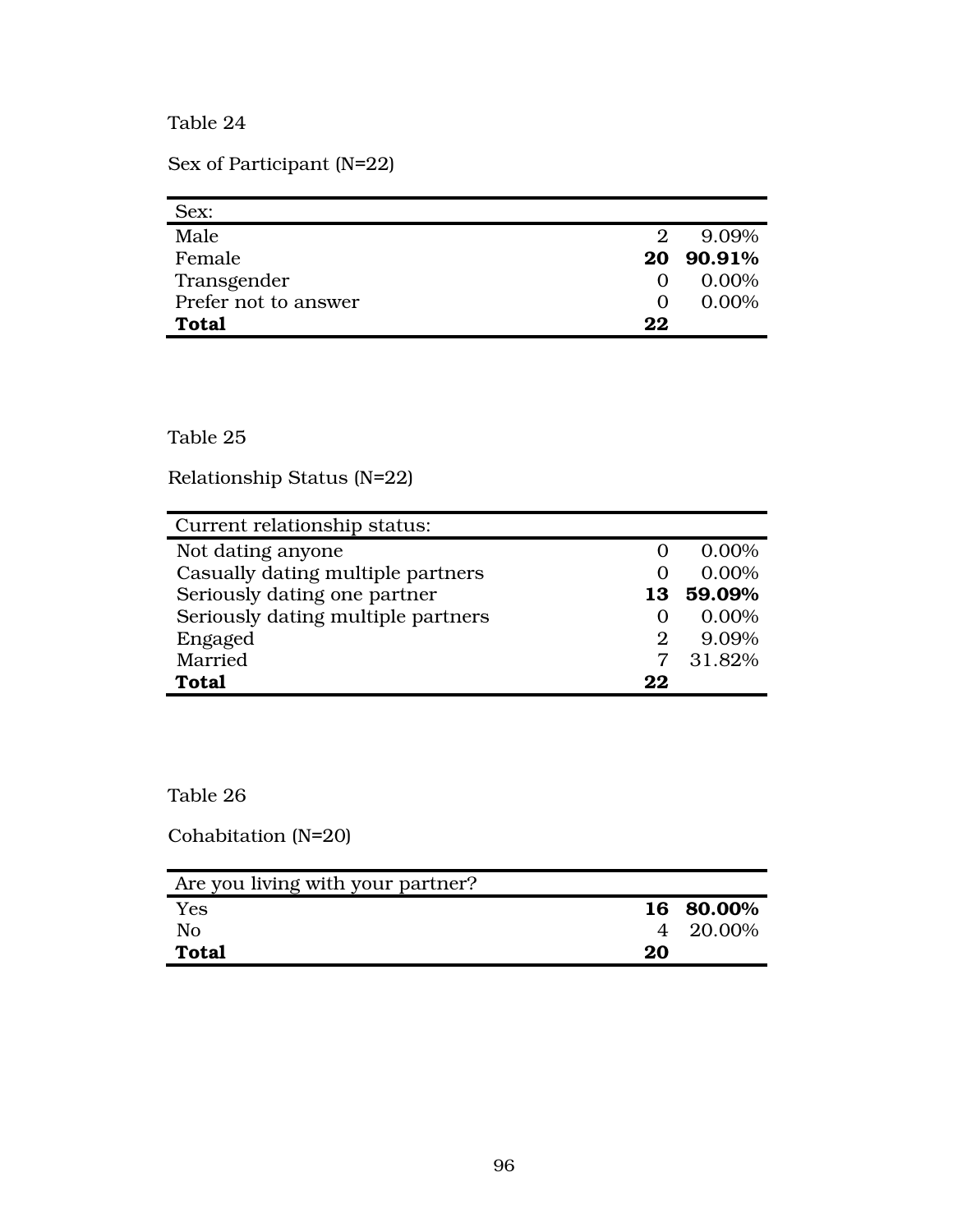Table 27

Number of Children (N=22)

| How many children do you have? |    |        |
|--------------------------------|----|--------|
|                                | 13 | 59.09% |
|                                | 2  | 9.09%  |
| $\overline{2}$                 | 5  | 22.73% |
| 3                              | 2  | 9.09%  |
| 4 or more                      |    | 0.00%  |
| <b>Total</b>                   | 22 |        |

### Table 28

Number of Children in Home (N=22)

| How many of these children live in your home? |    |           |
|-----------------------------------------------|----|-----------|
|                                               |    | 13 59.09% |
|                                               | 3  | 13.64%    |
|                                               |    | 5 22.73%  |
| З                                             |    | 4.55%     |
| 4 or more                                     |    | 0.00%     |
| <b>Total</b>                                  | 22 |           |

### Table 29

Age of Children (N=9)

| How old are your children? Please select all of the ages that |    |          |
|---------------------------------------------------------------|----|----------|
| apply.                                                        |    |          |
| Less than 4 years old                                         | 3  | 17.65%   |
| Between the ages of 5-8                                       | 3  | 17.65%   |
| Between the ages of 9-13                                      | 3  | 17.65%   |
| Between the ages of 14-18                                     |    | 5 29.41% |
| Over the age of 18                                            | 3  | 17.65%   |
| <b>Total</b>                                                  | 17 |          |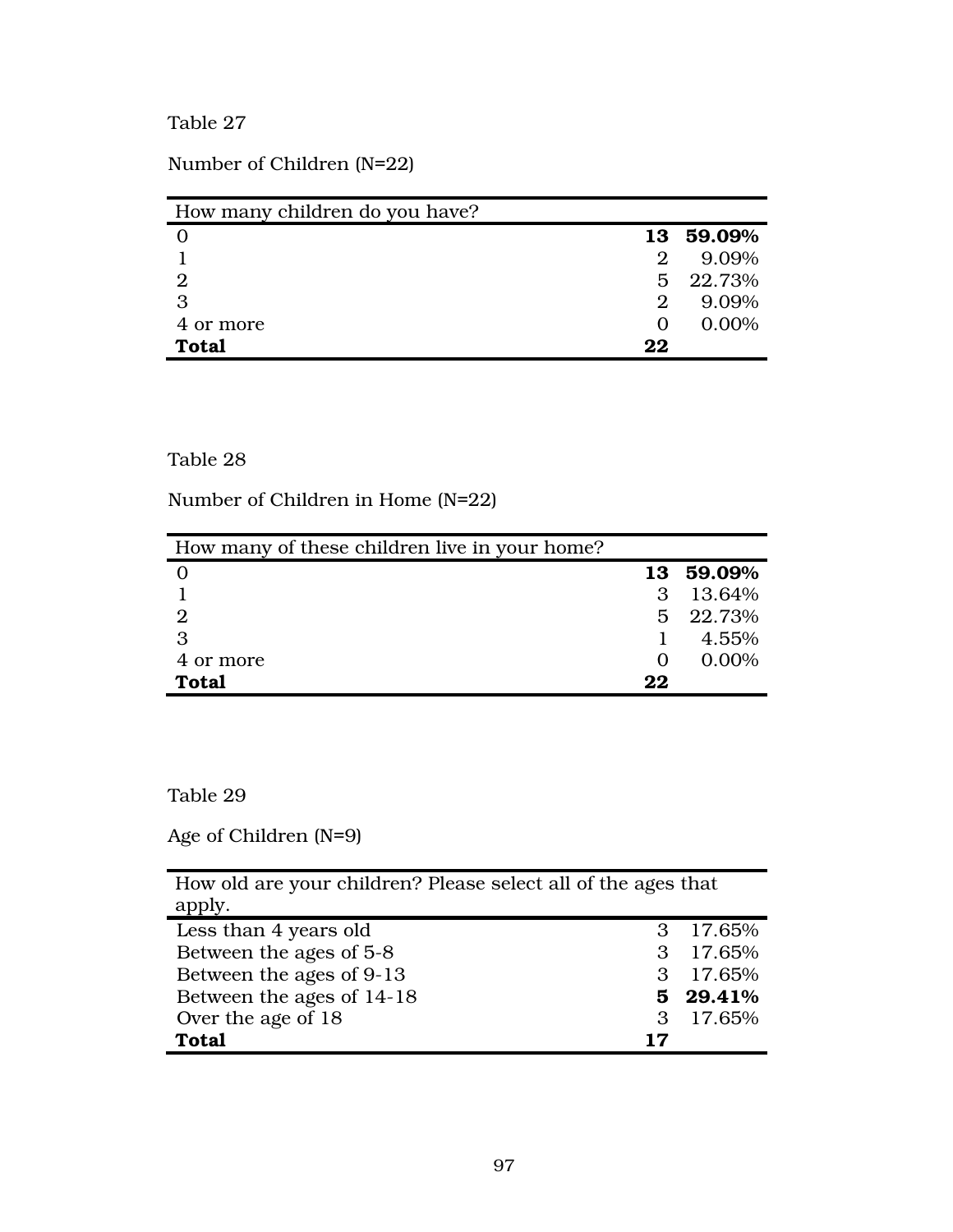Table 30

Level of Education (N=22)

| What is the highest level of education you completed? |    |          |
|-------------------------------------------------------|----|----------|
| Grade school                                          |    | 4.55%    |
| <b>High School Graduate</b>                           |    | 4.55%    |
| Associates degree                                     | 6  | 27.27%   |
| <b>Technical Training degree</b>                      |    | 4.55%    |
| Bachelor's degree                                     |    | 8 36.36% |
| Some training toward Advanced degree                  |    | 0.00%    |
| Advanced degree                                       |    | 5 22.73% |
| <b>Total</b>                                          | 22 |          |

## Table 31

Student Enrollment Status (N=22)

| Are you currently a student? |    |           |
|------------------------------|----|-----------|
| Yes, full time               |    | 4 18.18%  |
| Yes, part time               |    | 3 13.64%  |
| No                           |    | 15 68.18% |
| <b>Total</b>                 | 22 |           |

# Table 32

Extra-curricular Employment

| If yes, do you have a job outside of your schooling? |    |          |
|------------------------------------------------------|----|----------|
| Yes, part time                                       |    | 5 38.46% |
| Yes, full time                                       |    | 7.69%    |
| No                                                   |    | 7 53.85% |
| <b>Total</b>                                         | 13 |          |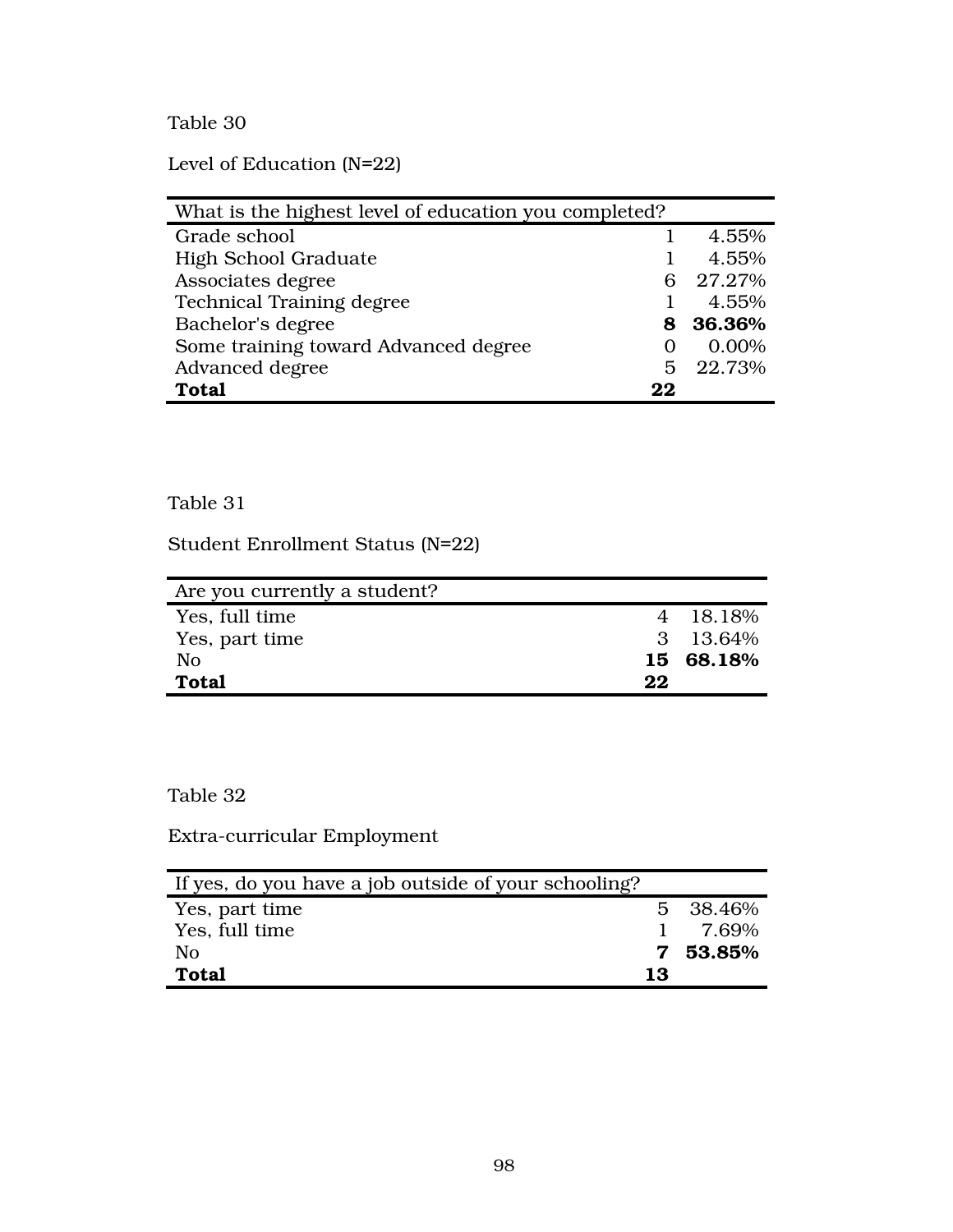# Table 33

Annual Income (N=22)

| Income:              |    |          |
|----------------------|----|----------|
| $0-20k$              |    | 0.00%    |
| $21 - 40k$           | 2  | 9.09%    |
| $41 - 60k$           | З  | 13.64%   |
| 61-80k               | 2  | 9.09%    |
| 81-100k              | 4  | 18.18%   |
| $101k+$              |    | 5 22.73% |
| Prefer not to answer |    | 6 27.27% |
| <b>Total</b>         | 22 |          |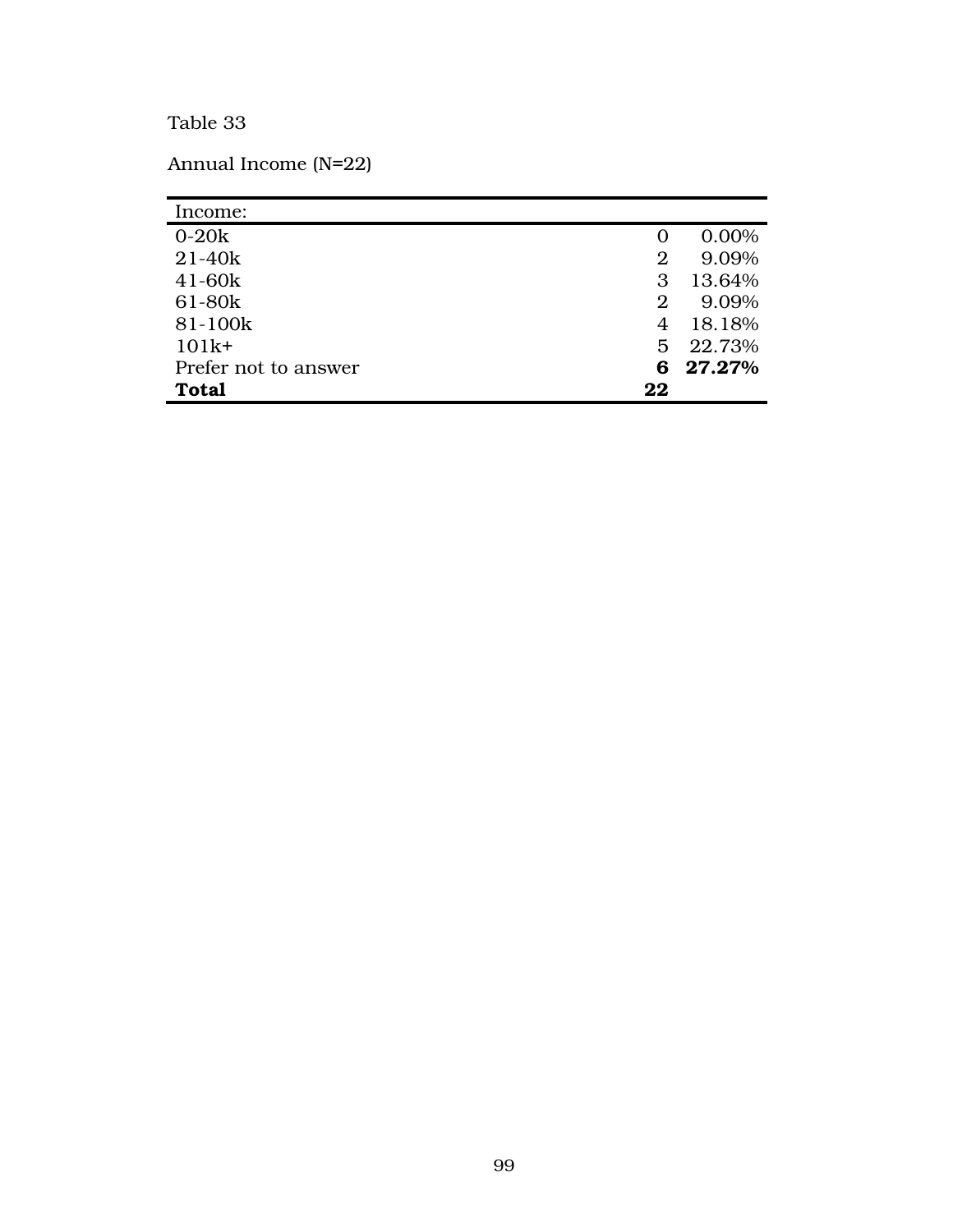#### **BIBILOGRAPY**

- Alexander, P. (1987). *Sex Work: Writings by Women in the Sex Industry*. 1987. San Francisco: Cleis Press
- American Association of Marriage and Family Therapy (2001). Code of Ethics. Washington, DC.
- American Psychiatric Association. (2000). *Diagnostic and statistical manual of mental disorders* (Revised 4th ed.). Washington, DC: Author.
- Boston, P. (2000). Systemic family therapy and the influence of postmodernism. *Advances in Psychiatric Treatment,* 6, 450-457.
- Brawn, K. M., & Roe-Sepowitz, D. (2008). Female juvenile prostitutes: Exploring the relationship to substance use. *Children and Youth Services Review,* 30, 1395-1402.
- Casas, L. O. (2009). Money, sex, love and family: Economic and effective strategies of Latin American sex workers in Spain. *Journal of Ethnic and Migration Studies, 36*(1), 47-65.
- Center for Disease Control (2009). *Sexually transmitted disease surveillance, 2008*. Atlanta, GA: US Department of human services. Retrieved August 26, 2004, from

http://www.cdc.gov/std/stats08/surv2008-Complete.pdf

Cohen, B. H., & Lea, R. B. (2005). *Essentials of statistics for the social and behavioral sciences.* Hoboken, NJ: John Wiley and Sons.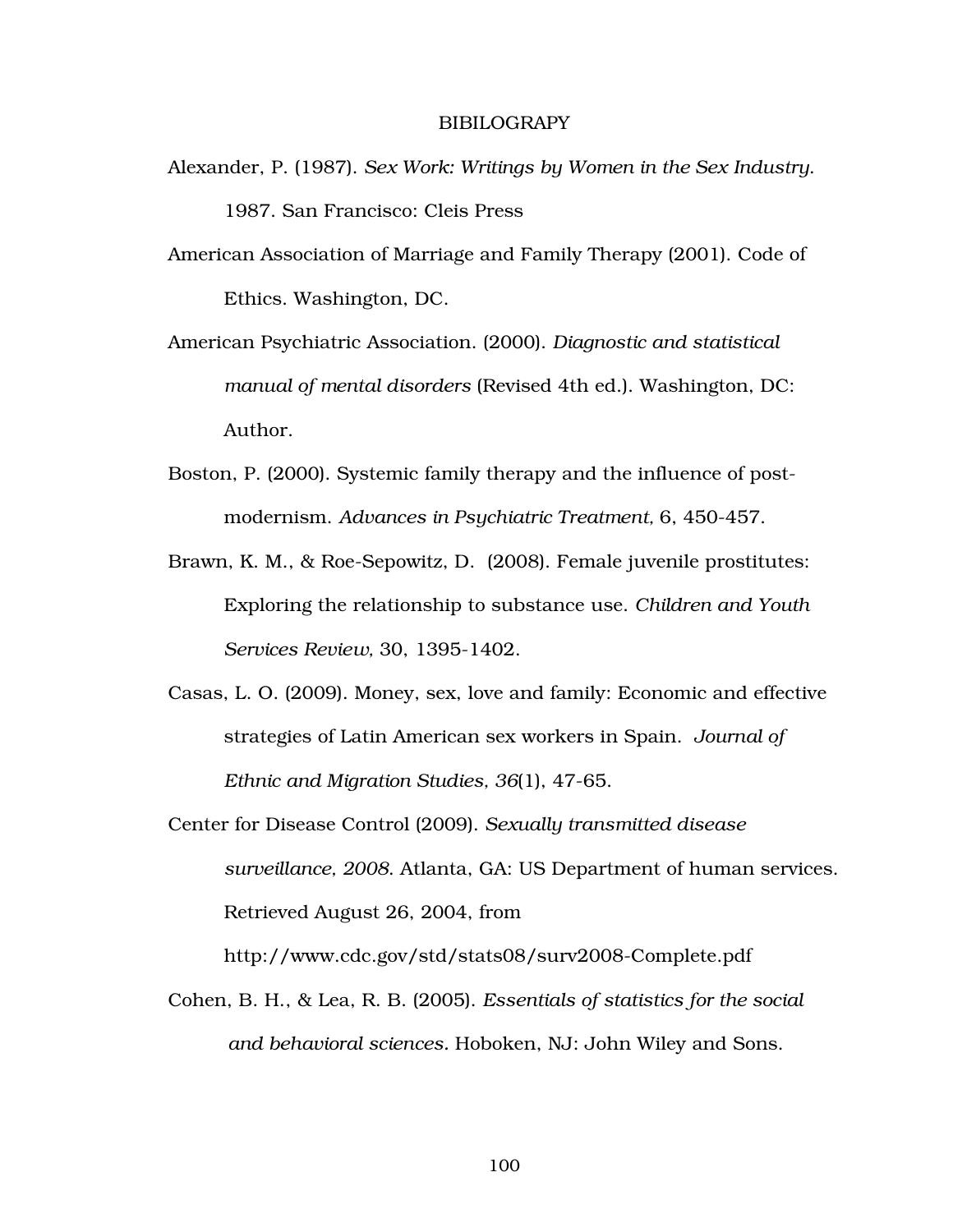- Cooper, B. S., Kennedy, A. M., & Yuille, J. C. (2001). Dissociation and sexual trauma in prostitutes: Variability of responses. *Journal of Trauma and Dissociation, 2*(2), 27-36.
- Cooper, B. S., Yuille, J. C., & Kennedy, M. A. (2002). Divergent perspectives in prostitutes' autobiographical memories: Trauma and dissociation. *Journal of Trauma and Dissociation, 3*(3), 75-95.
- Dalla, R. L. (2001). Et tu Brute?: A qualitative analysis of streetwalking prostitutes interpersonal support networks. *Journal of Family Issues,* 22, 1066-1085.
- Derogatis, L. R., & Meisaratos, N. (1979). The DSFI: A multidimensional measure of sexual functioning. *Journal of Sex and Marital Therapy, 5*(3), 244-281.
- Desiree Alliance. (2010) *Mission.* Retrieved from

http://www.desireealliance.org/about\_us.htm

- Denzin, N. K., & Lincoln, Y. S. (Eds.). (1998). *Strategies of qualitative inquiry*. London: Sage Publications.
- Farley, M. (2007). *Prostitution and trafficking in Nevada: Making the connections.* San Francisco, CA: Prostitution Research and education.
- Hertlein, K. M., & Piercy, F. (2005). A theoretical framework for defining, understanding, and treating Internet infidelity. *Journal of Couple and Relationship Therapy, 4*(1), 79-91.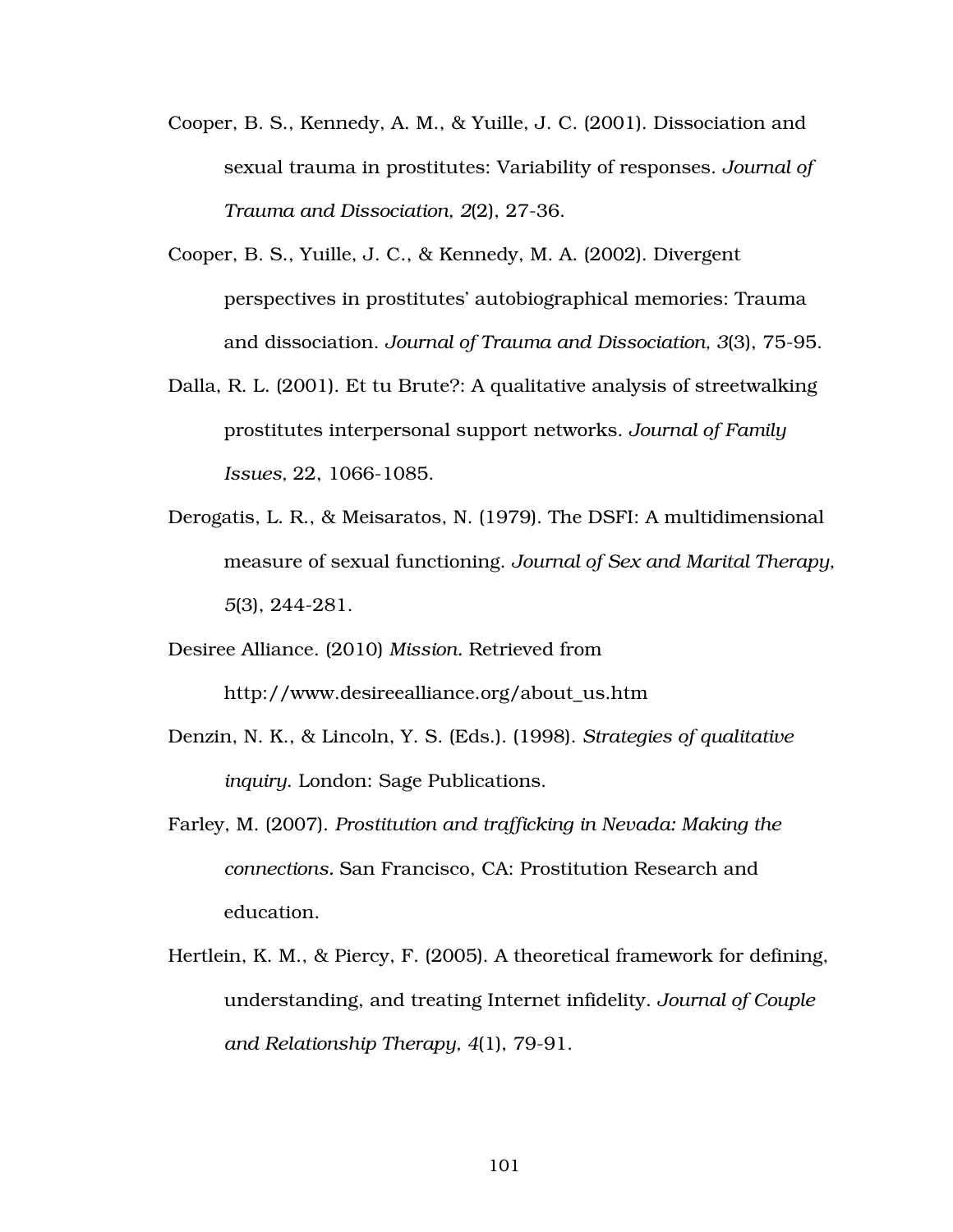- Hertlein, K. M., Weeks, G. R., & Sendak, S. K. (2009). *A clinician's guide to systemic sex therapy.* New York: Routledge.
- Kennedy, M. A., Klein, C., Bristowe, J. T. K., Cooper, B. S., & Yuille, J. C. (2007). Routes of recruitment: Pimps' techniques and other circumstances that lead to street prostitution. *Journal of Aggression, Maltreatment & Trauma, 15*(2) 1-19.
- Kinsey Institute (2010). *Frequently asked questions to the sexuality institute.* Retreived from

http://www.iub.edu/~kinsey/resources/FAQ.html#prostitution

- Kuntay, E. (2003). Family backgrounds of teenage female sex workers in Istanbul metropolitan area. *Journal of Comparative Family Studies, unknown.*
- Miller, R. S., & Lefcourt, H. M. (1982). The assessment of social intimacy. *Journal of Personality assessment, 46*(5), 514-518.
- Ngo, A. D., Ratliff, E. A., McCurdy, S. A., Ross, M. W., Markham, C., & Pham, H. T. B. (2007). Health-seeking behaviour for sexually transmitted infections and HIV testing among female sex workers in Vietnam. *AIDS Care, 19*(7), 878-887.
- Nichols, M. P., & Schwartz, R. C. (2006) *Family therapy: Concepts and methods* (7th ed.). Boston, MA: Pearson Press.
- Paul, D. (2008, August 11). *Las Vegas Municipal Court to celebrate first graduate of WIN Court 'Women In Need': Court designed for those*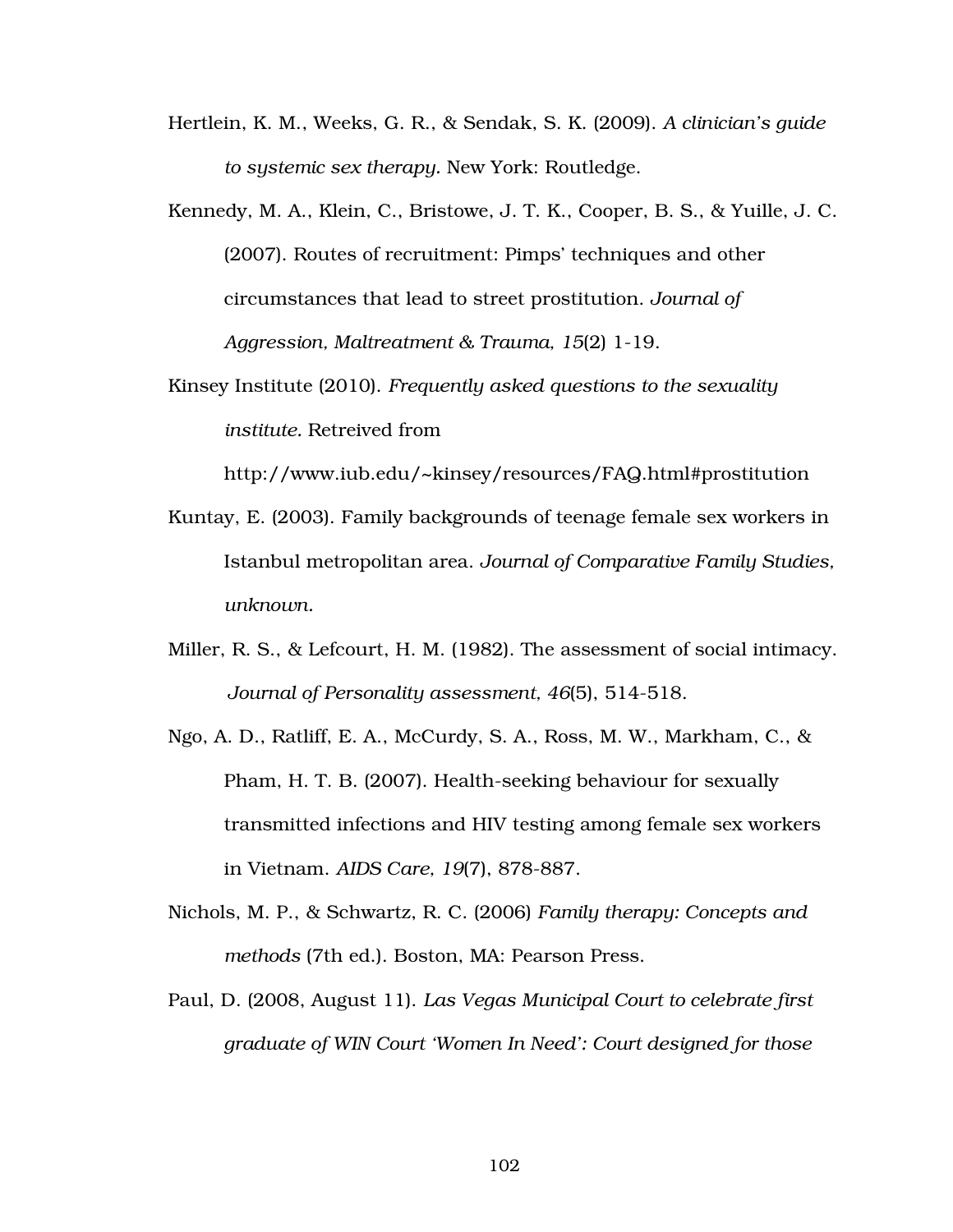*with prior convictions for soliciting prostitution.* Retrieved from http://www.lasvegasnevada.gov/Publications/16172.htm.

- Pett, M. A. (1997). *Nonparametric statistics for healthcare research: Statistics for small samples and unusual distributions.* Thousand Oaks, CA: Sage Publications.
- Sex Worker Outreach Project. (2010). *About us.* Retrieved from http://www.swopusa.org/en/about
- Shoham, S. G. et al. (1983). Family variables and stigma among prostitutes in Israel. *The Journal of Social Psychology,* 120, 57-62.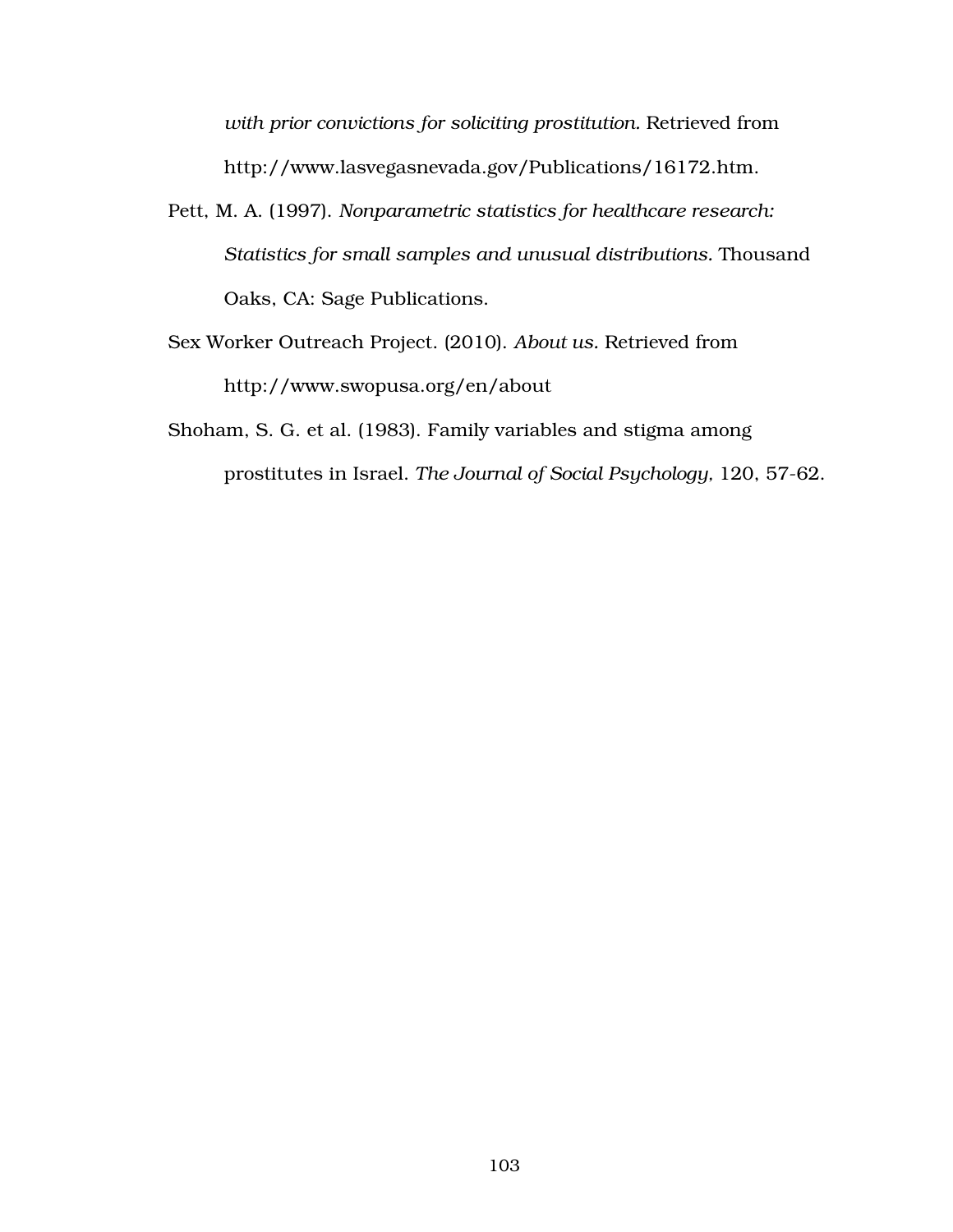### VITA

## Graduate College University of Nevada, Las Vegas

#### Sarah Jessica Knowles

Degree:

 Bachelor of Science, Textile Merchandising, 2007 University of Georgia

Special Honors and Awards:

 Lewis Leadership Award, 2006 Directors Honor Roll, 2004-2006 Southeastern Conference Honor Roll, 2004-2006 Dean's List, 2004-2006

Publications:

Blumer, M. L.C., Green, M. S., Knowles, S. J., & Williams, A. (2010, in review). Shedding light on thirteen years of darkness: Content analysis of articles pertaining to transgender issues in Marriage/Couple and Family Therapy Journals. *Journal of Marital and Family Therapy.* 

Knowles, S. J., Olmeztoprak, E., & Blumer, M. L. C. (2010, preparation).Training Marriage/Couple and Family Therapy Students about Homonormativity through Cookie Creations. *Journal of LGBT Issues in Counseling*.

Knowles, S. J. (Submitted). In the grip of desire [Book review]. *Journal of Couple and Relationship Therapy* 

 Knowles, S. J., Olmetzoprak, E., Van Nest, C. A., & Dayani, S. (2010). The torch song trilogy [Review of the motion picture *The Torch Song Trilogy*]. *Journal of Feminist Family Therapy, 22*(3) 242- 247.

Thesis Title: Commercial Sex Workers: Lives and Practices